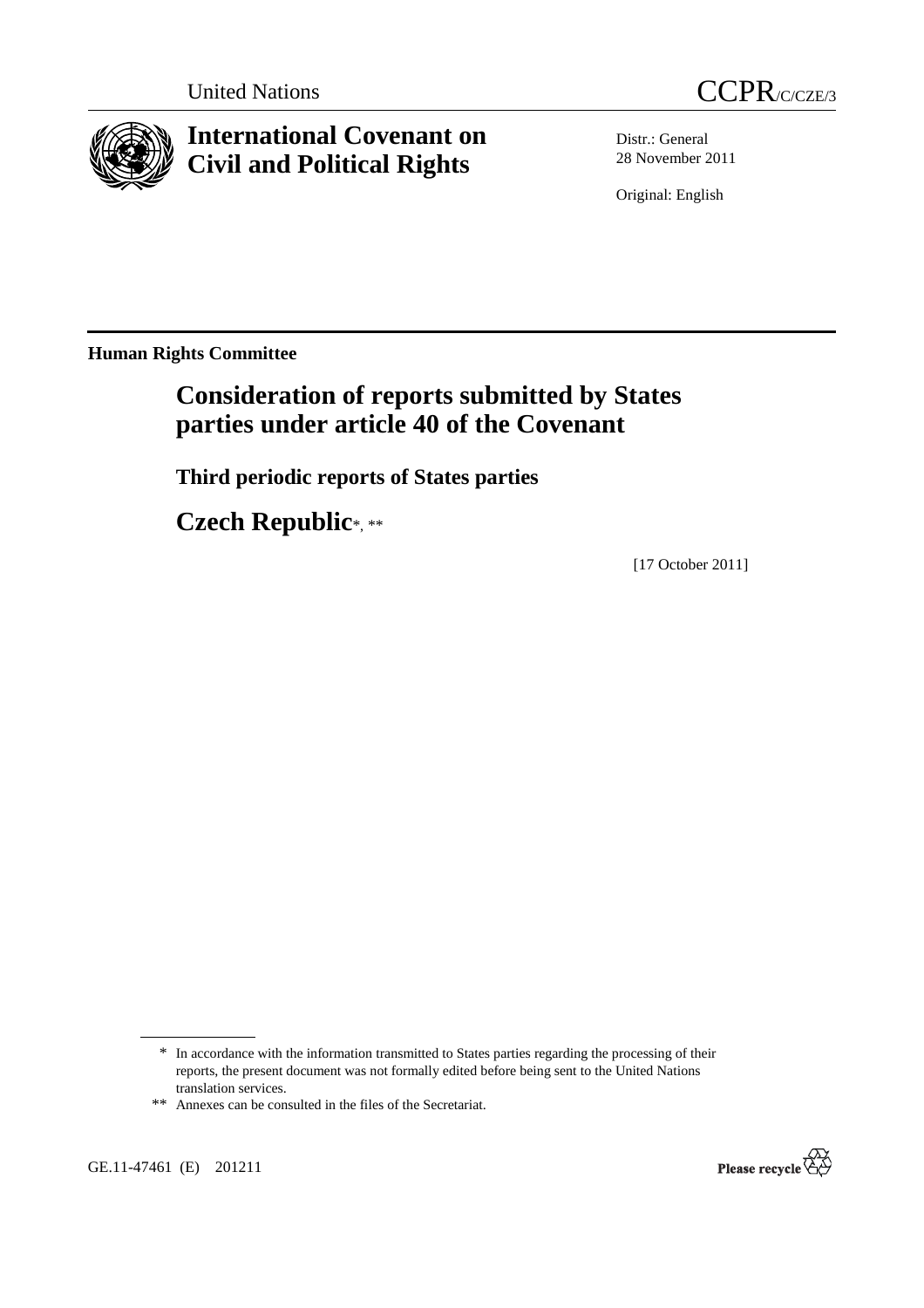## CCPR/C/CZE/3

## Contents

|    |                                                                         | Paragraphs  | Page |
|----|-------------------------------------------------------------------------|-------------|------|
| I. |                                                                         | $1 - 4$     | 3    |
|    | Developments in the international commitments of the Czech Republic     | 4           | 3    |
| П. | Information with regard to the implementation of specific provisions of | $5 - 259$   | 4    |
|    |                                                                         | $5 - 7$     | 4    |
|    |                                                                         | $8 - 18$    | 5    |
|    |                                                                         | $19 - 23$   | 9    |
|    |                                                                         | 24          | 10   |
|    |                                                                         | $25 - 26$   | 10   |
|    |                                                                         | $27 - 31$   | 11   |
|    |                                                                         | $32 - 49$   | 13   |
|    |                                                                         | $50 - 63$   | 18   |
|    |                                                                         | $64 - 103$  | 23   |
|    |                                                                         | $104 - 119$ | 35   |
|    |                                                                         | 120         | 40   |
|    |                                                                         | $121 - 131$ | 40   |
|    |                                                                         | 132–133     | 43   |
|    |                                                                         | 134-157     | 44   |
|    |                                                                         | $158 - 159$ | 53   |
|    |                                                                         | $160 - 162$ | 53   |
|    |                                                                         | $163 - 180$ | 54   |
|    |                                                                         | $181 - 184$ | 61   |
|    |                                                                         | $185 - 194$ | 62   |
|    |                                                                         | $195 - 197$ | 65   |
|    |                                                                         | 198-199     | 66   |
|    |                                                                         | $200 - 205$ | 68   |
|    |                                                                         | $206 - 210$ | 70   |
|    |                                                                         | $211 - 221$ | 71   |
|    |                                                                         | $222 - 231$ | 75   |
|    |                                                                         | $232 - 253$ | 78   |
|    |                                                                         | 254-259     | 87   |

Annexes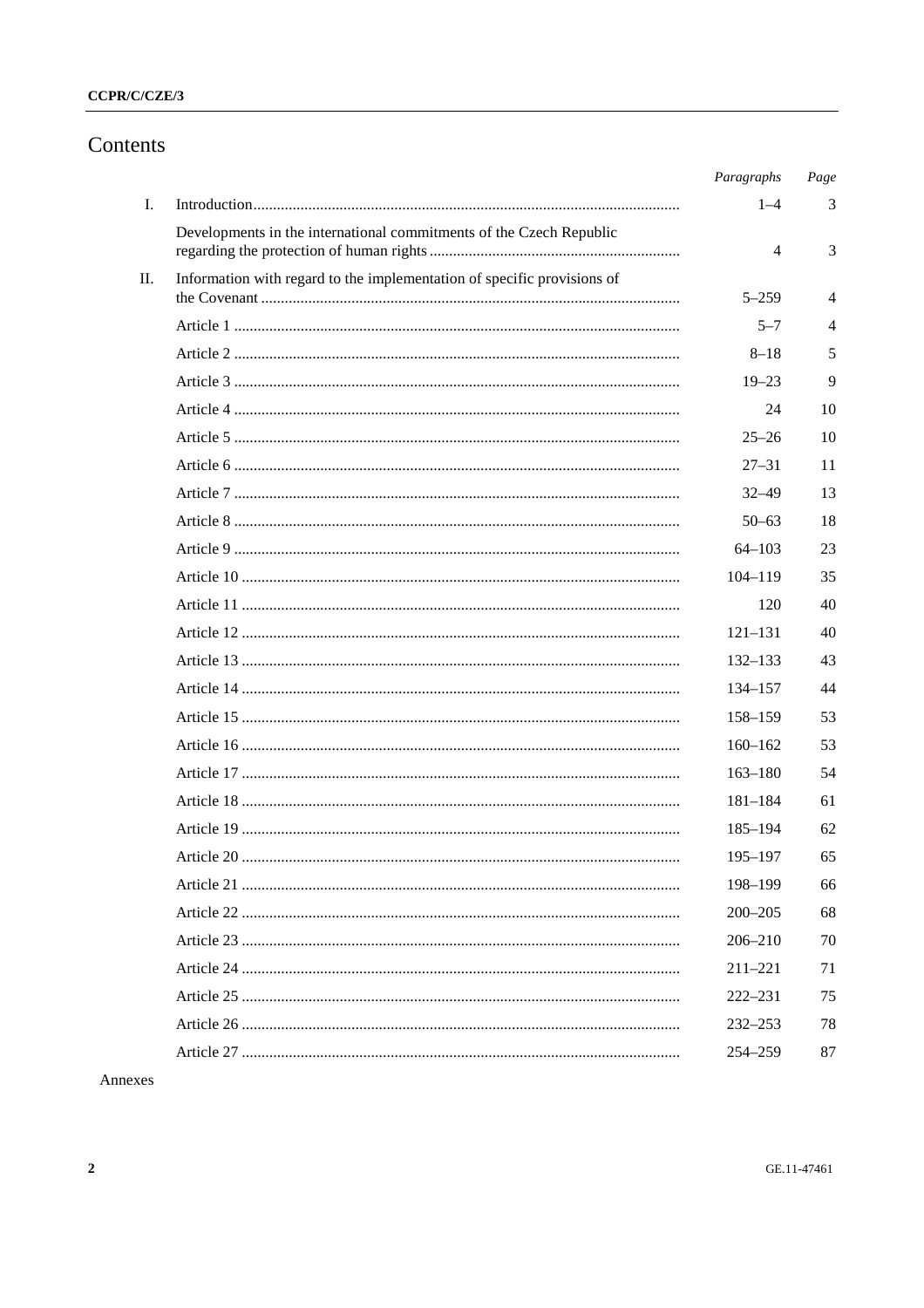## **I. Introduction**

1. The Czech Republic presents the third periodic report in accordance with article 40, paragraph 1 (b), of the International Covenant on Civil and Political Rights (hereinafter referred to as the "Covenant") and in accordance with the concluding observations of the Human Rights Committee as the Covenant's monitoring body (hereinafter referred to as the "Committee"). The recommendations arose from the Committee's consideration of the Czech Republic's second periodic report on the observance of commitments arising from the Covenant<sup>1</sup> at its 2,464th and 2,465th meetings on 16 and 17 July 2007<sup>2</sup> and from the Committee's concluding observations, adopted at its 2.478th meeting on 25 July 2007.<sup>3</sup>

2. The third periodic report is prepared in accordance with the Committee's reporting guidelines<sup>4</sup> and covers the period from 1 January 2005 to 31 December 2010. The report therefore focuses on changes relating to the protection of rights guaranteed by the Covenant and on the Committee's concluding observations for improving the standard of observing those rights protected by the Covenant.

3. Given the period covered by the report and the broad range of rights protected by the Covenant, the report in some places contains only basic updated information on specific issues and refers to other reports that the Czech Republic submits to other United Nations Committees as control bodies for other international treaties on human rights in the United Nations treaty collection.<sup>5</sup>

## **Developments in the international commitments of the Czech Republic regarding the protection of human rights**

4. Between 2005 and 2010, the Czech Republic ratified or signed the following international treaties relating to human rights. In accordance with Article 10 of the Constitution, all these treaties form part of the Czech legal order and are superior to laws, as is clear from previous reports:<sup>6</sup>

(a) Ratified:

(i) The Optional Protocol to the Convention against Torture and Other Cruel, Inhuman or Degrading Treatment or Punishment (no. 78/2006 Coll. Int. Tr.);

<sup>&</sup>lt;sup>1</sup> CCPR/C/CZE/2.

<sup>&</sup>lt;sup>2</sup> CCPR/C/SR.2464, CCPR/C/SR.2465, and CCPR/CO/72/CZE.

<sup>3</sup> CCPR/C/CZE/CO/2.

<sup>4</sup> CCPR/C/66/GUI/Rev.2, HRI/GEN/2/Rev.6 and CCPR/C/2009/1.

<sup>5</sup> Core document forming part of the reports of States parties (2010, HRI/CORE/CZE/2010), National Report of the Czech Republic to the universal periodic review (2008, A/HRC/WG.6/1/CZE/1, A/HRC/WG.6/1/CZE/2, A/HRC/WG.6/1/CZE/3), Combined fourth and fifth periodic report of States parties on the implementation of the Convention on the Elimination of All Forms of Discrimination against Women (2009, CEDAW/C/CZE/5), The eighth and ninth periodic report on the implementation of commitments under the Convention on the Elimination of All Forms of Racial Discrimination (2010, CERD/C/CZE/8-9), The fourth and fifth periodic report on the implementation of commitments under the Convention against Torture and Other Cruel, Inhuman or Degrading Treatment or Punishment (2010, CAT/C/CZE/4-5), The third and fourth periodic report on the implementation of commitments under the Convention on the Rights of the Child and information from the Czech Republic on the implementation of the Optional Protocol to the Convention on the Rights of the Child on the involvement of children in armed conflict (2010, CRC/C/CZE/3-4).

<sup>6</sup> CCPR/C/CZE/2.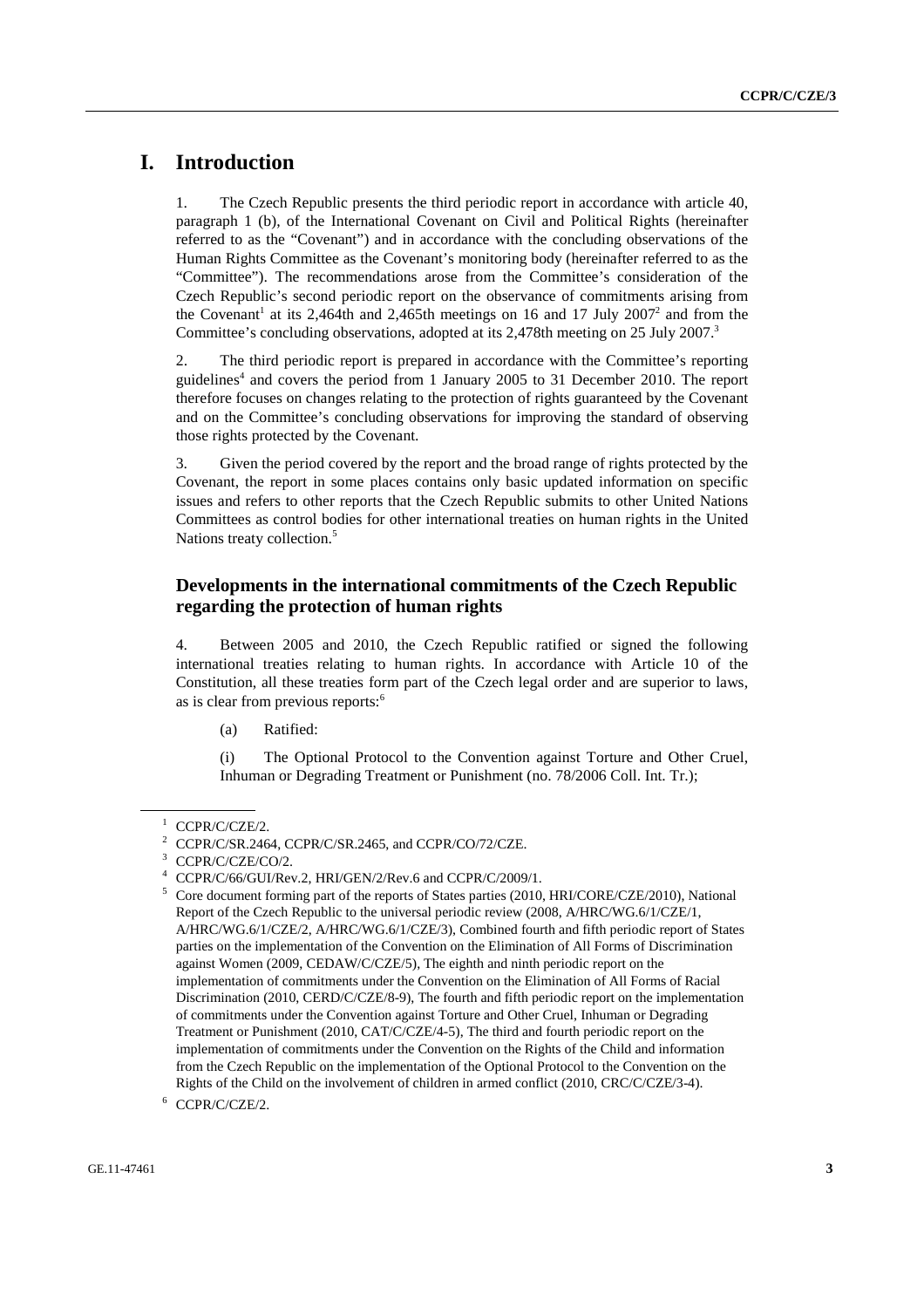(ii) The European Charter for Regional or Minority Languages (no. 15/2007 Coll. Int. Tr.);

(iii) The Rome Statute of the International Criminal Court (no. 84/2009 Coll. Int. Tr.);

(iv) Convention on the Rights of Persons with Disabilities (no. 10/2010 Coll. Int. Tr.);

(v) Protocol No. 14 to the Convention for the Protection of Human Rights and Fundamental Freedoms, amending the control system of the Convention (no. 48/2010 Coll. Int. Tr.);

(b) Signed, but not yet ratified:

(i) The Optional Protocol to the Convention on the Rights of the Child on the sale of children, child prostitution and child pornography, signed on 26 January 2005. The protocol has not yet been ratified because the Czech legislation does not adequately regulate the liability of legal entities and the Czech Republic cannot therefore comply with the requirements of the Protocol. A Government bill on the criminal liability of legal entities is currently being debated in Parliament. Its adoption would remove the obstacle referred to above:<sup>7</sup>

(ii) The Optional Protocol to the Convention on the Rights of Persons with Disabilities, signed on 30 March 2007. The ratification for this Optional Protocol is underway.

## **II. Information with regard to the implementation of specific provisions of the Covenant**

## **Article 1**

#### **Right to self-determination (par. 1)**

5. According to its Constitution, the Czech Republic is a sovereign, unified, and democratic state, respecting the rule of law and the rights and freedoms of man and citizen.<sup>8</sup> where all public authority derives from the people, who exercise his power via the bodies of the legislature, executive and judiciary.<sup>9</sup> As part of the constitutional order of the Czech Republic, the Charter of Fundamental Rights and Freedoms is derived from the right of the Czech and Slovak nations to self-determination and recognises that all people are free and equal in their dignity and in their rights.<sup>10</sup> Everybody has the right to a free choice of his or her nationality,<sup>11</sup> while this choice shall not be used to his or her detriment.<sup>12</sup> During the period under review, no changes were made to these rights, information relating to the status of national minorities in the Czech Republic is provided in the commentary to article 27.

<sup>7</sup> Parliamentary Press no. 285.

<sup>8</sup> Art. 1 of the Constitution.

<sup>9</sup> Art. 2 par. 1 of the Constitution.

<sup>&</sup>lt;sup>10</sup> Art. 1 of the Charter of Fundamental Rights and Freedoms.

 $^{11}\,$  Art. 3 par. 2 of the Charter of Fundamental Rights and Freedoms.

<sup>&</sup>lt;sup>12</sup> Art. 24 of the Charter of Fundamental Rights and Freedoms.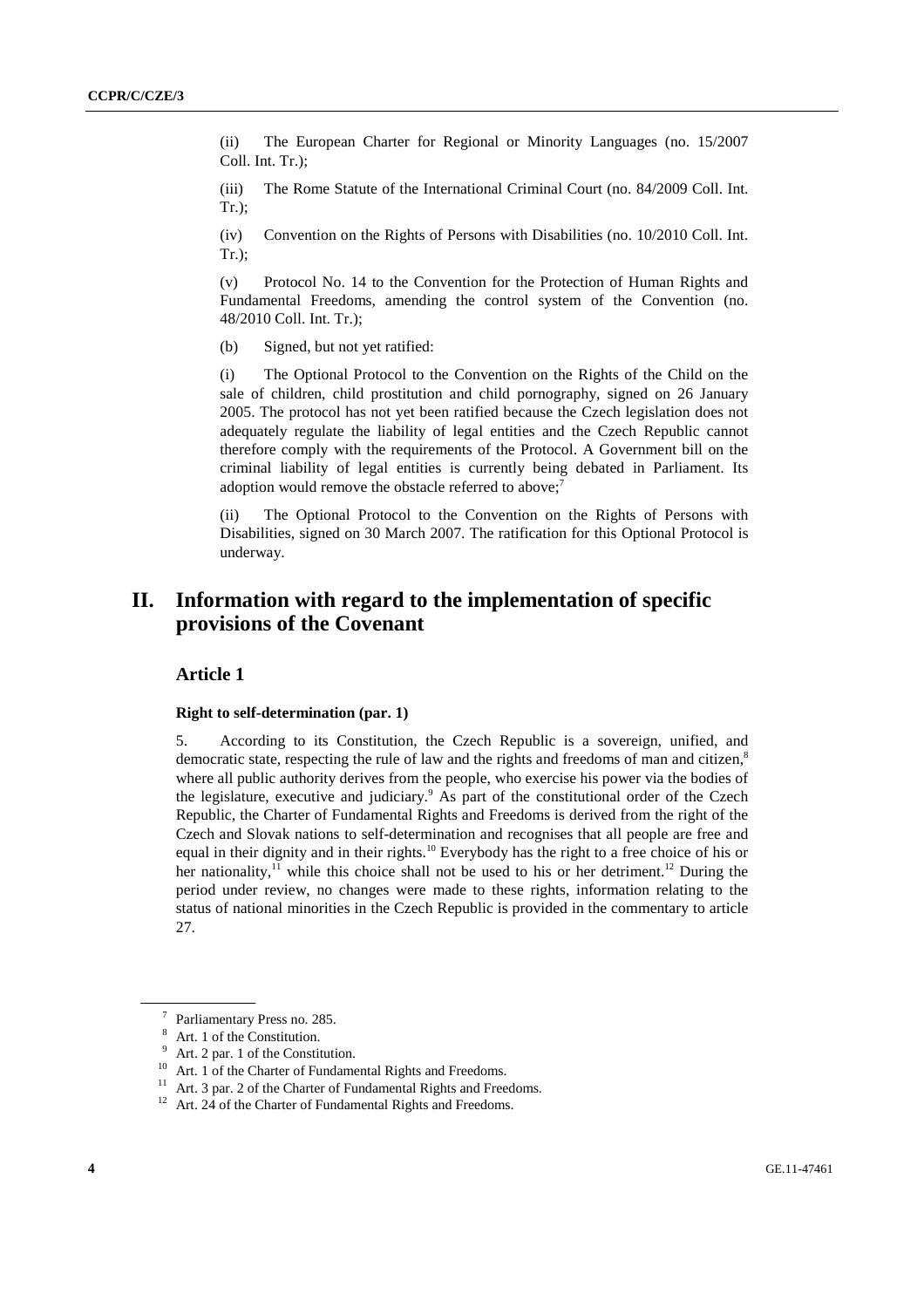#### **Right to dispose of natural wealth and resources (par. 2)**

6. The Czech Republic as a state shall use natural resources economically and protect natural wealth.<sup>13</sup> No changes were made to the related legislation during the period under review.

#### **Territorial guarantee of rights (par. 3)**

7. The territory of the Czech Republic encompasses an indivisible integer whose state border may be altered exclusively by constitutional laws.<sup>14</sup> During the period under review, only minimal adjustments were made to the state border between the Czech Republic and Germany.<sup>15</sup>

## **Article 2**

## **The State's territorial jurisdiction in guaranteeing the rights protected by the Covenant (par. 1)**

8. The rights and freedoms protected by the Covenant belong to all individuals in the Czech Republic. All people are equal in their dignity and rights and any discrimination on the basis of gender, race, colour, language, faith and religion, political or other conviction, ethnic or social origin, membership in a national or ethnic minority, property, birth, or other status is prohibited.<sup>16</sup>

9. In general it applies that foreign nationals shall enjoy in the Czech Republic all human rights and fundamental freedoms, provided such rights are not expressly reserved only for Czech citizens.17 This includes for example the possibility of restricting ownership of certain assets,<sup>18</sup> the right to enter the territory of the State and the right to reside therein,<sup>19</sup> the right to form political parties and movements,<sup>20</sup> active and passive voting rights (with the exceptions set out in the comment to Article  $25)^{21}$  and certain social rights.

## **Application and effective protection of rights guaranteed by the Covenant (par. 2 and 3), and the recommendations in the previous concluding observations relating to the implementation of the Committee's opinions on the issue of restitution.<sup>22</sup> and relating to human rights education**<sup>23</sup>

10. Protection of fundamental rights and freedoms guaranteed under the Covenant is provided in the Czech Republic by independent courts.<sup>24</sup> The judicial system consists of  $\frac{1}{2}$  common courts<sup>25</sup> divided into civil, criminal and administrative, and the Constitutional

<sup>&</sup>lt;sup>13</sup> Art. 7 of the Constitution.

<sup>&</sup>lt;sup>14</sup> Art. 11 of the Constitution.

Agreement between the Czech Republic and the Federal Republic of Germany on changing the common state border in the area of the motorway bridge at the Rozvadov–Waidhaus border crossing, published under no. 75/2005 Coll. Int.Tr.

published under no. 75/2005 Coll. Int.Tr. 16 Art. 3 par. 1 of the Charter of Fundamental Rights and Freedoms.

<sup>&</sup>lt;sup>17</sup> Art. 42 par. 2 of the Charter of Fundamental Rights and Freedoms.

<sup>&</sup>lt;sup>18</sup> Art. 11 par. 2 of the Charter of Fundamental Rights and Freedoms.

Art. 14 par. 4 of the Charter of Fundamental Rights and Freedoms.

<sup>&</sup>lt;sup>20</sup> Art. 20 par. 2 of the Charter of Fundamental Rights and Freedoms.

<sup>&</sup>lt;sup>21</sup> Art. 21 of the Charter of Fundamental Rights and Freedoms.

<sup>&</sup>lt;sup>22</sup> CCPR/C/CZE/CO/2, para. 7.

<sup>&</sup>lt;sup>23</sup> CCPR/C/CZE/CO/2, para. 19.

<sup>24</sup> Arts. 4 and 81 of the Constitution.

 $25$  Art. 90 et seq. of the Constitution.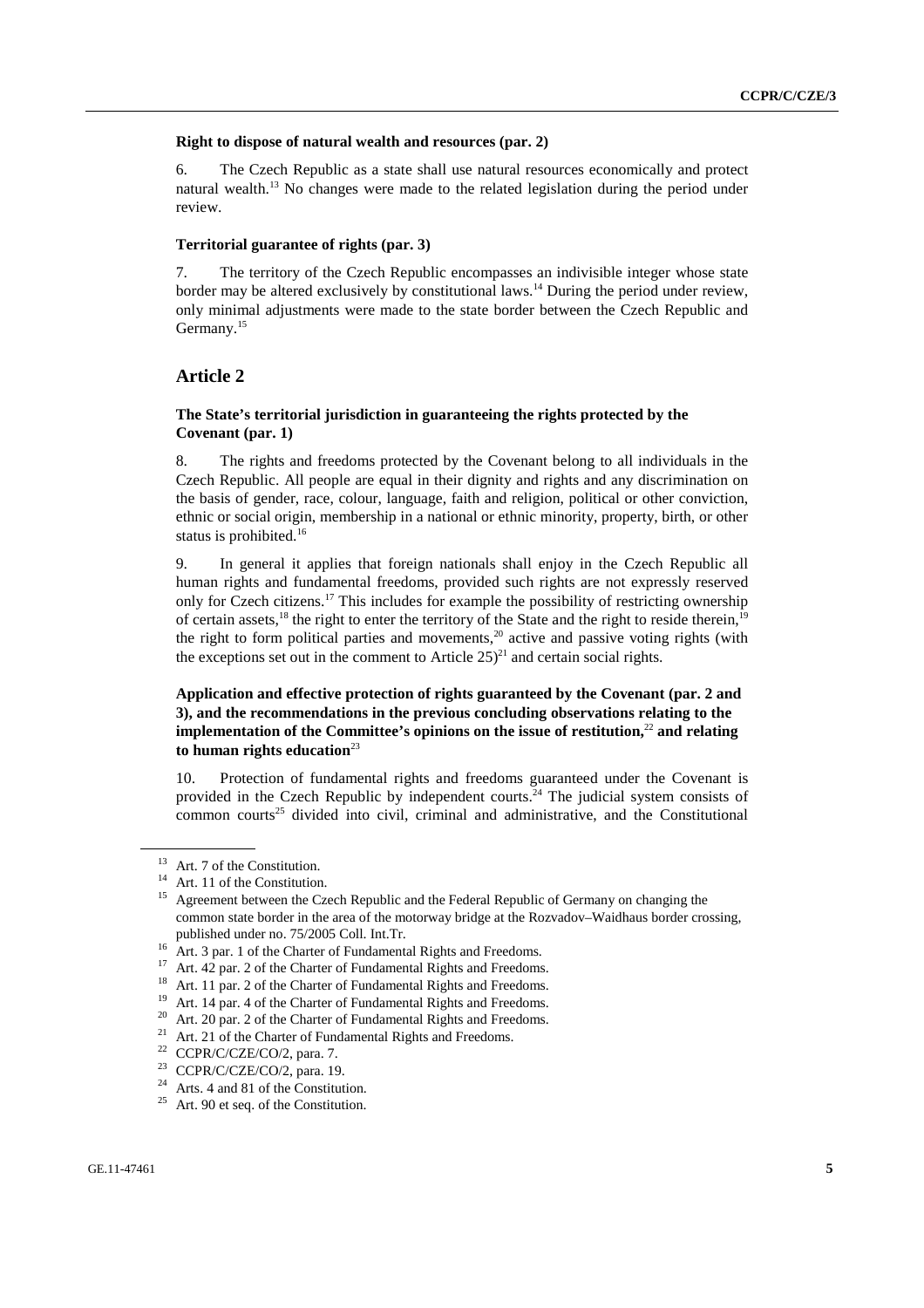Court, which is the judicial body for the protection of the constitutional order.<sup>26</sup> It performs this task by monitoring compliance of laws, other legal regulations and yet non-ratified international treaties with constitutional laws and decides on complaints by individuals against decisions or other interventions by public authorities encroaching on the constitutionally guaranteed fundamental rights and freedoms protected also under the Covenant. Besides the courts, protection of subjective public rights arising from the law is provided by relevant administrative bodies, which are also required to respect fundamental rights and freedoms.<sup>27</sup> These rights are also protected at the horizontal level in civil law relations through the courts and administrative bodies, because the exercise of rights and obligations in breach of the law does not enjoy legal protection.28 Any conflicts between individual fundamental rights and freedoms are resolved according to the principle of proportionality.29

11. During the period under review, no institution that would systematically address human rights issues in accordance with the "Paris principles"<sup>30</sup> was established in the Czech Republic. The only such institution in the Czech Republic remains the Public Defender of Rights (the Ombudsman), $31$  who acts as an informal control body for public administration. His main task is to ensure that the public administration operates in accordance with the principles of good governance. It also monitors areas where people are restricted in their personal liberty<sup>32</sup> and act as an equality-body in accordance with EU directives. The issue of human rights is also addressed by the advisory and working bodies of the Czech Government,<sup>33</sup> which coordinate the activities of the public administration and nongovernmental organisations in this area. All these institutions have their own statutes and rules of procedure, some also have their own committees and working groups to specialise in specific human rights issues and cooperation with the state authorities and general public.

12. As follows from the last report, the Covenant is, like any other international treaty, part of the legal order, while also taking precedence over legislative acts.<sup>34</sup> In decisionmaking, judges are bound both by the legislative acts and by international treaties.<sup>35</sup> If a court arrives at the conclusion that an act which is to be applied in its decision-making may be in contradiction with a constitutional act, and it should therefore not be used, it shall suspend the proceedings and pass the matter to the Constitutional Court with a request for a review of the act's compliance with the constitutional order. As follows from the case law of the Constitutional Court, this procedure also applies in the case of a possible inconsistency with the promulgated and ratified international conventions on human rights

<sup>&</sup>lt;sup>26</sup> Art. 83 et seq. of the Constitution.

Section 2 par. 1, of Act No. 500/2004 Coll., the Code of Administrative Practice, as amended

<sup>(</sup>hereinafter referred to as the "Administrative Code").<br>Section 3 par. 1, of Act no. 40/1964 Coll., the Civil Code, as amended (hereinafter referred to as the "Civil Code").  $^{29}$  Art. 4 par. 4 of the Charter of Fundamental Rights and Freedoms.

<sup>&</sup>lt;sup>30</sup> General Assembly resolution No. 48/134 of 20 December 1993 on national institutions for the promotion and protection of human rights.<br>Act No. 349/1999 Coll., on the Public Defender of Rights, as amended.

<sup>&</sup>lt;sup>32</sup> See the Optional Protocol to the Convention against Torture and Other Cruel, Inhuman or Degrading

Treatment or Punishment (published under no. 78/2006 Coll. Int.Tr.). 33 These include, for example, the Government Council for Human Rights, the Government Council for National Minorities, the Government Council for Roma minority affairs, the Government Council for Equal Opportunities for Women and Men and the Government Committee for People with

Disabilities.<br><sup>34</sup> Art. 10 of the Constitution.

Art. 95 par. 1 of the Constitution.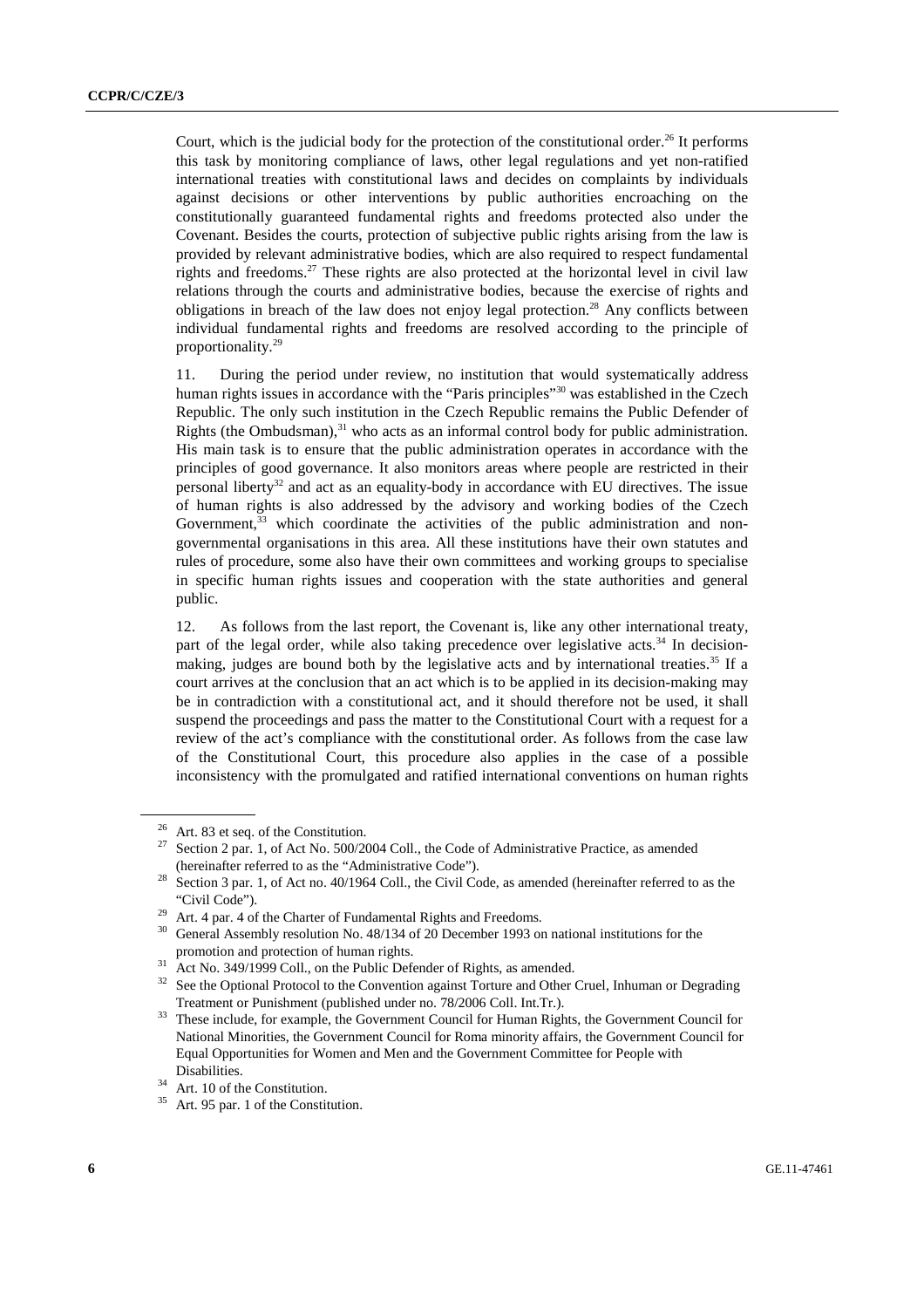and fundamental freedoms.<sup>36</sup> In addition to legislative acts and international treaties, other administrative bodies are also bound by subordinate legislation and are not authorised to address the Constitutional Court directly.<sup>37</sup> Their decisions that would conflict with a legislative act or international treaty may be appealed against to a court in the administrative justice, which can then refer them to the Constitutional Court. People who appeal to the Constitutional Court with a complaint against a decision or other intervention by public authorities into constitutionally guaranteed fundamental rights and freedoms, may also file a petition to annul legislation, the application of which gave rise to the constitutional complaint, and which, because of this, may conflict with the constitutional order. Monitoring compliance with the Covenant is therefore ensured by the methods set out here above.

#### **Implementation of the Committee's opinions on the issue of restitution**

13. On the issue of the implementation of the Committee's opinions, the position of the Czech Republic continues to be that set out in its previous comments on this issue, such as those expressed during the consideration of its second periodic report.<sup>38</sup> The Czech Republic does not share the legal opinion of the Committee regarding the discriminatory nature of the restitution condition of citizenship. In this it relies on the case law of the Constitutional Court, in which the Court has also referred to the relevant provisions of the Covenant. The opinions of the Committee have been, and will continue to be, implemented through hearings of individual cases by the courts as bodies empowered to protect human rights and fundamental freedoms, and the Constitutional Court as a body established to protect constitutionality. On 7 September 2010, in its resolution no. Pl. ÚS 30/10, the Constitutional Court rejected a proposal to repeal the application of deadlines for restitution claims in the relevant laws.<sup>39</sup> The re-opening of restitution proceedings would also be contrary to the principle of legal certainty and the stability of proprietary rights. However, it should be noted that, in certain cases, the Committee's opinions were implemented by other means, such as court hearings based on different grounds.

#### **Human rights training for government officials**

14. Since, under constitutional law, the Covenant is a direct part of the Czech legal order, it forms part of legal education at a general level at law faculties, as well as at the level of specialised training for judges, public prosecutors and other civil servants. The rights guaranteed by the Covenant are taught along with the rights guaranteed by the Charter of Fundamental Rights and Freedoms as part of the constitutional law and public international law courses at all law faculties in the Czech Republic. This topic is also addressed in specialised introductory initial training courses provided for civil servants, which are compulsory for all state administration employees.<sup>40</sup> Additional information on this topic is also provided in the Czech Judicial Academy's training programme for judicial trainees awaiting appointment as judges, as well as for public prosecutors. All civil servants are required to abide by the constitutional order, which includes the Charter of Fundamental Rights and Freedoms, which guarantees most of the rights recognised under the Covenant,

<sup>&</sup>lt;sup>36</sup> Findings of the Constitutional Court, ref. no. Pl. ÚS 36/01, published under no. 403/2002 Coll.

 $37$  Section 2 par. 1 of the Administrative Code.

<sup>38</sup> CCPR/C/SR.2464, CCPR/C/SR.2465, and CCPR/CO/72/CZE.

<sup>&</sup>lt;sup>39</sup> The petitioners maintain that, in the event these deadlines are repealed, people who did not comply with the original condition of citizenship by the original deadline could re-enter their restitution claims. 40 The introductory initial training plan was approved by Czech Government Resolution No. 1542 on 30

November 2005.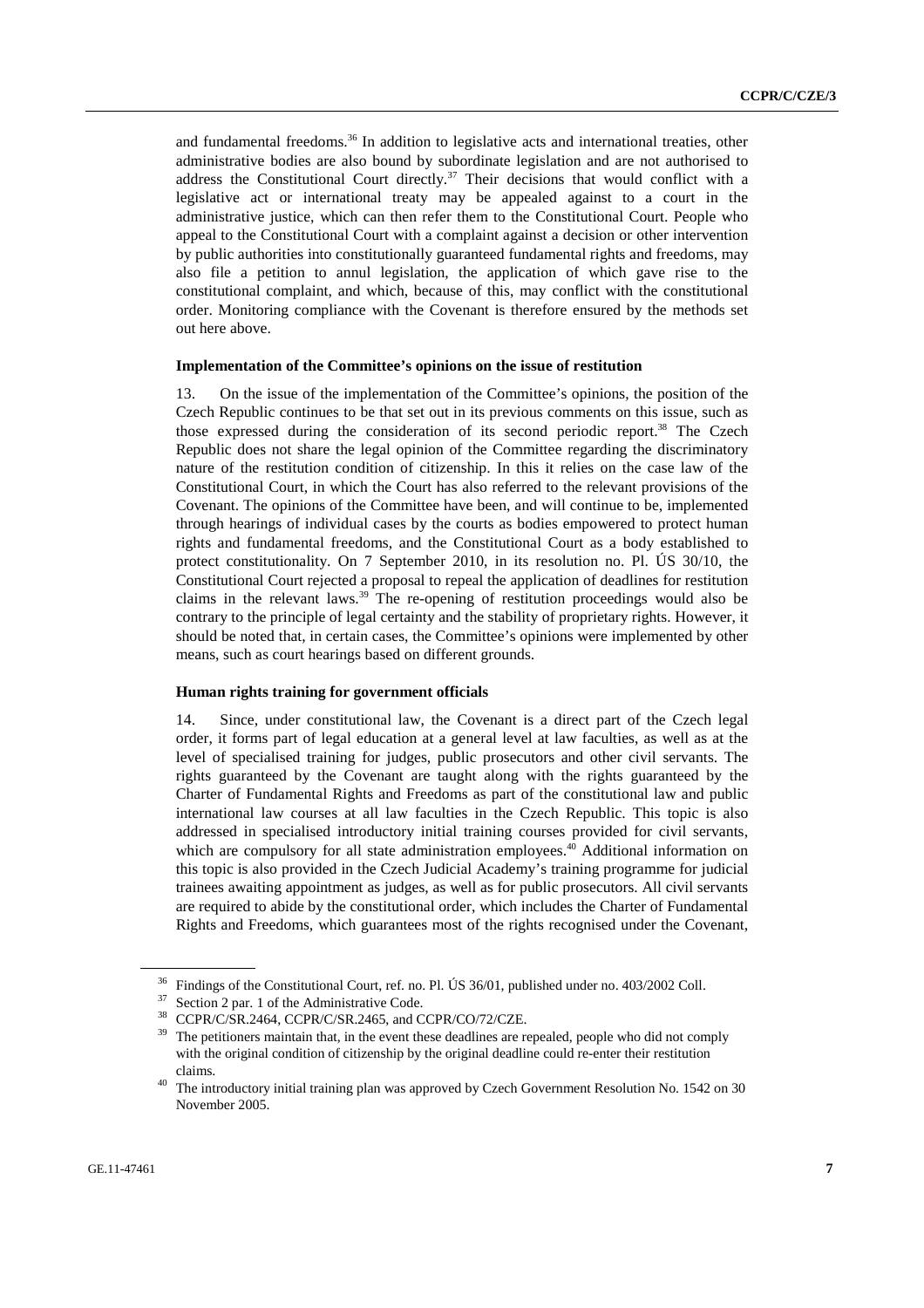as well as legislative acts and international treaties that form part of the legislation including the Covenant. The information received from the Czech Republic on the implementation of the concluding observations in 2010 contains a detailed discussion of specialised training provided for the security forces. $41$ 

#### **Protection of rights guaranteed under the Covenant in the decisions of other international supervisory bodies**

15. During the period under review, the European Court of Human Rights handed down a total of 127 judgements against the Czech Republic for breach of certain of the rights conferred by the Convention for the Protection of Human Rights and Freedoms.42 A more detailed overview is given in the table in annex No. 1. Individual measures will be referred to in detail in the individual articles of the Covenant that relate to them.

16. In order to ensure effective remedies in cases where the length of proceedings has been excessive, a new amendment was made to the Code of Civil Procedure.<sup>43</sup> For example, the option of holding a so-called "preparatory hearing" prior to court proceedings was incorporated into the Code of Civil Procedure, to enable the court to decide in the merit in the first hearing.44 During the preparatory hearing, the judge examines procedural matters, invites the participants to complete their statements, to put forward any evidence and to carry out their other obligations. The court also tries to resolve the case through reconciliation. The participants may only fulfil their obligations and submit evidence until the end of the preparatory hearing, or within 30 days of the hearing if the court so permits. If any of the participants fails to attend a preparatory hearing of which they have been properly notified without excuse, the court may either suspend the proceedings, or issue a judgement of recognition. An amendment was also made to the proposition to set deadlines for procedural acts.<sup>45</sup> This proposition may now be submitted alongside complaints against proceeding delays.46 Moreover, the court may apply reconsideration and itself carry out all the acts required by the complainant within 30 days of receipt of the proposal. This means the matter does not have to be dealt with by a superior court.

17. Account of delays in judicial proceedings is also taken in cases where compensation is provided for damage caused by the exercise of public authority.<sup>47</sup> The law directly states that a breach of the obligation to act or issue a decision within the statutory period or within a reasonable time is a case of maladministration.<sup>48</sup> Should this occur, the person affected is entitled to damages and compensation for non-material detriment caused by the delay,

CCPR/C/CZE/CO/2/Add.2.

<sup>42</sup> Published under no. 209/1992 Coll.

<sup>43</sup> Act No. 7/2009 Coll., amending Act No. 99/1963 Coll., the Civil Procedure Act, as amended, and other related Acts.<br>Section 114c of Act No. 99/1963 Coll., the Civil Procedure Act, as amended (hereinafter referred to

as the "Code of Civil Procedure").<br>Section 174a of Act No. 6/2002 Coll., on Courts and Judges, as amended (hereinafter referred to as

the "Act on Courts and Judges").<br><sup>46</sup> Section 164 et seq. of the Act on Courts and Judges.

<sup>47</sup> Act No. 160/2006 Coll., amending Act No. 82/1998 Coll., on liability for damage caused in the execution of public authority by decision or incorrect official procedure and on amendments to Czech National Council Act No. 358/1992 Coll., on notaries and their activities (the Code of Notarial Practice), as amended, Act No. 201/2002 Coll., on the Office for Government representation in

property affairs, as amended, and Act No. 40/1964 Coll., the Civil Code, as amended.<br><sup>48</sup> Section 13 par. 1 of Act No. 82/1998 Coll., on liability for damage caused in the execution of public authority by decision or incorrect official procedure, as amended.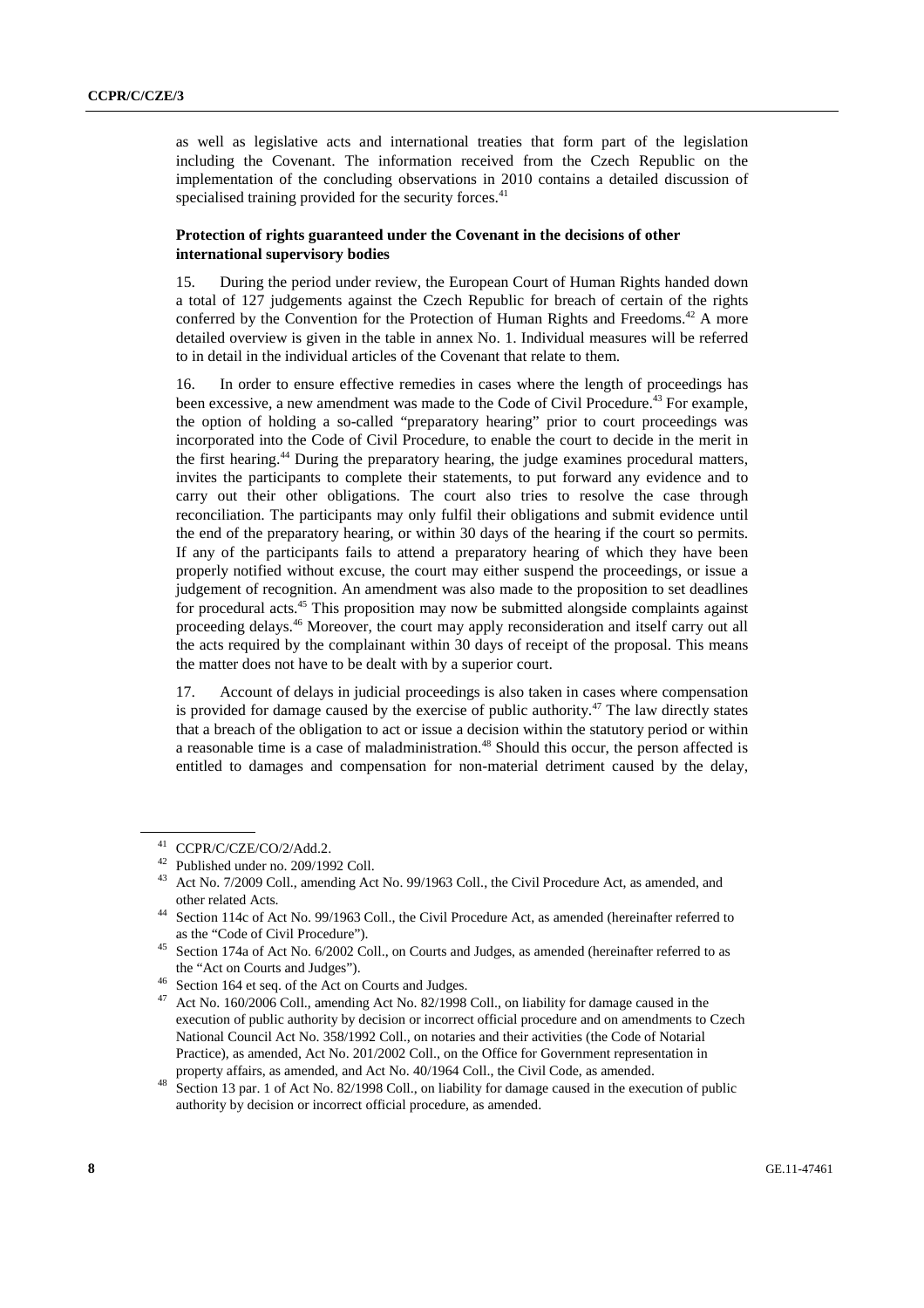within the meaning of Articles 5 and 6 of the Convention for the Protection of Human Rights and Freedoms and the case law of the European Court of Human Rights.<sup>49</sup>

18. The protection of rights conferred by the Covenant is, just as in the case of all human rights and fundamental freedoms, guaranteed to all regardless of their gender, race, colour, language, faith and religion, political or other opinion, national or social origin, membership of a national or ethnic minority, property, birth or other status.<sup>50</sup> More detailed aspects of equal treatment will be discussed in the text to Articles 3 and 26.

## **Article 3**

## **Equality of women and men in the enjoyment of rights guaranteed under the Covenant and the recommendation of the previous concluding observations**<sup>51</sup> **relating to the participation of women in public life**

19. As follows from the above, fundamental rights and freedoms are accorded by law to men and women with no distinction between the sexes. At the same time, other rights are guaranteed on an equal basis. The Labour Code guarantees women equal pay for equal work or work of equal value.<sup>52</sup> More detailed information on equality between men and women can be found in the fourth and fifth periodic report on the performance of the Convention on the Elimination of All Forms of Discrimination against Women.<sup>53</sup>

20. Criminal law protection is guaranteed for the criminal offence of abuse of persons occupying a common dwelling.<sup>54</sup> A person harassing or threatening someone she lives with can be expelled from the common dwelling by the Police for a maximum of 10 days.<sup>55</sup> The victim may subsequently submit an application for an interim restraining order, forcing the aggressor to leave the common dwelling, preventing his presence in the surrounding area and ensuring that he refrains from any contact with the victim.<sup>56</sup> This measure has effect for one month and if proceedings are subsequently started (e.g. divorce proceedings), it may be extended for up to a year. Breach of expulsion rules may be subject to fines<sup>57</sup> and criminal sanctions.<sup>58</sup> The new Criminal Code has also introduced the crime of stalking".<sup>59</sup> In matters of rape, the law continues to apply the principle that the injured party must give their consent to the criminal prosecution of a perpetrator for the rape of his husband or wife. $^{60}$ 

21. During the period under review, no amendments were made to the status of men and women in family matters in the field of family law.

Section 31a of Act No. 82/1998 Coll., on liability for damage caused in the execution of public

authority by decision or incorrect official procedure, as amended.<br><sup>50</sup> Article 3 par. 1 of the Charter of Fundamental Rights and Freedoms.<br><sup>51</sup> CCDP (CCZE/CO/), sexs. 11

CCPR/C/CZE/CO/2, para. 11.

<sup>52</sup> Section 110 par. 1 of the Labour Code.

 $^{53}$  CEDAW/C/CZE/5.

<sup>54</sup> Section 215a of the Criminal Code (Act No. 140/1961 Coll.), from 1 January 2010 Section 199 of the Criminal Code (Act No. 40/2009 Coll.). 55 Sections 44–47 of Act No. 273/2008 Coll., on the Police of the CR, as amended.

<sup>56</sup> Section 76b of Act No. 99/1963 Coll., the Civil Procedure Act, as amended (hereinafter referred to as the "Code of Civil Procedure").<br>
<sup>57</sup> Section 273b and Section 351 Code of Civil Procedure.<br>
<sup>58</sup> Section 171 per 1(a) of the Criminal Code from 1 Jan

<sup>58</sup> Section 171 par. 1 (e) of the Criminal Code, from 1 January 2010 Section 337 paras. 1 and 2 of the Criminal Code. 59 Section 354 of the Criminal Code.

<sup>&</sup>lt;sup>60</sup> Section 163 of the Criminal Code.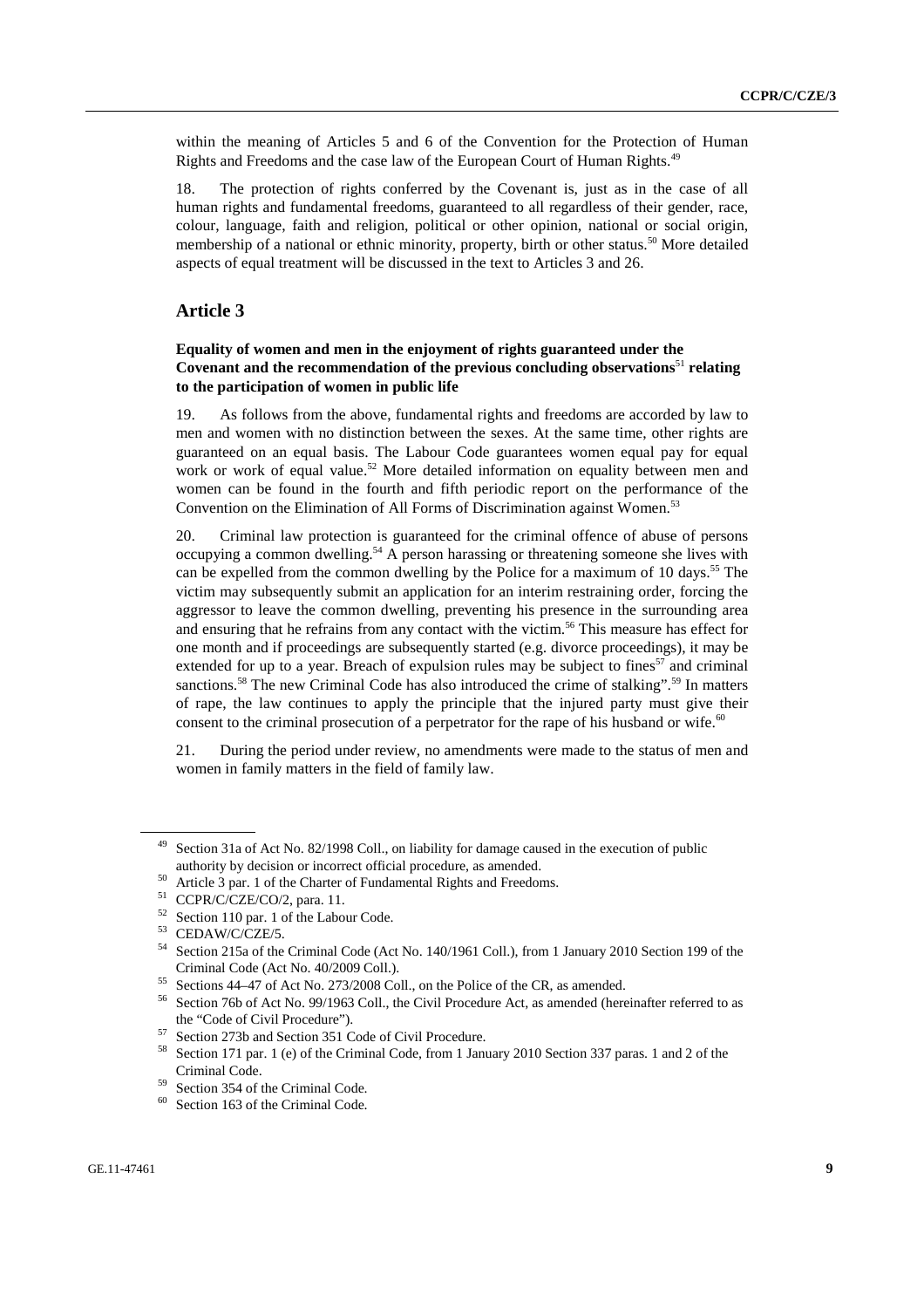22. The representation of women in political functions is relatively low across the political spectrum. It is still true that women do not achieve key positions in the party hierarchy and therefore few of them are selected to be candidates. Nonetheless, the number of women elected to all political offices is gradually increasing. After the elections held on 28 and 29 May 2010, the proportion of women in the Chamber of Deputies of the Parliament of the Czech Republic rose and is currently 22.5% (45 female MPs) which makes this the historically highest proportion of women in this chamber of the Czech Parliament. In the Senate of the Parliament of the Czech Republic, the number of female senators after the 2010 elections rose to 18.5% (14 female senators). Over the long term, the highest proportion of women involved in politics in the Czech Republic is to be found at the municipal level, where the municipal elections held on 15 and 16 October 2010 gave women a total of 26% of seats in town and municipal councils. In the regional councils, 17.6% of the council members are women. After the 2009 elections, 18% of Czech deputies in the European Parliament are women (4 deputies). More detailed information is provided in the tables in annex no.  $2<sup>61</sup>$  During the period under review, the proportion of women in the government has ranged from 16.8% to 25% of ministers, where the maximum number was 4 female ministers in Jan Fischer's 16-member government. There is currently 1 woman in the present 16-member government. At the deputy minister level, at present, out of a total of 67 deputy ministers, 6 are women (9%). A woman has also been newly appointed as Government Commissioner for Human Rights.

23. To reinforce the theme of equal representation of women and men in politics, a Committee for equal representation of women and men in politics has been established as a working body of the Government Council for Equal Opportunities for Women and Men. Apart from representatives from the public administration and civil society, political parties are also represented in this Committee, by two members of different sexes. The Committee deals with institutional, political and social opportunities for promoting equal representation of women and men in politics. The Committee is currently dealing with the issue of legal regulation of the lists of electoral candidates.

## **Article 4**

#### **Principle of the limitation of rights**

24. The possibility of limiting certain human rights in situations of general danger is two-fold – in crisis military situations and in crisis civil situations. During the period under review, no changes were made to the possibility of limiting certain human rights in these situations.<sup>62</sup>

## **Article 5**

## **The principle of preserving the achieved standard of rights, the principle of a minimum standard of rights protected by the Covenant, the prohibition of the abuse of rights protected by the Covenant**

25. There were no changes in this area in the monitored period. As follows from the above, the Czech Republic is a state respecting the rule of law and the rights and freedoms of man and citizen. The public authority serves all citizens and can be exercised only in cases and within the scope stipulated by law, by means specified by law and for legitimate

<sup>&</sup>lt;sup>61</sup> Data from the Czech Statistical Office www.volby.cz.

 $62$  See the text of the initial report to Article 4, points 107 to 110.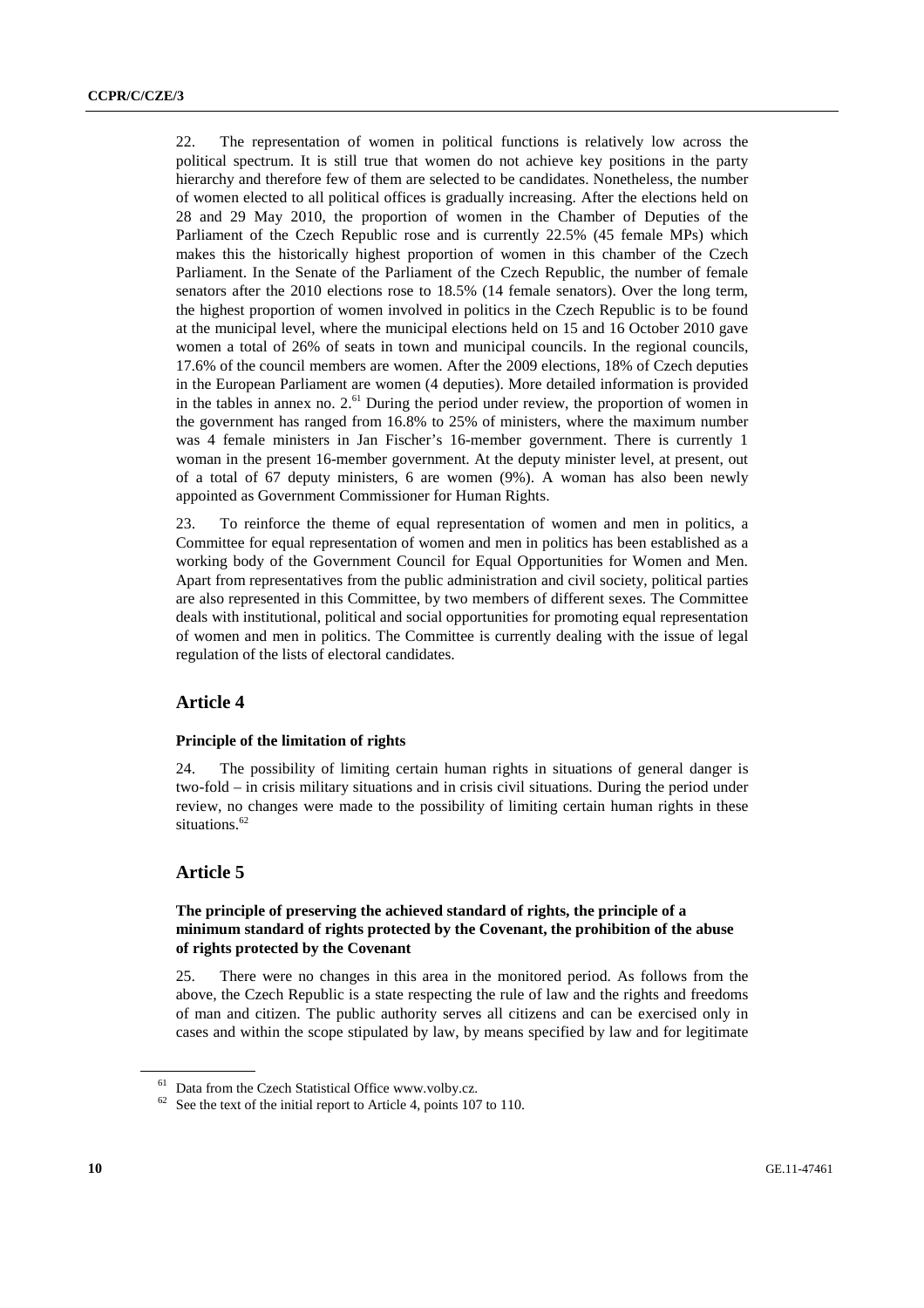goals determined by law.63 On the other hand, private individuals have the freedom to do whatever is not prohibited by law and duties may only be imposed on them by the law if these are to achieve set legitimate goals.<sup>64</sup> The principle of prohibiting abuse of statutory restrictions on human rights and fundamental freedoms and respecting their substance and meaning is one of the fundamental principles of the Czech law.<sup>65</sup>

26. The Constitutional Court remains of the view that no change of constitutional order can reduce the level of protection of human rights and fundamental freedoms already achieved, because ensuring the protection of fundamental rights and freedoms is part of the immutable fundamental attributes of a democratic state respecting the rule of law.<sup>66</sup> In the case of a conflict between an international treaty and the constitution order, for example on the issue of the possibility of restricting certain fundamental rights or freedoms, the Constitutional Court would choose a constitutional-conform interpretation that would place a lesser restriction on the right in question. The aim of any system for the protection of human rights is always to provide the most effective protection for the individual.<sup>67</sup>

## **Article 6**

#### **The right to life (par. 1)**

27. Protection of the right to life and the prohibition of arbitrary killing, unless this involves conduct that does not constitute a criminal offence, is a basic principle in the Czech Republic.68 Penal legislation distinguishes between such crimes against life and health as murder, being the intentional killing of another with a scale of up to the exceptional sentence, $69$  and the newly introduced intentional killing of another when strongly influenced by fear, dismay, confusion or other excusable emotional upheaval, or as the result of previous reprobate behaviour by the victim with more moderate sentences.<sup>70</sup> One specific crime is the murder of a newborn baby by its mother who is in emotional state caused by childbirth, where the mother is punishable by a maximum of eight years imprisonment.<sup>71</sup> Death by negligence is also a criminal offence<sup>72</sup> as is the aiding and abetting of another to suicide.<sup>73</sup> Causing death by bodily injury is another specific criminal  $act.^{74}$  The killing of people is regarded as an aggravating circumstance in a number of other crimes.<sup>75</sup> Killing in self-defence or in emergency, maintaining the condition of the necessity

<sup>64</sup> Art. 2 par. 3 of the Constitution, Art. 2 par. 3 of the Charter of Fundamental Rights and Freedoms.

<sup>&</sup>lt;sup>63</sup> Art. 2 par. 2 of the Constitution, Art. 2 par. 3 of the Charter of Fundamental Rights and Freedoms.<br><sup>64</sup> Art. 2 par. 2 of the Constitution, Art. 2 par. 2 of the Charter of Fundamental Rights and Freedoms.

<sup>&</sup>lt;sup>65</sup> Art. 4 par. 4 of the Charter of Fundamental Rights and Freedoms.

Art. 9 par. 2 of the Constitution.

 $67$  This view was confirmed by the Constitutional Court in its findings, ref. no. Pl. ÚS 19/08 (446/2008) Coll.) and Pl. ÚS 29/09 (387/2009 Coll.) relating to the compliance of the Lisbon Treaty and the EU Charter of Fundamental Rights with the constitutional order. 68 Art. 6 paras. 1, 2 and 4 of the Charter of Fundamental Rights and Freedoms.

Section 219 of the Criminal Act and Section 140 of the Criminal Code, which replaces the Criminal Act from 1 January 2010. According to Section 54 of the Criminal Code, an exceptional sentence may mean up to life imprisonment.<br>
<sup>70</sup> Section 141 of the Criminal Code.<br>
<sup>71</sup> Section 220 of the Criminal Aster

Section 220 of the Criminal Act and Section 142 of the Criminal Code.

<sup>72</sup> Section 143 of the Criminal Code.

 $^{73}$  Section 144 of the Criminal Code.

<sup>&</sup>lt;sup>74</sup> Section 145 par. 3, 146 par. 4 and 146a par. 5. of the Criminal Code.<br><sup>75</sup> E.e. orings of testure and other inhuman and amel tractment, traffield

<sup>75</sup> E.g. crimes of torture and other inhuman and cruel treatment, trafficking with human beings, robbery, extortion, hostage taking, rape, abuse of a person in one's care, and others.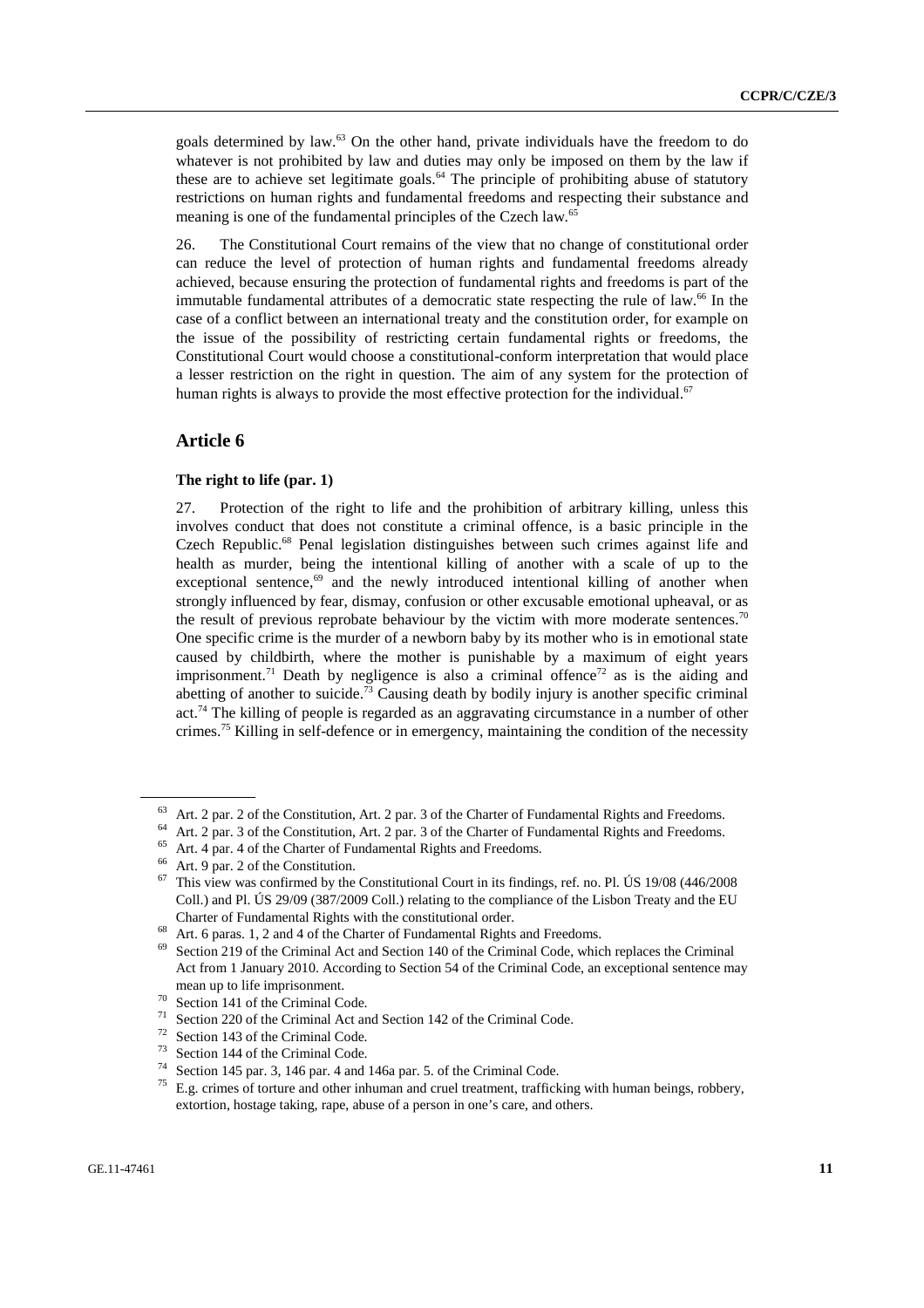of this act to avert imminent danger or an impending or continuing attack on interests protected by penal law are not considered to be a criminal offence.<sup>76</sup>

28. Members of the Police of the CR, the municipal police force, the Prison Service and the Customs Administration must comply with strict legally defined rules regulating the use of service weapons. Members of the Police of the CR may only use their weapons in the event of an extreme emergency or to defend themselves, to prevent a violent attack or to overcome resistance, against dangerous offenders who refuse to surrender, are escaping or fail to obey an order or represent a danger to themselves or others and only if they are otherwise unable to perform their duties. Police officers should give prior warning to offenders before using their weapons, unless there is no time available or it is an emergency situation. The actual use of a weapon must be cautious and may not harm or threaten the person against whom it is aimed, or any other person more than absolutely necessary.77 After using a weapon, police officers are obliged to offer immediate medical assistance and to report the incident to their superior officer and the Public Prosecutor's Office.<sup>78</sup> Constables of the municipal police may also use their service weapons to defend themselves or in emergency situations or to arrest an offender.<sup>79</sup> Members of the Prison Service may also use weapons for their defence or in emergency situations, to overcome resistance in situations where their lives or health are at risk, to prevent an attack or to prevent the escape of prisoners.<sup>80</sup> Members of the Customs Administration may use weapons in similar situations as Czech police officers.<sup>81</sup> All members of these forces and services must also comply with the general conditions governing the use of weapons and their subsequent actions.<sup>82</sup> Any breach of these will render the officer liable for disciplinary sanctions and subsequent prosecution.

29. There were no changes in the Czech Republic during the period under review as regards the protection of human life before birth. According to constitutional law, human life deserves protection already before birth.<sup>83</sup> However, this protection must be consistent with the mother's right to protection of her private life. A pregnant woman may request the artificial termination of a pregnancy up to the twelfth week, without giving a reason.<sup>84</sup> The only reason to refuse the artificial termination of a pregnancy is where it poses a threat to the woman's life. Artificial termination of a pregnancy for health reasons is possible up to the end of the twenty-fourth week of pregnancy.<sup>85</sup> The major increase in the application of contraceptive methods since the beginning of the 1990s has led to a fall in the number of abortions, both for health and other reasons. The number of abortions during the period is shown in the table in annex no. 3.

30. Abortion performed in contravention of the law on abortion or without the consent of the pregnant woman is a criminal offence.<sup>86</sup> It is also a criminal offence to assist a

<sup>&</sup>lt;sup>76</sup> Sections 13 and 14 of the Criminal Act and Sections 28 and 29 of the Criminal Code.<br><sup>77</sup> Section 56 of Act N<sub>2</sub>, 272/2008 Coll. on the Police of the CP, as amended.

Section 56 of Act No. 273/2008 Coll., on the Police of the CR, as amended.

 $^{78}$  Section 57 of the same Act.

<sup>&</sup>lt;sup>79</sup> Section 20 of Act No. 553/1991 Coll., on the municipal police, as amended.

Section 18 of Act No. 555/1992 Coll. on the Prison Service and the Judicial Guard of the Czech

Republic, as amended.<br><sup>81</sup> Section 40 of Act No. 13/1993 Coll., as amended.<br><sup>82</sup> Section 41.6 Act No. 553/1991 Section 19

<sup>82</sup> Section 21 of Act No. 553/1991, Sections 19 and 20 of Act No. 555/1992 Coll., Sections 41 and 42 of Act No. 13/1993 Coll.<br><sup>83</sup> Art. 6 par. 1 of the Charter of Fundamental Rights and Freedoms.

<sup>84</sup> See Act no. 66/1986 Coll., on abortion, as amended and the implementing Decree of the Ministry of Health No. 75/1986 Coll.<br><sup>85</sup> E.g. posing a danger to the life or health of the woman, or to the healthy development of the foetus or

due to its genetically defective development.<br><sup>86</sup> Sections 227 and 228 of the Criminal Act and Sections 159 and 160 of the Criminal Code.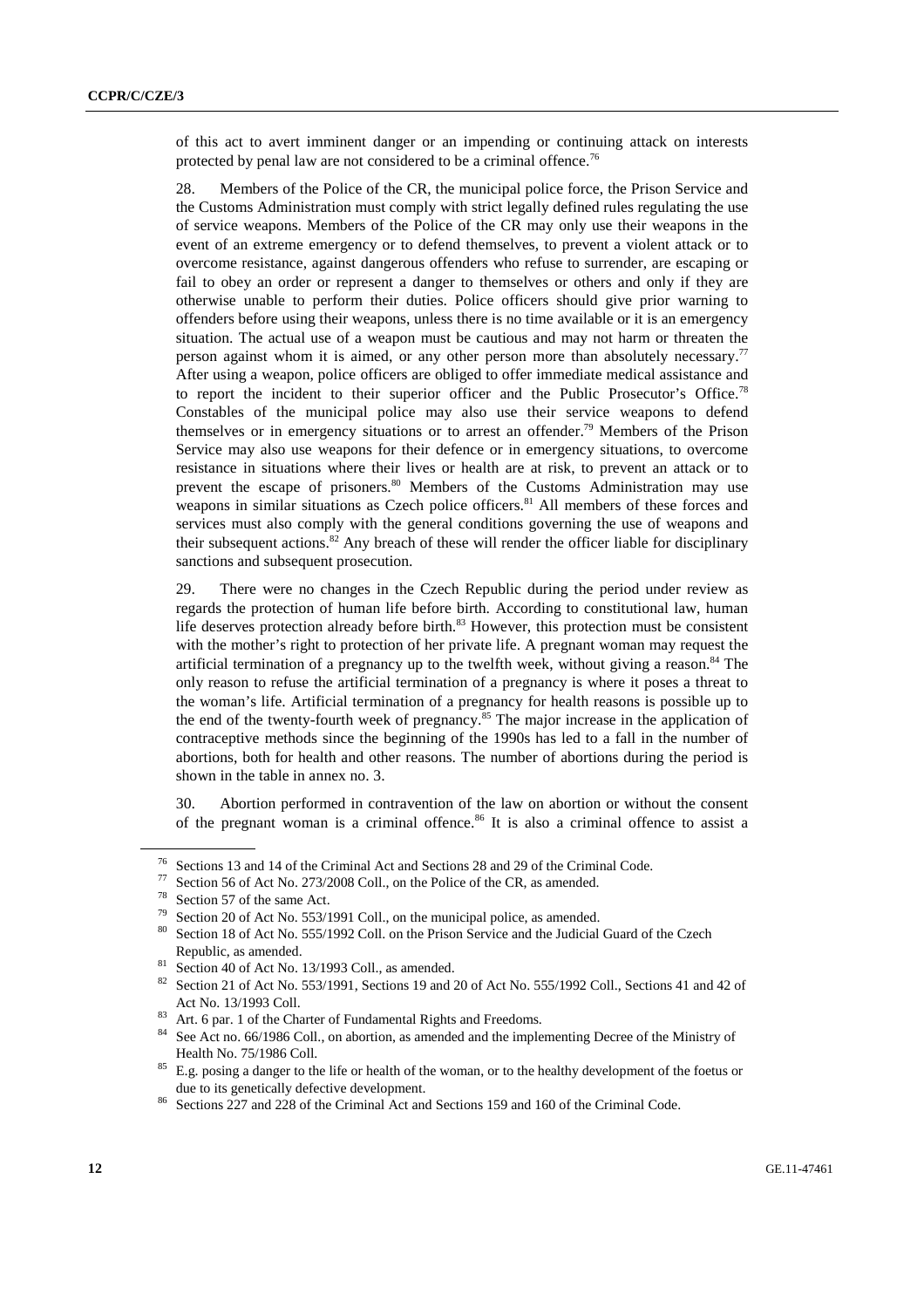pregnant woman to abort in contravention of the law and to incite her to take this step.87 However, the pregnant woman herself never incurs criminal responsibility for these acts and cannot therefore be punished for terminating the pregnancy in contravention of the law, or for allowing another or requesting another to terminate the pregnancy.<sup>88</sup>

#### **Prohibition of the death penalty (par. 2)**

31. There were no changes in the Czech Republic during the period under review. Capital punishment continues to be prohibited under constitutional law and international treaties.89

## **Article 7**

 **Protection against torture and cruel, inhuman or degrading treatment or punishment and the recommendations of the previous concluding observations regarding handing people over for torture or ill-treatment,**<sup>90</sup> relating to the establishment of an **independent supervisory authority to monitor unlawful behaviour by public**  authorities,<sup>91</sup> and concerning the unlawful sterilisation of Roma women<sup>92</sup>

32. The constitutional order of the Czech Republic still prohibits torture and cruel, inhuman or degrading treatment. $93$  More detailed information relating to this article can be found in the fourth and fifth periodic reports on the performance of the Convention against Torture and Other Cruel, Inhuman or Degrading Treatment or Punishment.<sup>94</sup>

#### **Criminal law protection against torture and cruel, inhuman or degrading treatment**

33. Criminal law protection against torture and cruel, inhuman or degrading treatment by public authorities was also incorporated into the new Criminal Code.<sup>95</sup> Torture is still defined as inflicting physical or mental suffering to another by torture or other inhuman and cruel treatment. The penalty is imprisonment for a period from 6 months to 18 years, depending on the seriousness of the charges and the resulting consequences. There was no change in the legislation regulating the obligations of police officers in their dealings with other individuals relating to protection against torture. Likewise, there was no change in the concept of protection against torture and cruel, inhuman or degrading treatment on the part of private subjects, in the form of the criminal offence of abuse of a person in one's care<sup>96</sup> and abuse against a person residing in a common dwelling.<sup>97</sup> Abuse is punishable by a prison term lasting from 6 month to 12 years. An overview of criminal prosecutions for the crimes referred to above is provided in annex no. 4.

 $\frac{87}{88}$  Sections 161 and 162 of the Criminal Code.

Section 229 of the Criminal Act and Section 163 of the Criminal Code.

<sup>89</sup> Art. 6 par. 3 of the Charter of Fundamental Rights and Freedoms and Art. 1 of Protocol No. 6 to the Convention on the Protection of Human Rights and Fundamental Freedoms (209/1992 Coll.).<br><sup>90</sup> CCPR/C/CZE/CO/2, para. 8.<br><sup>91</sup> T. 1.

 $^{91}_{92}$  Ibid., para. 9.

 $^{92}$  Ibid., para. 10.

<sup>&</sup>lt;sup>93</sup> Art. 7 par. 2 of the Charter of Fundamental Rights and Freedoms.<br><sup>94</sup> CAE/C*ISTM* 5

 $^{94}$  CAT/C/CZE/4-5.

<sup>95</sup> The wording of Section 259a of the Criminal Act was incorporated into Section 149 of the Criminal

Code.<br><sup>96</sup> The wording of Section 215 of the Criminal Act was incorporated into Section 198 of the Criminal

Code.<br><sup>97</sup> The wording of Section 215a of the Criminal Act was incorporated into Section 199 of the Criminal Code.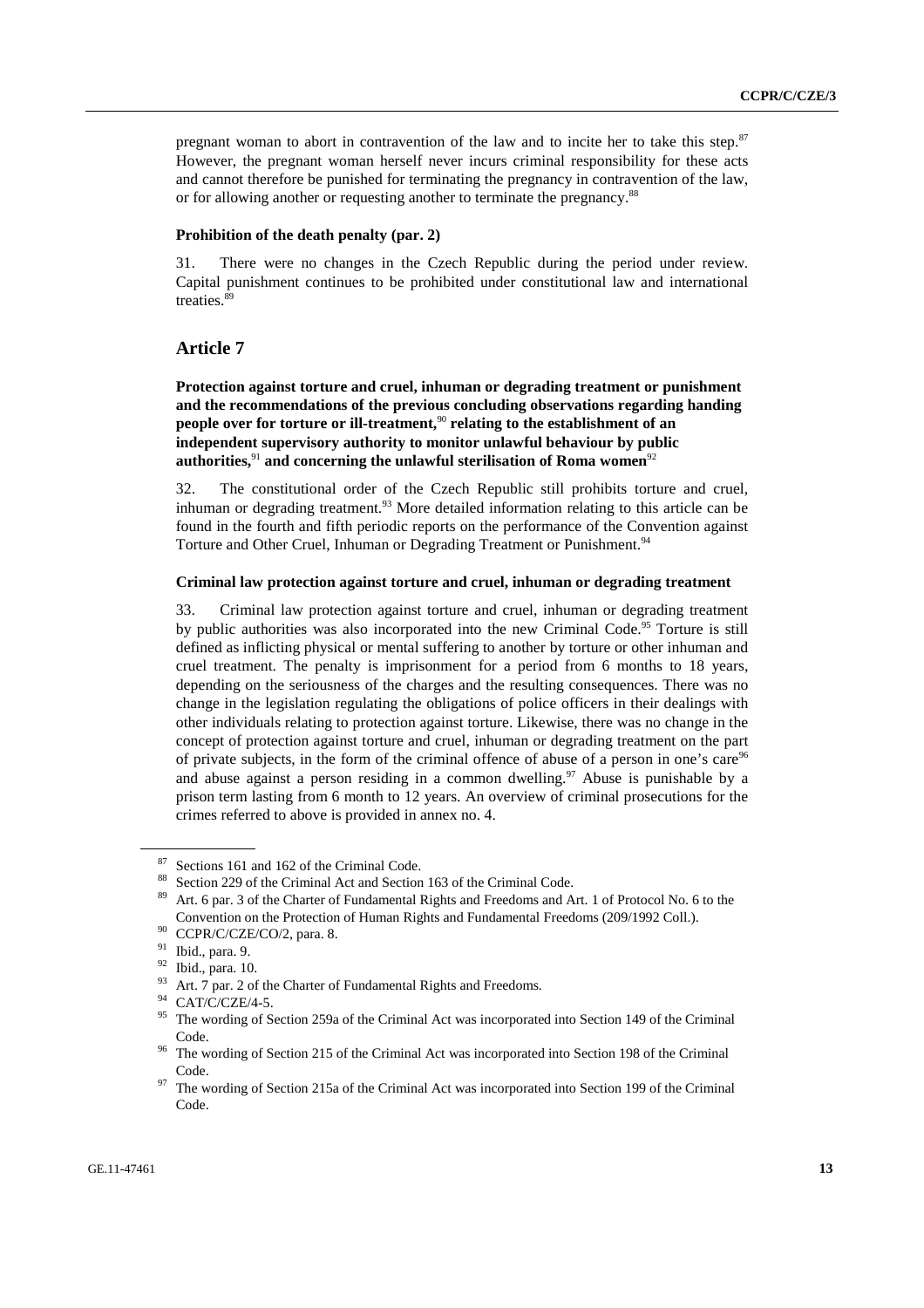34. It still applies that in criminal proceedings evidence can only be obtained in a manner that is consistent with the law.<sup>98</sup> If, therefore, torture and cruel, inhuman or degrading treatment by public authorities is a criminal offence, evidence obtained using these methods is evidence obtained using criminal acts, and therefore in breach of the law. Such evidence can therefore not be used in criminal proceedings against a person who was a victim of this kind of treatment. Likewise, it cannot be used in cases where the witnesses or other persons involved in criminal proceedings were treated in this way. On the other hand, evidence of torture may be used in proceedings against a person who is accused of it as a means of proving his/her guilt.

#### **Monitoring and complaints systems**

35. Steps taken by the Czech Republic towards the establishment of an independent supervisory authority to monitor illegal behaviour by public authorities and the operation of the existing system and training for security officers are described in detail in the Czech Republic's information given in  $2008^{99}$  and  $2010^{100}$  The current government is continuing to prepare the Act on the General Inspection of Security Forces, which will be directly subordinate to the government and which will undertake investigations into criminal acts and other unlawful conduct by Czech police officers, the Prison Service and the Customs Administration, and which is due to come into force in the middle of 2012. Information on compensation for maladministration by police officers is provided in annex no.  $5^{101}$ 

36. The situation regarding constables of the municipal police remains the same. Constables are employees of the municipality, not of the state. They have the same status in criminal proceedings as ordinary persons. Their breaches of legal regulations are then dealt with directly by the mayor of the municipality or a member of the council, entrusted by that council to manage the municipal police force, and treated as a labour law misdemeanour, where each municipality established its own procedures. As an employer, the municipality is also liable for damage caused by the misconduct of its constables.

37. Members of the Prison Service providing security for prisons, remand prisons and detention facilities and responsible for compliance with the statutory conditions of remand, imprisonment and detention, are currently under the authority of the Ministry of Justice.<sup>102</sup> Criminal prosecutions of members of the Service are handled by bodies delegated by the Ministry.<sup>103</sup> Under a new draft Act, members of the Prison Service will also be subject to the General Inspection of Security Forces.

38. Members of the Customs Administration are currently under the supervision of the Ministry of Finance.<sup>104</sup> Their criminal prosecution is handled by the same bodies as the prosecution of other people. A recent development is that the staff of the Customs Administration will also come under the authority of the General Inspection of Security Forces.

<sup>&</sup>lt;sup>98</sup> Section 89 par. 3 of the Criminal Act.<br><sup>99</sup> CCDD CCCECO 2.0.11.1

<sup>&</sup>lt;sup>99</sup> CCPR/C/CZE/CO/2/Add.1.<br><sup>100</sup> CCPR/C/CZE/CO/2/Add.2.<br><sup>101</sup> The Ministry of Interior, as the body providing compensation for maladministration by members of the Police of the CR, does not keep statistics on individual cases. These statistics will be processed and submitted to the Committee as soon as possible.<br><sup>102</sup> Section 4b of Act No. 555/1992 Coll., on the Prison Service and Judicial Guard of the Czech

Republic, as amended. 103 Section 12 par. 2 of the Criminal Code. This is the Prevention Section, Department of Control of the General Directorate of the Prison Service.<br><sup>104</sup> Section 1 of Act No. 185/2004 Coll., on the Customs Administration of the Czech Republic, as

amended.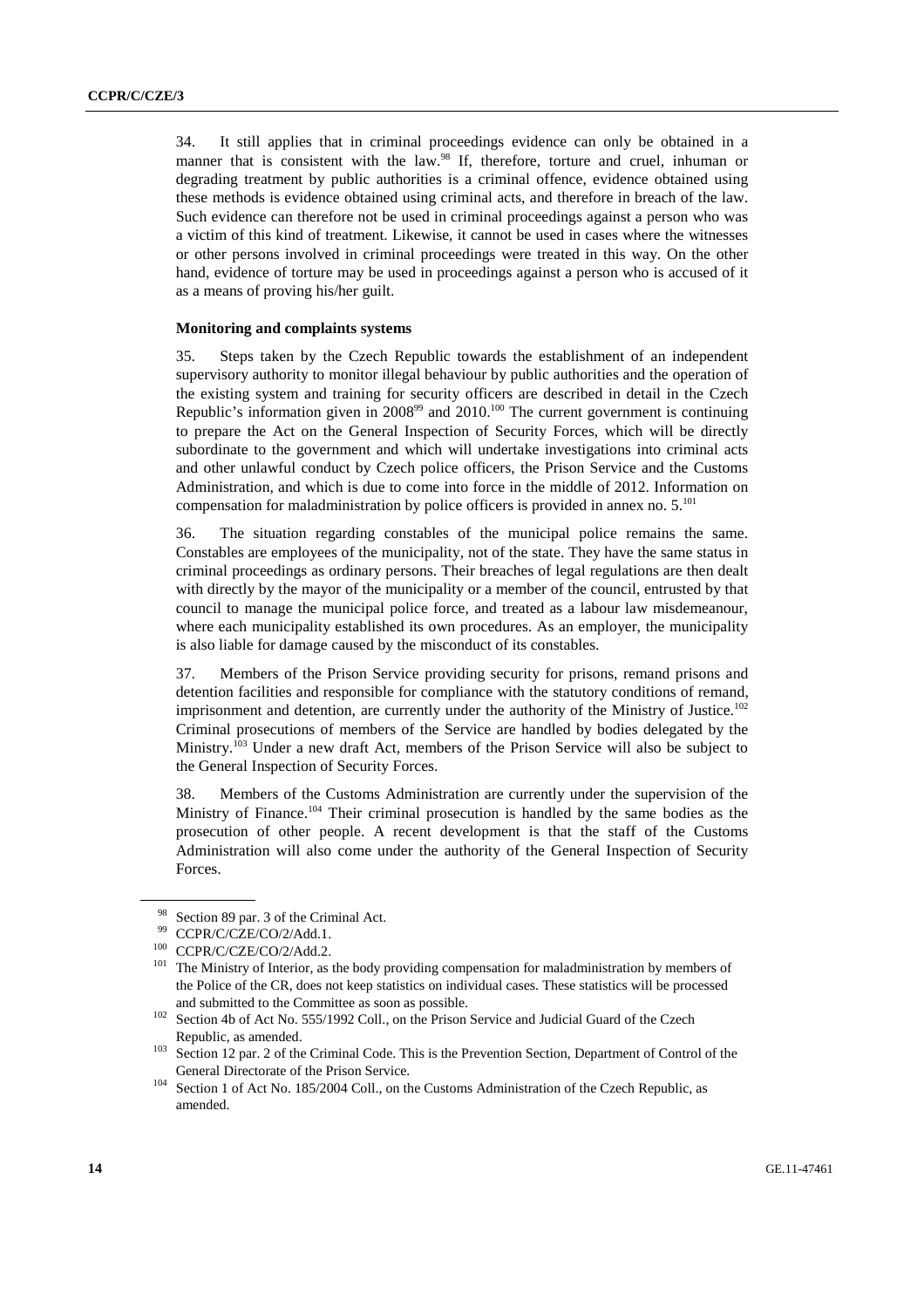39. A national preventive mechanism adopted by the Czech Republic in accordance with Articles 17 to 23 of the Optional Protocol to the Convention against Torture and Other Cruel, Inhuman or Degrading Treatment or Punishment<sup>105</sup> is the Ombudsman,<sup>106</sup> whose task is to conduct systematic visits of all the places where people are restricted in their freedom, regardless of whether this is the result of a decision or order from a public authority or a consequence of the actual situation of these people. The Ombudsman may visit facilities operated by both the state and private entities. During these visits, the Ombudsman verifies how the residents are treated, attempts to ensure respect for their rights and to reinforce their protection against abuse.

## **Dignified treatment of people resident in social care institutions and health institutions**

40. The new Act on Social Services<sup>107</sup> obliges institutions providing these services to create such conditions in their provision that enable the people who receive these services to enjoy their human and civil rights.<sup>108</sup> Fulfilment of this condition is then monitored by the Regional Authority Inspectorate or the Ministry of Labour and Social Affairs. If this condition is not met, the registration of the service provider may be revoked. Under the proposed law on health services, the patient has the right to respect, to be treated with dignity, to courtesy and respect for privacy during the provision of health services.

## **Ensuring the safety of foreign nationals deported from the Czech Republic**

41. The Act on the residence of aliens does not allow the expulsion of foreign nationals who are at real risk of serious harm in the state to which they would be expelled.<sup>109</sup> Serious harm means the imposition or execution of the death penalty, torture or inhuman or degrading treatment or punishment, or a serious threat to life or human dignity by reason of indiscriminate violence in situations of armed conflict.<sup>110</sup> The only exception is if the foreigner has committed a crime against peace, a war crime or a crime against humanity as defined in the relevant international documents, a particularly serious crime, acts that are contrary to the principles and objectives of the United Nations, or constitutes a danger to national security. Even in such cases however, a foreigner will not immediately be extradited to a state where he/she is at risk of serious harm, but will be allowed a maximum of 60 days to be admitted to another state. If the foreigner demonstrates that he/she has not been granted admission to another state, the police will allow him/her to submit an application for a visa.

42. In response to the recommendation in paragraph 8 of the previous concluding observations, regarding the possible extradition of people to countries where they risk torture or other inhuman and cruel treatment, the Czech Republic states that, as a party to the Convention on International Civil Aviation<sup>111</sup> and a member of the International Civil Aviation Organization (ICAO), it cannot control and restrict landings and flyovers of civil aircraft of other contracting parties, in accordance with article 5 of the Convention. The government is empowered to decide on flyovers and landings of military aircraft, provided

<sup>&</sup>lt;sup>105</sup> Promulgated under No. 78/2006 Coll.<br><sup>106</sup> Section 1 paras. 3 and 4 of Act No. 349/1999 Coll., on the Public Defender of Rights, as amended by Act No. 381/2005 Coll. with effect from 1 January 2006.<br>
<sup>107</sup> Act No. 108/2006 Coll., as amended.<br>
<sup>108</sup> Section 88 (c) of the Act.<br>
<sup>108</sup> Section 179 par. 1 of Act No. 326/1999 Coll., on the Residence of Aliens, as amen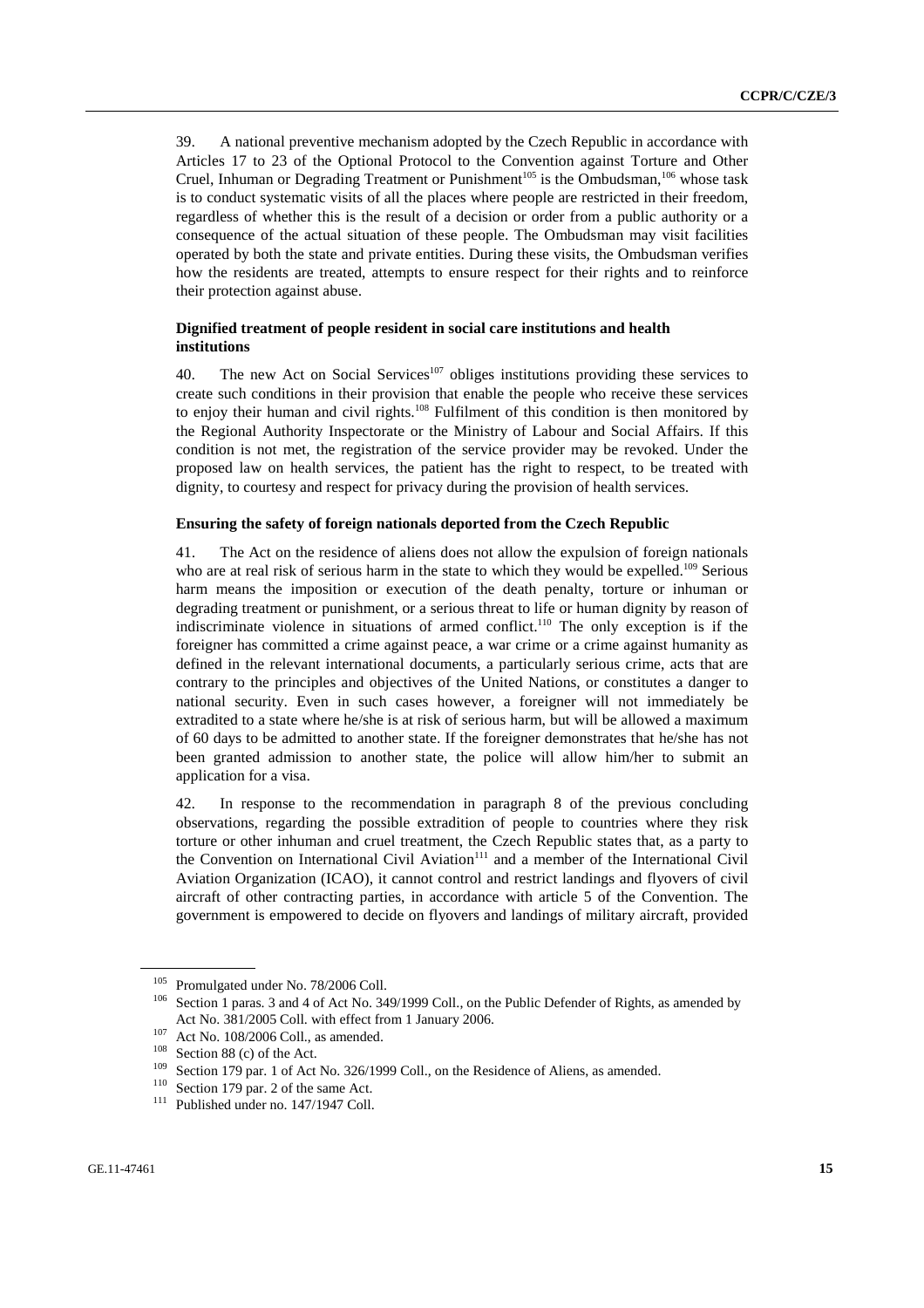it promptly notifies both chambers of Parliament, which can revoke its decision.<sup>112</sup> Parliament is also informed by the government each year of flyovers and passages of armed forces from foreign countries through the territory of the Czech Republic. On the basis of this information, the Czech Republic has not found that any person has been transported across or extradited from its territory for torture or other cruel and inhuman treatment.

#### **The involvement of individuals in medical and scientific research**

43. A person may participate in research and testing of new findings using methods not yet in clinical practice only with his/her written consent and also with the written consent of the Ministry of Health. Candidates must be informed of the nature, method of application, duration and purpose of these untried methods, as well as any dangers associated with them. Findings may not be tested on people on remand, in detention or in prison.<sup>113</sup> The Czech Republic also complies with the Convention on Human Rights and Biomedicine, which forms part of its legal system. $114$ 

44. The actual selection of subjects is carried out by individual specialised research institutes, mainly from among their own patients, and these also ensure compliance with the conditions of informed consent. When allocating grant funding to support the research project, the Ministry of Health checks whether the applicant has informed the patients of the nature of the research, including a description of the tasks to be performed.

#### **Sterilisation of Roma women and corrective action taken**

45. In 2009, the government of the Czech Republic expressed its regret at the individual errors identified concerning sterilisations carried out in contravention of the applicable regulations. It also undertook to take preventive measures to avoid any recurrence of these errors.<sup>115</sup> The Czech Republic provided information on these measures in 2010.<sup>116</sup>

46. The legislation covering sterilisation, based on the Directive from the Ministry of Health, cannot currently be revised, because this form of legal regulation no longer exists. A comprehensive treatment of the rules relating to sterilisation will be included in the new law on specific health services. In October 2007, healthcare facilities were informed in writing of the need to respect the applicable legislation. This only allows medical interventions to be carried out with the informed consent of the patient, who has been explained the nature of the intervention and its consequences and possible risks. Exceptions may be only in life-threatening or similar situations. The patient is therefore always free to decide whether or not to undergo the given operation. Her written consent is a mandatory part of the medical records.<sup>117</sup> The law also establishes the minimum content of the consent form – information regarding the purpose, nature, expected benefits, consequences and possible risks of the medical intervention, guidance on alternative treatments, that the patient can choose, information on possible future limitations and information on treatment regimes and appropriate preventive measures. A template for an informed consent form for

<sup>&</sup>lt;sup>112</sup> Article 43, paragraph 5 of the Constitution<br><sup>113</sup> Section 27b of Act No. 20/1966 Coll., on human healthcare, as amended.<br><sup>114</sup> Promulgated under no. 96/2001 Coll. Int. Tr. Chapter V. "Scientific research" is dedicate protection of people involved in scientific research, the protection of people unable to give their

consent to the research and the protection of in vitro embryos.<br>
<sup>115</sup> Resolution of the Government of the Czech Republic No. 1424 of 23 November 2009.<br>
<sup>116</sup> CCPR/C/CZE/CO/2/Add.3.<br>
<sup>117</sup> Section 1 par. 2 (h) of Ministry amended.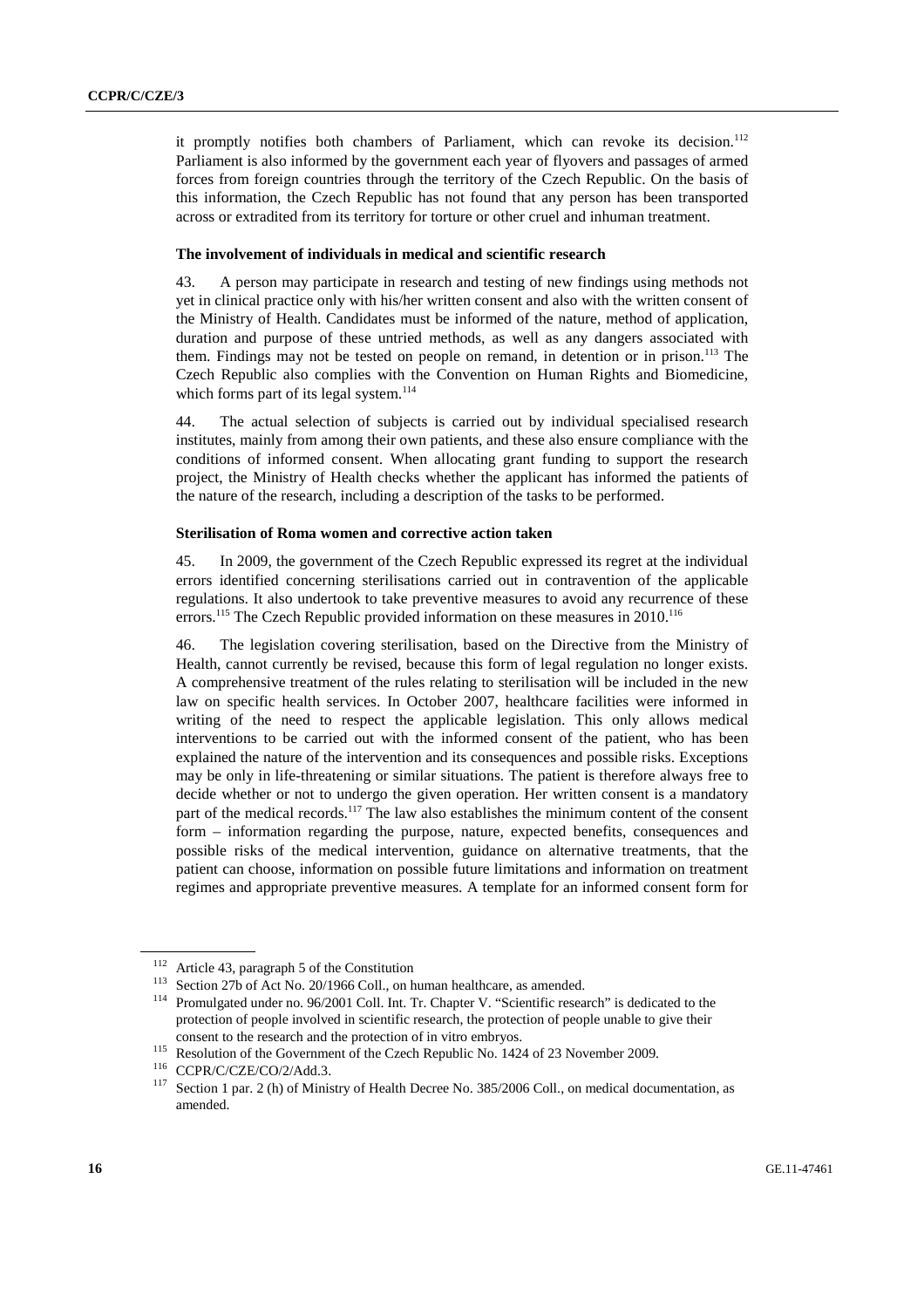sterilisations has been issued in the Bulletin of the Ministry of Health of the CR.<sup>118</sup> The form also contains information concerning the intervention and its consequences, brief information about the anatomy of the internal genital organs and the expected strain on the organism posed by the intervention. The informed consent form also contains a statement by the doctor that the patient has received information regarding the intervention, as well as a declaration by the patient that she has been acquainted with the intervention and any possible complications. The informed consent form is signed by the doctor, the patient and, possibly, a witness. The form is currently translated into Romani.

47. A portal on quality and safety is available to the public on the Ministry of Health website, containing information about patients' rights, including the right to information on interventions and their risks and consequences and the possibilities of refusing to undergo an intervention.<sup>119</sup> In April 2010, the Ministry also published and distributed a brochure entitled Patient's Guide, which provides information for patients on their rights, including the right to information on interventions and their risks and consequences, on the possibility of refusing to undergo an intervention and an overview of the legislation relating to healthcare.<sup>120</sup>

48. The Masters and Bachelors degree courses at medical faculties are currently including 17 hours of ethics studies and 15 hours of healthcare law in relation to human rights. The Postgraduate course offers 16 hours of medical ethics and law. These study programmes also require knowledge of the basic legal regulations relating to the medical profession, professional ethics covering contacts between the doctor and the patient, and practical skills in patient communications, with an emphasis on patients' rights and their application. In 2009, the Ministry of Health also instructed that the issue of sterilisation be incorporated in the programme of the Forum of Experts for the creation of standards of care and the concentration of selected highly specialised forms of care.

49. Criminal prosecution of doctors who had performed sterilisations was initiated in a number of cases, but was subsequently suspended or terminated in accordance with the Code of Criminal Procedure. Women who were sterilised in breach of the legislation can legally claim compensation for damages and non-material harm to personal rights. This claim is then assessed according to standard legal provisions, including any statutory limitation period, which in the case of injury to health amounts to 2 years from the time when the victim learned of the damage and the perpetrator, and in the case of compensation for non-material harm 3 years, or a maximum of 10 years after sustaining the injury.<sup>121</sup> In certain cases, however, the Constitutional Court has previously found that the application of the statutory limitation period is inconsistent with good morals. This mainly concerned cases where the participant was not responsible for the limitation of their rights and where any limitation of their claim would represent too harsh a punishment, given the circumstances of their case.<sup>122</sup>

<sup>118</sup> http://www.mzcr.cz/Legislativa/Soubor.ashx?souborID=9278&typ=application/pdf&nazev=Věstník

<sup>8-2007.</sup>pdf.<br>
119 http://www.mzcr.cz/kvalita/.<br>
119 http://www.mzcr.cz/Soubor.ashx?souborID=8936&typ=application/pdf&nazev=radce-pacienta.pdf.<br>
121 See the Judgement of the Supreme Court ref. no. 31Cdo 3161/2008.<br>
<sup>122</sup> Se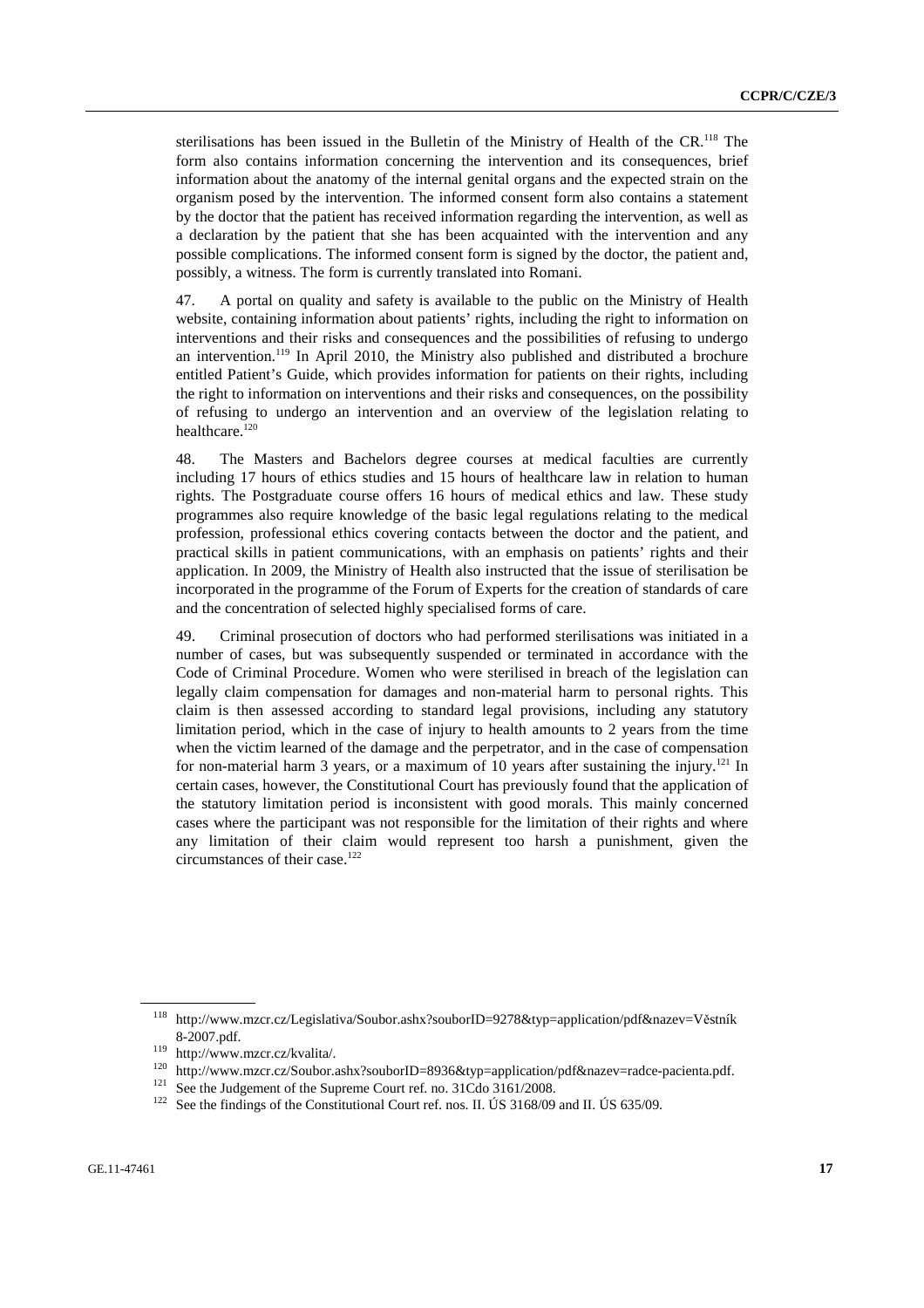## **Article 8**

## **Protection against servitude and slavery (par. 1 and 2)**

50. The general eligibility of all to rights, $123$  guarantees the inviolability of person and of privacy, which may be limited only in cases specified by law<sup>124</sup> and a prohibition on forced labour or service<sup>125</sup> are enshrined in the constitutional order of the Czech Republic. In general, therefore, slavery and servitude are prohibited under the Czech legislation.

#### **Prohibition of forced labour (par. 3)**

51. The constitutional order allows the following exceptions to the prohibition of forced labour.

#### **Compulsory work in crisis situations**

52. When a state of emergency is declared, an obligation can be imposed on all individuals to perform specific work for the period of time required (work requirement) or to perform individual and exceptional tasks (work assistance) needed to resolve the crisis situation.<sup>126</sup> A state of emergency is a situation brought about by natural disasters, environmental or industrial crisis, accident or other hazard, which poses a serious risk to lives, health or property values, or to domestic order and security.<sup>127</sup> Under these conditions, a state of emergency is declared at a regional level.<sup>128</sup> Individuals may refuse to carry out the work requirement or provide the work assistance if their performance would endanger their own life or health or that of others, or if these obligations are imposed on them in breach of the law.<sup>129</sup> Persons under the age of 18 years and over the age of 62, the disabled and those unfit to perform the type of work required, women and single men caring for a child under the age of 15, pregnant women and women within three months of giving birth are exempt from performing work requirements or work assistance. In serious cases, other persons may be exempted from these obligations.130 In addition, the worker is due financial compensation for the work requirement or work assistance performed.

#### **Work performed by prisoners while on remand or serving prison sentences**

53. Work performed by prisoners continues to be voluntary, and prisoners cannot be forced to work as part of their sentence, i.e. without the right to remuneration for their work, or required to work as an obligation, i.e. even with remuneration. However, if a prisoner is assigned work with his/her consent, he/she must perform this work, provided he/she is medically fit for it.<sup>131</sup> Work is provided for prisoners by the individual prisons as part of their operations, or their own manufacturing or business activities. Other public or private entities may provide prisoners with work on the basis of a contract with the prison. In the case of a private entity, the prior written consent of the prisoner is required before the work can be performed, and this can be withdrawn at any time. This does not apply in the

<sup>&</sup>lt;sup>123</sup> Art. 5 of the Charter of Fundamental Rights and Freedoms.<br><sup>124</sup> Art. 7 par. 1 of the Charter of Fundamental Rights and Freedoms.<br><sup>125</sup> Art. 9 par. 1 of the Charter of Fundamental Rights and Freedoms.<br><sup>125</sup> Art. 9 pa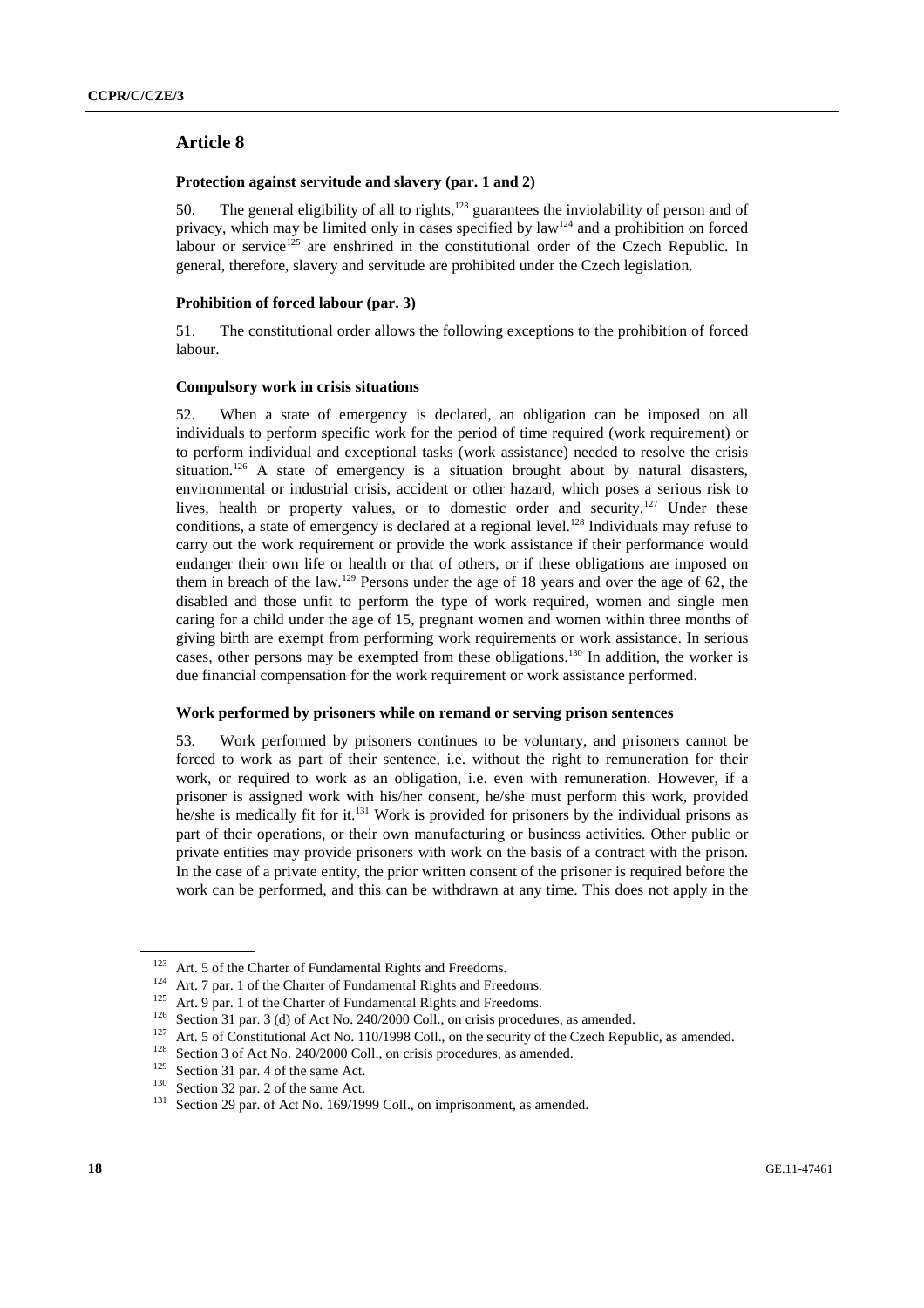case of a public or publicly owned entity.<sup>132</sup> Working conditions for prisoners are the same as for other employees. They are also paid for the work performed. Prisoners use their salaries to pay for damages resulting from their criminal activities, the cost of the stay in prison and their other commitments, and they are also guaranteed a certain amount to cover their own needs.133 During the period under review, there was still insufficient work for those prisoners who are able and willing to work.

54. Work therapy is also deemed to constitute the performance of work, provided it forms part of the treatment programmes, education in the form of full-time study programmes and work that is commonly performed for prisons (e.g. daily cleaning, odd jobs in the kitchen, etc.). The prisoners are obliged to perform this type of work without compensation, but they may not be directed to do so during their rest periods.

55. Details on this topic can also be found in the fourth and fifth periodic report on the implementation of the Convention against Torture and Other Cruel, Inhuman or Degrading Treatment or Punishment.<sup>134</sup>

#### **Carrying out the sentence of community service**

56. The sentence of community service is imposed as an alternative punishment to imprisonment and consists of carrying out work for charitable purposes for a municipality or a state or other not-profit institution.<sup>135</sup> The work must not serve commercial purposes. The time period allocated for the work may vary between 50 and 300 hours, depending on the nature of the criminal offence and the state of health of the perpetrator. Before imposing sentence, the court will request the opinion of the Probation and Mediation Service regarding the possibility of carrying out the sentence and the medical fitness of the accused, as well as the accused's own opinion on the imposition of this type of punishment.136 The offender is required to perform the community service within one year of the sentence being imposed. Should he/she fail to meet this obligation for no justifiable reason, the court is entitled to convert the remainder of the sentence that has not been performed into a term of imprisonment, where each remaining hour of community service is counted as one day of imprisonment.

## **Trafficking in human beings and the recommendation of the previous concluding observations**<sup>137</sup> **concerning the fight against human trafficking and commercial sexual exploitation**

57. The criminal offence of human trafficking consists of the use of force, threat of force, deception, fraud, abuse of power or of a position of vulnerability to lure, induce or

<sup>&</sup>lt;sup>132</sup> This distinction is in conformity with Art. 2 par. 2 (c) of International Labour Organisation Convention No. 29 on Forced or Compulsory Labour of 28 June 1930 (promulgated under no. 506/1990 Coll.), which states: "the term forced or compulsory labour shall not include … any work or service exacted from any person as a consequence of a conviction in a court of law, provided that the said work or service is carried out under the supervision and control of a public authority and that the

said person is not hired to or placed at the disposal of private individuals, companies or associations."<br><sup>133</sup> Government Regulation No. 365/1999 Coll., on the amount and conditions of remuneration for sentenced prisoners in active employment during the performance of their prison sentence and Ministry of Justice Decree No. 10/2000 Coll., on deductions from prisoners' pay.<br><sup>134</sup> CAT/C/CZE/4-5.<br><sup>135</sup> Sections 62–65 of the Criminal Code.<br><sup>136</sup> This new legislation follows, inter alia, the objectives of Council of

R (92) 16 of the Committee of Ministers to Member States on the European Rules on Community

Sanctions and Measures.<br><sup>137</sup> CCPR/C/CZE/CO/2, para. 12.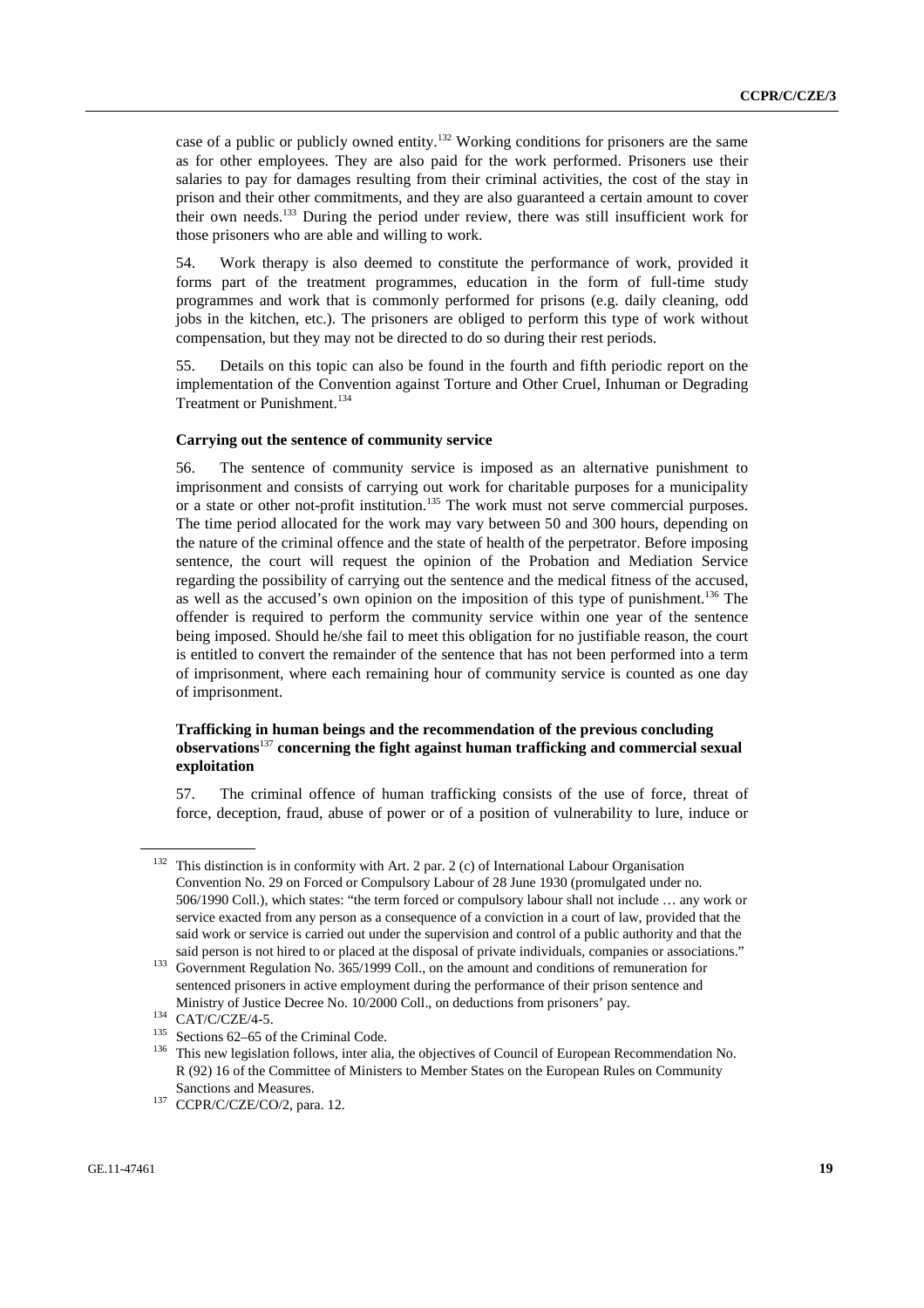deliver another to be used for sexual intercourse or other forms of molestation, for the production of pornography, for the removal of tissue, cells or organs from their body, to serve in armed forces, for slavery or servitude or for forced labour or other forms of exploitation.<sup>138</sup> There have been cases where, under the pretext of an offer of well-paid work, people from countries in Eastern and South-eastern Europe, Russia and Central and Eastern Asia have been recruited to work in the Czech Republic through organised groups, which arranged for their legal entry to the territory of the Czech Republic. According to the relevant state authorities, their passports were taken from them on their arrival in the Czech Republic and they were forced to work for little or no pay, while they were prevented from leaving through indebtedness and the threat of physical violence against themselves or their families in their countries of origin. Girls and women were placed in erotic businesses, where they were forced into prostitution. Information has been discovered regarding links between criminal groups and the state authorities concerning the legalisation of the residence of these foreign nationals in the territory of the Czech Republic. An important factor behind the emergence of this situation was the poor economic situation in the countries of origin of migrant workers. Problems with migrants worsened during the economic crisis, when Czech companies terminated agreements with temporary employment agencies, which assigned their foreign workers to these agencies, companies did not extend temporary work contracts and employment bureaus refused to extend their work permits after their expiry date. The Ministry of Interior has prepared a package of measures to address the situation of redundant workers on the territory of the Czech Republic.139 Labour Inspectorates, in cooperation with the customs authorities and employment bureaus, play an important role in identifying the victims of human trafficking and in preventing the exploitation of migrant workers. Specific statistics relating to the crime of human trafficking are provided in annex no. 6.

58. An extremely problematic area involves human trafficking crimes committed against minors, particularly the commercial sexual exploitation of children. The victims are mostly children aged between 15–18 years (and exceptionally even younger), who enter into prostitution voluntarily as a solution to their difficult economic and social situation. Far fewer are the cases of children who are forced into prostitution by another person – this is often a person close to them or a direct relative. These children become a source of regular income for people profiting from prostitution. In order to protect them, the Czech Republic has approved a National Action Plan for the implementation of the National Strategy to Prevent Violence against Children in the Czech Republic for the period from 2009–2010,<sup>140</sup> which sets out specific objectives to accomplish the tasks contained in that strategy. Another problem is the diffusion of child pornography on the Internet. Criminal sanctions for possession of child pornography<sup>141</sup> and the abuse of children to produce pornography<sup>142</sup> are important in this context. In 2008, the Czech Republic drafted a National Strategy to Combat Trafficking in Human Beings for the period from 2008–2011, which provides a comprehensive description of the situation in the fight against human trafficking in the Czech Republic, and defines the areas where attention should be focused. These include,

<sup>&</sup>lt;sup>138</sup> Section 232a of the Criminal Act and Section 168 of the Criminal Code.<br><sup>139</sup> Government Resolution No. 171 of 9 February 2009.<br><sup>140</sup> http://www.vlada.cz/assets/ppov/rlp/dokumenty/strategie-prevence-nasili-na-detech/N plan-realizace-Strategie-prevence-nasili-na-detech-2009-2010\_1.pdf.<br>
<sup>141</sup> Section 205a of the Criminal Act and Section 192 of the Criminal Code.<br>
<sup>142</sup> Section 205b of the Criminal Act and Section 193 of the Criminal Code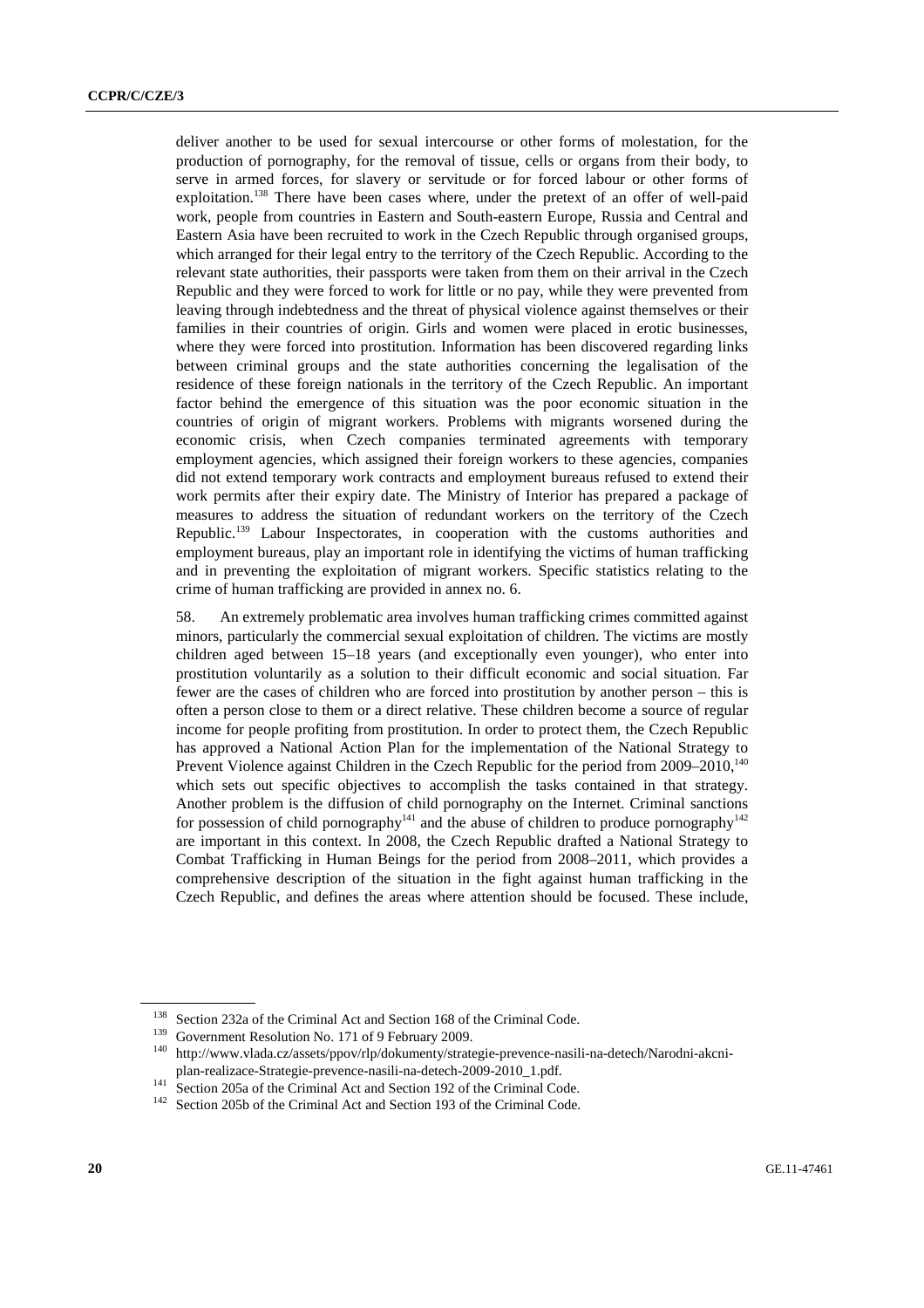for example, the interpretation and application of penal legislation and the coordination of activities involving prevention, research and the protection of victims.<sup>143</sup>

59. Training for police officers continues to focus on improving their ability to identify victims of human trafficking and to offer them assistance, with the option of following up with the criminal prosecution of the perpetrators. Public prosecutors, judges, doctors, employment bureau staff, representatives from Czech embassies abroad and social departments of local government offices are also involved in the training programmes. Topics relating to the issue of human trafficking are included in the basic training curricula for Czech police officers in the Ministry of Interior secondary police school. The aim of this training is to provide novice police officers with basic information on the problem of human trafficking and to teach them to recognise victims of human trafficking and sexual abuse. The issue of human trafficking is currently also included in the relevant specialised and innovative courses that are run in police academies. The Police Academy of the CR also runs special seminars for the relevant police departments. Constables of the municipal police may also encounter victims of human trafficking. Since April 2007 the set of test questions intended to verify the professional qualifications of constables of the municipal police has been expanded to include questions relating to prostitution and human trafficking and constables of the municipal police are acquainted with the materials and experience of the Czech police officers. A system to train public prosecutors and judges in the area of human trafficking has been introduced, emphasising the need to impose adequate sanctions and for cooperation with non-governmental organisations. An educational project aimed at training local government social department staff was organised in cooperation with the Ministry of Labour and Social Affairs.

60. In 2007 a campaign was launched against human trafficking. The campaign focused on a target group of customers of prostitutes and, indirectly, on the victims of human trafficking for sexual exploitation. It also offered a secure and anonymous method for people to report their suspicions and to learn more about the phenomenon of human trafficking through newly established websites, telephone lines and information materials. For the purposes of the campaign, partner organisations created a platform called "*Together against human trafficking*". The campaign slogan was: "*Don't be afraid to say it for her!*" Czech, English and German websites were used during the campaign.<sup>144</sup> The campaign was extended through 2008. Within the context of the prevention of human trafficking, the International Organisation for Migration (IOM) Prague also implemented a short-term pilot project entitled "*Prevention of human trafficking: lectures in secondary schools*" during the spring of 2007. The project, which involved 6 selected secondary schools, showed a level of ignorance, but also the interest of secondary school pupils in the problem of human trafficking and the need to address this target group in a more systematic manner. In 2009, the Ministry of Interior distributed a bilingual brochure intended for both the professional and the general public, as well as potential victims of human trafficking. The Ministry of Interior website was also updated with information relating to the issue of trafficking with human beings.<sup>145</sup> Documents and current contacts for the non-profit and intergovernmental sector were also published.

61. Preventive activities are being organised in the Czech Republic and in the countries of origin of people who become victims of human trafficking. In the Czech Republic, these preventive activities are focused towards vulnerable groups: women travelling abroad for work, residents of economically weaker regions or members of socially marginalised

<sup>143</sup> http://www.mvcr.cz/mvcren/file/national-strategy-to-combat-trafficking-in-human-beings-2008-2011-

pdf.aspx.<br>
144 www.rekni-to.cz; www.sage-es.cz; www.say-it.cz.<br>
145 http://www.mvcr.cz/clanek/kriminalita-146433.aspx?q=Y2hudW09NA%3d%3d.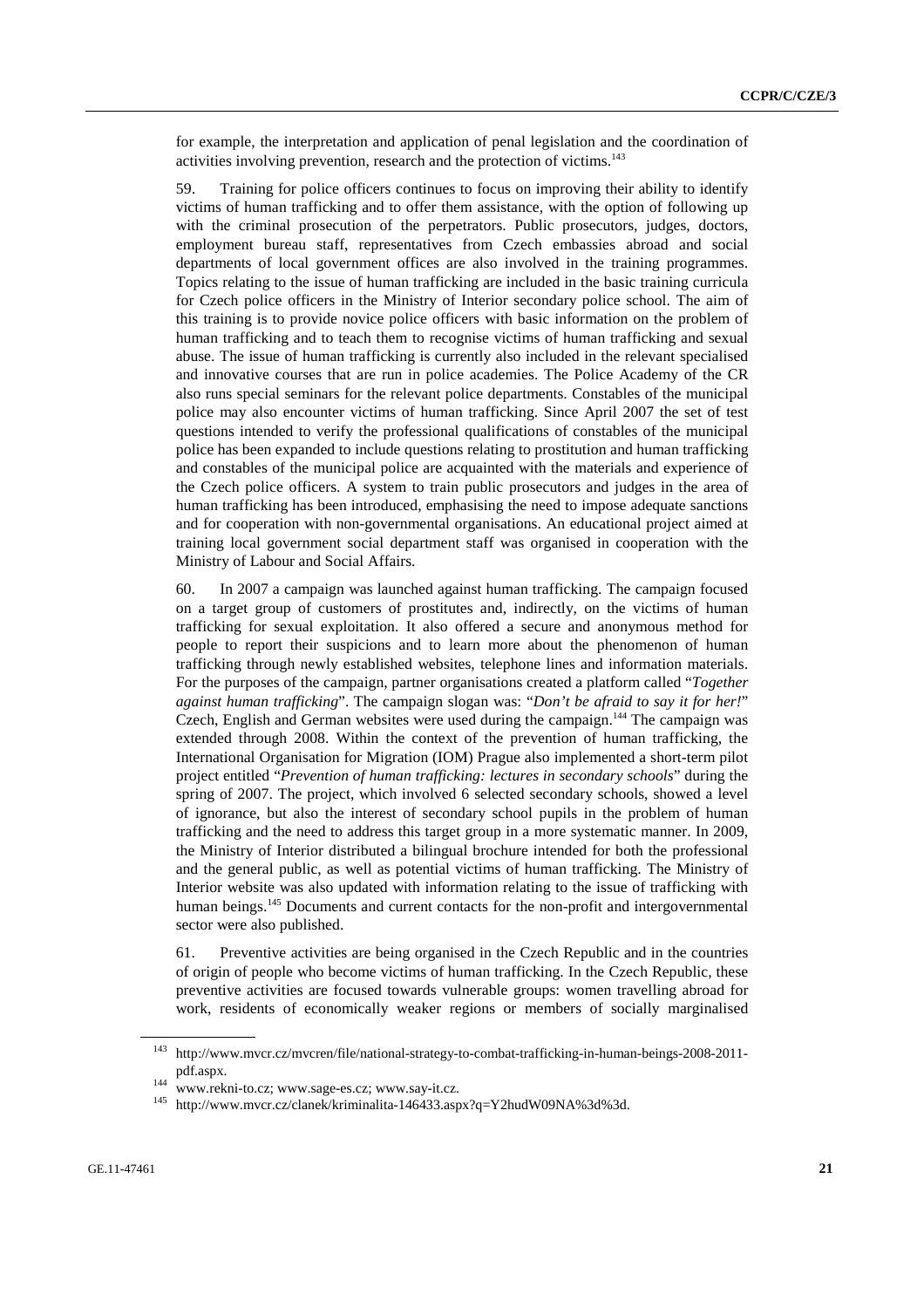communities. Non-governmental organisations are responsible for primary prevention in schools and operate an information telephone line. In the countries of origin of victims of human trafficking, information is disseminated on the possibilities of legal (working) migration and on the risks of illegal migration.<sup>146</sup> During the autumn of 2007, employees of the Refugee Facilities Administration underwent training in the methods of identifying real and potential victims of human trafficking, ensuring initial crisis intervention in facilities and the programme options. The training programme received funding from the Ministry of Interior and was carried out by the Arcidiecézní charita Praha, La Strada Česká republika, o.p.s. and IOM Praha. Employees of the non-governmental organisation, La Strada Česká republika, o.p.s. and IOM Praha also carried out training in the identification of victims of human trafficking for the staff of the Foreigners and Border Police forces at international airports. The training took place within the context of the Czech Republic's accession to the Schengen area and emphasised the identification of minors unaccompanied by a legal guardian. Two round tables were also held on the subject of human trafficking in Olomouc and Ústí nad Labem, whose aim was to inform representatives of local and regional bodies of the forms of human trafficking prevention and the programme options, and to initiate regional cooperation on this issue.

62. The Ministry of Interior is responsible for the international project entitled "Transnational referral mechanism for victims of human trafficking in countries of origin and destination", which is coordinated by the International Centre for Migration Policy Development (ICMPD). The aim of the project is to link the existing national coordination mechanisms to protect and assist victims of human trafficking, to unify the standards of services provided to victims and, most importantly, to reinforce international and bilateral cooperation in the area of repatriation and reintegration of victims. The main output of this project will be the establishment of principles of care for victims of human trafficking and their repatriation to their country of origin. The project guarantor is Italy and, apart from the Czech Republic, Portugal, Bulgaria, Romania, Albania, Hungary and the former Yugoslav Republic of Macedonia are also involved, along with a number of non-profit organisations. The ICMPD is responsible for implementing standards and for carrying out activities within the framework of this international project. As part of the activities of the CZ PRES, the Czech Republic promoted the adoption of the Council's conclusions regarding the creation of an informal network of national rapporteurs and equivalent mechanisms.<sup>147</sup> A specialised website was subsequently established, containing information concerning the operations of national rapporteurs in each individual country, their contact details and relevant national materials, such as reports, research, analyses, etc.<sup>148</sup> It was agreed with the Commission that the contents of the website would be copied and incorporated in a special portal dedicated to human trafficking.

#### **Programmes and other measures to assist victims of human trafficking**

63. During the period under review, the Programme for the Support and Protection of Victims of Human Trafficking, which currently involves two non-governmental organisations (La Strada ČR, o.p.s., and Arcidiecézní charita Praha) as well as the IOM Praha, continued to operate successfully and to make progress. From 2005 to 2010 a total of 93 victims were included in the Programme. The Programme offers assistance to victims of human trafficking and encourages them to cooperate with law enforcement authorities in criminal proceedings and to help punish the perpetrators of these particularly serious

<sup>&</sup>lt;sup>146</sup> This mainly relates to countries of the former USSR – Ukraine, Moldavia, Georgia, Belarus.<br><sup>147</sup> http://ec.europa.eu/anti-trafficking/download.action?nodeId=0760ad46-7b1f-41da-94ce-

b51de3c6c599&fileName=Council+Conclusions+on+National+Rapporteur+Network+2009\_en.pdf. 148 The website address is www.national-rapporteurs.eu.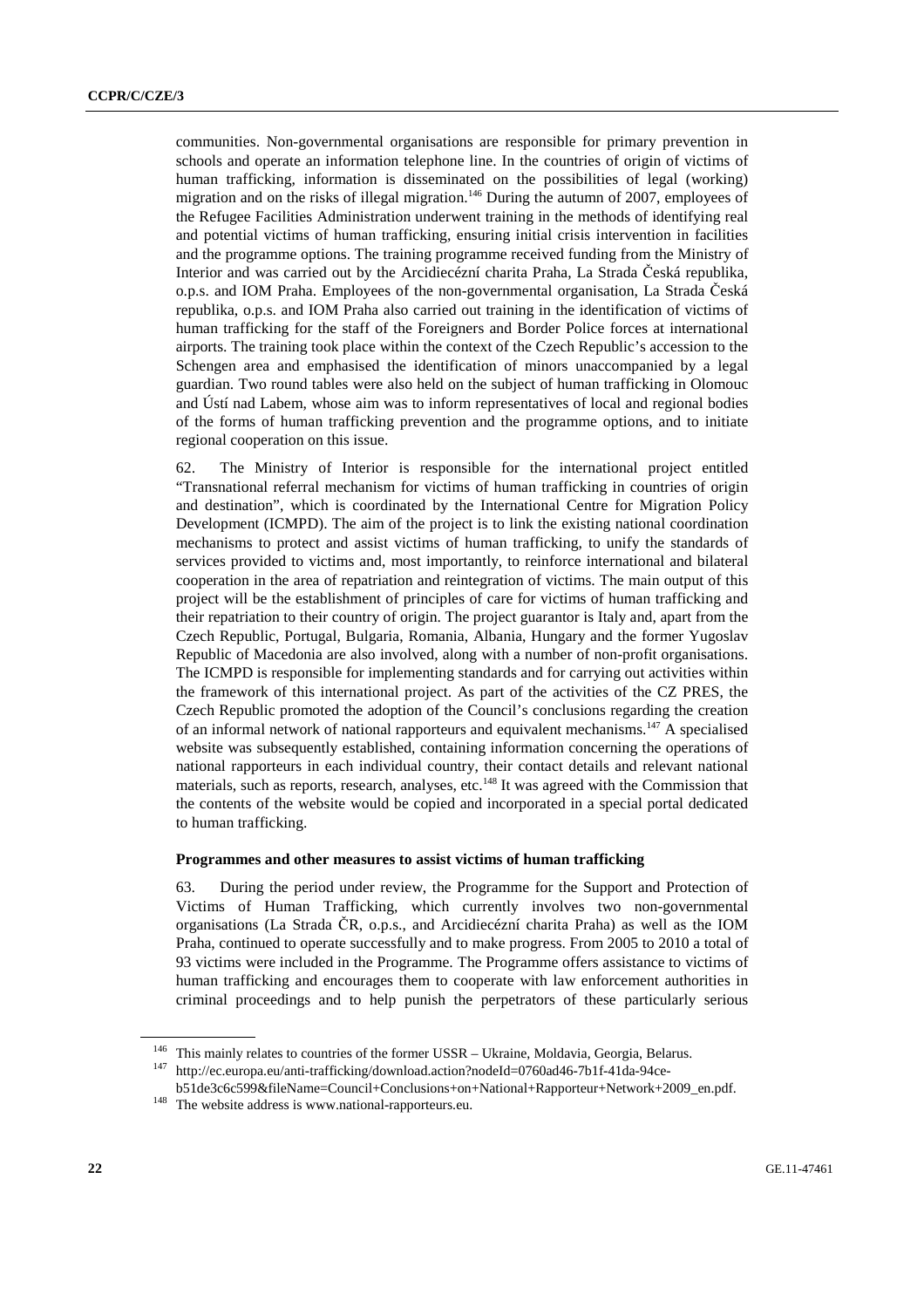crimes. Victims of trafficking are offered crisis psycho-social or medical care, accommodation, support during their integration into normal life and, in the case of foreign nationals, a change in their residence status, if required. The Czech Republic coordinates and pays for the voluntary, free and safe return of victims of human trafficking to their countries of origin. To 31 December 2008, 10 repatriations were organised (3 to Brazil, 1 to Ukraine, 1 to Slovakia, 4 to Romania and 1 from Denmark to the Czech Republic). Since 2003 a total of 41 voluntary repatriations have been arranged, or which 10 were from other countries to the Czech Republic. It appears that Czech citizens continue to be victims of human trafficking and because of this, preventive and educational activities must also be developed in the Czech Republic. Various social services were provided to other victims of exploitation. The Programme is funded in the form of a grant for non-governmental organisations financed by the Ministry of Labour and Social Affairs and the European Social Fund. During this period, funding under the grant programme was provided to the non-governmental organisations La Strada ČR, the Arcidiecézní charita Praha, Organizace pro pomoc uprchlíkům, o.s. and Rozkoš bez rizika, o.s. More detailed information on the Programme is provided in annex no. 7.

## **Article 9**

## **The right to personal liberty and security (par. 1) and the recommendations of the previous concluding observations relating to the detention of people in psychiatric facilities**<sup>149</sup> **and to periods of detention of minor foreign nationals**<sup>150</sup>

64. The constitutional order guarantees personal liberty and ensures that it can only be limited by law, which determines the reasons, duration and manner of such limits.<sup>151</sup> The constitutional order also establishes the basic boundaries within which liberty may be restricted in criminal proceedings. Any person detained shall be informed without delay of the reasons for the detention, questioned, and not later than within forty-eight hours released or turned over to a court. Within twenty-four hours of having taken over the detained person, a judge shall question such person and decide whether to place in custody or to release the person.152 If there are grounds to detain a person, the judge shall issue the appropriate warrant, the arrested person shall be turned over to him within twenty-four hours, questioned and within another twenty-four hours must be either placed in custody or released.153 The total period of detention may therefore amount to either 72 or 48 hours. Restriction of liberty for health reasons in medical institutions is also under judicial control, because the court must be informed within 24 hours, and will then decide on such placement within 7 days.<sup>154</sup>

65. More detailed information on this article, including statistical data, can be found in the fourth and fifth periodic report on the implementation of the Convention against Torture and Other Cruel, Inhuman or Degrading Treatment or Punishment.<sup>155</sup>

<sup>&</sup>lt;sup>149</sup> CCPR/C/CZE/CO/2, para. 14.<br>
<sup>150</sup> Ibid., para. 15.<br>
Art. 8 paras. 1 and 2 of the Charter of Fundamental Rights and Freedoms.<br>
<sup>151</sup> Art. 8 par. 3 of the Charter of Fundamental Rights and Freedoms.<br>
<sup>153</sup> Art. 8 par.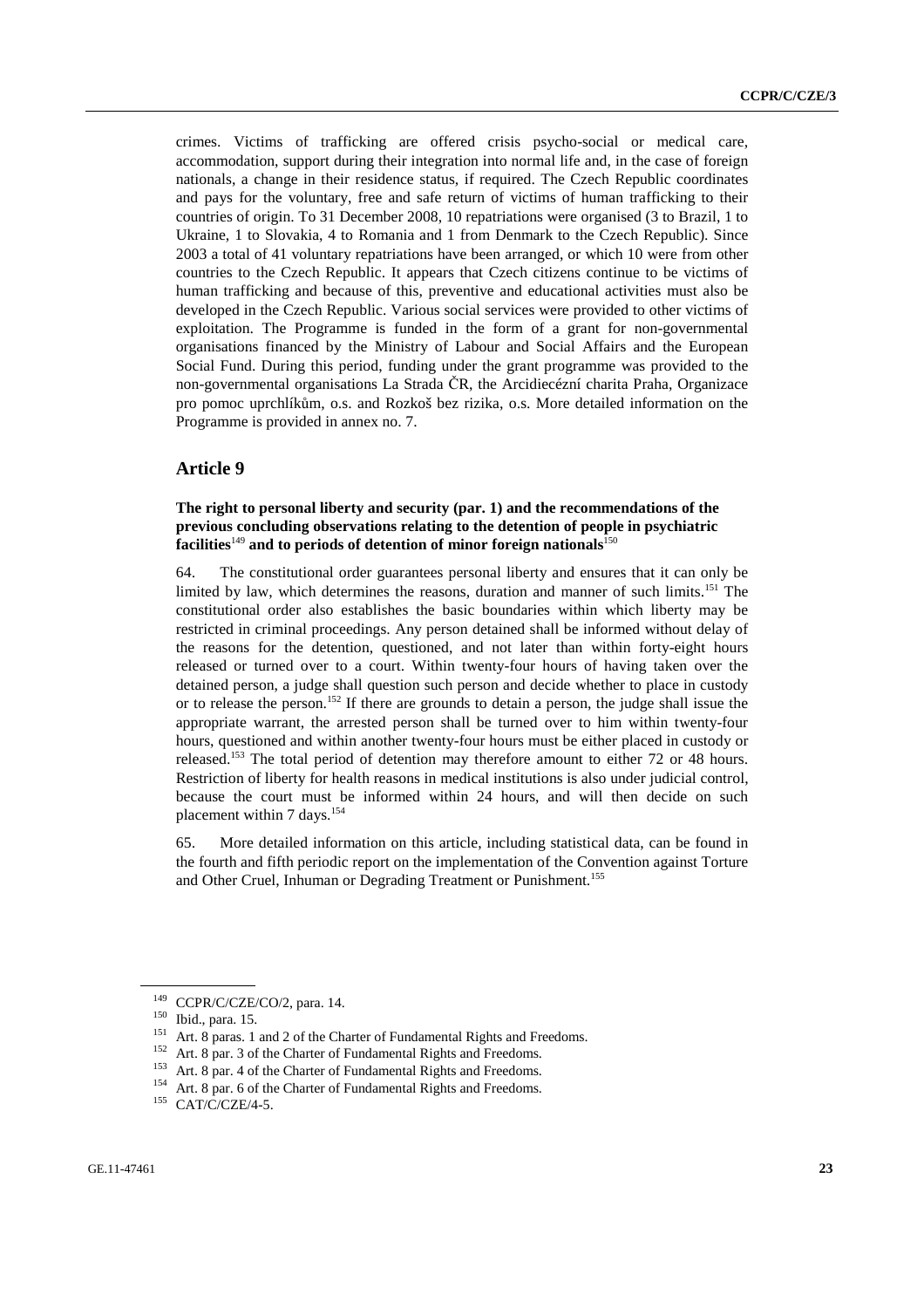#### **Deprivation or restriction of personal liberty in criminal proceedings**

66. A police authority may detain someone during criminal proceedings on the basis of a decision for detention by the public prosecutor, in urgent cases without this decision, or before the beginning of criminal proceedings. Another private individual may also detain someone in exceptional cases, provided the person detained has been caught committing a criminal act, or immediately thereafter, and this is necessary in order to determine his/her identity, to prevent escape or to provide evidence. The detained person must be immediately handed over to the police. The police authority will question the detained person and draw up a record of this interrogation, in which it will note the place, time and specific circumstances of the detention and justify the detention. The interrogation report and other materials are handed over to the public prosecutor, who may then submit an application for detention, on the basis of which the court will either issue a custody order or release the detainee. If, on the basis of the interrogation or other findings, the reasons for the detention are deemed invalid, the person must be released immediately. In all cases, the time limits mentioned above for the handover and the court's decision must be observed, otherwise the detainee must be immediately released.156

67. An arrest and committal to custody are on the basis of a court order against a person against whom a criminal prosecution has been launched and where there are reasons for detention.<sup>157</sup> The police authority which carried out the arrest is not authorised to perform any other tasks with the detainee, but only immediately to ensure his/her delivery to the court, which will decide on custody within the time allowed for this decision. The accused has the same right to a lawyer when under arrest as when in detention.

68. Detention may always only last for the period of time necessary.158 The Code of Criminal Procedure also provides for a total period of detention, which may not be exceeded. Depending on the seriousness of the crime, this can last from one to four years,<sup>159</sup> where one-third of this period can be pre-trial and two-thirds during court proceedings. After the expiry of this period, or its part relating to a particular stage of the criminal proceedings, the accused must immediately be released, regardless of whether the reasons for the custody order still exist.<sup>160</sup> All bodies involved in criminal proceedings are obliged ex officio to examine continuously whether the grounds for detention still exist, at intervals of at least three months.161 The accused also has the right at any time to ask to be released and the court must promptly decide on his/her application within a maximum of five working days.162 If the grounds for detention no longer exist, the accused must be released immediately.<sup>163</sup> The public prosecutor is also authorised to order the release of the accused.

<sup>&</sup>lt;sup>156</sup> Section 75–77 of the Code of Criminal Procedure.<br><sup>157</sup> Section 69 of the Code of Criminal Procedure. According to Section 67 of the Code of Criminal Procedure, grounds for detention include efforts in justified cases to prevent the accused from frustrating or hampering the collection and presentation of evidence, from avoiding criminal proceedings or punishment, or to prevent him/her from completing a crime or from committing a new crime. Detention is always an extreme and exceptional measure on the part of the authorities involved in criminal proceedings, must be proportionate to the gravity of the offence being prosecuted, and may only be used if the purpose of the detention cannot be achieved by other means.<br>
<sup>158</sup> Section 71 par. 2 of the Criminal Code.<br>
<sup>159</sup> Section 71 par. 8 of the Criminal Code.<br>
<sup>160</sup> Section 71 par. 9 of the Criminal Cod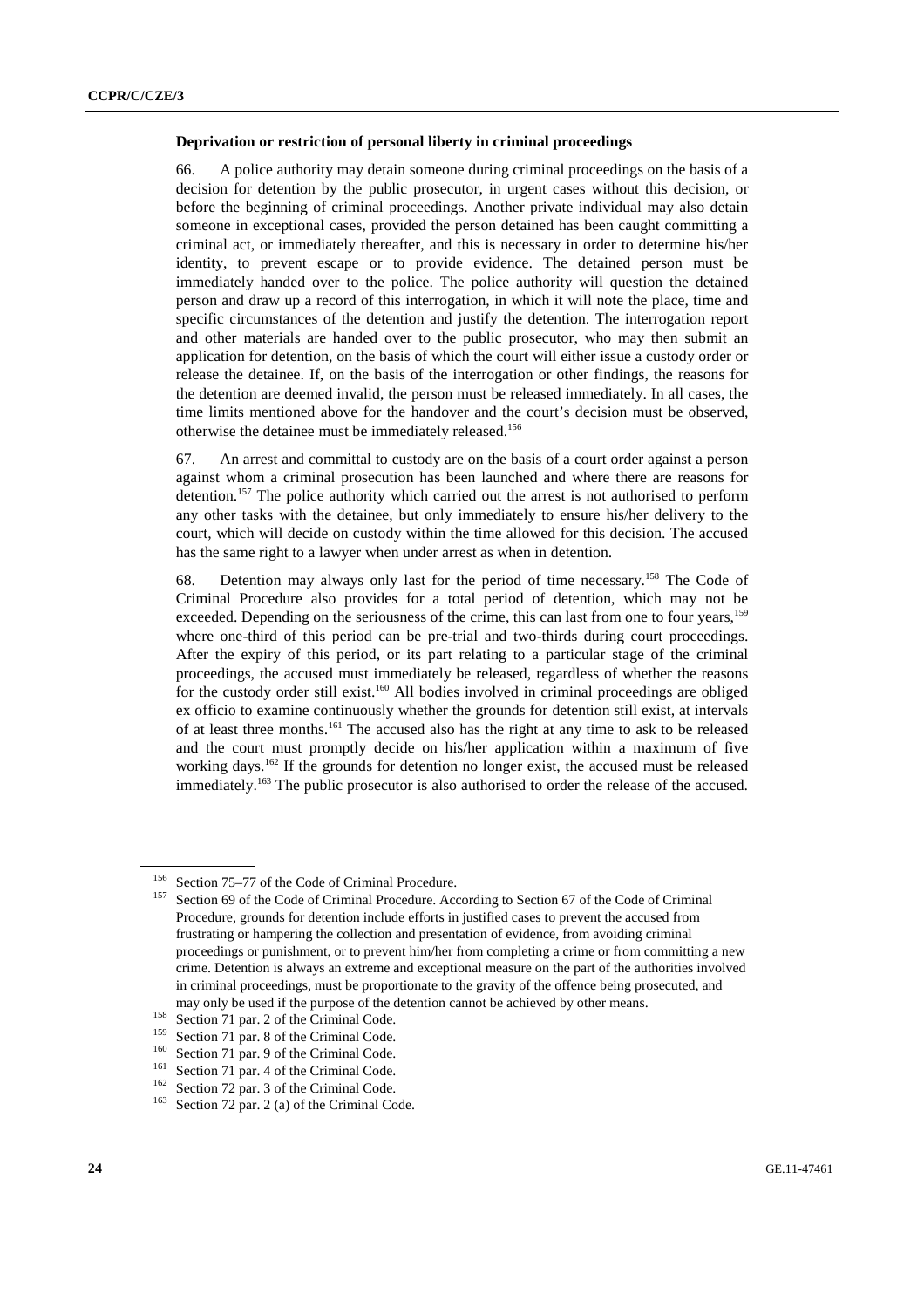The law requires all law enforcement authorities in criminal proceedings to deal with custody matters as a priority and as speedily as possible.<sup>164</sup>

69. Detention may be replaced by other measures, unless the detention has been ordered to prevent the perpetrator obstructing the investigation. Detention may be replaced by a warranty covering the future conduct of the accused from a group of citizens or by a trustworthy person, by a written promise of the accused that he/she will lead an orderly life and refrain from committing any further crimes, will cooperate with the law enforcement authorities involved in the criminal proceedings and fulfil his/her obligations and comply with the restrictions that have been imposed on him/her, by supervision by a probation officer or by the payment of bail on the part of the accused or another person.<sup>165</sup> whose amount shall be determined by the court. Should the accused breach his duties, the bail will be forfeit to the state. Bail stands until the accused is finally acquitted or convicted and does perform the punishment imposed. The bail can also be used to cover the costs of the criminal proceedings, if the accused is liable for their payment.

70. Besides the forms of detention referred to above, there are also special types of custody in criminal extradition proceedings within the framework of international criminal law cooperation. On the one hand there is provisional custody, available in cases where there is a risk the person to be extradited will escape. This form of custody may be of a maximum duration of forty days and, if no extradition request has been delivered by that date, the person must be released from custody. Otherwise all the same rules apply to provisional as to normal custody.<sup>166</sup> After the issue of an extradition permit, the person is then taken into extradition custody. Unlike other types of detention, this form of custody is compulsory, i.e. it applies to all extradition cases. This custody may take up to a maximum of six months. Here the person held remains in possession of all means of protecting their rights.<sup>167</sup>

71. Criminal sanctions are imprisonment and house arrest. According to the new Criminal Code, the punishment of imprisonment may be imposed for a maximum of 20 years,<sup>168</sup> while in serious cases of recidivism, this may be raised to 30 years.<sup>169</sup> A sentence of 20–30 years or life imprisonment is an exceptional sentence, which may only be imposed for extremely serious crimes or on offenders whose reform is particularly difficult.<sup>170</sup> Life sentences may only be imposed for the most serious crimes provided for.<sup>171</sup> The sanction of imprisonment is served in different types of prison, with oversight, with control, with security monitoring or with heightened security monitoring, and the prisoner is placed according to the offence committed.<sup>172</sup>

72. The punishment of house arrest involves the obligation of the prisoner to remain in a given dwelling place for the entire day during weekends and between 8 p.m. and 5 a.m. on working days, unless prevented from doing so by justifiable reasons, in particular to carry out work or occupation obligations or for healthcare in a medical facility. If the prisoner

<sup>&</sup>lt;sup>164</sup> Section 71 par. 1 of the Criminal Code.<br><sup>165</sup> Bail may not be granted for serious crimes if there is a risk of the accused repeating or completing

them.<br>
<sup>166</sup> Section 396 of the Criminal Code.<br>
<sup>167</sup> Section 400b of the Criminal Code.<br>
<sup>167</sup> Section 55 of the Criminal Code.<br>
<sup>169</sup> Section 55 of the Criminal Code.<br>
<sup>170</sup> Section 54 of the Criminal Code.<br>
<sup>170</sup> Sectio humanity, war atrocities, etc, provided these acts result in the death of a human being.<br><sup>172</sup> Section 56 of the Criminal Code.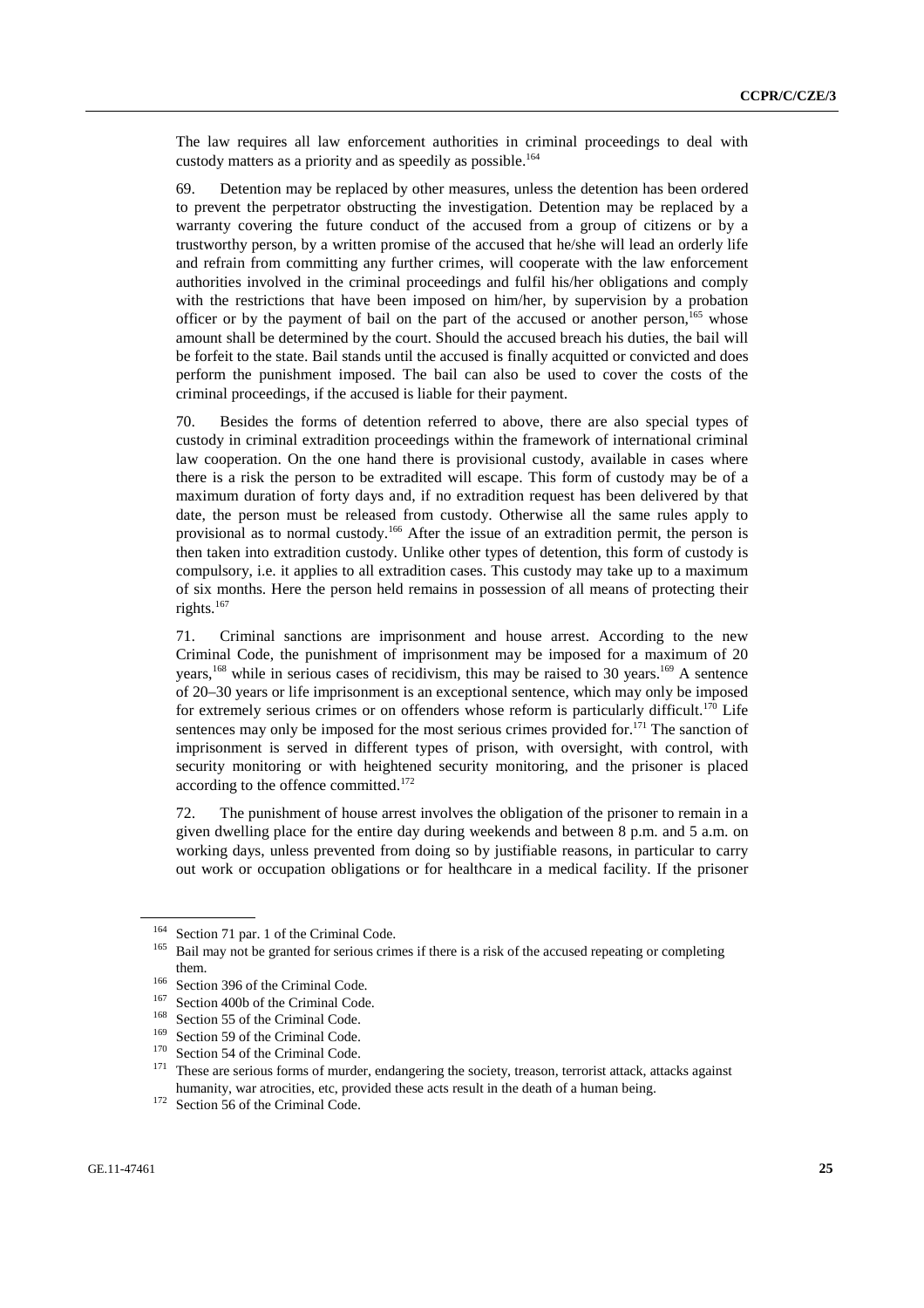fails to comply with the conditions of the punishment, the punishment may be commuted to a term of imprisonment.<sup>173</sup>

73. In addition to punishments, the court may impose protective measures on the offender, including protective therapy or protective detention. Protective therapy is imposed on unsound offenders or those suffering from mental illness and who would be dangerous if they remain at liberty. The maximum period of protective therapy is two years, although this may be extended for another two years.<sup>174</sup> Protective detention<sup>175</sup> is intended for offenders who are insane and who create a risk if left at liberty and whose condition would not be improved by protective therapy.<sup>176</sup> Protective detention may be imposed on offenders who are dependent on addictive substances and who repeatedly commit extremely serious crimes under their influence, but whose condition cannot be treated by protective therapy. Its duration is not limited, but at least once every twelve months (for juveniles once every six months) the court must investigate whether the reasons for its further continuation still exist.

74. Special arrangements continue to apply to juvenile defendants between the ages of 15 and 18 years.177 Juveniles must always be held separately from adults.178 They may only be taken into custody when necessary and for a maximum of four months, in serious cases for one year.179 Law enforcement authorities involved in criminal prosecution must always investigate, ex officio, whether custody cannot be substituted by some other means. Apart from the options outlined above, instead of being placed in custody, the juvenile may, with his/her consent, be assigned to the care of a trustworthy person who agrees to supervise the implementation of measures imposed and to ensure the juvenile leads an orderly life.<sup>180</sup> The punishment of imprisonment for juveniles is always imposed for half the normal period, to a maximum of five years, or ten years in the case of the most serious crimes. However, this punishment may only be imposed in the event that other alternatives have not led to the offender's reform nor to achieving the purposes of the criminal proceedings.<sup>181</sup>

## **Restriction of personal liberty by a police officer according to the Act on the Police of the CR**

75. If the Police of the CR are not active as a body involved in criminal proceedings, a police officer may restrict an individual's personal liberty by attaching, securing or placing them in a police cell. Attachment involves the restriction of free movement by attaching a person who physically attacks a police officer or another person, who places his/her own life in danger, who damages property or attempts to escape by attaching them to a suitable object with handcuffs. Attachment must be terminated as soon as the reasons for it no longer apply, and at the latest within two hours.<sup>182</sup>

<sup>&</sup>lt;sup>173</sup> Section 60–61 of the Criminal Code.<br><sup>174</sup> Section 99 of the Criminal Code.<br><sup>175</sup> Act No. 129/2008 Coll., on Protective Detention, as amended.<br><sup>175</sup> These are people most often classified as highly dangerous aggresso based on an expert examination of their mental state, it is reasonable to assume that they will again commit serious crimes.<br><sup>177</sup> Act No. 218/2003 Coll., on the liability of juveniles for illegal acts and on juvenile justice and on

amendments to certain Acts, as amended.<br>
<sup>178</sup> Section 51 of the Act.<br>
<sup>179</sup> Section 47 of the Act.<br>
<sup>181</sup> Section 50 of the Act.<br>
<sup>181</sup> Section 31 of the Act.<br>
<sup>181</sup> Section 31 of the Act.<br>
<sup>181</sup> Section 25 of Act No. 273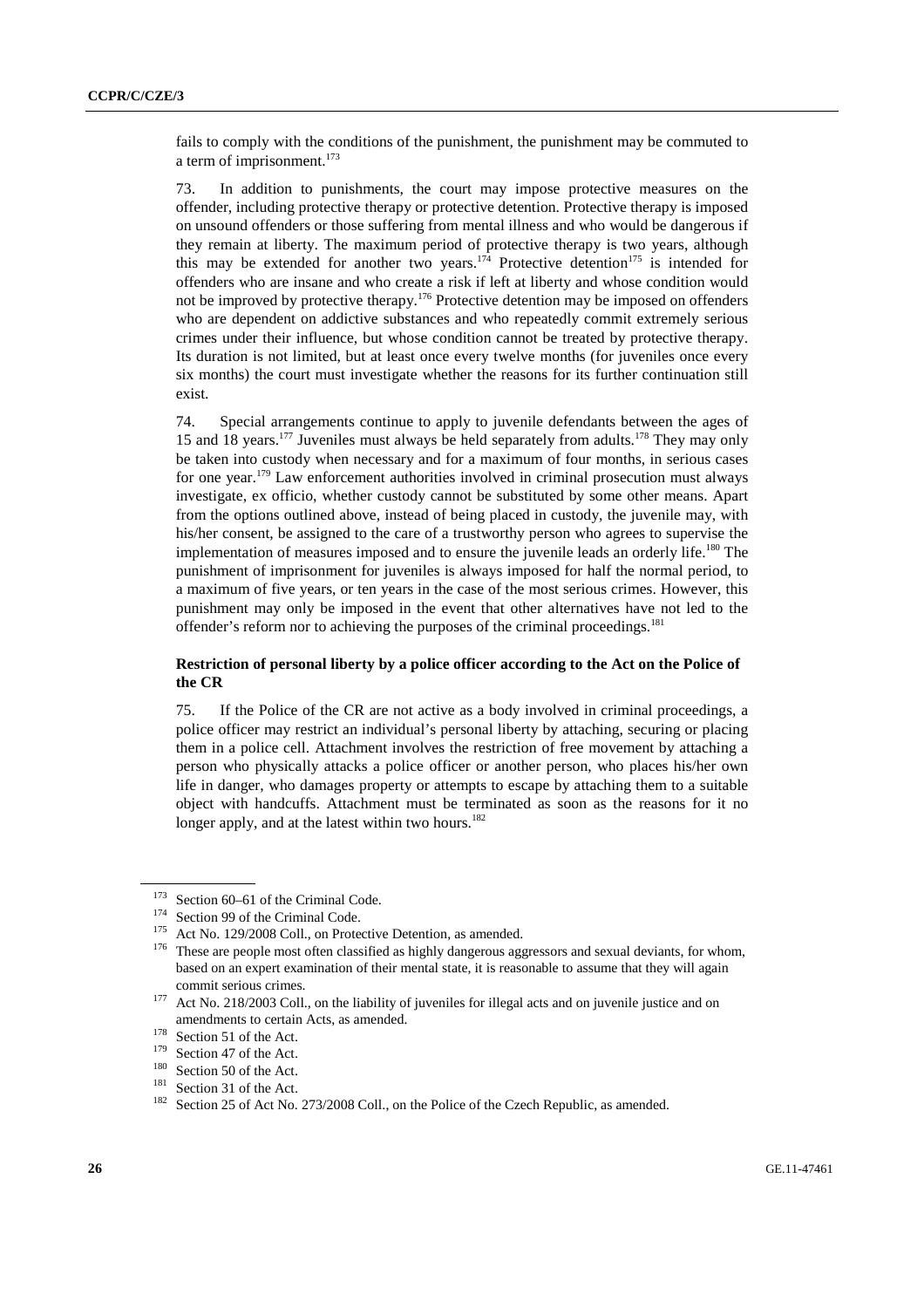76. In many situations, people are restrained during criminal proceedings. Apart from the purposes of the criminal proceedings, a police officer may restrain a person whose behaviour is directly endangering his/her life, the life or health of another or is damaging property, has to be presented for the purposes of judicial or administrative proceedings, has fled from the place where he/she was lawfully detained, or is a minor and has to be returned to the care of his/her legal guardian. A person who was apprehended when committing a criminal office may provide reason for restraint, if such a person continued such behaviour or hampered its investigation.<sup>183</sup> Under certain circumstances, a constable of the municipal police may also deliver a person, if such a person refuses to give their identity, if the person is wanted for committing a crime or is missing, he/she disrupts the public order or threatens his/her own life or that of another despite being challenged, or for the purposes of judicial or administrative proceedings. A person may be restrained for a maximum of 24 hours.<sup>184</sup>

77. A foreign national may also be restrained, if he/she commits acts that justify their expulsion, or whose expulsion has already been decided or where there is reason to believe that the foreign national is illegally resident in the Czech Republic. The police officer will subsequently inform the Ministry of Interior, which will decide whether to terminate their residence in the Czech Republic, to ensure that the foreigner receives the decision to initiate expulsion proceedings or on expulsion. The total period of detention may not be longer than 48 hours from the time of restriction of personal liberty.<sup>185</sup>

78. A person, who has been restrained, arrested or detained, and a person, whose personal liberty has already been restricted due to having been taken into custody, imprisonment, protective therapy or protective detention may be placed in a police cell. People who frustrate the efforts of the Police of the CR to prove their identity or to acquire personal data for the purposes of future identification may also be placed in police cells.186 Prior to placing a person in a cell, the police may carry out a search of the person and remove any weapons or dangerous items. People are placed in separate cells according to their sex, age (juveniles and adults) and aggressive individuals are kept separately.<sup>187</sup> On request or as required, the police officer will arrange for first aid or medical treatment to be provided and will request a doctor's opinion on the individual's state of health. If, in the opinion of the doctor, the individual's medical condition is such as to prevent him/her continuing to stay in the cell, the police officer will immediately release the person from the cell and, if required, will arrange his/her transfer to a healthcare facility.<sup>188</sup> The superior police authority and public prosecutor's office must immediately be informed of any such event. People may be kept in police cells for as long as their personal liberty may be restricted.

79. The law stipulates that police cells must be hygienic and be adapted to their purpose. They must not contain items that might present a danger to the life or health of the prisoner. Anyone detained in a police cell has the right to adequate clothing, to adequate rest, including sleep, to the provision of any medicines and medical products required, adequate access to water and toilet facilities, that are also sufficient to satisfy his/her basic hygiene requirements, and to the provision of food three times a day at appropriate intervals.

80. A person whose personal liberty has been restricted by a police officer may not be subjected to torture or cruel, inhuman or degrading treatment, neither should they be treated

<sup>&</sup>lt;sup>183</sup> Section 26 of Act No. 273/2008 Coll., on the Police of the Czech Republic, as amended.<br><sup>184</sup> Section 26 par. 3 of Act No. 273/2008 Coll., on the Police of the CR, as amended.<br><sup>185</sup> Section 26 of Act No. 273/2008 Col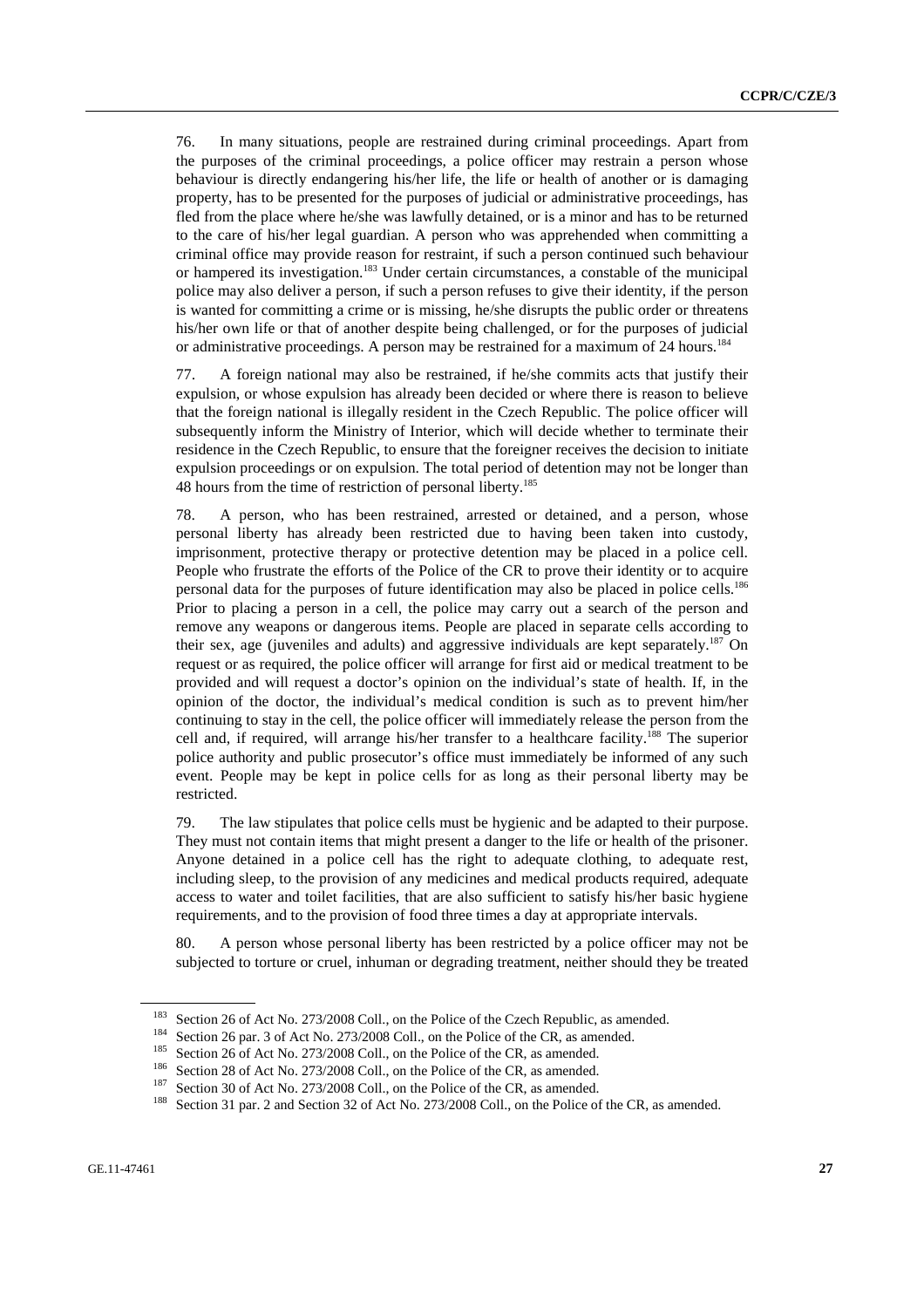in a manner that does not respect their human dignity. Each police officer has a duty to take measures to prevent such treatment and immediately to report it to his/her superior. An individual has the right to demand that a kin, or another person be informed immediately of his/her confinement. If the person is a minor, a person deprived of legal capacity or a person whose legal capacity has been restricted, his legal representative is informed. In the case of persons under the age of fifteen, this also means the socio-legal child protection authorities. A person whose personal liberty has been restricted has the right to secure legal assistance and to speak with legal counsel without the presence of a third person and to be examined or treated by the doctor of their choice, provided the conclusions of the examination will not affect the duration of their detention.<sup>189</sup>

### **Placement in detention facilities for foreigners for the purpose of their deportation**

81. In accordance with the Act on the Residence of Aliens<sup>190</sup> on the territory of the Czech Republic, foreign nationals over the age of 15 years may be placed in a secure detention facility for foreigners for the purpose of their administrative expulsion, their departure or transfer according to international treaties, or for the purpose of transit. The basis for detention must be a final administrative or judicial decision. The condition for detention is the existence of a risk that the alien might endanger national security, seriously disturb public order or obstruct or hinder the execution of a decision on administrative expulsion, or is recorded in a national or international register of undesirable persons. If, in exceptional circumstances, an unaccompanied minor alien is detained, a trustee is appointed for him/her during the period of detention. Minors are usually placed in special educational facilities, which are specialised and adapted to their needs. The police are obliged to confirm the continuing existence of the reasons for detention throughout the whole period that the alien is detained. The detention must be terminated without undue delay after the reasons for its imposition have ceased to exist, or on the basis of a court decision to cancel the decision on detention or a decision to release the foreign national if he/she is granted asylum or subsidiary protection, or if the alien is granted a long-term residence permit for the purpose of receiving protection in the Czech Republic.<sup>191</sup>

82. The detention period cannot exceed 180 days, and in the case of a minor alien or families with minor children it cannot exceed 90 days.192 This period is considered reasonable and also meets the requirements of EU law.<sup>193</sup> An unaccompanied minor alien may only be detained if there are reasons to suspect that he/she might endanger national security or seriously disturb public order. He/she may also be detained over the short-term for identification purposes. Detention is therefore to be conceived as the last resort for solving the problem. Expulsion may only occur after the state, to which the unaccompanied minor alien is to be deported, arranges for his/her proper reception.<sup>194</sup> The situation of a minor-alien cannot be fully comparable with the situation of other children, because these are foreign nationals and their differential treatment is based on a specific regimen that applies to all foreign nationals as such. Just as an adult citizen of the Czech Republic may not have his/her personal liberty restricted in proceedings under the Aliens Act or the Asylum Act, neither can a minor citizen of the Czech Republic have his/her personal liberty

<sup>&</sup>lt;sup>189</sup> Section 24 of Act No. 273/2008 Coll., on the Police of the CR, as amended.<br><sup>190</sup> Act No. 326/1999 Coll., on the Residence of Aliens, as amended.<br><sup>191</sup> Section 123b–129 of Act No. 326/1999 Coll., on the Residence of December 2008 on common standards and procedures in Member States for returning illegally

staying third-country nationals enables a period of detention of up to six months to be set.<br><sup>194</sup> Section 124 of Act No. 326/1999 Coll., on the Residence of Aliens, as amended by Act No. 427/2010.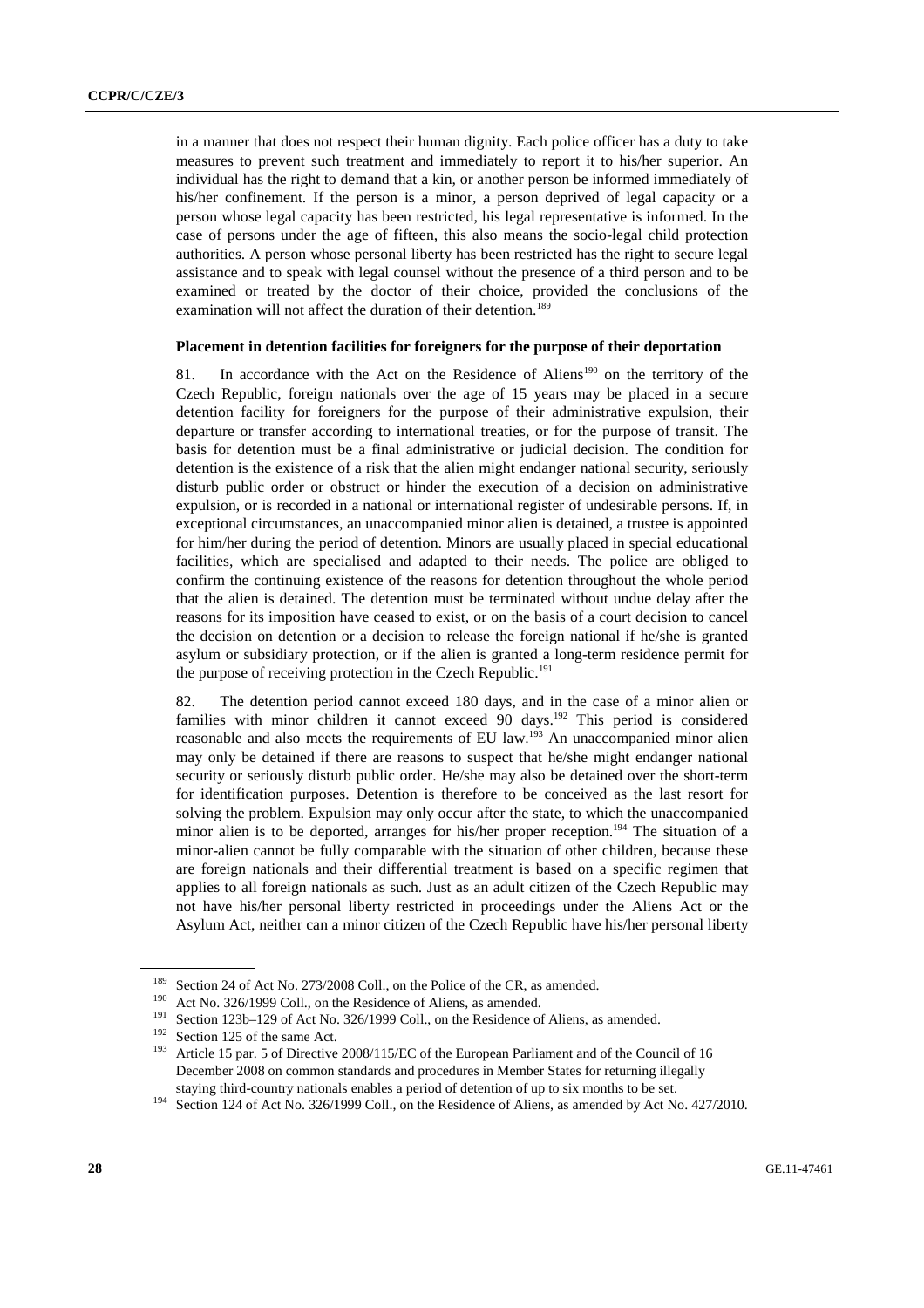restricted under these proceedings. Since this is a different situation, the Czech Republic does not see that the legislation is in breach of its obligations arising from the Covenant.

83. The 2010 amendment to the Act on the Residence of Aliens introduces a whole range of measures that substantially strengthen the guarantees and status of foreign nationals. Recourse will only be made to detention for foreigners if it is not possible to effectively apply less coercive measures, such as reporting obligations for the foreign national to the police or the payment of a financial guarantee. Detention proceedings will be conducted according to the Code of Administrative Judicial Procedure. A decision on detention will be issued for a fixed period and this can be progressively extended as needed, while an application for a judicial review may be submitted against each decision to extend the detention period and the court shall decide on the matter within 7 working days. The amendment enables an exceptional extension of up to 18 months (545) days to be applied, under clearly specified conditions, in the case of adult aliens who are purposefully blocking attempts by the police to expel them, again with the possibility of judicial review.<sup>195</sup>

#### **Placing people in asylum facilities**

84. Asylum seekers are required to stay in a reception centre during the period required for identification purposes and medical checks.<sup>196</sup> The period of their stay generally does not exceed a few days, unless it is a case of quarantine, for example.197 In addition to the period referred to above, people who have not been reliably identified or where there is reason to believe that the applicant might represent a danger to state security, are obliged to remain in the reception centre. An administrative body will decide on this obligation and an appeal may be brought against the decision to the appropriate court, and it can also be subject to review by the administrative body. The maximum period asylum seekers may be kept in the reception centre is  $120 \text{ days}$ .<sup>198</sup>

85. Proceedings are conducted in a similar manner in the reception centre of international airports. The alien may request international protection and the Ministry of Interior will decide whether to allow him to enter the Czech Republic within 5 days. If permission is not granted, because of the impossibility of providing identity or for reasons of a threat against state security, public health or public order, the applicant may appeal to the administrative judiciary within 7 days, and this will be prioritised for a decision within a further 7 days. At the same time, the Ministry of Interior will decide on the application within 4 weeks and, if asylum is granted, the alien may request admission to the Czech territory within one month, unless this has already been granted. If the alien is not granted asylum, he/she must leave the country within the same period. The total period of stay in the centre may not exceed 120 days, even if no final decision has been made on the application. The alien shall always be informed of his/her rights in a language he is able to understand.<sup>199</sup>

86. The so-called "Dublin cases", i.e. asylum seekers whose applications are judged by another responsible EU Member State, $200$  have the same rights as other asylum seekers

<sup>&</sup>lt;sup>195</sup> This time period is allowed by the Directive in Art.15 paras. 5 and 6.<br><sup>196</sup> Section 79 et seq. of Act No. 325/1999 Coll., on Asylum, as amended.<br><sup>197</sup> E.g. under Section 57 of the Act on Asylum, certificates for as period of 3 days of their arrival at the facility.<br>
<sup>198</sup> Section 46a of Act No. 325/1999 Coll., on Asylum, as amended.<br>
<sup>199</sup> Section 73 of Act No. 325/1999 Coll., on Asylum, as amended.<br>
<sup>200</sup> See Council Regulation (EC)

mechanisms for determining the Member State responsible for examining an asylum application lodged in one of the Member States by a third-country national in certain of the Member States, referred to as Dublin II.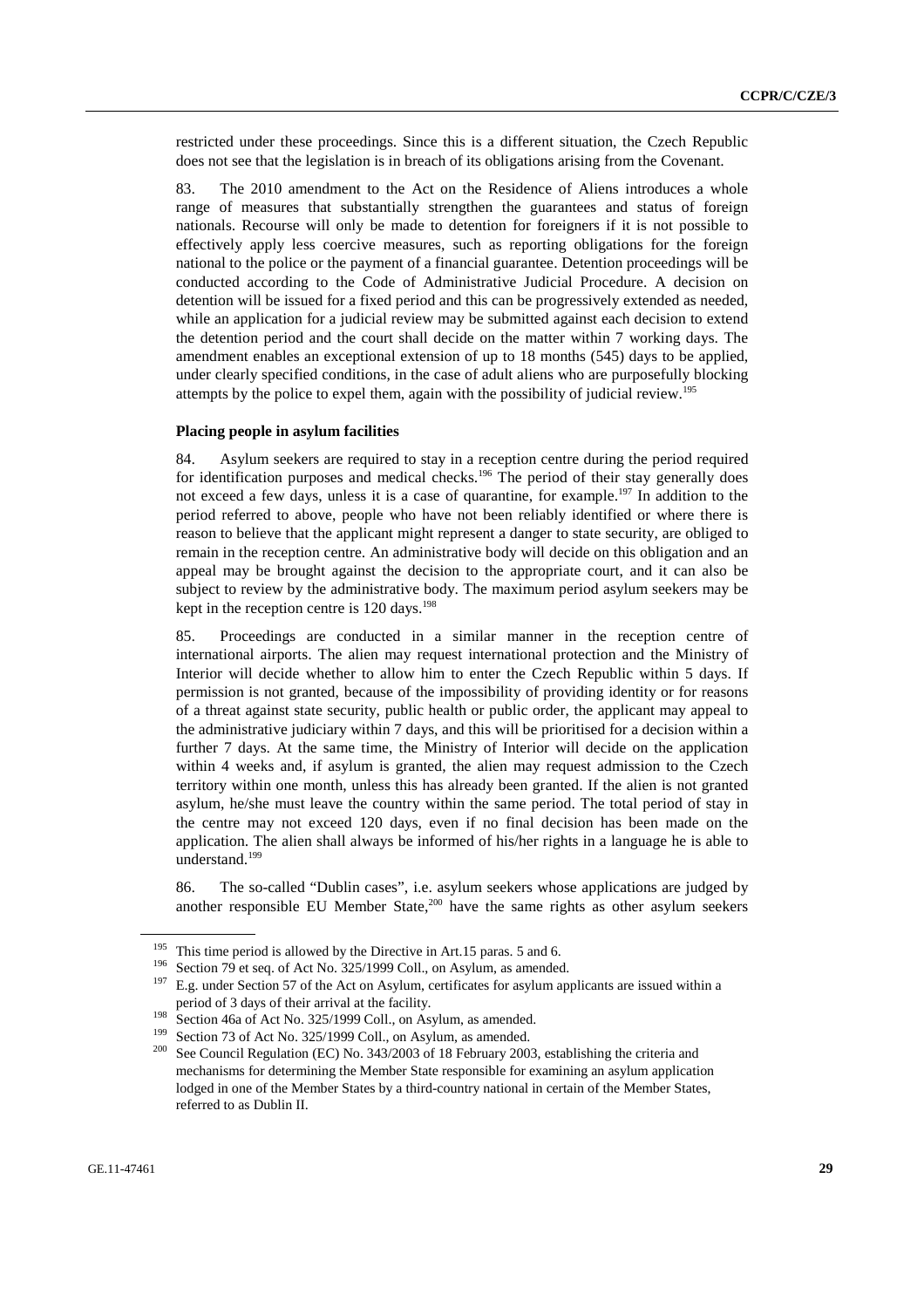during the period of the asylum proceedings. Only after their proceedings in the Czech Republic have been concluded by a decision that another Member State is responsible for assessing their application,<sup>201</sup> will these aliens be obliged to stay in a reception or accommodation centre until such time as they are transferred to this Member State. These cases involve minimum restrictions on personal liberty, because transfers to the responsible Member States are generally carried out immediately and directly from the reception centre.202

#### **Accepting and detaining individuals in healthcare facilities against their will**

87. Healthcare facilities may accept sick people for institutional care in cases where the individual is suffering from diseases for which compulsory treatment is applicable, where the individual exhibits signs of mental illness or intoxication and presents a danger to him/herself or to others and in urgent cases, when an intervention must be performed to save an individual's life or health and where it is not possible to obtain the patient's consent in view of his/her state of health.<sup>203</sup> The healthcare facility is obliged to report within 24 hours to the court under whose jurisdiction it lies that it has admitted a patient to institutional care without his/her consent, unless the patient has subsequently consented to the institutional care.<sup>204</sup> The court then decides whether the patient may be accepted into the care of the healthcare facility without his/her consent for other legal reasons. The person admitted is entitled to be represented in these proceedings by a selected counsel. Should he/she fail to do so, the court will appoint him/her a lawyer as trustee. During the proceedings, the court hears the person admitted and the attending doctor and other necessary evidence and, within seven days of the admission decides whether this was done for legal reasons. The decision is delivered to the admitted patient, unless, according to the attending doctor, he/she is incapable of understanding the content of such a decision, as well as his/her representative or trustee and the institution.<sup>205</sup>

88. If the admission was in line with the law and the admitted patient continues to be restricted in his/her contact with the outside world, the court will then decide on the admissibility of his/her further detention in the facility. For this purpose it appoints an expert, who cannot be a doctor from the facility in which the patient is being held. The expert is questioned by the court and, depending on the circumstances, it may also hear the attending doctor, the patient and refer to other appropriate evidence as needed. Within 3 months, the court must decide whether further detention is to be permitted, and for how long. The maximum period is 1 year. If the patient is to be held for a longer period in the institution, the court must initiate a new trial and decide again. The patient, his/her representative, trustee and kin may request a new examination and a decision on discharge at any time. However if the court repeatedly rejects a motion for discharge and if no improvement to the patient's condition can be expected, it may decide that no further examinations will be performed before the expiry of the period for which the detention in the institution was authorised.<sup>206</sup>

89. The Czech Republic has already included in its statement in  $2008^{207}$  and the subsequent supplementary statement in 2010<sup>208</sup> comments on the recommendation in

<sup>&</sup>lt;sup>201</sup> Section 25 (i) of Act No. 325/1999 Coll., on Asylum, as amended.<br><sup>202</sup> In 2010 a total of 21 people over the age of 16 were transferred from asylum facilities to the

responsible Member State.<br>
<sup>203</sup> Section 23 par. 4 of Act No. 20/1966 Coll., on Public Healthcare, as amended.<br>
<sup>204</sup> Section 24 of Act No. 20/1966 Coll., on Public Healthcare, as amended.<br>
<sup>205</sup> Section 191a–191c of the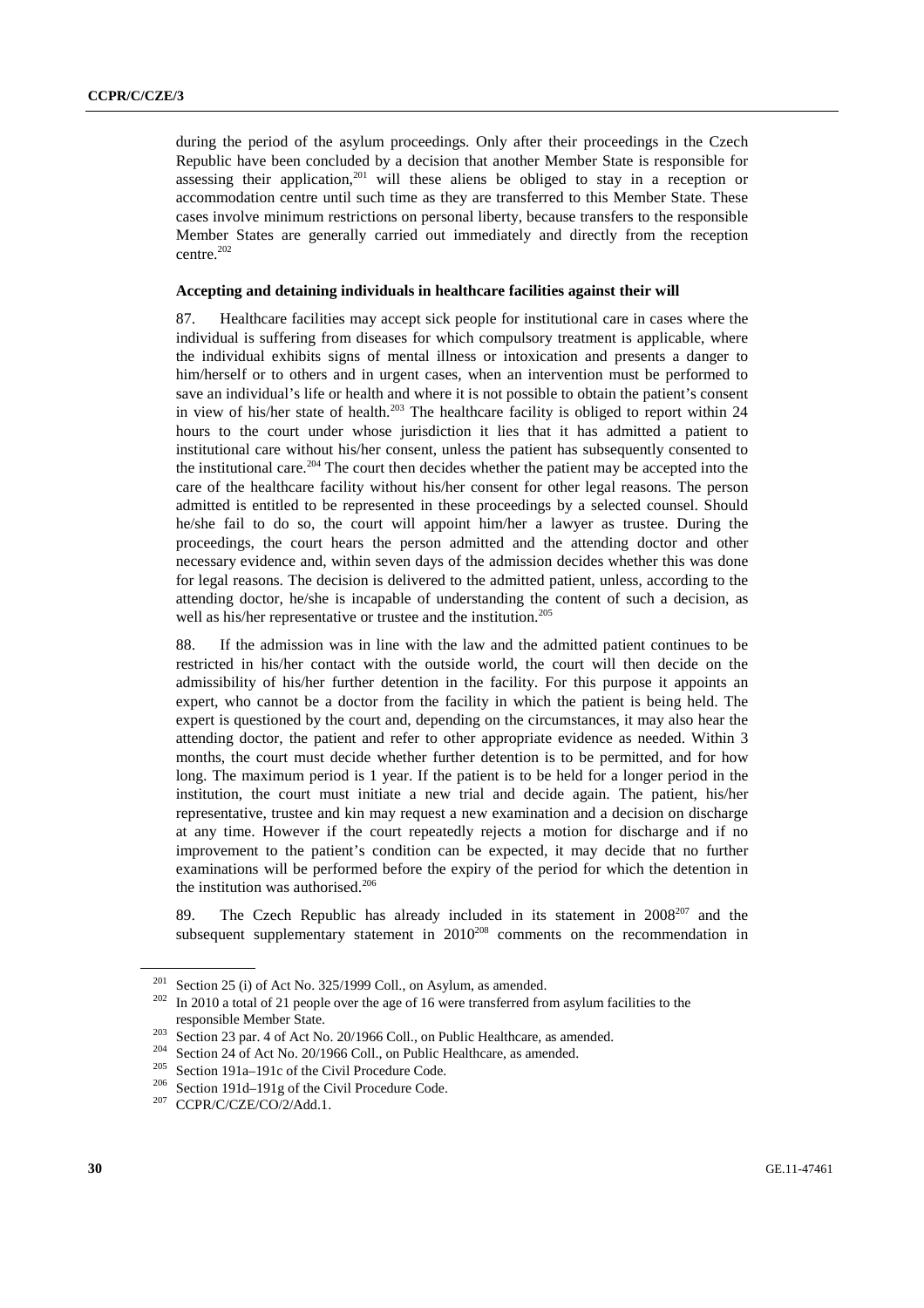paragraph 14 of the previous concluding observations and the legislation regulating admission and detention. It also states that in 2009 the Supreme Court adopted a consolidated opinion for ordinary courts in civil proceedings concerning matters of procedure on the admissibility of admissions and detentions in healthcare institutions.<sup>209</sup> It states that the institute has an obligation to deliver to the court a report on the admission within 24 hours. The courts must comply with deadlines for decisions on the admissibility of holding patients in facilities, unless there is a risk that they might not be able to ascertain the facts within the time allowed. Immediately after the decision on the admissibility of admission, it must initiate proceedings on the admissibility of extending the detention and restrictions of personal liberty. If the reasons for which the proceedings were commenced cease to exist, they must be cancelled.<sup>210</sup> This will happen, for example, if the admitted patient provides subsequent written consent to his/her placement in the institution or if he/she is discharged from the institution. If a decision on the admissibility of the admission has already been issued by the court, the court will cancel it.

90. It still applies that the admitted patient may, at any time, lodge a request for a new examination of his/her medical condition and, on the basis of this, for a discharge from the healthcare facility, even in a case where he/she has been deprived of legal capacity. This request may also be made by his/her representative, trustee or kin. The admitted patient again has the right to legal representation, is heard and an independent expert report is made on his/her medical condition. Other people may also be heard during the proceedings, such as family members. In addition, the judicial sentence does not restrict nor imply a medical assessment of the condition of the admitted patient, in other words he/she is always discharged if he/she can no longer be held on medical grounds. The court decision only serves to support the medical assessment. The new draft Act on health services also introduces the option of complaints for poor medical care. Complaints may be lodged with care providers, administrative bodies, health insurance companies or professional associations. Apart from the patient, complaints may also be filed by his/her legal representative, trustee or kin. If necessary, the complaint may also be assessed by an independent expert or expert committee, both from a medical and from a legal perspective. The Committee will discuss the complaint before taking a decision thereon and may recommend any further action or submit a request to those controlling authorities. The complainant has the right to attend committee meetings and to present the crucial facts.

#### **Placing a child in protective or institutional care**

91. A child may only be placed in a school facility on the basis of a court decision. The court will either order institutional care in cases where this is in the best interest of the child, generally in cases where the family environment is inappropriate, $211$  or it will order protective care as a protective measure in the context of criminal proceedings<sup>212</sup> in cases where the imposition of institutional care will not suffice. The court may also decide to order protective care in civil court proceedings for children under the age of 15 years, who have committed acts that would otherwise be criminal.<sup>213</sup> At the request of the legal

<sup>&</sup>lt;sup>208</sup> CCPR/C/CZE/CO/2/Add.2.<br><sup>209</sup> Opinion of the civil and commercial advisory board of the Supreme Court of the Czech Republic of 14 January 2009, ref. no. Cpjn 29/2006 in matters of procedure on the admissibility of accepting or holding a person in a healthcare institution.<br>
<sup>210</sup> Section 104 par. 1 of the Code of Civil Procedure.<br>
<sup>211</sup> Section 46 et seq. of the Family Act.<br>
<sup>212</sup> Section 22 of Act No. 218/2003 Coll., on the Liability of Juvenile

Justice, as amended. 213 Section 93 of Act No. 218/2003 Coll., on Juvenile Justice.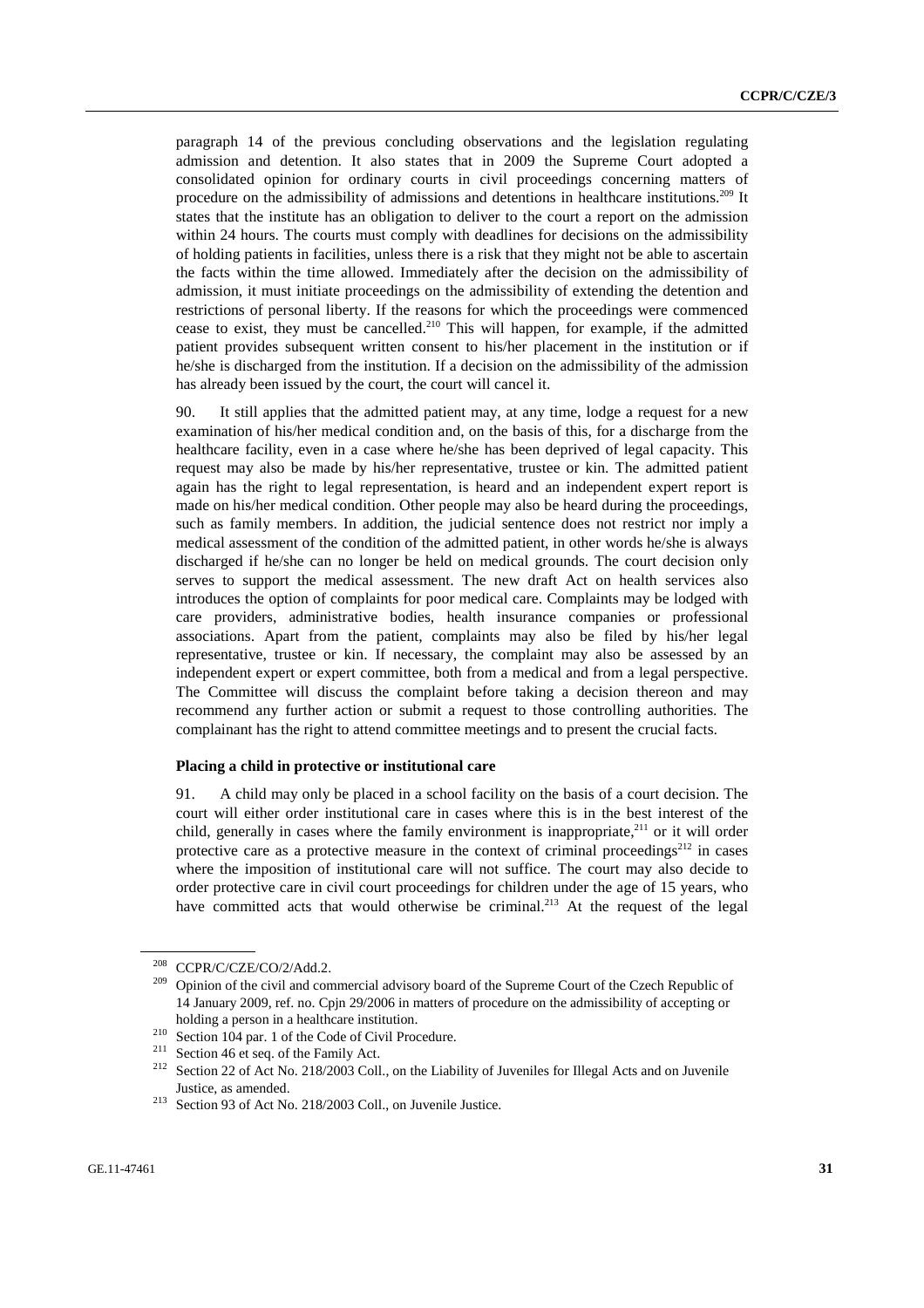representative, the children may be placed in a school facility for a temporary diagnostic stay, lasting no more than 8 weeks, in order to resolve problems with the child's behaviour.

#### **Criminal law protection of personal liberty**

92. Personal liberty also enjoys criminal law protection. Restriction of personal liberty consisting of the unauthorised prevention of the exercise of personal liberty is a crime<sup>214</sup> as is deprivation of personal liberty consisting of unlawful imprisonment or other types of deprivation of personal liberty.<sup>215</sup> Restriction of personal liberty may be punished by up to 10 years of imprisonment, deprivation by up to 16 years.

#### **Informing persons deprived of or restricted in their personal liberty (par. 2)**

93. Under the Code of Criminal Procedure, a person detained in criminal proceedings must be informed of the reasons for their detention and of their rights, have the right to choose counsel, to speak with him/her in private, to consult him/her and to be questioned in his/her presence, unless the counsel cannot be contacted.<sup>216</sup> This also applies to any subsequent hearings in court. A person held in custody by the Police outside criminal proceedings also enjoys the same rights.<sup>217</sup> The police ensure that information has been provided through a written form, signed by the person who has received the information. The form is available in the main world languages and if the person held does not speak any of these languages, he/she has the right to the assistance of an interpreter.<sup>218</sup>

94. A foreign national held in a facility is informed of the reasons for his/her detention through notice of beginning of deportation proceedings or a reasoned decision on expulsion. The police inform him/her of their rights, particularly the right to judicial protection in a language he/she understands. Information is again provided using standard forms in Czech, English, French, German, Chinese, Russian, Arabic, Hindu and Spanish. During these proceedings they have the right to the assistance of an interpreter.<sup>219</sup>

95. A foreign national taken into care in a healthcare facility has the right, just as another other patient, to information on his/her medical condition and on the treatment provided and its possibilities.<sup>220</sup> The court will subsequently inform the person held of their procedural rights and obligations, unless prevented from this by reason of his/her state of health. $^{221}$ 

96. A family member of the accused, as well as his/her employer, provided an adult accused agrees, is promptly informed of his/her detention in criminal proceedings. In the case of foreign nationals, the appropriate embassy is also advised.<sup>222</sup> Kin or members of his/her household are also informed of the medical condition and treatment of patients in healthcare facilities, if the circumstances so require and provided the patient has not expressly disagreed with this.<sup>223</sup>

<sup>&</sup>lt;sup>214</sup> Section 231 of the Criminal Act and Section 171 of the Criminal Code.<br><sup>215</sup> Section 232 of the Criminal Act and Section 170 of the Criminal Code.<br><sup>216</sup> Section 2 par. 13, Section 33 and Section 76 par. 6 of the Crim the CR.<br>
<sup>219</sup> Section 126 (b) of Act No. 326/1999 Coll., on the Residence of Aliens, as amended.<br>
<sup>220</sup> Section 23 par. 1 of Act No. 20/1966 Coll., on Public Health Care, as amended.<br>
<sup>221</sup> Section 191b par. 2 of the Code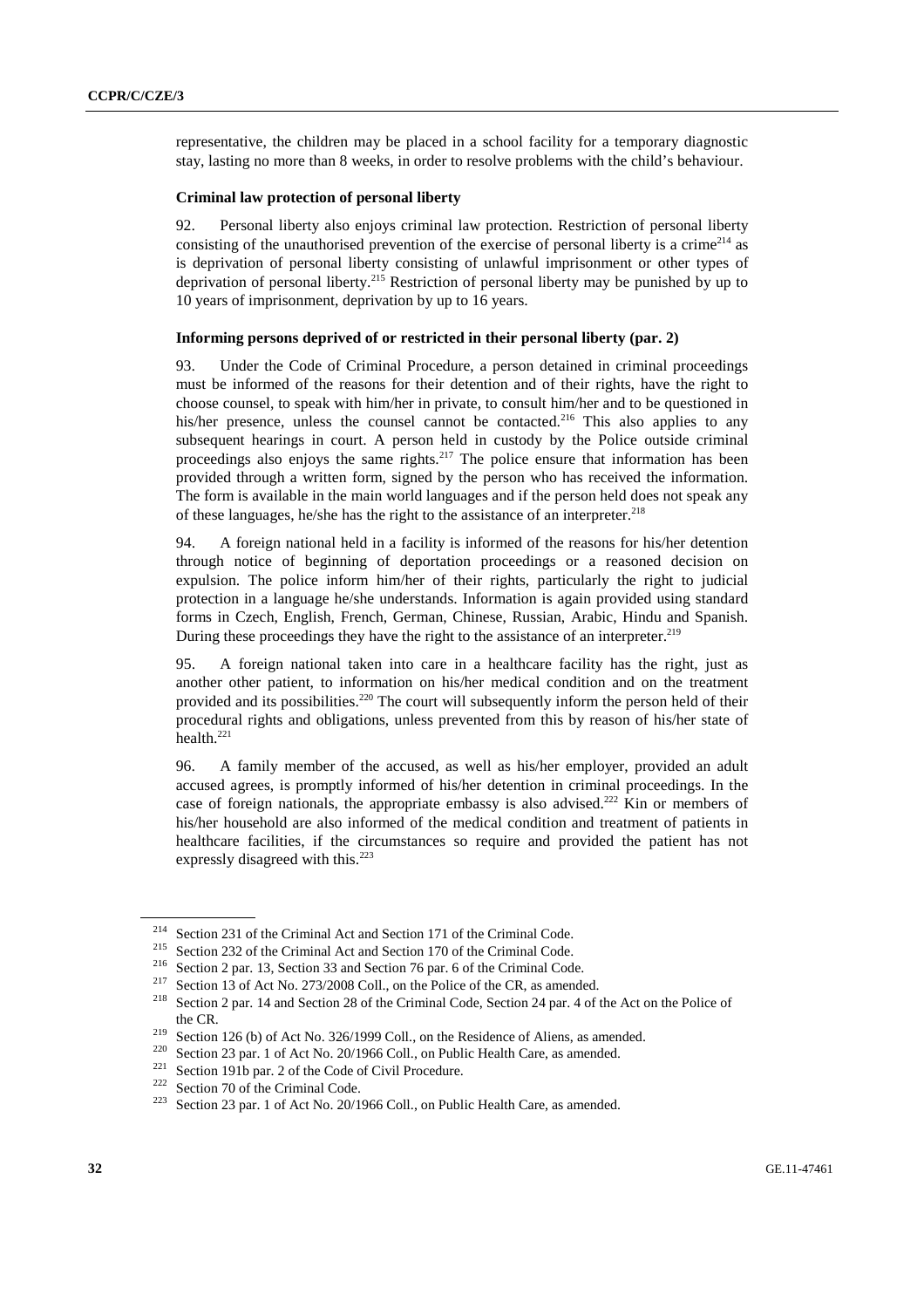#### **Duration of limitation of personal liberty (par. 3)**

97. The duration of different types of limitation of personal liberty are given in the text to par. 1. The duration of any limitation of personal liberty in criminal proceedings without a court decision are based on the constitutional order and may not exceed 72 hours. The length of detention in criminal proceedings may not exceed 4 years for the most serious crimes, for juveniles the maximum is one year. The length for which some may be held in a police cell is a maximum of 24 hours. The length of time a person may be held in a detention facility for foreign nationals may amount to a maximum of 18 months, or 545 days, in the case of juveniles this is 90 days. The length of time limitation of personal liberty is authorised in a healthcare facility without a court decision is a maximum of 7 days, and based on a court decision, a maximum of one year.

#### **Judicial control of deprivation or limitation of personal liberty (par. 4)**

98. All of the above mentioned limitations of personal liberty are under the control of judicial authority and may not be extended above the initial limits without a court decision, which is usually an integral part of the proceedings. In criminal proceedings and in case of detention in a healthcare institution, the court is even required ex officio to monitor the existence of conditions for the limitation at regular intervals (max. 1 year). Although judicial review is not part of the proceedings to detain foreign nationals, the foreigner has the right at all times to apply to the court with an appeal against the detention order and with a proposal for release from detention.<sup>224</sup> Should a situation occur where there was illegal limitation of personal liberty and the judicial authorities did not carry out their control function, an application may be filed to terminate the restrictions and also to seek protection against unlawful interference by the public authorities in the administrative courts. $225$ 

99. The Constitutional Court has addressed the issue of excluding people participating in proceedings from closed court sessions, which are only attended by judges and lay judges as members of the Senate. The extension of terms of custody and other limitations of the personal liberty of perpetrators may also be decided during closed sessions. However, the jurisprudence of the European Court of Human Rights deems it essential that the same conditions apply to any proceedings relating to restrictions of personal liberty (and not only a to meritorious proceedings). Therefore, if the accused may comment on the initial limitations of personal liberty in custodial proceedings and is heard in these proceedings, he/she must also have this option in any subsequent proceedings relating to his/her personal liberty, which also applies in a case where the decision is taken in a closed session. Because of this, the Constitutional Court annulled the relevant provision.<sup>226</sup> In proceedings on placement and detention in healthcare facilities under the Code of Civil Administration and in immigration matters under the Administrative Procedure Code, the given person is heard as a participant in the proceedings and can fully express their view of the matter.

100. The Constitutional Court also rules on the influence of the suspensory effect of appeals by the public prosecutor against an exculpatory judgement to the release the accused from custody. According to it, custody is a significant interference of the rights and freedoms of individuals and because of this may only be levied when absolutely necessary and for the amount of time absolutely necessary, provided it is in the public interest that the freedom of a given person be limited. This public interest, however, fades over time and,

<sup>&</sup>lt;sup>224</sup> Petition against the decision on detention is heard in administrative court proceedings, proposal for discharge from detention is heard in civil court proceedings.<br><sup>225</sup> Section 82 et seq. of the Code of Administrative Procedure.<br><sup>226</sup> Constitutional Court finding ref. no. Pl. ÚS 45/04 promulgated under no. 239/2005 Coll.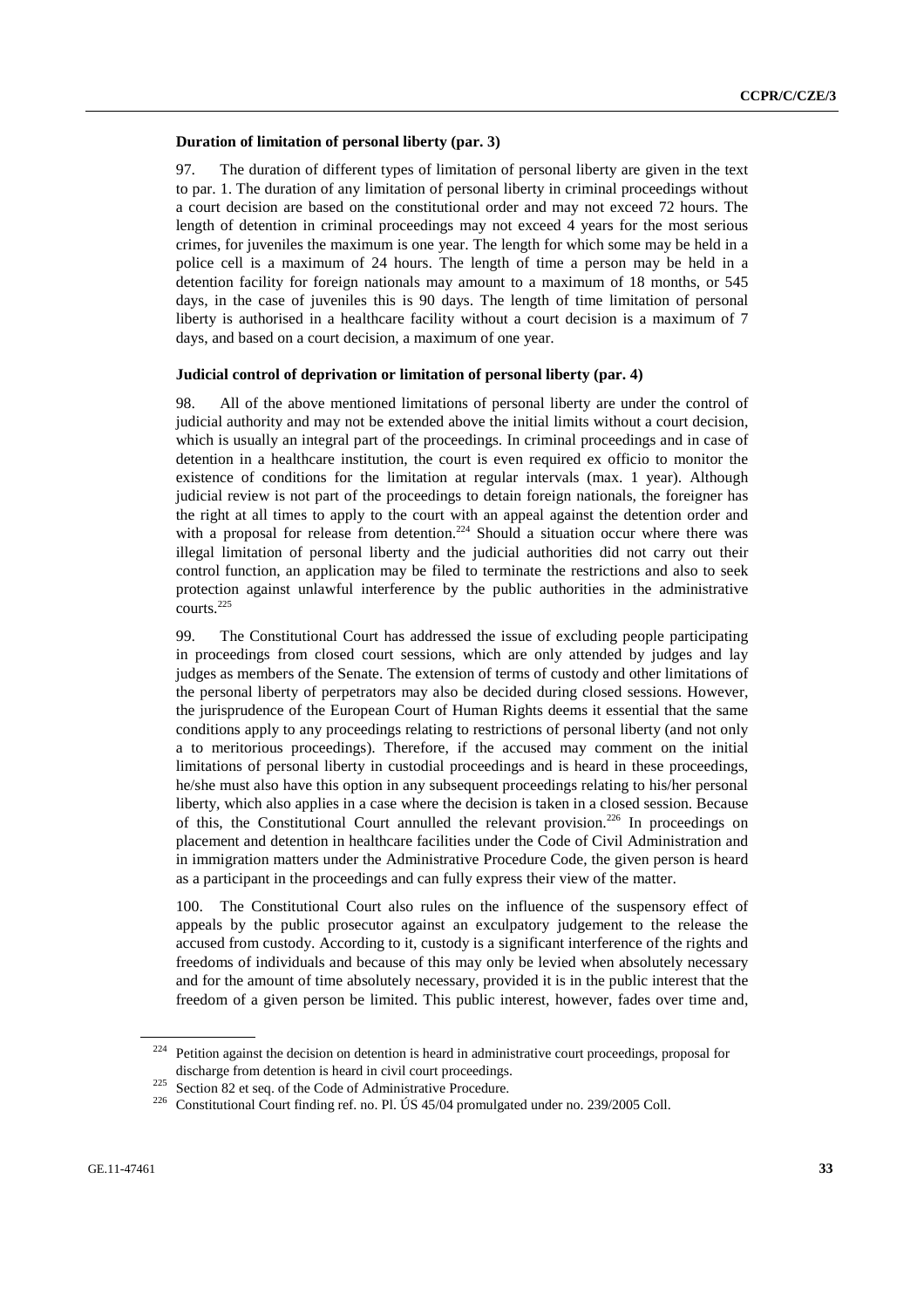according to the European Court of Human Rights, ends at the time the judgement is announced. In addition, if this verdict is exculpatory no public interest exists any more for the further detention of the person, who, on the basis of the verdict is not guilty and there are therefore no grounds for detention. This person must immediately be released, although it is possible to return the acquittal on appeal. Until this happens however, the accused is deemed to be innocent and cannot continue to be held in custody "for safety's sake". The Constitutional Court therefore annulled this clause.<sup>227</sup>

101. The newly prepared amendment to the Criminal Code also reacts to the case law of the Constitutional Court in matters of detention. It introduces a new form of custodial sitting, during which the accused will be allowed to comment in person on the further continuation of his/her detention, not only on the basis of his/her application, but also when deciding ex officio. The purpose of the custodial sitting is to hear the accused, to hear the arguments of the defence and to make the necessary investigations and even examine the evidence. All decisions on custody that result in the accused being taken into custody are only taken by the court. Failure to comply with the deadlines set to review the justification for maintaining the detention means the accused must immediately be released from custody. If the court issued a verdict of not guilty and also decided to release the accused from custody, the accused must immediately be released.<sup>228</sup>

## **The right to compensation for unlawful detention or other limitations on personal liberty in criminal proceedings (par. 5)**

102. According to the constitutional order<sup>229</sup> and international treaties,<sup>230</sup> unlawful restriction of personal liberty entitles the victim to compensation for damage caused. Unlawful restriction of personal liberty is deemed to be not only a restriction based on an unlawful decision or wrong official procedure, but also a justified restriction for which it is subsequently shown that there was no lawful reason. An example is the detention of a person, which had been legally justified, but where the prosecution against such person has been suspended, the person was acquitted, or the case was transferred to another body and it therefore no longer concerns a criminal act.<sup>231</sup> A similar arrangement applies even in cases where the person was already imprisoned, provided the accused was acquitted of the charge or if the criminal charges against him/her were dropped for the same reasons<sup>232</sup> and in cases where protective measures were taken, consisting of the restriction of personal liberty, $233$ although the relevant decision had to be cancelled as unlawful. All these cases are based on the fact that personal freedom is an asset that is so important that any restriction of it, although it might be in accordance with the law, but which is shown to be unfounded and therefore unreasonable, is a harm on the rights of the restrained person, which must be compensated. Compensation is not due only in cases which were not proved to be unjustified like in cases where people were themselves responsible for the restriction of their freedom and where they have been acquitted or the criminal charges against them

<sup>&</sup>lt;sup>227</sup> Constitutional Court findings ref. no. Pl. ÚS  $6/10$  promulgated under no. 163/2010 Coll.<br><sup>228</sup> The proposal is currently being debated by the Chamber of Deputies (Lower House Document no.

<sup>335).&</sup>lt;br>
<sup>229</sup> Art. 5 par. 5 of the Convention for the Protection of Human Rights and Fundamental Freedoms.<br>
<sup>229</sup> Art. 36 par. 3 of the Charter of Fundamental Rights and Freedoms.<br>
<sup>230</sup> Art. 36 par. 3 of the Charter of Fu

decision or maladministration, as amended.<br><sup>232</sup> Section 10 par. 1 of Act No. 82/1998, on liability for damage caused in the exercise of public

authority decision or maladministration, as amended. 233 Section 11 of Act No. 82/1998, on liability for damage caused in the exercise of public authority decision or maladministration, as amended. This concerns compulsory treatment and protective detention.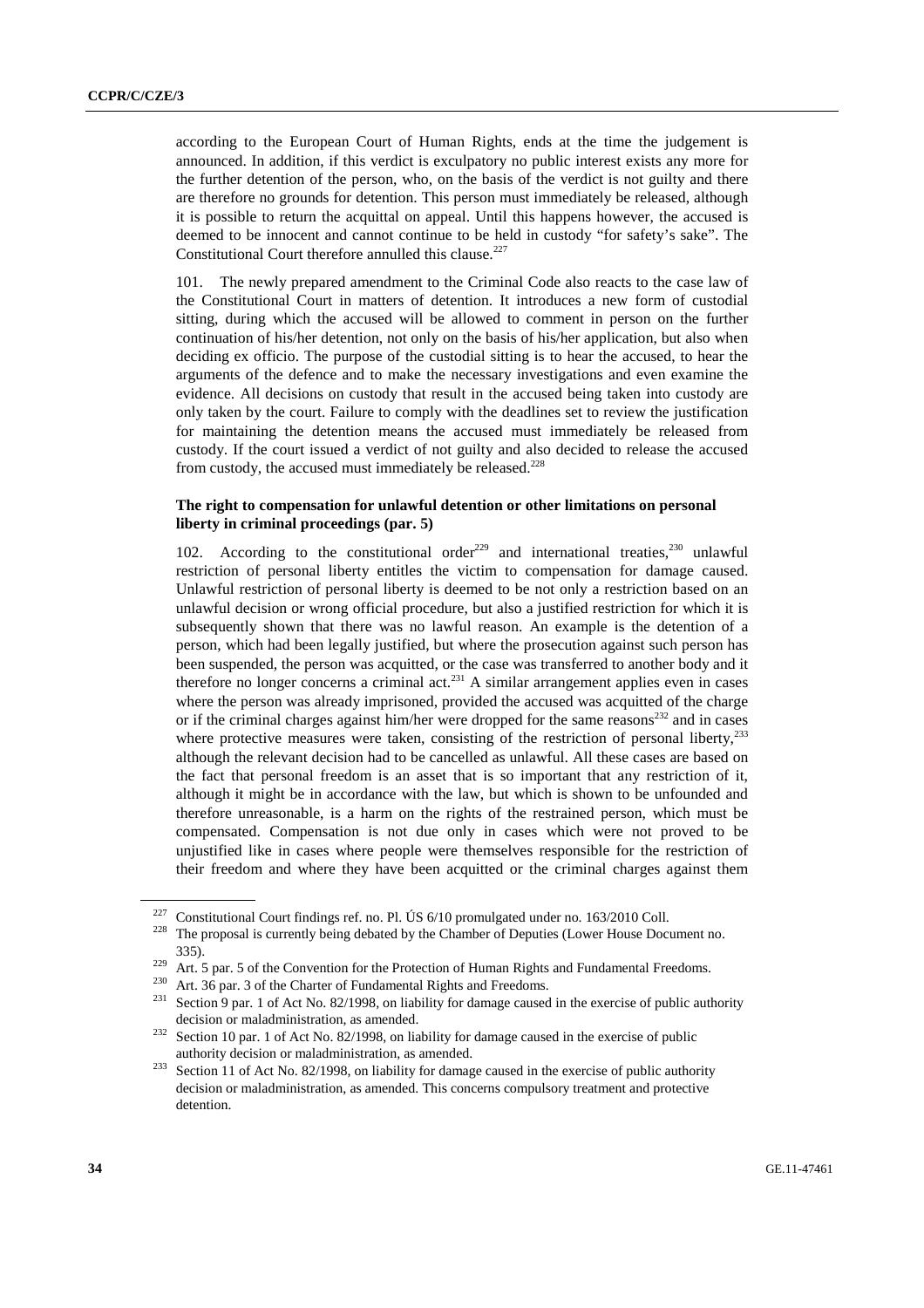have been dropped only because they are not criminally liable, or they were granted pardon or amnesty, the victim did not approve the prosecution, there was a conditional suspension of the criminal prosecution or settlement was reached, or where the prosecution was stopped for inexpediency.<sup>234</sup> In all these cases the prosecution and sentencing of the individual was justified, but for certain reasons the prosecution was lifted or the punishment was not completed.

103. According to the law, for restriction of personal liberty damages and lost profits are compensated according to general civil law principles. If compensation for loss of profits cannot be determined, it is set at 170 CZK for each day of restriction of personal liberty.<sup>235</sup> Compensation may also cover the costs of the proceedings that were incurred by the victim in remedying the situation, including the costs of representation. The victim may also now claim adequate monetary compensation for caused non-material damage, if the nonmaterial damage could not be covered otherwise and an admission of a breach of rights would not in itself be considered sufficient.<sup>236</sup> The claim must first be brought against the appropriate government authority, responsible for the body which carried out the restriction. If this authority fails to satisfy the complainant's demands within 6 months, he/she may apply to the court.<sup>237</sup> Information on the amounts of compensation paid by the Ministry of Justice for unjustified restriction of personal liberty in criminal proceedings are provided in annex no. 8.

## **Article 10**

#### **Rights of persons deprived of or restricted in their personal liberty (par. 1), and the recommendation of the previous concluding observations concerning the use of restraints**<sup>238</sup>

104. Treatment of persons restricted in their personal liberty is regulated by laws relating to the individual regimes referred to in the text to Article 9. More detailed information on this article, including statistical data, can be found in the fourth and fifth periodic report on the implementation of the Convention against Torture and Other Cruel, Inhuman or Degrading Treatment or Punishment<sup>239</sup> and also in the third and fourth periodic reports on fulfilment of the obligations arising from the Convention on the Rights of the Child and the information of the Czech Republic on fulfilment of the Optional Protocol to the Convention on the Rights of the Child on the involvement of children in armed conflict.<sup>240</sup> In accordance with articles 17 to 23 of the Optional Protocol to the Convention against Torture and Other Cruel, Inhuman or Degrading Treatment or Punishment,<sup>241</sup> independent oversight of places and facilities where people are restricted in their freedom is carried out

<sup>&</sup>lt;sup>234</sup> Section 12 of Act No. 82/1998, on liability for damage caused in the exercise of public authority

decision or maladministration, as amended.<br><sup>235</sup> Section 30 of Act No. 82/1998, on liability for damage caused in the exercise of public authority decision or maladministration, as amended.<br><sup>236</sup> Section 31a of Act No. 82/1998, on liability for damage caused in the exercise of public authority

decision or maladministration, as amended by Act No. 160/2006 Coll.<br><sup>237</sup> Sections 14 and 15 of Act No. 82/1998, on liability for damage caused in the exercise of public

authority decision or maladministration, as amended.<br>
<sup>238</sup> CCPR/C/CZE/CO/2, para. 13.<br>
<sup>239</sup> CAT/C/CZE/4-5.<br>
<sup>240</sup> CRC/C/CZE/3-4.<br>
<sup>241</sup> Promulgated under No. 78/2006 Coll.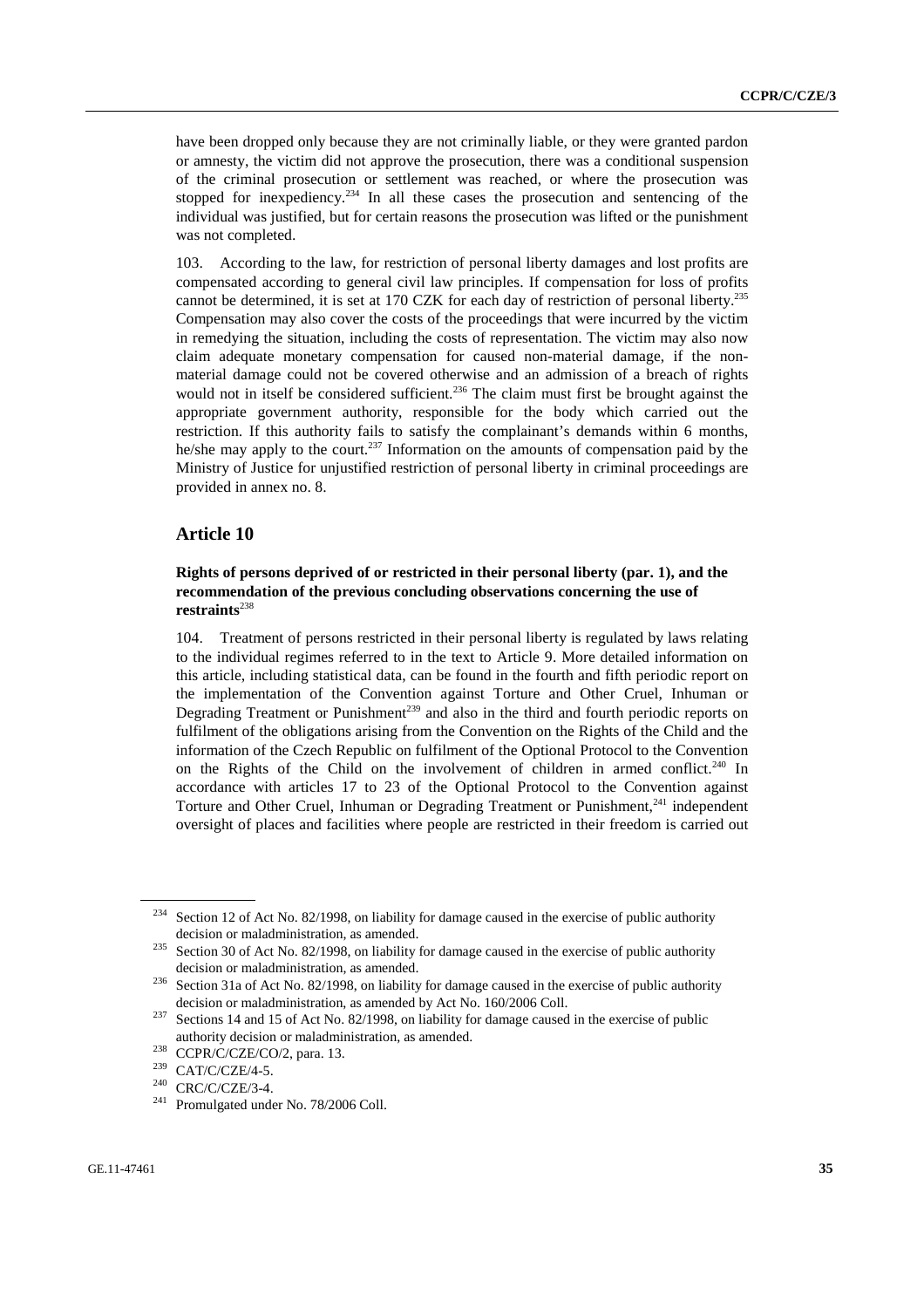by the Ombudsman<sup>242</sup> who monitors how these people are treated, whether compliance is maintained with the applicable regulations and whether their fundamental rights are respected.

105. Conditions for persons in custody, imprisonment, undergoing compulsory treatment and protective detention are described below. Specific statistical data are provided in annex no. 9.

#### **Conditions for persons placed in detention facilities for foreign nationals for the purpose of their administrative expulsion**

106. Detention centres for foreign nationals are divided into high- and low-security sections. The differences between the individual parts lie in their layout and the equipment in the rooms.<sup>243</sup> The high-security sections are used to house aggressive detainees or those who violate the laws or internal regulations. The duration of their stay is set at a maximum of 60 days.244 On arrival, foreign nationals are informed of their rights and obligations and the internal rules of the facility in a language they understand.<sup>245</sup> They have the right to a properly furnished room, to food three times a day (minor children five times a day) and basic hygiene products, to medical care, to receive mail (one package a week) and one visit a week, to access to books, newspapers and magazines, to quiet during the night time, to freedom to walk in accordance with the rules of the facility and to communication with the authorities concerning their case.<sup>246</sup> On the other hand, they are obliged to abide by the internal rules of the facility, and to undergo personal and medical checks on their arrival at the centre or during their stay there. They may not leave the facility or bring in alcohol or other dangerous items.<sup>247</sup> The foreign national may be joined in the facility by a person who is dependent on him/her (children, spouse, etc.). When placing foreign nationals in these facilities, men must be kept separate from women and children under the age of 15 from older people, and religious, cultural and ethnic differences between the foreign nationals are also taken into account. The police will not separate people who are close to each other. Children attend compulsory schooling, even outside the facility.

#### **Conditions for persons placed in asylum facilities**

107. In asylum facilities (reception centres, accommodation centres and integration asylum centres) the accommodation procedures are regulated by statute.<sup>248</sup> Asylum seekers may leave the accommodation centre for a maximum of 10 days each month, any longer absences must be approved by the Ministry of Interior. The asylum seeker must inform the Ministry of Interior of any absences lasting more than 24 hours, and state the length of the absence and the address he/she will be staying at. $249$ 

<sup>&</sup>lt;sup>242</sup> Section 1 paras. 3 and 4 of Act No. 349/1999 Coll., on the Public Defender of Rights, as amended by

Act No. 381/2005 Coll. with effect from 1 January 2006.<br><sup>243</sup> The high-security section consists of a living room and area for walks, to which the foreign national has access for at least one hour a day. In the accommodation part, each foreign national has the right to a bed and a chair, the table is shared and there is a common bathroom separated by an opaque screen. The low-security section contains common social areas and these rooms also contain lockers to store personal belongings.<br>
<sup>244</sup> Section 135 of Act No. 326/1999 Coll., on the Residence of Aliens, as amended.<br>
<sup>245</sup> Section 131 of the same Act.<br>
<sup>246</sup> Section 134 of the same Act.<br>
<sup>247</sup> Section 134 et seq. of the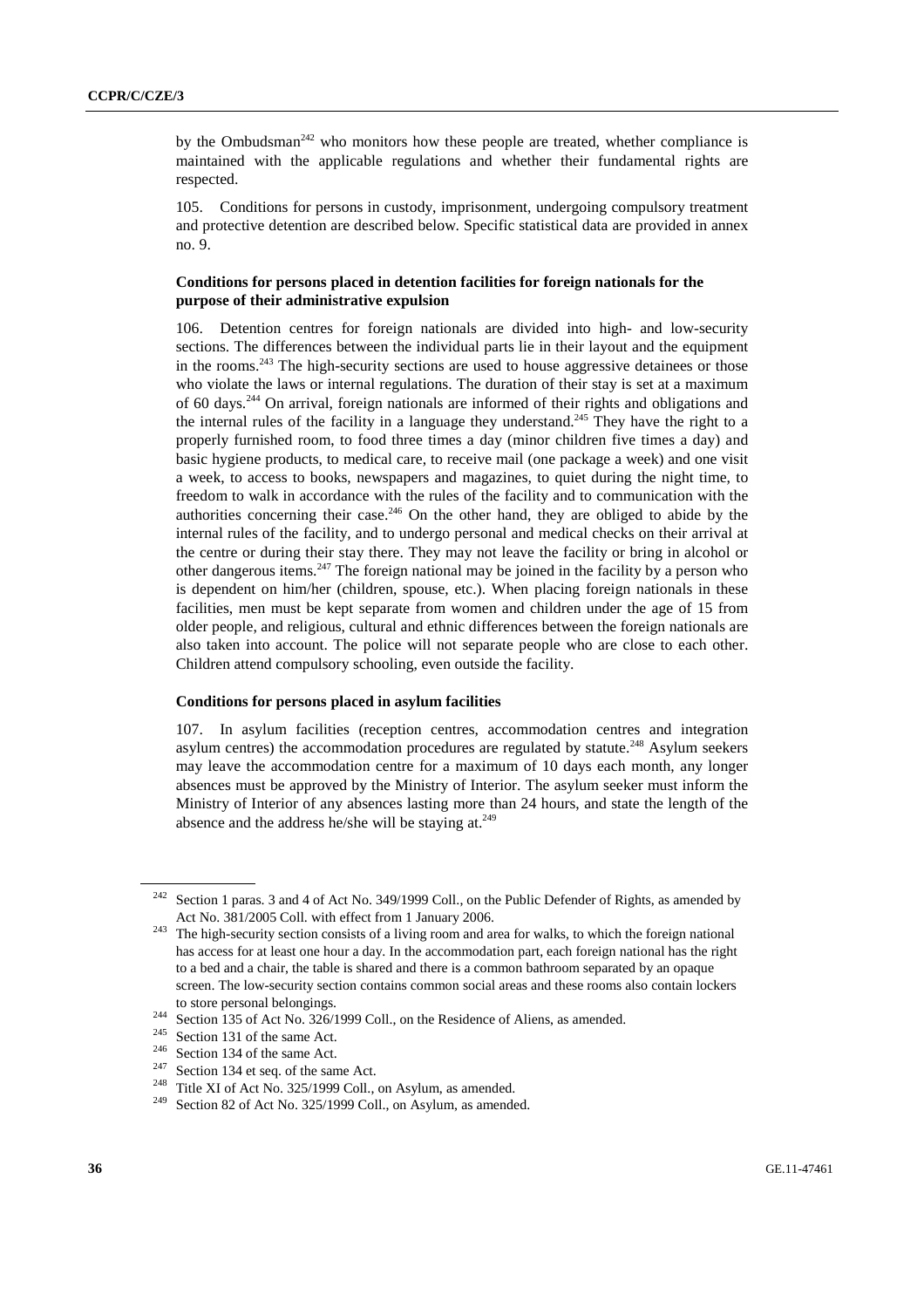#### **Conditions for children placed in protective and institutional care**

108. Children who have been placed in institutional and protective care have the right to develop their physical, mental and emotional abilities and their social skills, to respect for human dignity, to be housed together with their siblings, to conditions to support their education and to prepare them for a vocation in accordance with their abilities, talents and needs, and to freedom of conscience and religion. They must be informed of their rights and obligations and must have the opportunity of consulting with their counsel or guardian without the presence of third parties. The confidentiality of their correspondence must be respected. They have the right to regular visits and to contact with their family and other close persons. They have the right to submit requests to the facility's director and staff, just as institutions for the socio-legal protection of children and other government authorities and have the right to speak directly with an entrusted employee of the socio-legal child protection authorities and the Czech School Inspectorate without the presence of third parties. They may comment on the educational measures that affect them. They also have the right to take trips away from the facility and may also be granted permission for short stays outside the institution, with their parents or other persons. Children who have been placed in institutional care are obliged to abide by the facility's internal rules. If they break these, stays outside or visits, apart from to family members, may be restricted for up to 30 days, as may their participation in various events. On the other hand, the children may be rewarded for good behaviour or restrictive measures can be lifted.

109. Children over the age of 12 years, in order to control their aggressiveness and to stabilise their psychological state and to protect health and safety, may be placed in a separate room for a maximum period of 12 hours and a maximum of four times a month. The separate room must have an area of at least 6  $m<sup>2</sup>$  and a height of at least 2.5 m, natural and artificial lighting, natural ventilation and heating. It must be equipped with essential furniture and bedding and have separate sanitary facilities.<sup>250</sup> When placed in this room, the child will remain under medical and psychological supervision and is provided with appropriate care.

#### **Conditions for people placed in healthcare and residential facilities**

110. The Ministry of Health has prepared new methodological guidelines for the use of restraints in healthcare facilities, which reflect the recommendations of the European Committee for the Prevention of Torture and Inhuman or Degrading Treatment or Punishment of the Council of Europe (CPT) and the Czech Government Council for Human Rights.251 According to it, cage beds are not an acceptable means of restraint. Healthcare facilities are also obliged to record the use of restraints on patients in the medical records and to notify the court of this fact.<sup>252</sup> The issue of restraints used in healthcare facilities, including control mechanisms, will be the subject of legislation in the new Act on Health Services.

111. Cage beds may not be used in residential facilities providing social services. The only devices that may be used to restrict people's movements are physical grips, a room furnished to allow people to stay in it safely and medication given on the basis of a doctor's prescription and in his/her presence.<sup>253</sup> These steps may only be taken in situations where there is a direct threat to the health and life of the patient or other people, unless the

<sup>250</sup> Section 22 par.5 of Act No. 109/2002 Coll., on the provision of institutional care and protective

custody, as amended.<br><sup>251</sup> The instruction was published in the Bulletin of the Ministry of Health of the CR no. 7/2009.<br><sup>252</sup> Section 1 par. 2 (j) of Decree No. 385/2006 Coll., on Medical Documentation, as amended.<br><sup>253</sup>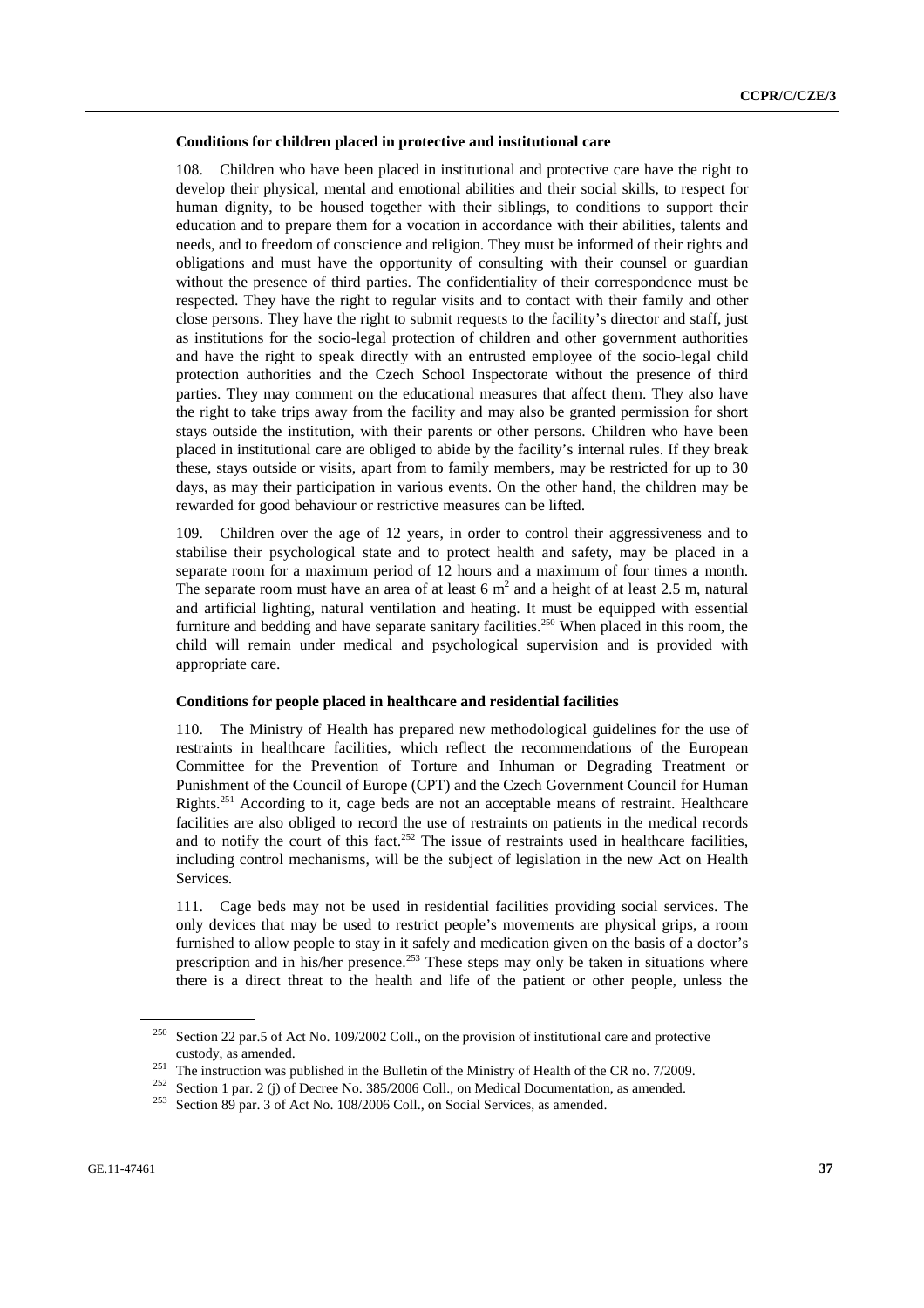situation cannot be resolved using other measures (verbal calming, distracting attention, diversion, active listening) and only for the time needed to eliminate a direct threat. The individual must be warned that restraining measures will be used.<sup>254</sup> The social services provider is required to record any use of measures that restrict people's freedom in the records and to inform the legal representative or another person responsible for the patient without undue delay.<sup>255</sup>

## **Treatment of individuals in custody and in prison (par. 2 and 3)**

112. Legislation regulating custody procedures have not changed over the period under review. Prison Service staff are required to ensure that the rights of the accused in custody are respected. The accused are still entitled to a regular diet, appropriate for their state of health and religious beliefs, to clothing of their own choice or provided by the prison, to monitoring of mail (however correspondence between the accused's defence counsel or with government or international bodies may not be controlled). Complaints made by the accused to the director of the prison or other government body must be passed on without delay. The accused may use the telephone to communicate with counsel and kin, provided there is no risk of hindering the investigation, and in serious cases also with other persons. Apart from telephone calls to counsel, these conversations may be monitored. The accused may receive visits from a maximum of four people once every two weeks for a period of ninety minutes, although the prison director may grant an exception. In the case of high-risk prisoners, the judge or public prosecutor will set visiting rules. The accused may receive an unlimited number of visits from his/her counsel. The accused also has the right to exercise religious freedom, to spiritual contact with registered churches and to participate in their religious ceremonies. The accused also has the right to purchase food and personal items at least once a week and may receive a package containing food and personal items weighing up to 5 kg, which will be inspected, once every three months. In addition to this, clothing, books, daily newspapers and magazines and toiletries may be accepted at any time. Prisoners also have access to books, newspapers and magazines in the prison. The accused has the right to eight hours of sleep a day, to at least one hour of exercise and medical care, and is obliged to undergo preventive entry, periodic and exit medical examinations.<sup>256</sup>

113. The procedures regulating imprisonment have not seen any significant changes during the period under review. The system in many ways resembles the custody system.<sup>257</sup> Visiting hours are a maximum of three hours a month and the prisoner may, with the authorisation of the prison director, leave the prison. A treatment programme is devised for each prisoner with the goal of reintegrating him/her into society through discipline, work, educational and other activities. At least three months before release, the convict is also prepared for an independent life.<sup>258</sup> Provided the prisoner does not breach the obligations required by law, he/she is entitled to make use of opportunities that will increase his/her personal enjoyment. For this purpose the Act lists a range of rewards, such as the extension of personal leave for sporting, cultural or other recreational activities, permission to leave the prison for up to 24 hours for the purpose of visits or a treatment programme, etc.<sup>259</sup>

114. Preventive detention takes place in a special institute for preventive detention with special security and medical, psychological, educational, pedagogical and rehabilitation programmes. Participation in these programmes is mandatory for all individuals placed in

<sup>&</sup>lt;sup>254</sup> Section 89 paras. 1 and 2 of Act No. 108/2006 Coll., on Social Services, as amended.<br><sup>255</sup> Section 89 paras. 4 and 5 of Act No. 108/2006 Coll., on Social Services, as amended.<br><sup>256</sup> Sections 11–21 of Act No. 293/199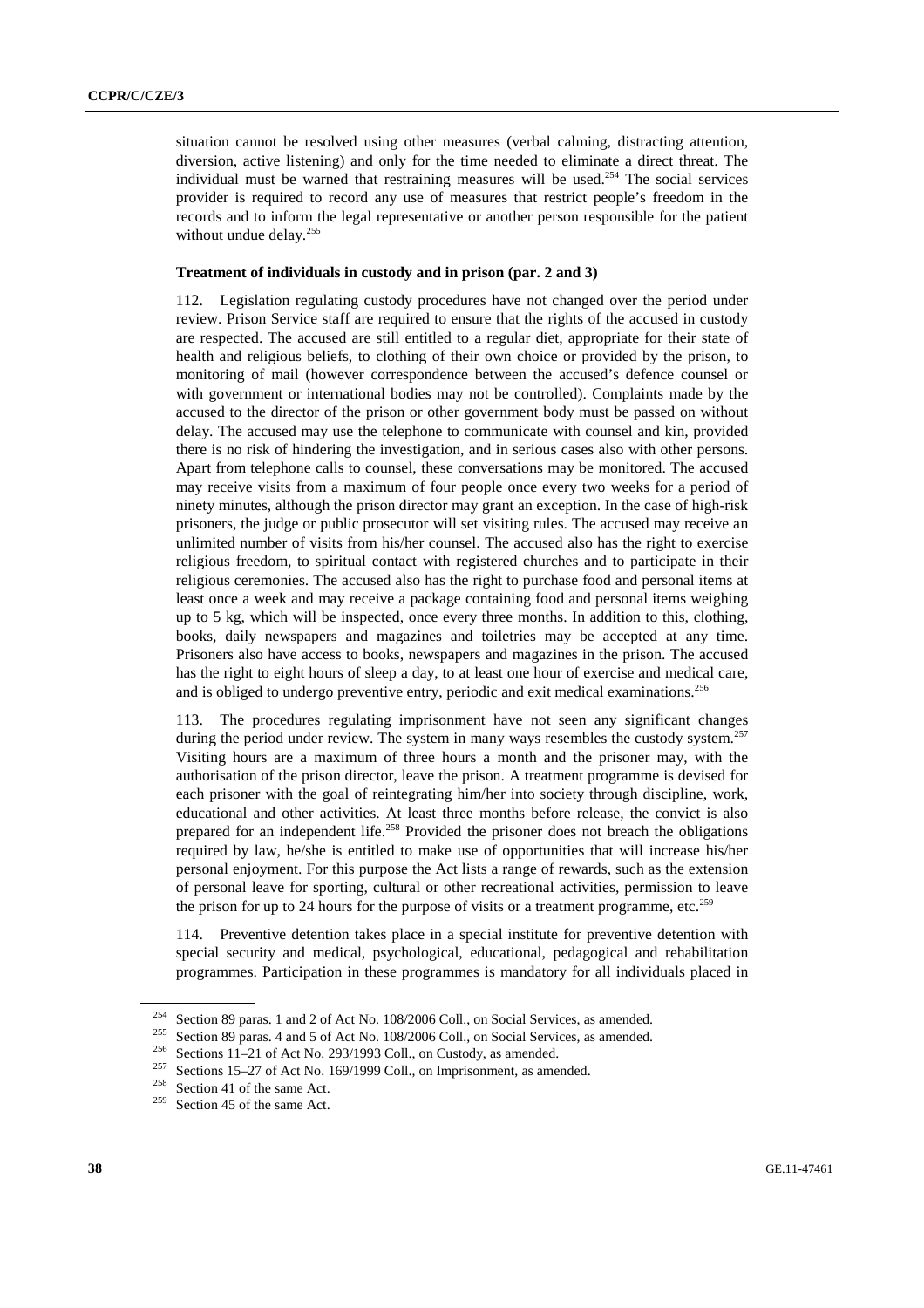such an institute. The aim of the detention is to reach the state where the detainee understands his/her condition and the danger he/she poses to society and learns to live with this and to cooperate with treatment in a normal psychiatric hospital. In other respects the programme is very similar to that of a prison.

115. When placing the accused in detention cells, care is taken to comply with the purpose of the detention and to avoid moral or other threats to the accused. Providing the conditions of the prison allow it, the accused may be placed in separate cells (including cells for smokers and non-smokers). The accused are separated by gender, age and the severity of the offence for which they have been prosecuted. Accused are always kept separate from convicted prisoners and from other accused with suspected mental illnesses.<sup>260</sup> The capacity of low-security prisons is gradually being increased.<sup>261</sup> Here the accused are not locked in their cells and can spend more time in groups of other accused prisoners and pursue suitable activities. This method of treatment reflects the fact that no decision has yet been made regarding their guilt. Around 30% of accused prisoners now enjoy this low-security remand system.

116. Special attention is paid to accused juveniles. Juveniles are placed in cells separately from other prisoners. Juveniles may receive visitors once a week and more frequent deliveries of packages containing personal items. Lesser disciplinary sanctions are imposed on them and they receive fewer restrictions. During their period in custody, juveniles complete their basic education, unless they have already graduated, or secondary vocational training. In addition, they participate in professional-led preventive educational activities.<sup>262</sup>

117. In prison similar rules apply. Juveniles and adults are always kept separately, as are recidivists from other prisoners, those convicted of intentional and negligent crimes, convicts with mental disorders and behavioural disorders.<sup>263</sup> Convicted juveniles are placed in special prisons for juveniles. They also have similar advantages as in custody, a generally less severe regime and the right to rewards for good behaviour. During their stay, the prison primarily focuses on their education and preparing the young prisoners for a future career and independent life, including compulsory school attendance. The legal representative of a juvenile and the socio-legal child protection body may comment on the education provided for the juvenile. Participation in the established education and other activities in the treatment programme are mandatory for juveniles.<sup>264</sup>

118. During 2005, on the initiative of the Probation and Mediation Service of the Czech Republic, the first "youth teams" were created in certain selected judicial districts, following the model of the British Youth Offender Teams. These are working teams, comprising representatives of the police force, the public prosecutor, the courts, the Probation and Mediation Service, socio-legal child protection bodies and other contributing institutions involved in working with young delinquents. Their task is to analyse juvenile delinquency in a given district, to monitor the current situation and to discuss possible strategies for their solution. The teams also carry out joint analyses of certain cases.

119. During the period under review, the Constitutional Court commented on the review of decisions on disciplinary sanctions made during imprisonment.265 If disciplinary sanctions involve the restriction of fundamental rights and freedoms that are under the protection of the judicial power, their imposition must be subject to judicial review,

<sup>&</sup>lt;sup>260</sup> Sections 6 and 7 of Act No. 293/1993 Coll., on Custody, as amended.<br><sup>261</sup> Section 8 of Act No. 293/1993 Coll., on Custody, as amended.<br><sup>262</sup> Sections 25–26a of Act No. 293/1993 Coll., on Custody, as amended.<br><sup>263</sup> S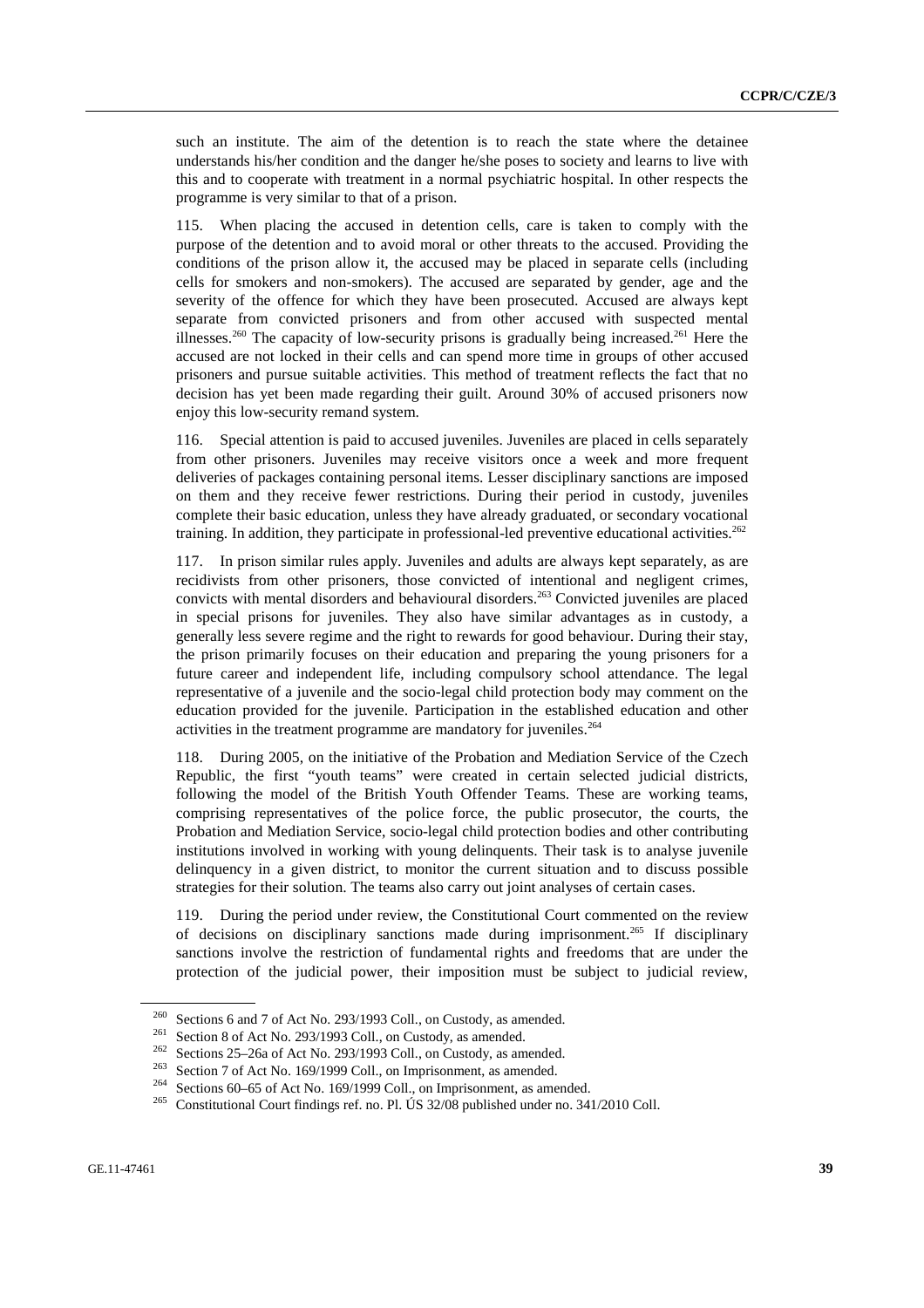although the prison system does in itself automatically involve certain restrictions on fundamental rights and freedoms.<sup>266</sup> Imprisonment in the form of disciplinary punishments (e.g. placement in solitary confinement) entails an even greater attack on fundamental rights and freedoms, that do not automatically arise from the law, and which must therefore be subject to judicial review, to verify that their imposition is legitimate and reasonable.

# **Article 11**

## **Deprivation or limitation of personal liberty for not meeting contractual obligations**

120. During the period under review, there were no changes in the Czech Republic concerning this issue. Constitutional law only allows for limits on personal liberty in a manner specified by law and continues specifically to prohibit any restriction of freedom merely because of a person's inability to meet a contractual obligation.<sup>267</sup>

## **Article 12**

#### **Freedom of residence and movement (para. 1)**

121. The constitutional order guarantees freedom of movement and residence.<sup>268</sup> Freedom of movement and residence may be limited by law if it is essential for the security of the State, for maintenance of public order, for protection of health or for protection of the rights and freedoms of others, and in some areas also for the purpose of nature protection.<sup>269</sup> Every Czech citizen has the right to reside in the territory of the State by virtue of his or her citizenship, has the right freely to enter the territory of the State and may leave it at any time, but may not be forced to leave it.<sup>270</sup> Foreign citizens do not automatically have the right to enter the territory of the State and may also be expelled in cases specified by law.<sup>271</sup> In the case of foreign citizens, a distinction is always made for those who are citizens of other EU Member States. Asylum seekers are entitled to reside in the Czech Republic by virtue of an application for international protection until a final decision has been made.

A citizen of the Czech Republic may live anywhere on its territory. Every citizen has the address of his/her permanent residence entered in the register of citizens.<sup>272</sup> No citizen is obliged to live in his/her place of permanent residence, but it is assumed, for certain acts of public authority or the exercise of certain rights, that he/she does reside in the place of permanent residence, unless a different address is given. These include an address where courts and other government bodies have jurisdiction, an address for delivery of decisions from these bodies, processing documents or the exercise of voting rights. In most cases of course the citizen may, at his/her request, exercise these rights in an other place or may have documents delivered to another address, process and take delivery of documents elsewhere or vote in a different location with a voter card.

123. A citizen of an EU Member State may have temporary or permanent residence on the territory. Temporary residence is not time limited and does not require any special residence permit. Within 30 days of entry in the territory of the Czech Republic, a citizen of

<sup>&</sup>lt;sup>266</sup> Section 27 of Act No. 169/1999 Coll., as amended.<br>
<sup>267</sup> Art. 8 par. 2 of the Charter of Fundamental Rights and Freedoms.<br>
<sup>268</sup> Art. 14 para. 1 of the Charter of Fundamental Rights and Freedoms.<br>
<sup>269</sup> Art. 14 para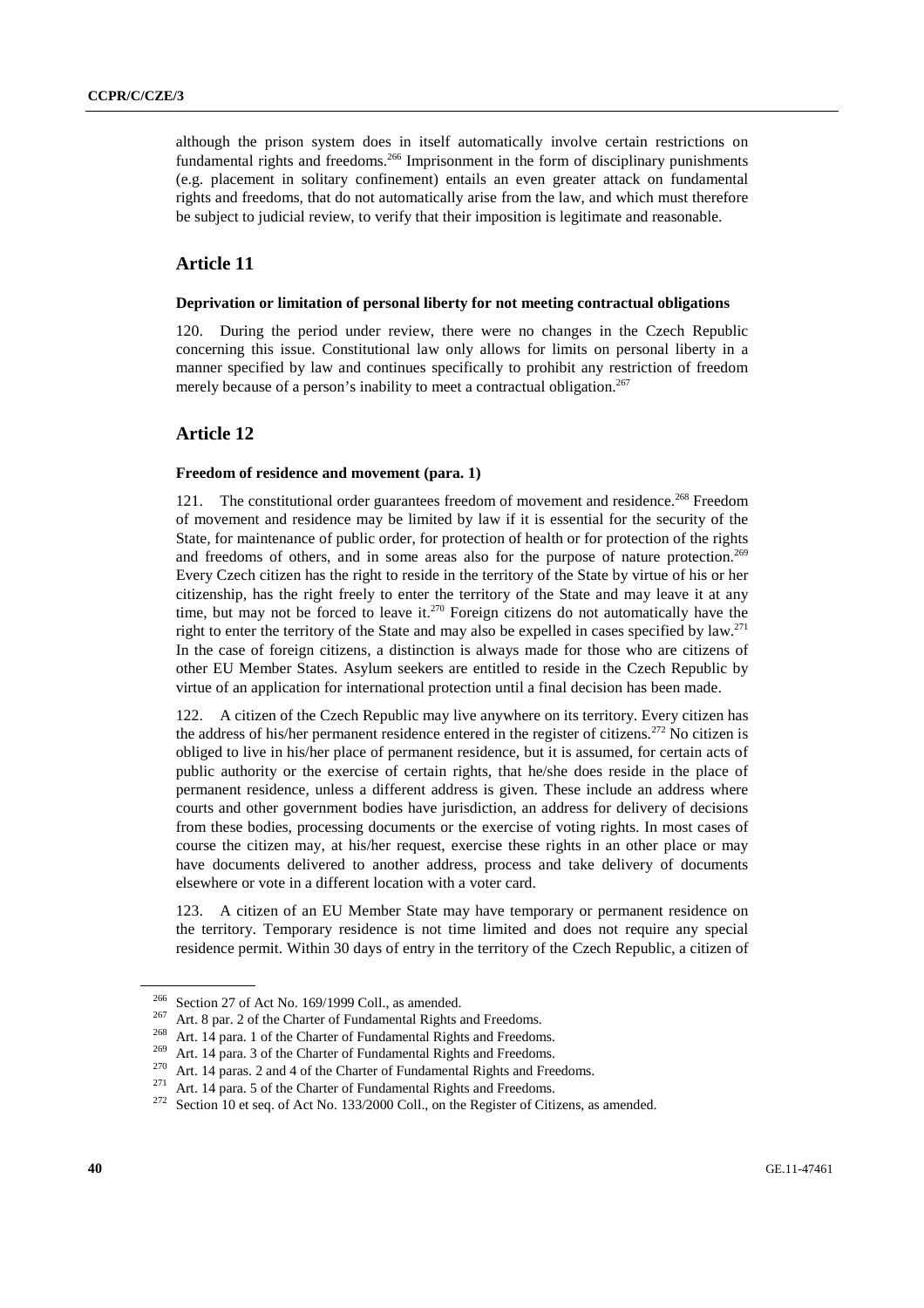an EU Member State is obliged to notify the police his/her place of residence on the territory, if he/she intends to stay here longer and has not already registered at his/her place of accommodation (i.e. at a hotel, for example).<sup>273</sup> If he/she intends to stay for a period longer than 3 months, he/she may then apply to the police to issue a certificate of temporary residence. His/her family members must apply for this certificate if they are not citizens of an EU Member State. After 5 years of residence on the territory, a citizen of an EU Member State may apply for permanent residence. A family member who is not a citizen of an EU Member State is required to have at least 2 years of temporary residence and to have had a relationship for at least one year with a citizen of an EU Member State. This is to protect against cases of arranged marriages or arranged paternity.

124. Other foreign nationals are subject to the normal procedures applying to aliens. Citizens of certain states may only enter and reside on the territory of the EU with a valid visa or a valid residence permit.<sup>274</sup> If foreign nationals fail to meet these conditions, they are not allowed to enter the territory. They may subsequently reside on the territory either temporarily or permanently, on the basis of a visa or the appropriate residence permit. A foreign national must always report his place of residence and prove his residency status with the relevant permit. Failure to meet the conditions for residence on the territory of the state, as well as many other violations of the Act on the Residence of Aliens, is punishable by administrative expulsion.

125. The residence status of foreign nationals, i.e. the type of residence, affects the rights conferred on them by Czech law. For example, foreign nationals who have been granted permanent residence may work without authorisation from the public authorities and are automatically included in the public health insurance system, which pays for medical care. Their position is thus virtually identical to that of Czech citizens, with the exception of certain political rights that are only granted to citizens of the Czech Republic.

#### **Right to leave the Czech Republic (para. 2)**

126. A valid travel document is required for citizens of the Czech Republic to leave the territory of the state, consisting of a passport, or an identity card for travel within the EU. Travel documents are issued to citizens in administrative proceedings upon request. Since 1 September 2006, citizens have been issued passports with machine readable data and with a chip containing biometric data.275 One problem was the identification of children entered in their parents' passports. Children up to the age of 10 years can currently be entered in passports. However, this option will end on 1 July 2011.<sup>276</sup> After this all children will have to have their own passport with a photograph, which will make them fully identifiable.

127. Based on the case law of the Constitutional Court<sup> $277$ </sup> the legislation regulating the removal of travel documents was changed. The original legislation imposed the task of

<sup>&</sup>lt;sup>273</sup> Section 93 para. 2 of Act No. 326/1999 Coll., on the Residence of Aliens, as amended.<br><sup>274</sup> Short-term stays are regulated by Council Regulation (EC) No. 539/2001, listing the third countries whose nationals must be in possession of visas when crossing the external borders and those whose nationals are exempt from that requirement. For long-term stays, each Member State lays down their own conditions of entry, although over recent years there has been a consolidation of entry conditions

for certain categories of people (e.g. academics, professionals, students). 275 Council Regulation (EC) No. 2252/2004, on standards for security features and biometrics in

passports and travel documents issued by Member States. 276 See Regulation of the European Parliament and of the Council No. 444/2009, amending Council Regulation (EC) No. 2252/2004, on standards for security features and biometrics in passports and

travel documents issued by Member States.<br><sup>277</sup> Constitutional Court findings file. no. Pl. ÚS 12/07 promulgated under no. 355/2008 Coll. and Pl. ÚS 18/07 promulgated under no. 384/2009 Coll.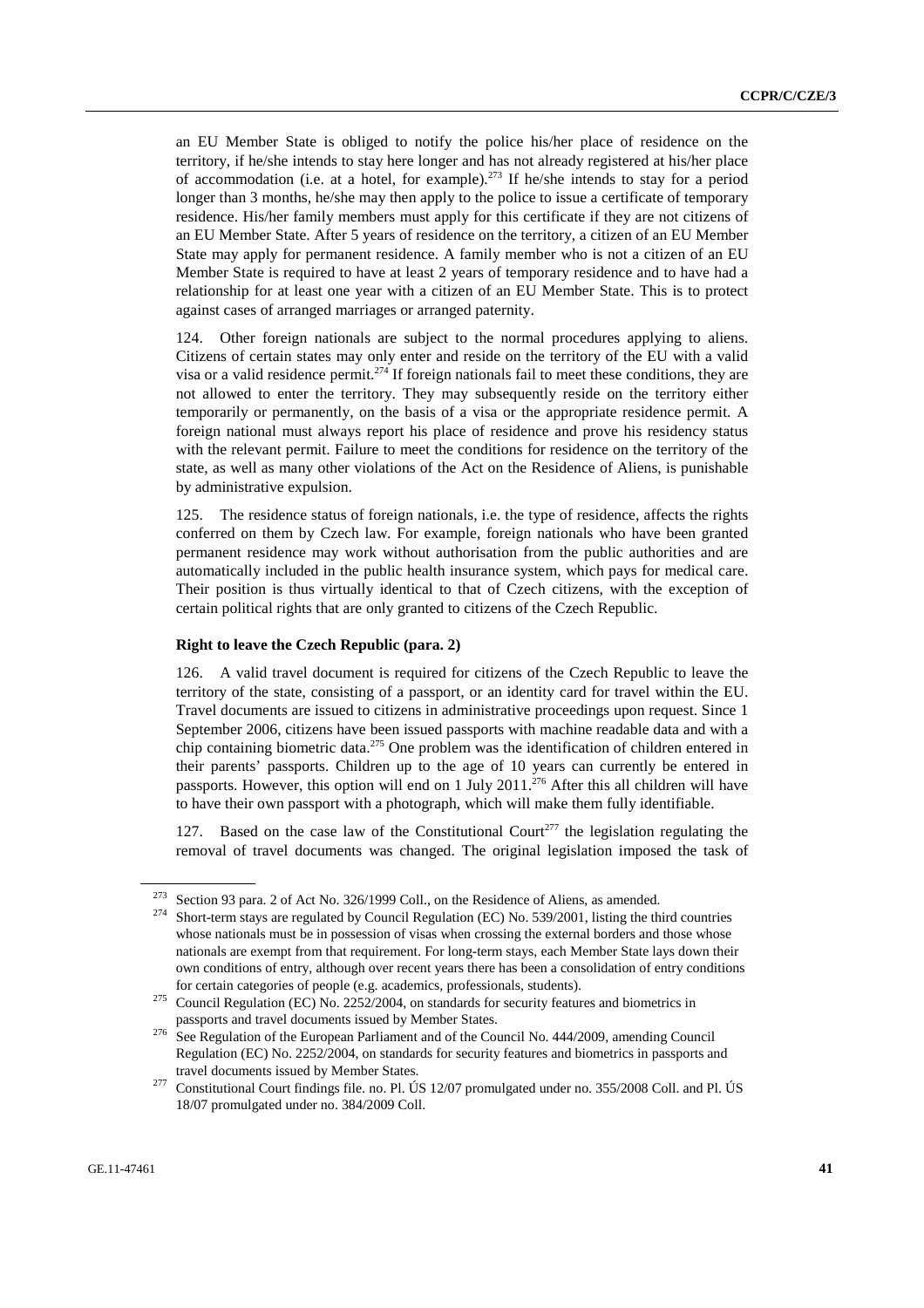removing travel documents or denying their issue to a citizen who had been prosecuted for committing an intentional crime on the competent administrative body, at the request of the law enforcement body involved in the criminal proceedings. The Constitutional Court found the legislation to be unconstitutional for two reasons. The Act on Travel Documents did not allow the competent administrative body to consider whether or not to issue or remove the document and there was no real opportunity to judicial review of the decision of the administrative body. This therefore meant that citizens were deprived of constitutional protection of their procedural rights, because they could not turn to any body for a review of whether the removal or refusal to issue a travel document was reasonable and appropriate from a constitutional perspective. The new legislation introduces a new procedure in the Criminal Code where the removal of travel documents is an alternative means of substitution for custody. The court will now decide on the removal of documents, as it does on imposing custody. The accused may request that this measure be revoked at any time. The court will also always revoke this measure when it is no longer necessary. The legitimacy and justification of this interference with the freedom of movement are thereby fully resolved by judicial means during the criminal proceedings themselves and the protection of substantive and procedural rights is thereby guaranteed.

128. The police can prevent a foreign national from departing in the event that such foreign national leaves a child under the age of 15 years in the Czech Republic, who does not have his/her own travel document and who is not in the care of an adult, or has not been entrusted into institutional care or been hospitalised. In the last case, the police will take into account instances where it is not possible to force a foreign national to stay in the Czech Republic and where it is clear that the child will leave once discharged from hospital. The police resolve these cases through an affidavit stating that the departure of the parents is not contrary to the interests of the hospitalised child.

129. Since joining the Schengen area on 21 December 2007, the Czech Republic no longer protects its land borders.<sup>278</sup> Border checks are now only carried out at international airports. Citizens of the Czech Republic and other EU Member States and their family members enjoy the right of free movement and when crossing the external borders are only subject to so-called "minimum" border controls. These consist of checking travel documents and may also include screening through the relevant police databases. Thirdcountry nationals undergo a thorough inspection, which includes a check of their travel documents, a verification that the person has a visa or residence permit, a verification of the intended purpose of their stay, a check that the third-country national has sufficient funds for his/her stay and return and a screening through the Schengen information system and national databases.

### **Limitation of freedom of residence and movement (par. 3 and 4)**

130. There are three model cases of restrictions on freedom of residence and movement in the Czech Republic. The first of these is the limitation of such rights as a result of the declaration of an emergency, which consists of a wide-scale limitation of certain human rights and freedoms, the second is the limitation of freedom of residence and movement as a result of the deprivation or restriction of personal liberty, and the third is the limitation of freedom of residence and movement in specific places, not tied to a specific individual. This concerns, for example, cases of nature conservation, $279$  cases of health protection

<sup>&</sup>lt;sup>278</sup> Regulation (E) No. 562/2006 of the European Parliament and of the Council of 15 March 2006, establishing a Community Code on the rules governing the movement of persons across borders

<sup>(</sup>Schengen Borders Code). 279 Act No. 114/1992 Coll., on Protection of Nature and the Landscape, as amended.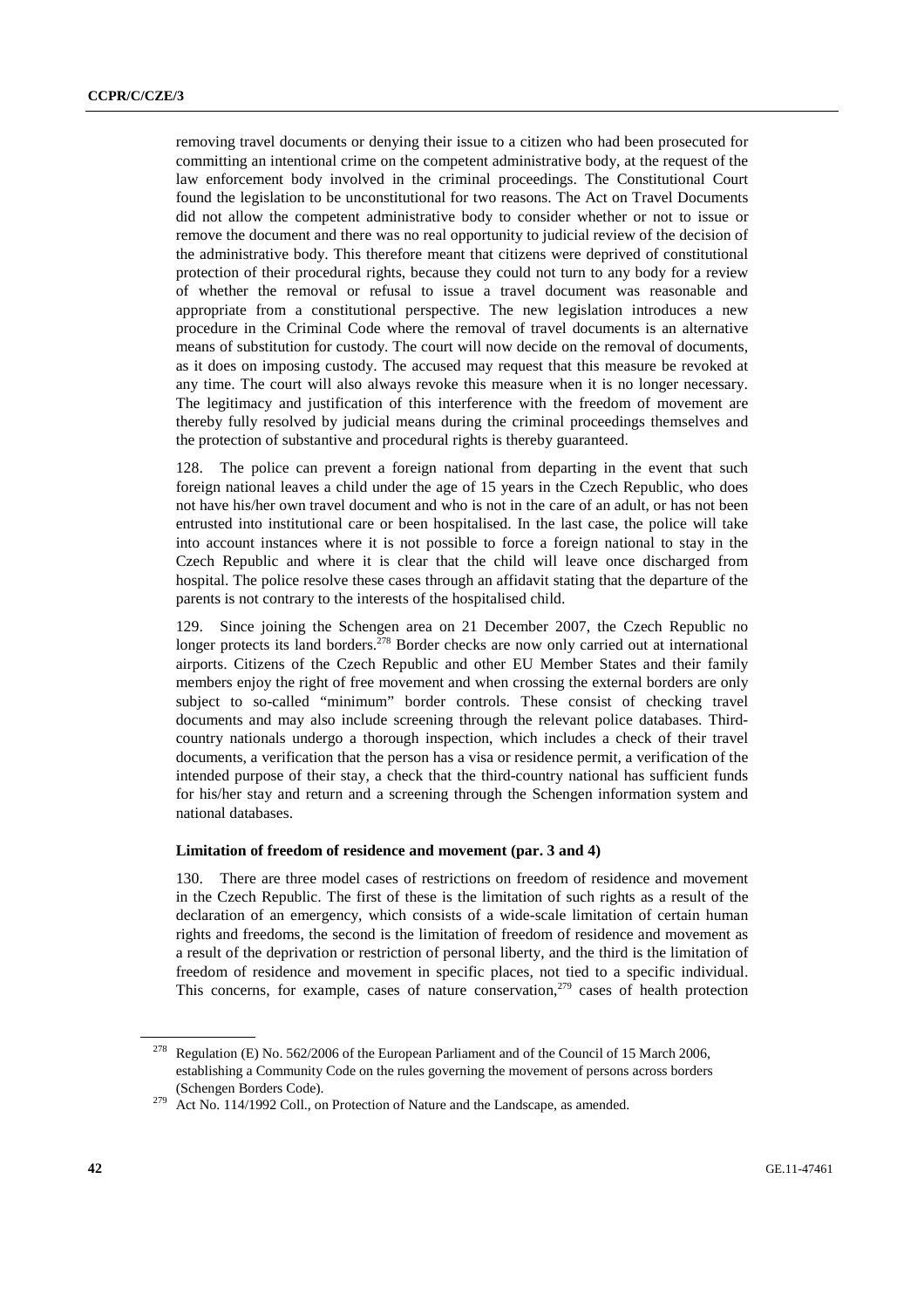against the spread of infectious diseases<sup>280</sup> or establishing traffic regulations to maintain public order.<sup>281</sup> These restrictions are minimal in terms of both space and time given that they are intended to protect the public interests referred to above. More detailed information is contained in the text to Article 4, Article 9, Article 1 and Article 10.

131. A court may impose a punishment banning residence on both foreign nationals and Czech citizens through criminal proceedings, if it is necessary to prevent the perpetrator from staying at the scene of the crime in order to protect human life and health and public order, property or morality. The punishment consists of a ban on staying in a certain district, which must not however be the perpetrator's place of permanent residence. If the convicted person has some business in this place, he/she must apply to the police for permission. The period residence may be denied may range from 1 to 10 years.<sup>282</sup>

# **Article 13**

### **The deportation of foreigners living lawfully in the Czech Republic**

132. Foreign nationals, who reside legally on the territory of the Czech Republic, may find their existing permission to stay revoked if they can endanger national security or seriously disrupt public order or public health. $^{283}$  In such cases the foreign national may be deported from the territory. Administrative expulsion involves setting a date for his/her departure and the period after which the foreign national will no longer be allowed to reenter the territory. Depending on the seriousness of the situation, this period may extend from 3 to 10 years. In the case of a citizen of an EU Member State or his/her family members, stricter deportation conditions apply, relating to ensuring freedom of movement and residence.<sup>284</sup> The impact of the decision to expel the foreign national on his private or family life is always taken into consideration. During the deportation proceedings, account is also taken of the state of origin of the foreign national and whether, in his/her own opinion and the binding opinion of the Ministry of Interior, he/she runs the risk of persecution or other serious harm there. The law also allows for mitigation of the harshness of administrative expulsion. The foreign national may appeal against the deportation order. The Constitutional Court has repealed the provision excluding a judicial review of a decision on administrative expulsion if the foreign national, prior to the beginning of the deportation proceedings, resides on the territory of the Czech Republic without due authorisation, because the constitutional order always accords to foreign nationals the right to receive legal protection.285 Even in these cases, a foreign national is now entitled to bring an action in court against a decision on expulsion. Foreign nationals have the right to legal representation at administrative and judicial proceedings.

133. In addition to administrative expulsion, courts may also impose a sentence of expulsion on a foreign national in criminal proceedings for a period of between 1 and 10 years, or for an indefinite period, if the safety of people or property or other public interest so requires. Asylum-seekers, people with permanent residence in the Czech Republic, who have families and are socially integrated, and people who would be at risk of persecution, torture or other inhuman treatment in their countries of origin may not be expelled. In the

<sup>&</sup>lt;sup>280</sup> Act No. 258/2000 Coll., on the Protection of Public Health, as amended.<br><sup>281</sup> Act No. 361/2000 Coll., on Road Traffic, as amended.<br><sup>282</sup> Section 75 of the Criminal Code.<br><sup>282</sup> Section 118 et seq. of Act No. 326/1999

accordance with the Convention on the Rights of the Child. 285 Constitutional Court findings file. no. Pl. ÚS 26/07 promulgated under no. 47/2009 Coll.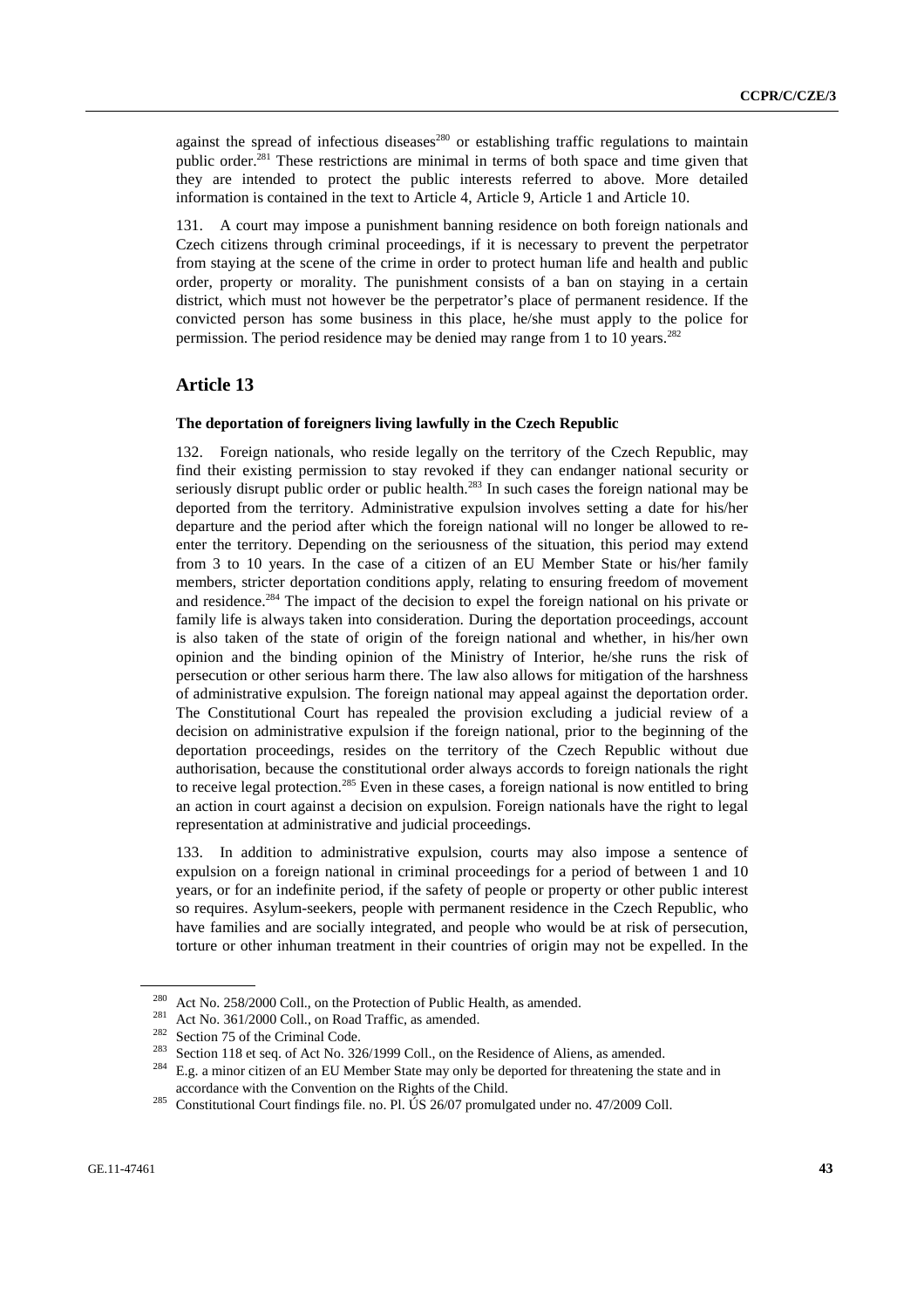case of citizens of EU Member States, deportation can only be ordered in serious cases involving threats to national security or public order.<sup>286</sup> Prior to expulsion, the convicted offender may be placed in deportation custody for the time required to produce travel documents.287

# **Article 14**

## **The right to judicial protection (par. 1)**

#### **The principle of equality of parties in civil procedure**

134. The equality of the parties in legal proceedings is one of the fundamental principles of the Czech legal order.<sup>288</sup> In civil and administrative proceedings, the parties have equal status and the court is obliged to provide them with the same opportunities to exercise their rights and with essential advice on their procedural rights and obligations. In criminal proceedings, the parties have equal status and opportunities to use procedural means to enforce their rights.<sup>289</sup> In court, each party may speak in their native language. For people who do not speak Czech, which is the official language, and deaf and blind-deaf people, the court will appoint an interpreter at government expense.<sup>290</sup> Access to justice is also guaranteed regardless of the social situation of the participant. A participant who shows that he/she does not have sufficient funds to cover the costs of the legal proceedings may be fully, or at least partially, exempt from court fees and other costs by the court, provided his/her proposal is not an arbitrary or obviously futile petition or interference with the exercise of rights.<sup>291</sup> If it is necessary to protect the party's interest, the court may appoint a lawyer to be his/her representative at the state's expense.<sup>292</sup> However, during the proceedings, the court will monitor whether the conditions justifying the exemption still apply and may possibly withdraw it and, if the exemption was not justified, may even request that the costs be paid retroactively.

#### **The presence of the party in court proceedings**

135. The party has the right to participate in court proceedings, to which he/she must be duly summoned and the summons must be served.<sup>293</sup> If he/she still fails to attend, a default judgement may be passed against him/her in civil court proceedings.<sup>294</sup> In criminal proceedings, hearings may only take place in the absence of the accused if the court considers that it can reliably decide on the case and achieve the purpose of the criminal proceedings even without the his/her presence, and that he/she was duly summoned and had previously been questioned and could use all his/her procedural rights during the pre-trial hearings. If the accused is in custody or at threat of a prison sentence of over five years, he/she must always be present at the trial. However, he/she may request that the trial be

<sup>&</sup>lt;sup>286</sup> Section 80 of the Criminal Code.<br><sup>287</sup> Section 350c of the Code of Criminal Procedure.<br><sup>288</sup> Art. 96 para. 1 of the Constitution and Art. 37 para. 3 of the Charter of Fundamental Rights and Freedoms.<br><sup>289</sup> Section 2 para. 5 of the Code of Criminal Procedure.<br><sup>290</sup> Section 18 of the Code of Civil Procedure and Section 36 of the Code of Administrative Procedure.<br><sup>291</sup> Section 138 of the Code of Civil Procedure

Procedure is used as a subsidiary source in these cases.<br><sup>293</sup> Section 115 of the Code of Civil Procedure.<br><sup>294</sup> Section 153b of the Code of Civil Procedure.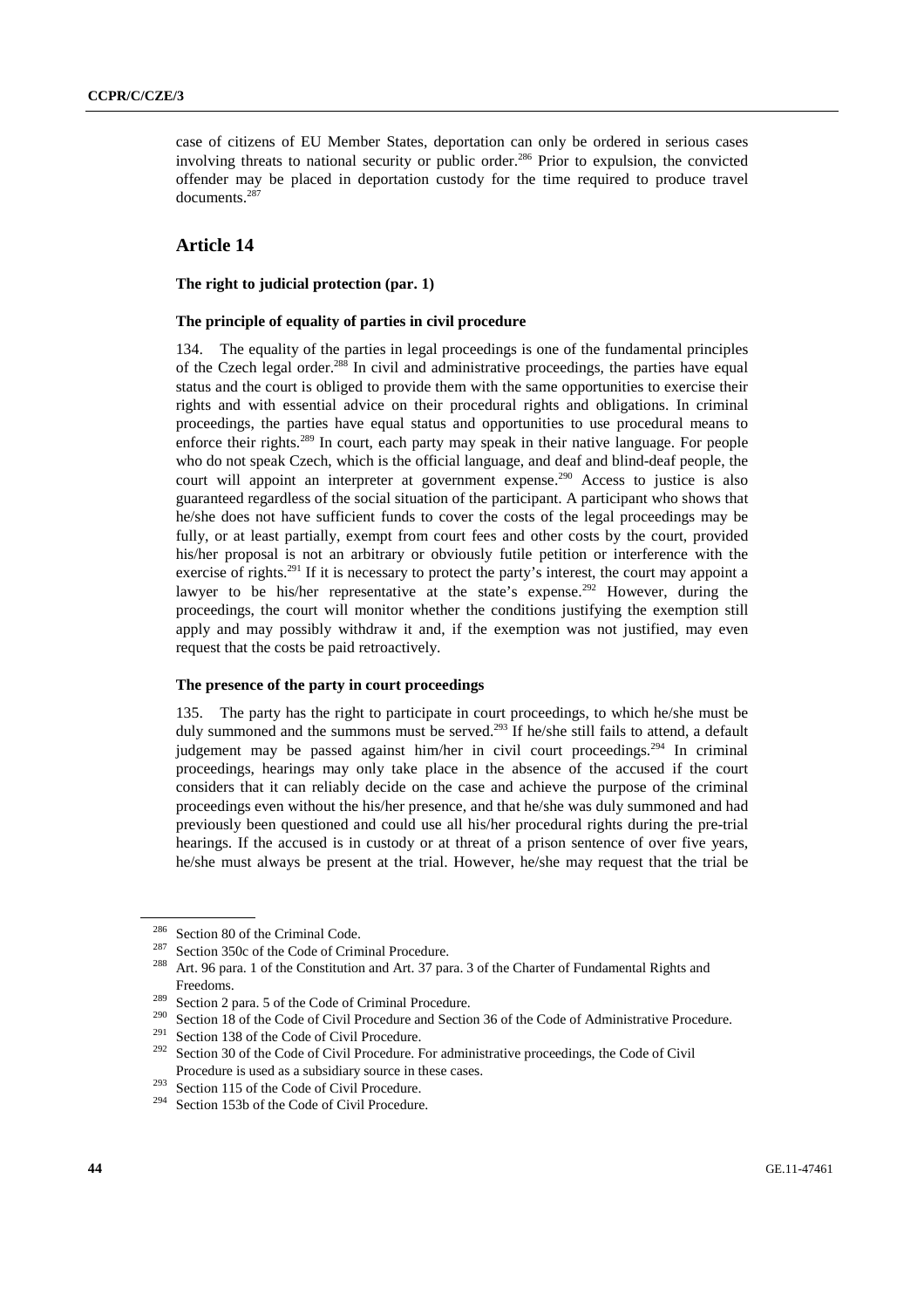held in his/her absence.<sup>295</sup> Other persons participating in the proceedings (e.g. the victim) must also be properly summoned, but the hearings may take place in their absence.

#### **Public access to court proceedings and public disclosure of court decisions**

136. A fundamental rule is that court proceedings are open to the public and that the verdict of the court is always publicly pronounced.<sup>296</sup> The verdict shall always be publicly pronounced, while legal exceptions may exist limiting public access to court proceedings. In civil proceedings the court may bar the public for reasons of protecting classified information, commercial secret, important interests of the parties or morality. Even under these conditions, it is still possible to allow the presence of certain individuals, provided they are sworn to secrecy about the findings. On the other hand, people who risk disturbing the proceedings may be excluded at any time.<sup>297</sup> Anyone disturbing the proceedings may be ejected and a disciplinary fine may be imposed.<sup>298</sup> Similar arrangements apply in administrative court proceedings.<sup>299</sup> In criminal proceedings, the public may also be barred from the trial for reasons of protecting classified information, morality, or to prevent the proceedings being disrupted, or the safety and other important interest of the witnesses (e.g. to protect their identity). The conditions of individual exclusion and admission shall apply mutatis mutandis. The accused has the right to select two confidantes who will always attend the hearings.<sup>300</sup>

137. Specific rules apply in criminal proceedings involving children and juveniles. Only the defendant juvenile, his/her two confidantes, the defence counsel, legal representatives and immediate family, the injured party and his/her representative, witnesses, expert witnesses, interpreters, the relevant socio-legal child protection body, officers of the Probation and Mediation service and representatives from the school or educational facility may attend these court proceedings. This means the general public is excluded from the proceedings. The reason is to protect the privacy of juveniles as particularly vulnerable people. The judgement however is publicly announced.<sup>301</sup> In addition, the publication of information on criminal proceedings involving juveniles is restricted to prevent his/her identity being revealed directly. Exceptions do apply, for example when a search is underway for a juvenile, or any other acts needed for the criminal proceedings. Depending on the circumstances, the court may decide to impose other limitations on the disclosure of personal information contained in the verdict or, on the other hand, to publish the final conviction with all the information in the case of a particularly serious crime, when such disclosure is required for the protection of society. The Constitutional Court has also issued an opinion confirming the validity of these limitations.<sup>302</sup> It found that they complied with the constitutional order because they meet the legitimate objectives of protecting the interests of the juvenile in view of his/her age and intellectual maturity and with regard to his/her future life, which should not be affected by the publicity and stigmatism associated with criminal proceedings. The juvenile him/herself may decide whether the trial should be open to the public or not. Whether a trial is public does not only depend on the interest of

<sup>&</sup>lt;sup>295</sup> Section 202 Code of Criminal Procedure.<br><sup>296</sup> Art. 96 para. 2 of the Constitution and Art. 38 para. 2 of the Charter of Fundamental Rights and

Freedoms.<br>
<sup>297</sup> Section 116 of the Code of Civil Procedure.<br>
<sup>298</sup> Sections 53 and 54 of the Code of Civil Procedure.<br>
<sup>299</sup> Sections 44 and 49 of Act No. 150/2002 Coll., Code of Administrative Procedure, as amended.<br>
<sup>30</sup> justice and on amendments to certain Acts, as amended by later Acts, as amended by Act

No.253/2006 Coll. 302 Constitutional Court findings file. no. Pl. ÚS 28/04 promulgated under no. 20/2006 Coll.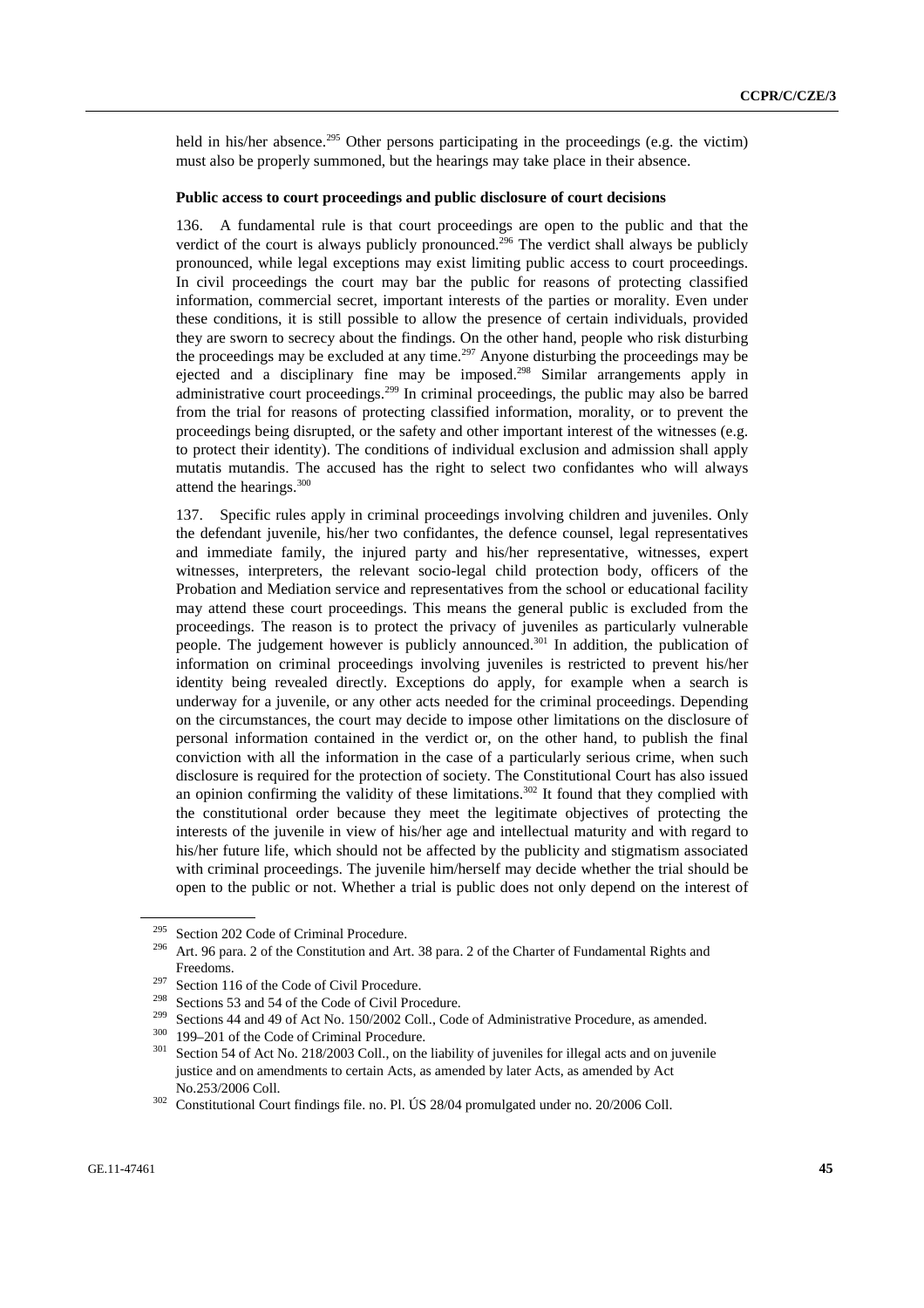the court or the interest of the public, but primarily on the interest of the party involved and for that reason it is fair if he/she can influence this public, if it is in his/her legitimate interest. The educational impact of a trial and the decision-making process, in the same way as public scrutiny, may be just as effective regardless of the identity of a specific person. The limitations are therefore adequate for their purpose.

138. General arrangements regulating the disclosure of information on criminal proceedings and the publication of sentences were altered by an amendment to the Code of Criminal Procedure in 2009.<sup>303</sup> Judgements, rulings and other decisions of the Supreme Court, the Supreme Administrative Court and the Constitutional Court are published in electronic version on their websites and issued in printed collections.<sup>304</sup> Certain decisions of lower administrative courts are also published on the Supreme Administrative Court website. Since 2007, the Ministry of Justice has been introducing the "eJustice" website $^{305}$ which enables electronic access to information from the judicial system. Information on court hearings, on continuing litigation can be retrieved through remote access, as can information from the commercial and insolvency registers or the criminal records. Applications to the court can also be filed via internet as actions or requests for payment orders using the same process.<sup>306</sup> The website is currently beginning to publish case law from the lower municipal courts. All published court decisions are anonymous. Court judgements can also be accessed through the principle of free access to information, because the courts are legally bound persons under the law and their decision-making activity relates to their competencies.<sup>307</sup> An exemption is extended to information concerning on-going criminal proceedings and court decisions that are not final judgements.

139. The Constitutional Court also addressed the issue of access to pending court decisions, where it repealed the statutory limitations and imposed on courts the obligation also to provide information on pending judgements.308 The Constitutional Court concluded that the blanket ban on providing information on these decisions represents unreasonable interference in the right to free access to information, because it does not enable the grounds for the ban to be scrutinised in specific cases.<sup>309</sup> The ban is also in conflict with mandatory public pronunciation of judgments, because if the information has already been publicly announced, there is no sense in concealing it. Disclosure of information on pending decisions would not undermine the independence and authority of the judiciary. Judges must guarantee the independence and impartiality of their decisions in the face of public debate and must always be able to defend their decisions both factually and professionally. The power of the judiciary, like other state power, is derived from the people and must therefore also be subjected to public scrutiny.

 $303$  For more see text to Art. 19.<br> $304$  http://www.nsoud.cz/JudikaturaNS\_new/ns\_web.nsf/, http://www.nssoud.cz/main2Col.aspx?cls=AnonymizovaneZneniList&menu=188,

http://nalus.usoud.cz/Search/Search.aspx.<br><sup>305</sup> http://obcanskyzakonik.justice.cz/ejustice/.<br><sup>306</sup> Of course in this case this is conditional on the possibility of signing these with a secure electronic

signature.<br>
<sup>307</sup> Section 2 of Act No. 106/1999 Coll., on Free Access to Information, as amended.<br>
<sup>308</sup> Findings file. no. Pl. ÚS 2/10 of 30 March 2010, promulgated under no. 123/2010 Coll.<br>
<sup>309</sup> See Art. 17 para. 4 of t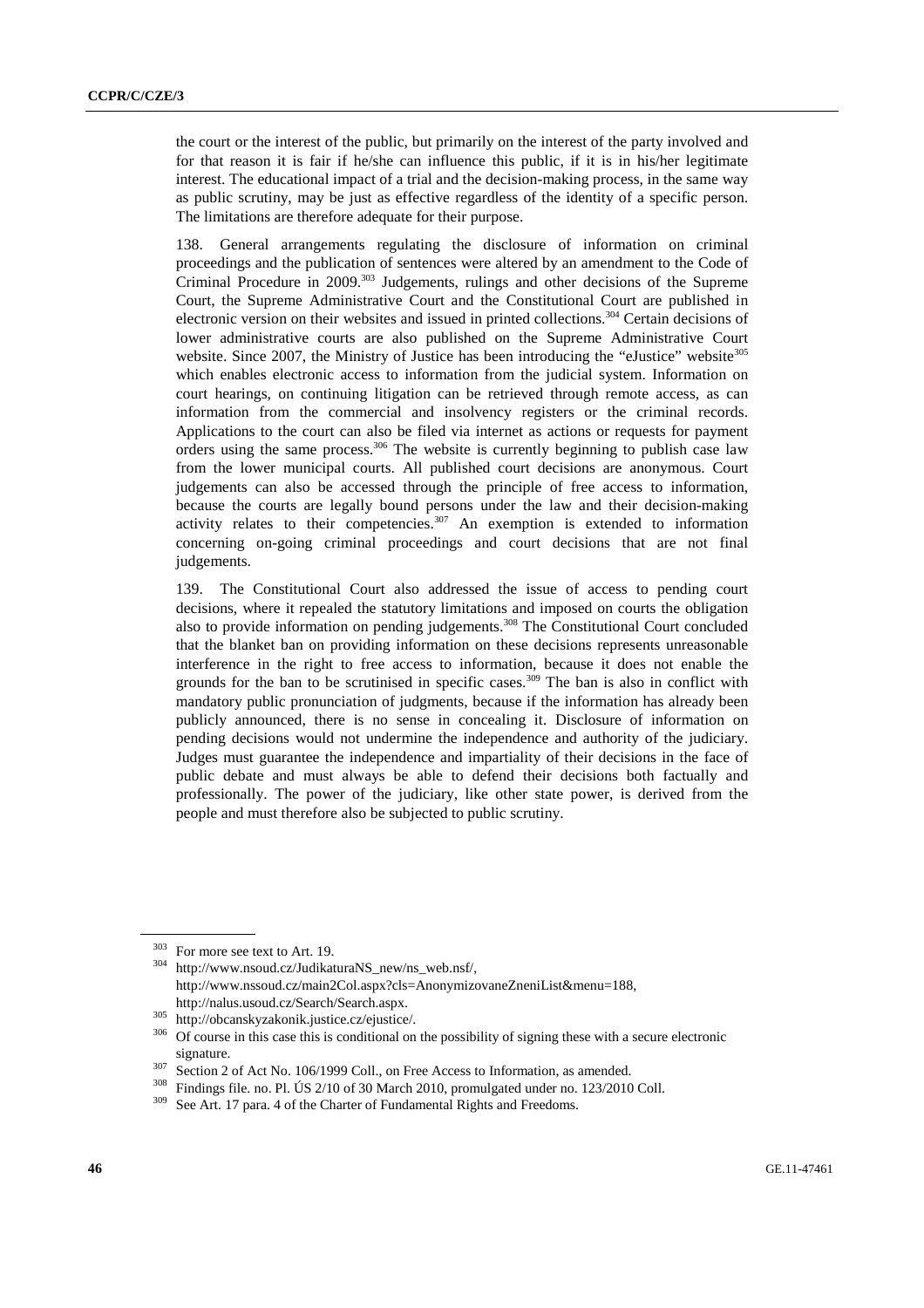#### **The independence and impartiality of judicial decisions**

140. The independence and impartiality of the courts and judges still remains one of the foundations for the functioning of the judiciary.<sup>310</sup> In decision-making judges are only bound by the law and international treaties<sup>311</sup> and they must interpret them according to their best knowledge and conscience and decide within a reasonable time without delay, impartially and fairly and based on facts established in accordance with the law.<sup>312</sup> In order to protect the independence of courts and judges, it has been made a crime to interfere with the independence of a judge, $313$  to commit violence against the court as a public authority or against a judge as a public official,  $314$  to threaten a public authority or a public official,  $315$  as well as, for example, to misuse and obstruct the powers of a public official<sup>316</sup> and, finally, to accept bribes and hush money.<sup>317</sup> These crimes are used to prosecute other people, as well as the judges themselves, who might threaten their own independence and impartiality. In practice, judicial independence is ensured by appointing judges for an unlimited term,  $318$  the possibility of removing a judge from his/her function only by decision of a disciplinary court and its termination only for legal reasons,<sup>319</sup> the transfer of a judge only with his/her approval or at his/her request $320$  or the incompatibility of the judicial function with certain other functions and with the performance of a gainful occupation.<sup>321</sup> These guarantees are met on the other hand by the obligation of the judge to maintain the dignity and good name of his office and the judiciary in order to maintain confidence in the judiciary and the courts and in fair, impartial and independent judicial decisions.<sup>322</sup> The independence of judges visà-vis the parties to the case is ensured by the institute of the legal judge, i.e. by assigning individual cases to judges on the basis of a clear and objective work schedule.<sup>323</sup> If a party has reason to believe that the judge is not acting impartially towards them, they may lodge an objection of bias and the judge will be excluded from the decision-making process.<sup>324</sup> Decisions issued by a biased judge may be challenged and repealed on this basis.

141. The case law of the Constitutional Court also addresses the issue of the independence of judges. The Constitutional Court has annulled certain provisions of the Act on Courts and Judges because they violate judicial independence.<sup>325</sup> The issue was the possibility of assigning judges to the Ministry of Justice, which was contrary to the

<sup>310</sup> Arts. 81 and 82 of the Constitution, art. 36 para. 1 of the Charter of Fundamental Rights and Freedoms and Section 1 of Act No. 6/2002 Coll., on Courts and Judges, as amended.<br><sup>311</sup> Art. 95 of the Constitution. Judges may judge the congruency of another legal regulation with the

legislation or an international treaty and, in the event of a conflict, may decide in favour of the legislation or the treaty. If a court arrives at the conclusion that a law which is to be applied in decision-making is in contradiction with a constitutional act, it has the right to pass the matter to the

Constitutional Court.<br>
<sup>312</sup> Section 79 of Act No. 6/2002 Coll., on Courts and Judges, as amended.<br>
<sup>313</sup> Section 335 of the Criminal Code.<br>
<sup>314</sup> Sections 323 and 325 of the Criminal Code.<br>
<sup>315</sup> Sections 329 and 330 of t amended. 324 Sections 14 to 17a of the Code of Civil Procedure, Sections 8 and 9 of the Code of Administrative

Procedure, Sections 30 to 31a of the Code of Criminal Procedure. 325 Constitutional Court findings file. no. Pl. ÚS 39/08 promulgated under no. 294/2010 Coll.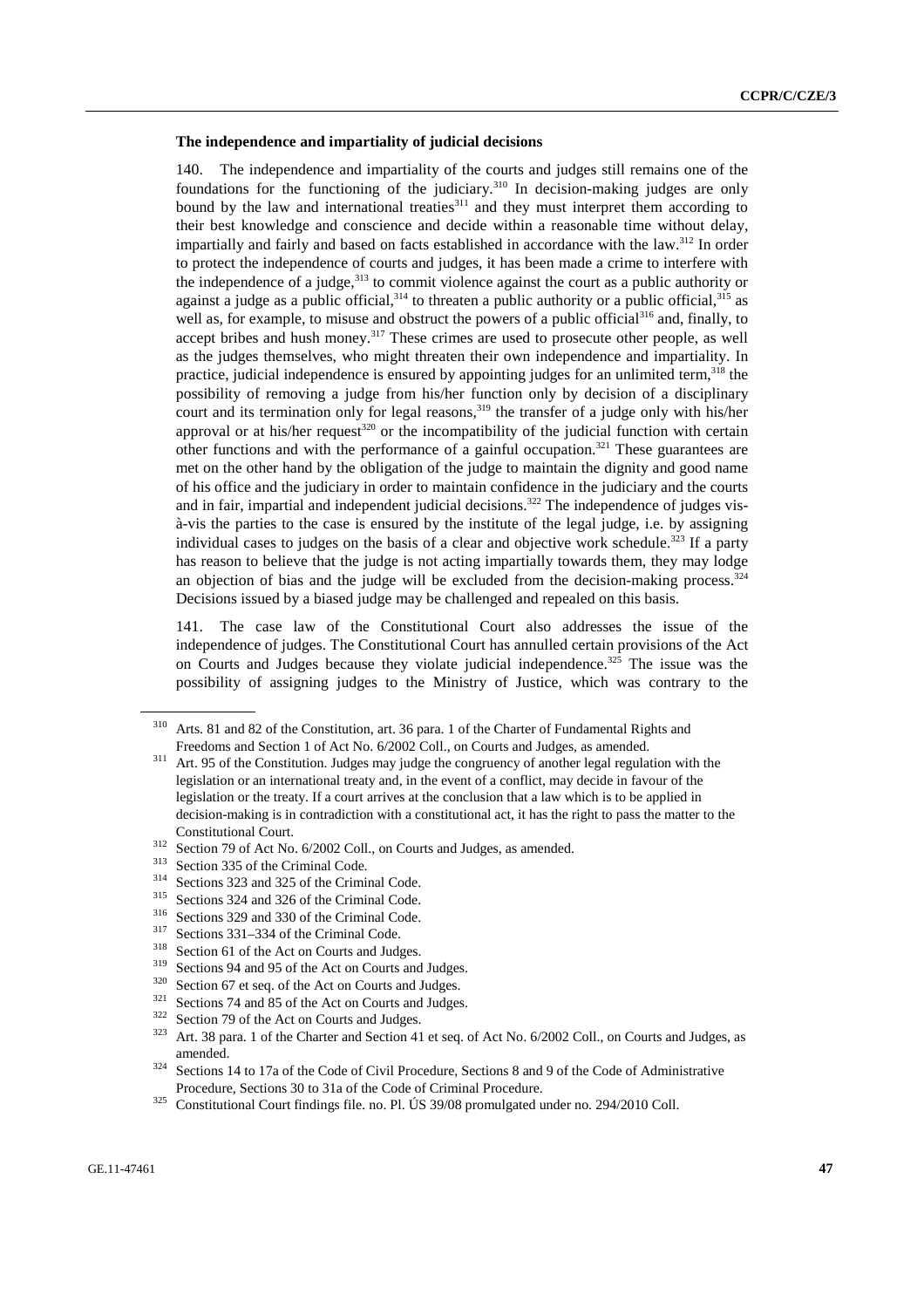separation of powers and enabled the creation of personal ties between judges and executive officials, as well as the possibility of the temporary removal from their functions of the president or vice-president of court by the Minister of Justice in disciplinary proceedings, because there was no option to defend against this intervention and the possibility of reappointing the president and vice-president of court, because this would pose the risk of endangering the independence of decision-making in order to make a positive contribution to their re-appointment. Moreover, the Constitutional Court had already previously annulled the possibility of removing the president and vice-president of court from their functions for deficiencies in the performance of their duties by the people who appoint them, because there is no distinction between the removal from office of judicial officers and the removal of normal judges. These steps may only be taken by the courts in disciplinary proceedings for established violations of the law.326

## **Presumption of innocence (par. 2)**

142. No significant changes have occurred in recent years regarding the presumption of innocence. It remains one of the fundamental constitutional principles<sup>327</sup> and is reflected as a fundamental principle in the penal procedure as a whole.<sup>328</sup> All courts and authorities involved in criminal proceedings are required to respect this principle and its breach renders any decisions and other procedural steps taken invalid.

## **Minimum standards of criminal procedure (par. 3)**

## **The right of the accused to be informed promptly of the causes of the charge against him (sub-paragraph a)**

143. It still applies that the accused must be informed in writing of the alleged grounds for indictment in the decision to start a criminal prosecution, which contains a description of the conduct that is considered a criminal offence, and its legal classification. An indictment against the accused may only be brought against this conduct. In the event that the charges are extended, or the legal classification of the conduct is changed, the accused and his/her legal representative must be advised of the same, to allow them the possibility of proposing an additional investigation.329

### **The right to choose counsel and to prepare his defence (sub-paragraph b)**

144. The right to defence is another key element of penal proceedings. The accused has the right to choose a counsel and, in certain more serious cases or other high-risk situations, a counsel shall be appointed for him or her directly.<sup>330</sup> Only a solicitor may act as defence counsel in criminal proceedings, which ensures the quality of the defence.<sup>331</sup> The defence counsel is obliged to provide the accused with legal assistance and to defend his/her interests, in particular to clarify the facts that are favourable to him/her, may be present during his/her interrogation, may perform procedural tasks in his/her name and with his/her approval and participate in their performance and request information about the criminal proceedings.<sup>332</sup> At the end of the investigation, he/she may study the file with the accused

<sup>&</sup>lt;sup>326</sup> Constitutional Court findings file. no. Pl. ÚS 18/06 promulgated under no. 397/2006 Coll.<br><sup>327</sup> Art. 40 para. 2 of the Charter of Fundamental Rights and Freedoms.<br><sup>328</sup> Section 2 para. 2 of the Code of Criminal Proc

Criminal Code. 331 Section 35 para. 1 of the Code of Criminal Procedure. 332 Section 41 of the Code of Criminal Procedure.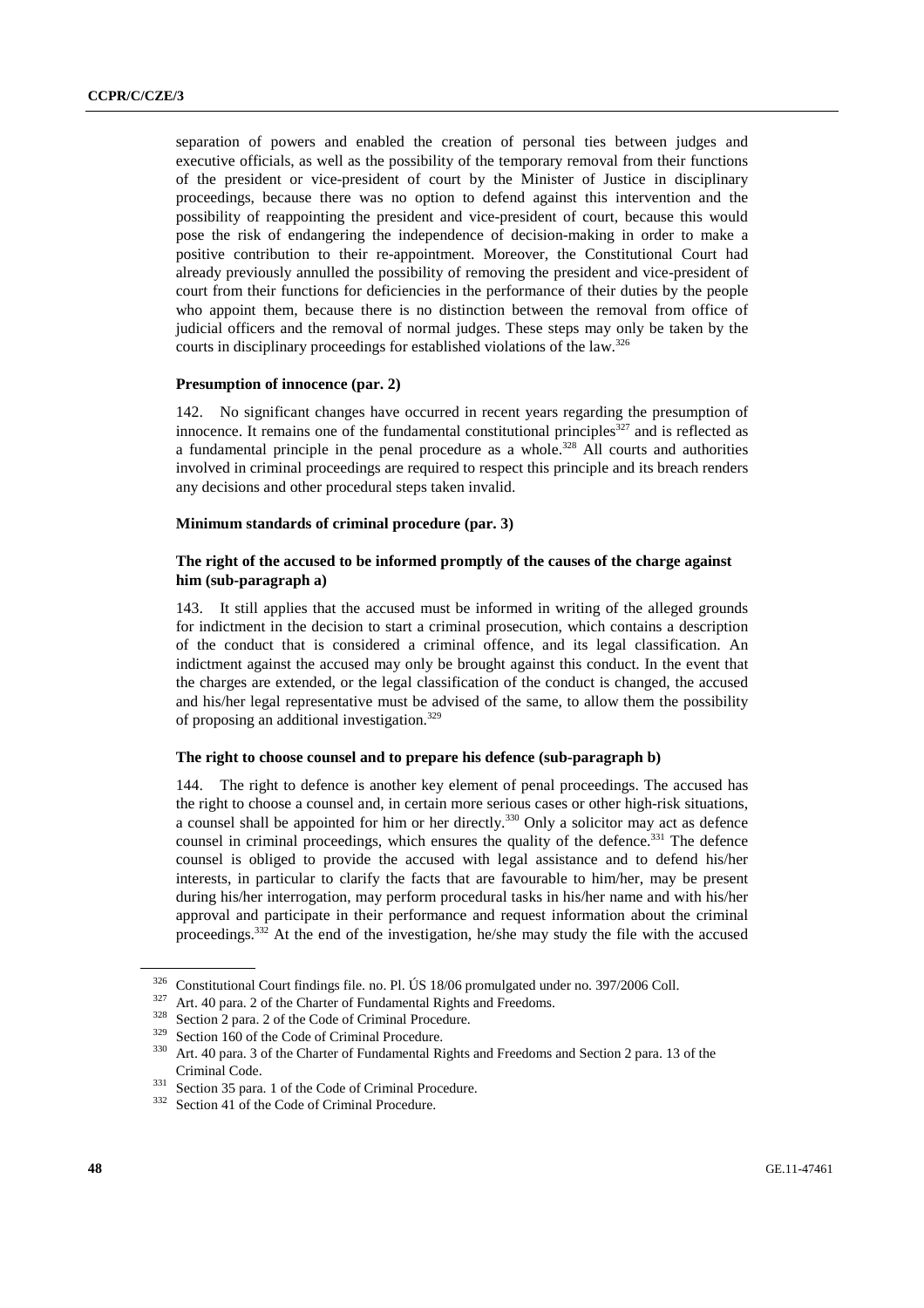and make suggestions for its completion.<sup>333</sup> The defence counsel has a period of at least 5 working days to prepare a defence prior to the trial.<sup>334</sup>

#### **The right to be tried without undue delay (sub-paragraph c)**

145. The right to have one's case considered without unnecessary delay is also one of the fundamental rights guaranteed by constitutional laws and international treaties.<sup>335</sup> The Code of Criminal Procedure, in the fundamental principles underlying criminal proceedings, requires the law enforcement authorities to hear criminal cases as quickly as possible and with full regard for fundamental rights and freedoms.<sup>336</sup> In criminal proceedings police authorities have a set deadline from 2 to 6 months to complete their investigation and submit the case to the court.<sup>337</sup> The court itself has no set deadline for its verdict, because it is impossible to predict how much time will be needed for the proper clarification of all the facts. It is only to start the court proceedings that there is a time limit from 3 weeks to 3 months after indictment. An exception, for example, is the issue of a custody order which must be a priority and as speedy as possible.<sup>338</sup> If the duration of the court proceedings is excessively long, the injured party may file a complaint to court, seek the imposition of a deadline for the trial and then seek compensation for damages and non-material damages caused by the delays.<sup>339</sup> The average length of proceedings in civil and criminal cases is given in annex no. 10.

## **The right to legal assistance and the right to be tried in his presence (sub-paragraph d)**

146. The right to a fair hearing in itself includes the right to choose defence counsel, who must be a solicitor. If the accused does not do this, in certain cases a lawyer is appointed by the court. These are cases where the accused cannot effectively and efficiently defend him/herself (e.g. is in custody, imprisoned or otherwise restricted in his/her personal liberty, is on the run or has no legal capacity) or the proceedings are complicated (international cooperation) or a prison sentence of more than five years is at stake. A situation where the accused had no defence counsel, when he/she should have had, is grounds for returning the case to pre-trial proceedings. A defence counsel who is appointed is obliged to accept. The appointed defence counsel obviously does not restrict the accused's choice, but is present in case the accused fails to use this choice and his/her rights will have to be protected.<sup>340</sup> The costs of an appointed defence counsel are covered by the state. At the same time, in cases where the accused does not require a defence counsel, and has no funds to pay one, he/she may request that one be appointed at the expense of the state, provided this is necessary to protect his/her interests.341

147. The issue of the participation of the accused as a party to the proceedings was discussed above.

<sup>333</sup> Section 166 of the Code of Criminal Procedure.<br><sup>334</sup> Section 198 para. 1 of the Code of Criminal Procedure.<br><sup>335</sup> Art. 38 para. 2 of the Charter of Fundamental Rights and Freedoms and Art. 6 para. 1 of the

Convention for the Protection of Human Rights and Fundamental Freedoms.<br>
<sup>336</sup> Section 2 para. 4 of the Code of Criminal Procedure.<br>
<sup>337</sup> Sections 167 and 170 of the Code of Criminal Procedure.<br>
<sup>338</sup> Section 71 of the Co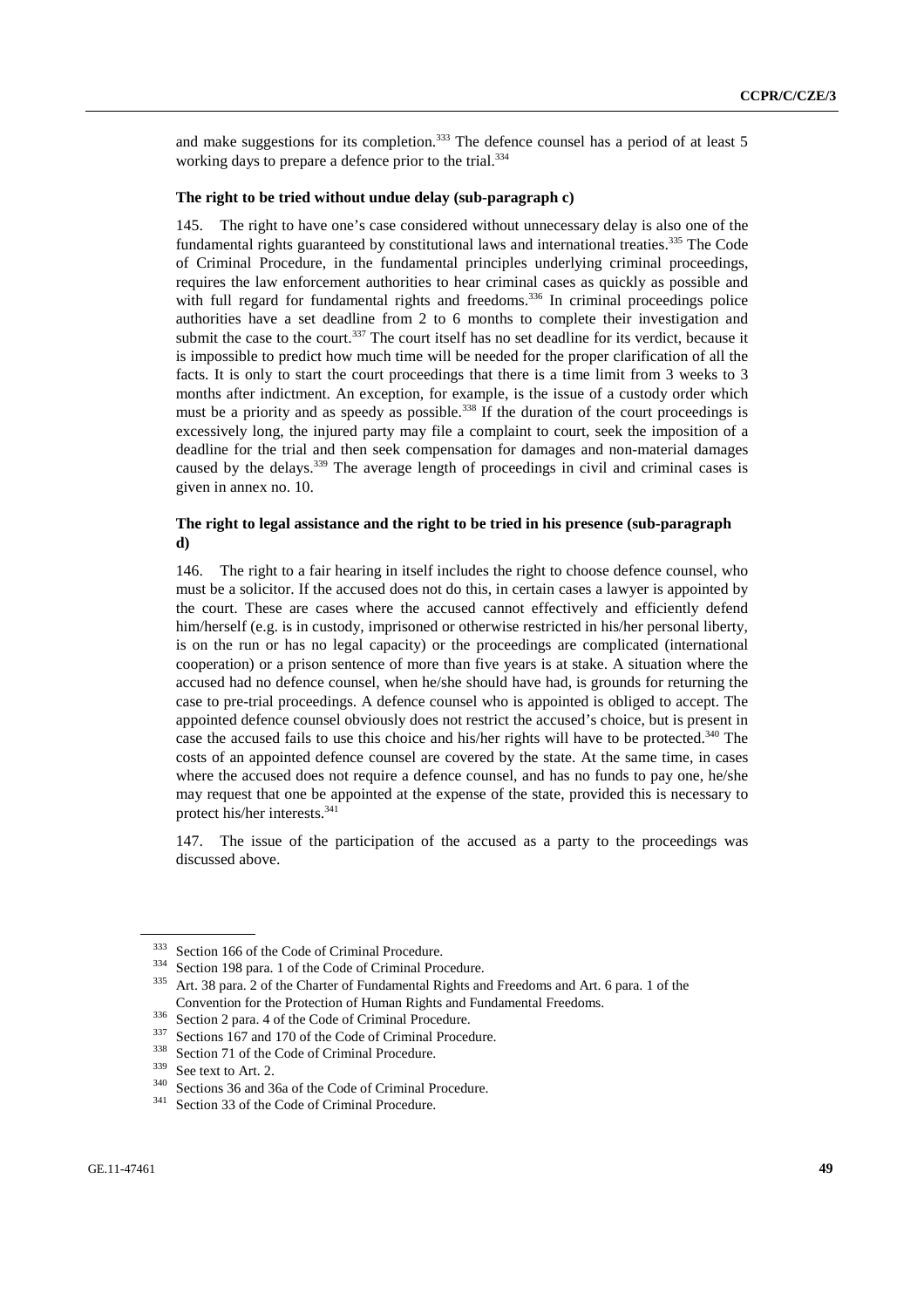## **The right to present evidence and actively to participate in the examination of witnesses (sub-paragraph e)**

148. During the investigation, the police may admit the accused to participate in the investigative actions and allow him/her to question the witnesses under interrogation, especially in cases where the accused has no legal counsel. Even if the police authority will not allow the participation of the accused in the actions, they must notify him/her of them. From the commencement of the criminal proceedings, the defence counsel is entitled to be present when investigative actions are taking place whose results can be used as evidence in court proceedings, unless these are urgent tasks. The defence counsel may ask the witness questions when the police interrogation is complete, and raise objections against the manner of conducting the investigation at any time during its course.<sup>342</sup> The accused always has the right to be present when the case is at trial. In general, the accused and his/her defence counsel are entitled to participate in all acts of probation in the trial and, with the court's consent, to perform probation in favour of the defence.<sup>343</sup> After every piece of evidence is presented, the accused must be asked whether he/she wishes to comment, and his/her comments are recorded in the minutes.<sup>344</sup>

## **The right to the assistance of an interpreter (sub-paragraph f)**

149. The accused has the right to express themselves in court in their own language, or in some other manner of which they are capable.<sup>345</sup> All the main documents for the proceedings, such as the resolution to order the commencement of criminal proceedings, resolution of custody, the indictment or the verdict, must be translated for the accused. The consequences of the delivery of this document take effect after its translation, which the accused may understand.<sup>346</sup>

# **The right not to be compelled to testify against himself (sub-paragraph g)**

150. The accused has the right to refuse making a statement and he or she may not be forced to make a statement or an admission.<sup>347</sup> After being indicted, the accused is subsequently interrogated during court proceedings, but even here the right to refuse to respond and the prohibition on self-incrimination apply.<sup>348</sup>

## **Criminal proceedings against children and juveniles (par. 4)**

151. Criminal proceedings against children and juveniles continue to take place under a special Act on Juvenile Justice, which stipulates that criminal proceedings are held for juvenile offenders of criminal offences between the ages of 15 to 18 years, whereas proceedings for children under the age of 15, who are not criminally liable, will be handled

<sup>&</sup>lt;sup>342</sup> Section 165 of the Code of Criminal Procedure.<br><sup>343</sup> Section 215 of the Code of Criminal Procedure.<br><sup>344</sup> Section 214 of the Code of Criminal Procedure.<br><sup>345</sup> Section 2 para. 14 of the Code of Criminal Procedure. Re language or other means of communicating with deaf and deafblind people.<br><sup>346</sup> Section 28 of the Code of Criminal Procedure.<br><sup>347</sup> Art. 40 para. 4 of the Charter of Fundamental Rights and Freedoms and Section 92 para. 1 of

Criminal Code. 348 In its opinion file. no. Pl. ÚS st-30/10 (promulgated under no. 439/2010 Coll.) the Constitutional Court concluded that body searches, removing traces of odour, removing samples of hair and buccal swabs do not mean that the accused or suspect is being forced to incriminate him/herself because these are not invasive interventions and their aim is objectively to determine existing facts independent of the will of the given individual. This means that adequate means may be used to overcome any resistance and to ensure cooperation in the performance of these interventions.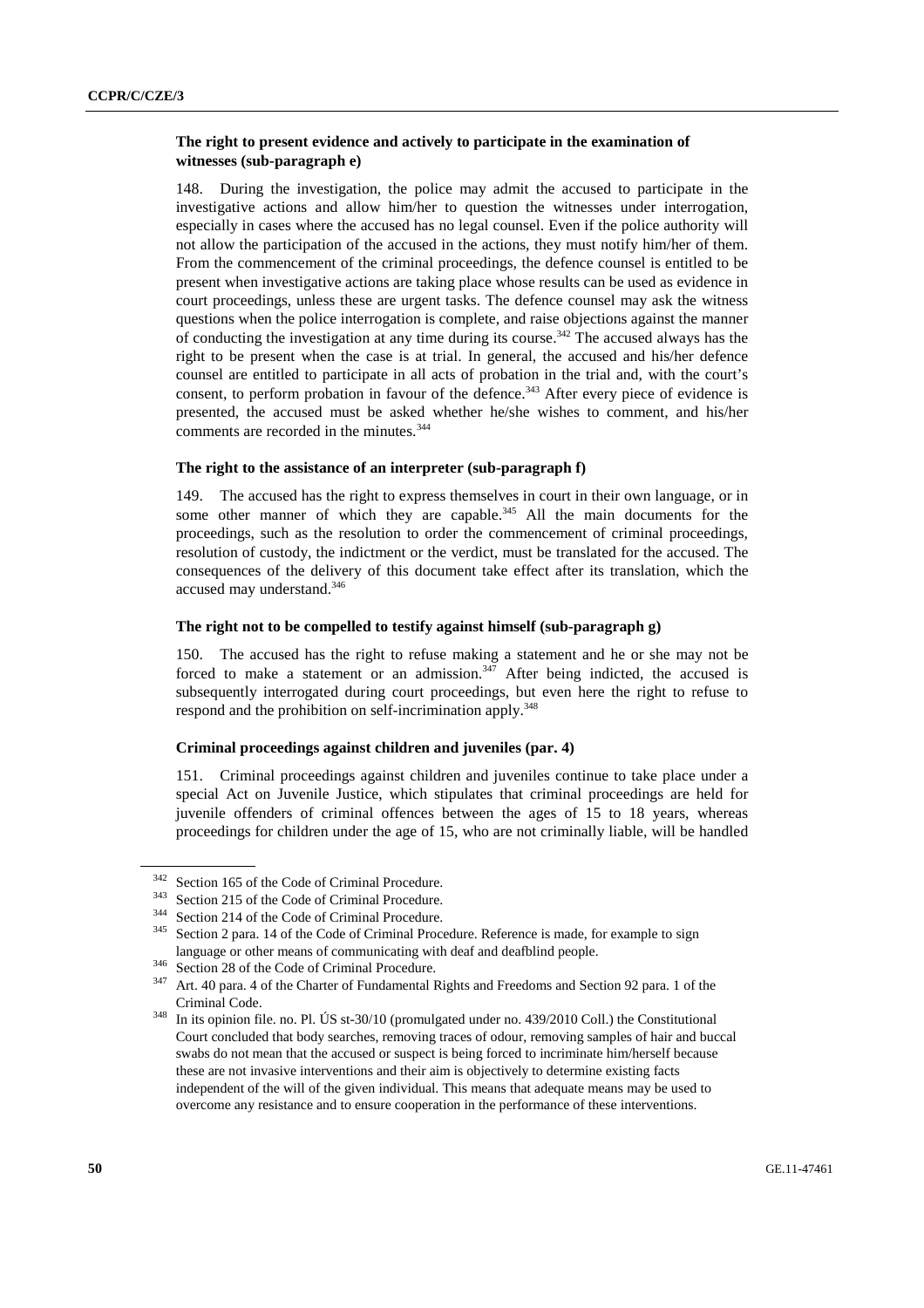by a Youth Court in civil proceedings.<sup>349</sup> Certain aspects of the Act on Juvenile Justice have already been mentioned above in descriptions of restrictions on personal liberty or public access to court proceedings. Other aspects of the Act were described in the previous report<sup>350</sup> and are also discussed in the third and fourth periodic report on the implementation of commitments arising from the Convention on the Rights of the Child and the Czech Republic information on the fulfilment of the Optional Protocol to the Convention on the Rights of the Child on the involvement of children in armed conflict.<sup>351</sup> During the period under review there were no significant changes in the legislation. Even after the approval and entry into force of the new Criminal  $Code<sup>352</sup>$  the age threshold for criminal responsibility was maintained at 15 years. One new element is that juveniles may also be sentenced to institutional care under the Family Act and can also be sentenced to deportation, although the court will take into account the best interests of the juvenile, especially in respect of his/her family and personal circumstances, and ensures that the imposition of this punitive measure will not cause the juvenile to run wild.<sup>353</sup> Another new sanction is the punishment of house arrest and the punishment of a ban on attending sports, cultural and other social activities for a maximum of 5 years, combined with appropriate educational measures.<sup>354</sup> In the case of children under 15 years of age, who do not have criminal responsibility, the range of measures that can be applied in civil law proceedings has been extended. In addition to protective care, and educational programme in the educational care programme and supervision by a probation officer, the sanctions of education obligations, education restrictions and reprehension with warning can also be imposed.<sup>355</sup>

#### **The right to judicial review in criminal proceedings (par. 5)**

152. According to the Code of Criminal Procedure, the ordinary remedy is an appeal against a decision of a court of the first instance, which has a suspending effect.<sup>356</sup> The appeal may be lodged by the accused or by his/her kin on his/her behalf and also by the public prosecutor. The deadline for filing an appeal is 8 days from receipt of the judgement. An appeal may be filed for any reason and it is possible to introduce new facts and evidence.

153. An extraordinary remedy is the possibility of appellate review to the Supreme Court against a decision of a court of the second instance.<sup>357</sup> The appellate review can only be lodged against a decision on the merits of the case (primarily a conviction and acquittal, but also a rejection of appeal). The appeal may only be lodged by the accused or the public prosecutor, for reasons of law, mainly relating to defective proceedings, to erroneous legal assessment of the case and to compliance with criminal legislation when imposing sanctions. The deadline for filing an appellate review is 2 months. This remedy was described in the previous report.<sup>358</sup>

<sup>&</sup>lt;sup>349</sup> Act No. 218/2003 Coll., on the liability of juveniles for illegal acts and on juvenile justice and on amendments to certain Acts, as amended.<br>
<sup>350</sup> CCPR/C/CZE/2.<br>
<sup>351</sup> CRC/C/CZE/3-4.<br>
<sup>352</sup> Act No. 40/2009 Coll., with effect from 1 January 2010.<br>
<sup>352</sup> Section 26 para. 4 Act No. 218/2003 Coll., on the liability of juveni

justice and on amendments to certain Acts, as amended.<br>
<sup>354</sup> Section 26 para. 3 of the same Act.<br>
<sup>355</sup> Section 93 para. 1 of Act No. 218/2003 Coll., on Juvenile Justice.<br>
<sup>356</sup> Title Sixteen of the Code of Criminal Proce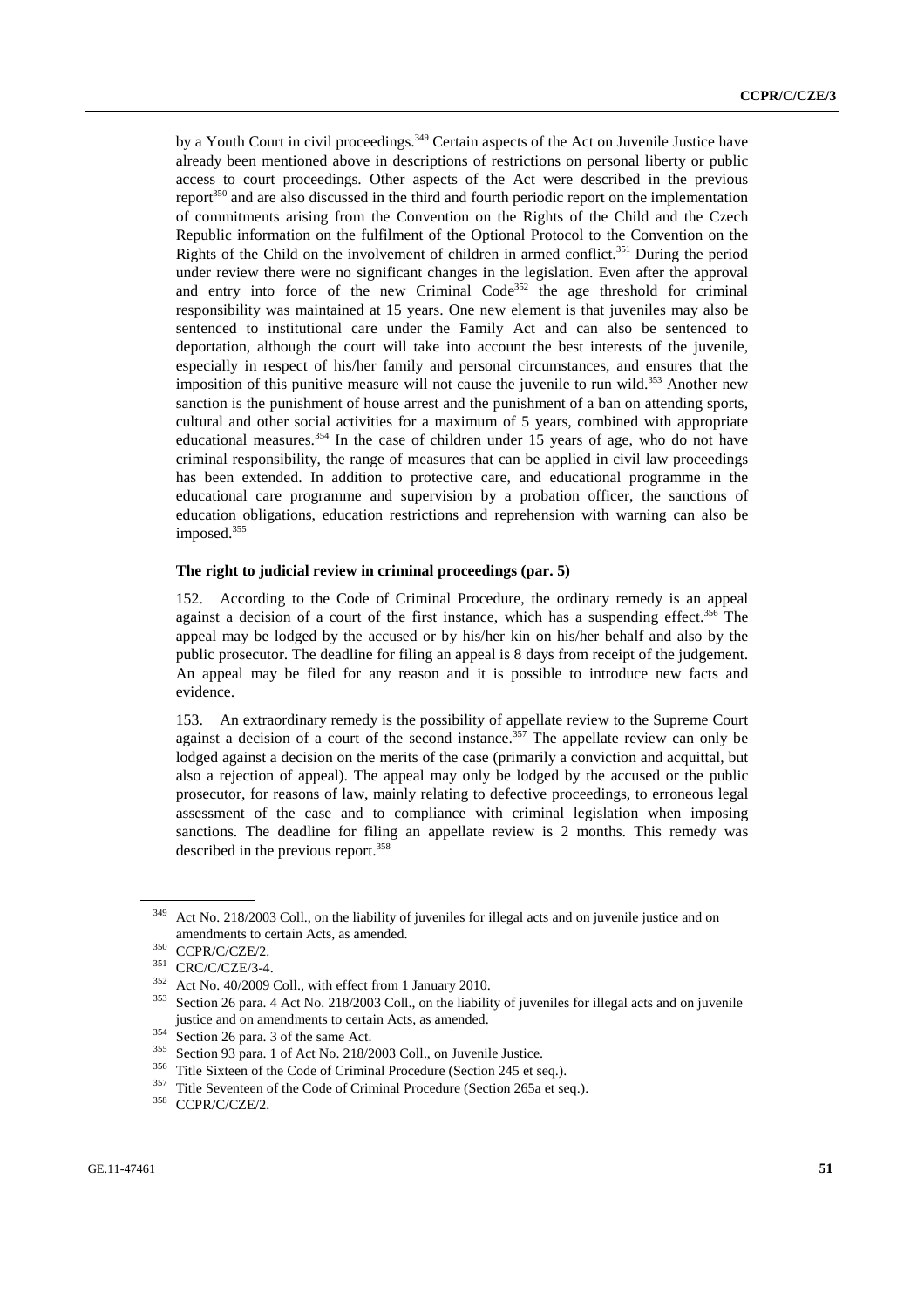154. A complaint for violation of the law and a retrial are other extraordinary remedies. A complaint for violation of the law may be filed by the Minister of Justice to the Supreme Court against a final decision by a court or the public prosecutor that violated the law, or that was made on the basis of an incorrect judicial procedure.<sup>359</sup> There is no legal obligation to file this appeal and it is entirely within the power of the Minister of Justice. A retrial is another extraordinary remedy for cases where facts or evidence come to light that were previously unknown to the court and could justify a different decision on guilt or sanctions or other conclusion to the criminal proceedings.<sup>360</sup> The proposal may be submitted by the accused or the public prosecutor and persons who may lodge an appeal in favour of the accused. The court then decides whether to allow the retrial and will possibly subsequently return a new verdict on the case.

155. If the decision made in criminal proceedings conflicts with constitutionally guaranteed fundamental rights and freedoms, and after exhausting other means of protection, a complaint may filed with the Constitutional Court.<sup>361</sup>

### **The right to compensation of damage suffered by unlawful verdict (para. 6)**

156. Compensation for unlawful conviction is a type of compensation for unlawful decision of the court as a public authority.<sup>362</sup> The system is described in the text to Art. 2 (delays in court proceedings) and Art. 9 par. 5 (unlawful limitations of personal liberty). In the case of judicial decisions it applies that, if it was cancelled or changed for illegality on the basis of ordinary or extraordinary remedies or constitutional complaint, the person who suffered damage as a result of this decision may seek compensation.<sup>363</sup> Compensation may also be claimed for immaterial harm.<sup>364</sup> The person affected shall submit a request to the Ministry of Justice as the state body holding authority over the court and, unless he/she receives satisfaction within 6 months, he/she may turn to the court.<sup>365</sup> The culpability of the accused is not considered.

### **The principle of** *ne bis in idem* **(para. 7)**

157. The principle of *ne bis in idem*, i.e. the exclusion of any re-opening of a penal law case after a final verdict, is also one of the fundamental principles of criminal proceedings, based on both the constitutional order and the Criminal Code.366This does not preclude the justified application of the remedial measures referred to above.

<sup>&</sup>lt;sup>359</sup> Title Eighteen of the Code of Criminal Procedure (Section 266 et seq.).<br><sup>360</sup> Title Nineteen of the Code of Criminal Procedure (Section 277 et seq.).<br><sup>361</sup> Art. 87 para. 1 (d) of the Constitution and Section 72 et s Constitutional Court, as amended.<br><sup>362</sup> Act No. 82/1998 Coll., on liability for damage caused in the execution of public authority by decision

or incorrect official procedure, as amended.<br>
<sup>363</sup> Sections 7 and 8 of the Act.<br>
<sup>364</sup> Section 31a of the Act.<br>
<sup>365</sup> Sections 14 and 15 of the Act.<br>
<sup>366</sup> Art. 40 para. 5 of the Charter of Fundamental Rights and Freedoms

<sup>(</sup>h) of the Criminal Code.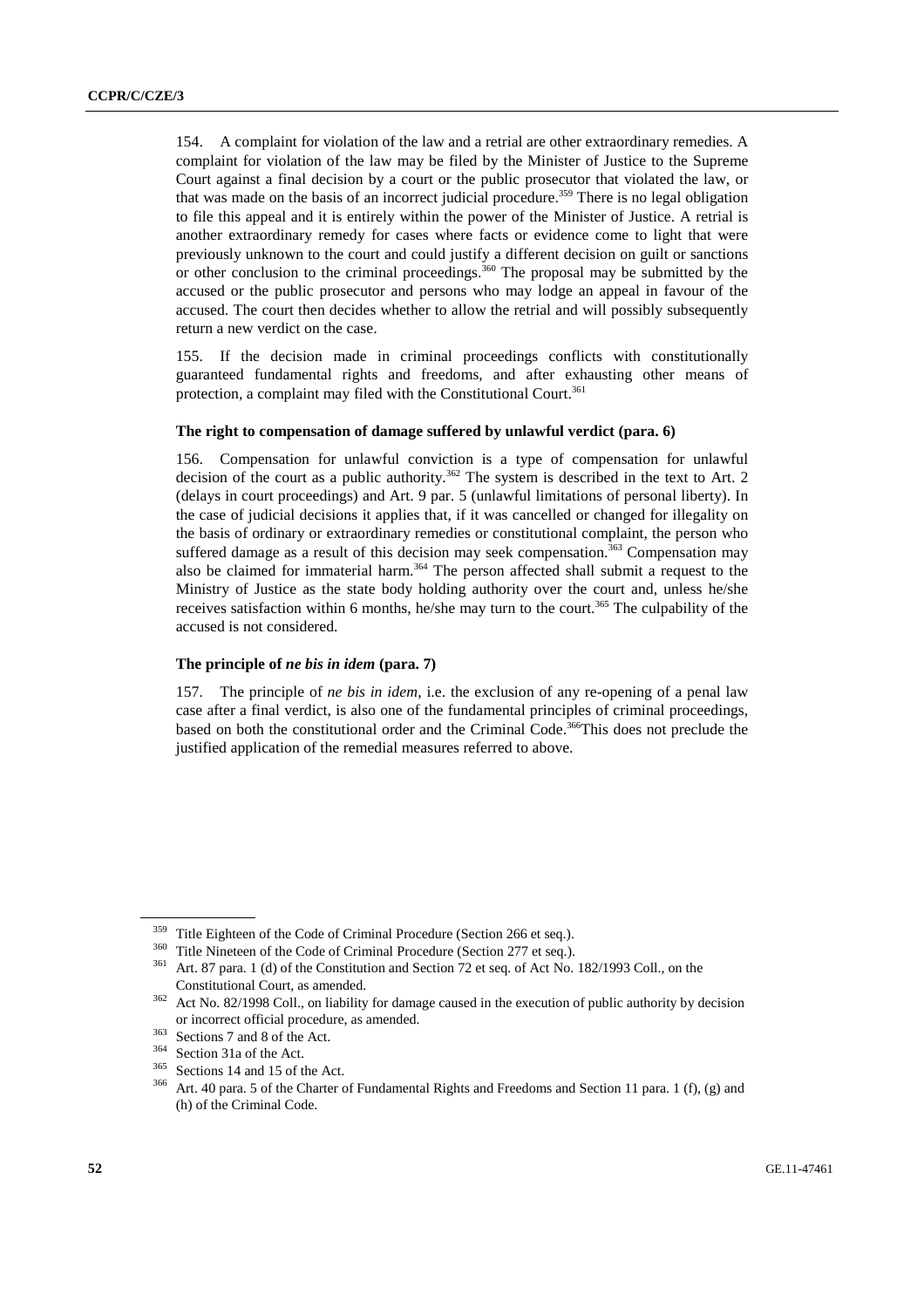# **Article 15**

### **Principle of the ban on retroaction (para. 1)**

158. The ban on retroactivity in criminal proceedings continues to be regulated by constitutional law.<sup>367</sup> The criminality of an act is assessed and the punishment shall be imposed by the law in effect at the time the act was committed. A subsequent law will be used if it is more favourable to the offender. The new Criminal Code also follows this principle.368 If the law changes during the time a crime is committed, the law in effect on termination of the conduct by which the crime was committed is applied. If later amendments are made to this Act, the least severe Act is applied. The act is committed at the time when the perpetrator or participant executed it, or in the case of an omission, was forced to commit it. It makes no difference when the consequence occurred or when it should have occurred.<sup>369</sup> The perpetrator can only receive the type of punishment that is allowed by the law in effect at the time when a decision is made on the criminal act. $370$ According to the transitional provisions, a sentence imposed before the date the Code comes into effect for an act that is not a criminal act anymore, or the part of it that has not been performed, will not be executed.<sup>371</sup>

## **Punishment for crimes under general principles of law recognised by the international community (para. 2)**

159. The punishability of crimes against humanity and other crimes under international law in the narrower sense, i.e. genocide and war crimes, is also provided for in the new Criminal Code.372 Cooperation with international criminal courts and tribunals is still regulated to ensure that provisions of international judicial cooperation in criminal cases with foreign states are used appropriately, provided these courts were established by international treaty to which the Czech Republic is a signatory, or were established by a resolution by the United Nations Security Council or under the Charter of the United Nations.<sup>373</sup>

## **Article 16**

#### **Legal personality of an individual**

160. The Czech Republic continues to recognise that every natural person situated in its territory has the capacity to possess rights.<sup>374</sup> Legal personality as a capacity for rights and obligations arises at birth and terminates with the death of the natural person or with the declaration of his/her death. Capacity to acquire rights and obligations through one's own legal acts and the responsibility related thereto is incurred at the full age of majority, i.e. on

<sup>&</sup>lt;sup>367</sup> Art. 40 para. 6 of the Charter of Fundamental Rights and Freedoms.<br><sup>368</sup> Act No. 40/2009 Coll., as amended.<br><sup>369</sup> Section 2 of the Criminal Code.<br><sup>370</sup> Section 3 para. 1 of the Criminal Code.<br><sup>371</sup> Section 419 of th the report, the Czech Republic ratified the Rome Statute of the International Criminal Court on 21 July 2009 and this entered into force on 1 October 2009. Apart from the International Criminal Court, this currently only applies to the International Criminal Tribunal for the Former Yugoslavia and the International Criminal Tribunal for Rwanda and also, since 1 July 2012, or 1 July 2013, the

International Residual Mechanism for Criminal Tribunals. 374 Art. 5 of the Charter of Fundamental Rights and Freedoms.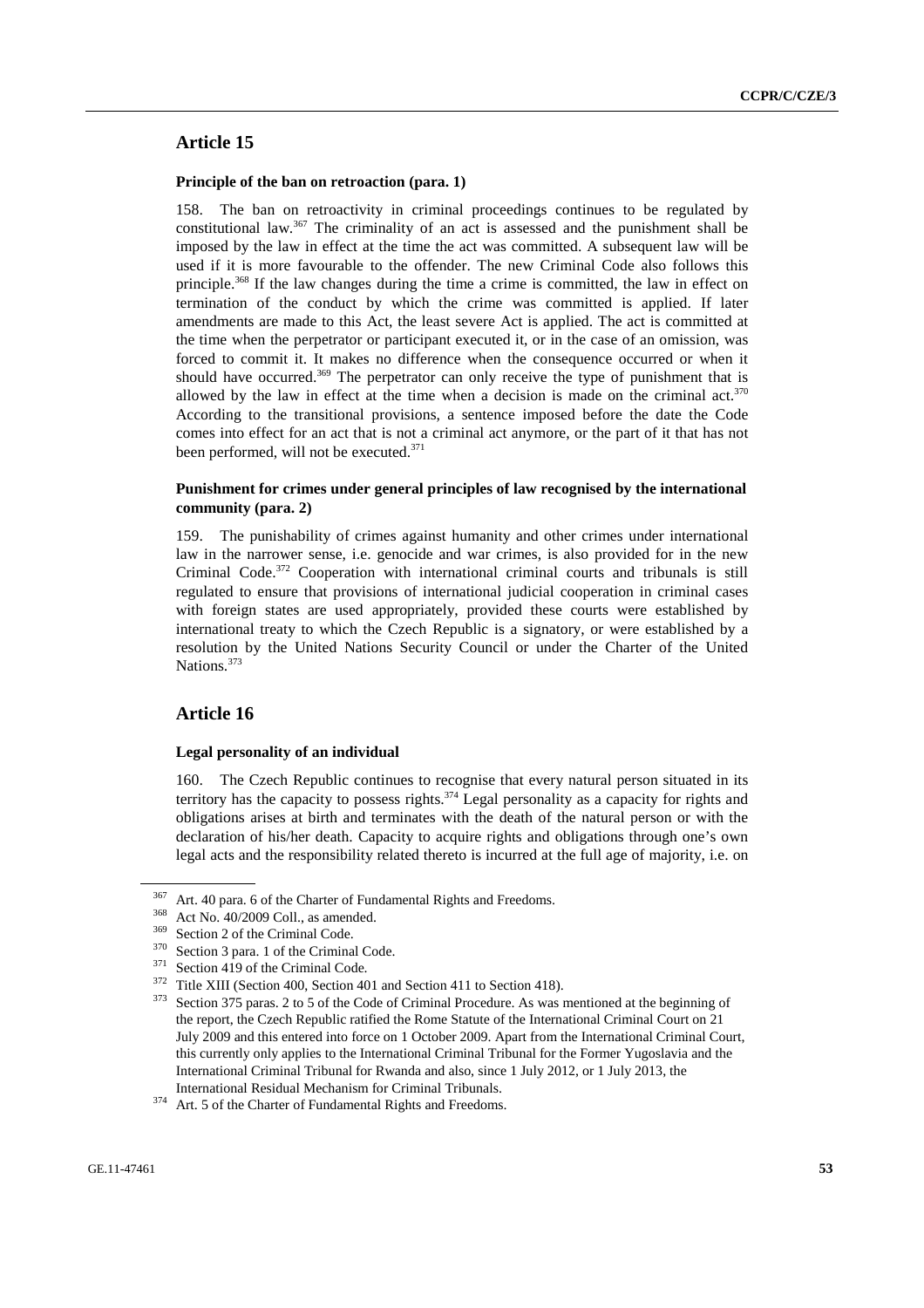attaining the age of 18, or by entering into matrimony from 16 years of age. Minors only have the capacity for legal acts that are by their nature suitable for the intellect and will appropriate to their age.<sup>375</sup> Procedural capacity is regulated in the same way, where the capacity to be a party to proceedings is dependent on legal personality and the capacity to act independently in a court or other authority is subject to legal capacity.<sup>376</sup>

161. According to the constitutional order, legal personality may not be restricted. On the other hand, legal capacity can be fully or partially restricted due to permanent mental disorder or addiction to alcohol or drugs. The restriction must only apply to private rights (e.g. property management) and not to public rights (e.g. the right to go to court). In its decision, the court must also determine correctly the rights in which the person is restricted, while also respecting the human personality and dignity, of which legal capacity is a part, as carefully as possible, and only restrict them in order to protect the person or society, and to the minimum extent necessary. It must then appoint a kin or other suitable person or a municipality as guardian to support the restricted person, through whom the person will exercise the rights that they cannot perform alone.<sup>377</sup> At the same time, this guardian is obliged to effectively defend the rights and interests of the represented person. Should he/she fail to do so, the court is obliged to remove them.<sup>378</sup>

162. The court decides on the restriction, deprivation and restoration of legal capacity in civil proceedings on the basis of an investigation and assessments of the medical condition of the person and an interview with them, provided this is possible in view of their state of health. A person restricted in their legal capacity may however always ask for an interview. At the same time they may also be represented and, if they fail to secure this, a guardian is appointed for them (kin or a lawyer). During the proceedings the court then decides whether and to what extent the legal capacity of the person will be restricted and what tasks the given person cannot perform alone. The court can also decide to waive the receipt of the decision if the expert opinion concludes that the person is unable to understand the meaning of the decision. If there is a change in their medical condition, the court will decide, on a proposal by the restricted person or other persons or even ex officio whether the restriction or deprivation of legal capacity is still justified and if not will change or cancel it.<sup>379</sup> The number of people deprived of or restricted in their legal capacity is provided in annex no. 11.

## **Article 17**

## **The right to privacy (par. 1)**

163. Right to privacy<sup>380</sup> and its protection is also constitutionally guaranteed. This also covers protection of personal and family life and the protection of personal data.<sup>381</sup> Constitutional guarantees also apply to the sanctity of the home<sup>382</sup> and secrecy of documents.<sup>383</sup> The right to privacy and protection of personality is elaborated in the Civil

<sup>&</sup>lt;sup>375</sup> Sections 7–9 of the Civil Code.<br><sup>376</sup> Sections 19 and 20 of the Code of Civil Procedure.<br><sup>377</sup> Section 27 of the Civil Code.<br><sup>378</sup> See Constitutional Court findings file. no. IV. US 412/04, II. US 303/05 and I. US 5

concept of privacy is part of the protection of personhood, which also covers, for example, protection of life and health civic honour and human dignity and expressions of a personal nature.<br>
<sup>381</sup> Art. 10 of the Charter of Fundamental Rights and Freedoms.<br>
<sup>382</sup> Art. 12 of the Charter of Fundamental Rights and Freedoms.<br>
<sup></sup>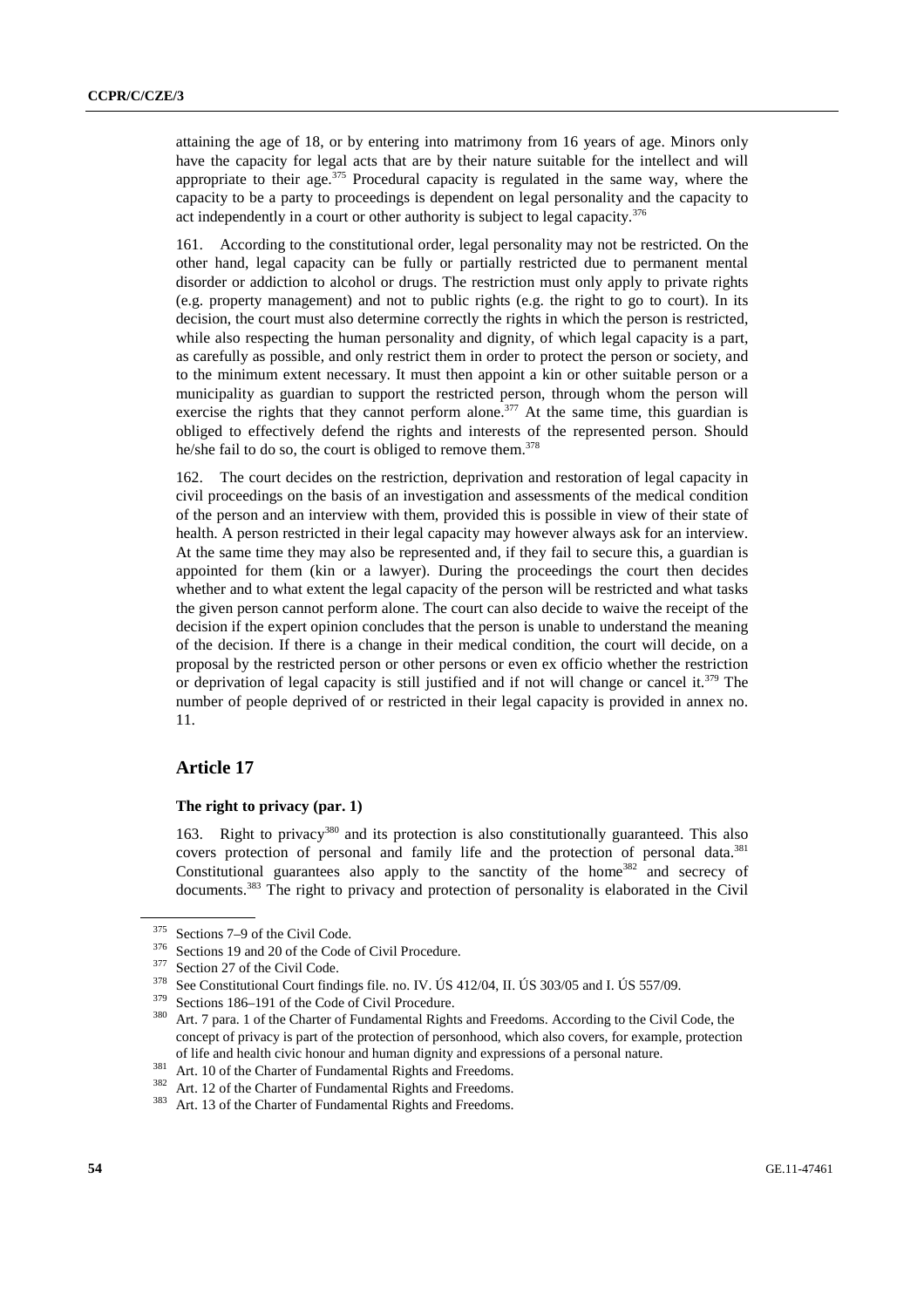Code. This provides that there should be no interference in personal rights without the consent of the person involved. The only exceptions are interference by public authorities, which are in accordance with the law, and the use of some personal property, such as portraits, pictures and video or audio recordings for journalistic, scientific or artistic purposes. However, this type of use may not be in conflict with the person's legitimate interests.384 Specific regulations concerning the protection of personal data as information on private persons are contained in the Act on Personal Data Protection, which sets rules for the collection and processing of personal data, legal titles for the work, the obligations of the processors and the rights of the subjects of the data, in line with EU law and international treaties.385

164. The manifestation of the official licence is the various authorisations entitling public authorities to collect and to process personal data and otherwise interfere with personal privacy. The most intensive interventions with the strongest constraints are set in the context of the criminal procedure, the activities of the Police of the CR and other security forces and intelligence services.

165. The Police of the CR, as a body involved in criminal proceedings, may, with permission from the judge, carry out house searches or searches of other private spaces and areas on the basis of a reasonable suspicion that an item or person important for the criminal proceedings is located there. In serious cases, where there is a need to protect life or health or to avert a serious threat, they may enter these places without prior authorisation. The police must question the owner or user of the place beforehand and allow him/her to be present during the inspection, along with another disinterested person. Body searches may only be performed with the permission of a court or public prosecutor in pretrial proceedings, otherwise only in urgent cases, or on people caught in the act, detained, arrested or placed in custody in order to ascertain whether they are carrying a weapon or other dangerous item. The person is also questioned before the body search. A search is always carried out by a person of the same sex.<sup>386</sup>

166. During criminal proceedings, the police may also carry out a personal inspection in order to discover whether the body bears any traces or effects of the criminal acts. The inspection may be performed by a doctor or a person of the same sex. A doctor or specialised healthcare worker may also take blood or perform any other necessary medical intervention that does not pose a danger to the suspect's health, including taking samples of biological material, provided this does not entail any interference with the integrity of the body. In the case of an accused or suspected person, this intervention may be performed even without his/her consent and, with the approval of the public prosecutor, reasonable measures may be taken to overcome any resistance. In the case of collecting blood samples or interference with the integrity of the body, resistance may not be overcome.<sup>387</sup>

167. In criminal proceedings, the police authority may also open and replace mail if it needs to ascertain their contents in order to clarify facts important to the criminal

<sup>&</sup>lt;sup>384</sup> Section 12 of the Civil Code.<br><sup>385</sup> Act No. 101/2000 Coll., as amended, Directive 95/46/EC of the European Parliament and of the Council of 24 October 1995 on the protection of individuals with regard to the processing of personal data and the free movement of such data and the Convention for the protection of individuals with

regard to automatic processing of personal data, promulgated under no. 115/2001 Coll. Int.Tr. 386 Sections 82–85c of the Code of Criminal Procedure. Originally the public prosecutor could authorise inspections of other areas, but the Constitutional Court annulled this power because, according to the case law of the European Court of Human Rights, an individual's private life may also take place in these areas and they should therefore enjoy the same protection. See the Constitutional Court findings file. no. Pl. ÚS 3/09 promulgated under no. 219/2010 Coll. 387 Section 114 of the Code of Criminal Procedure.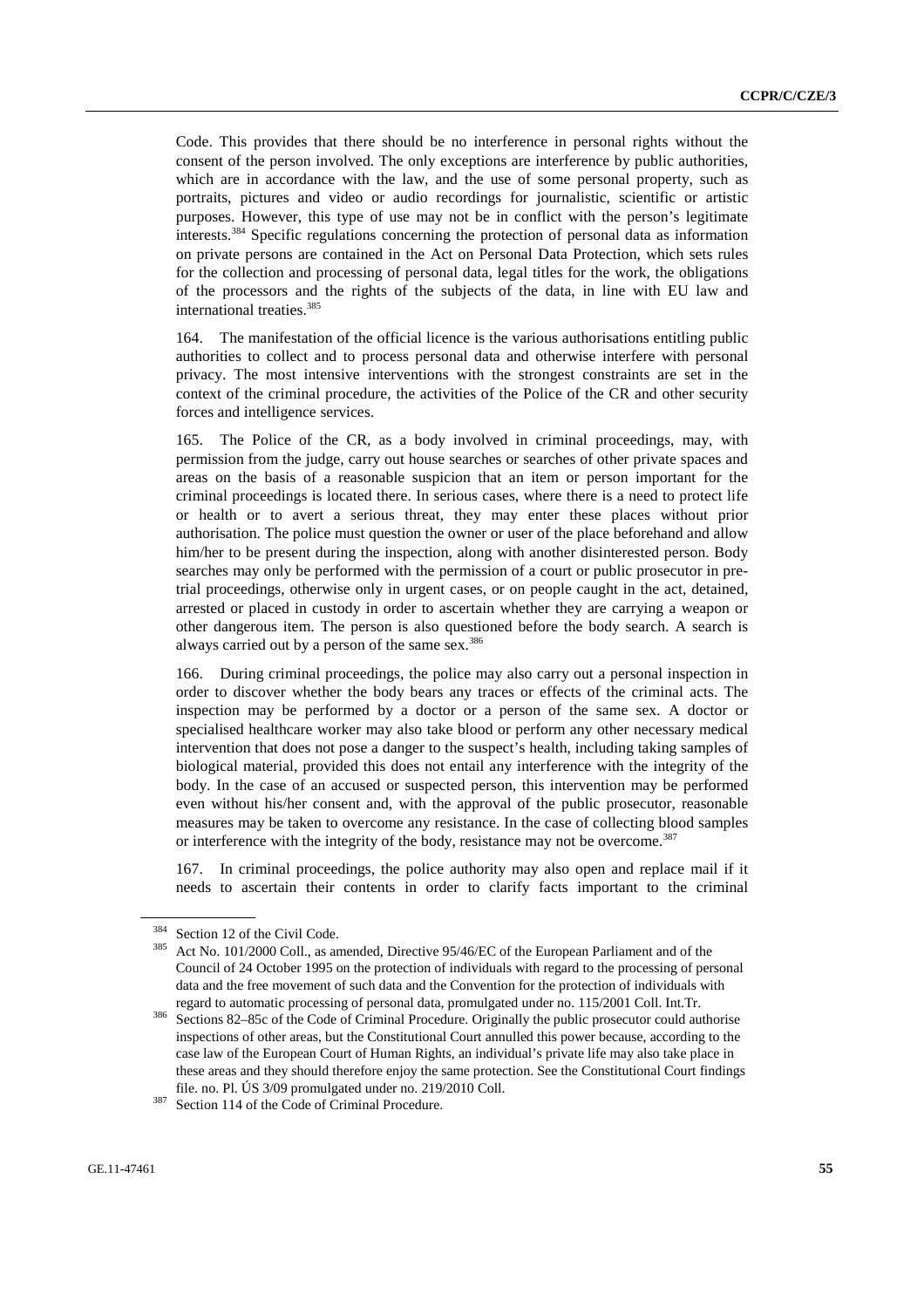proceedings. Again, a permit is issued by the judge or public prosecutor during the pre-trial proceedings. Without such permit, the police may only hold mail for a maximum of 3 days and, if they fail to obtain a permit by this date, they must release the consignment. Any consignment surrendered may only be opened by the judge or, with his/her permission, by the public prosecutor or the police authority. After obtaining the desired information, the consignment is handed to the addressee, unless this might threaten the criminal prosecution. In this case, the consignment is placed in the file and the addressee is, wherever possible, informed of its contents. Packages containing weapons, drugs, counterfeit money or other dangerous goods, items intended for use in a criminal act, or items produced from a criminal act may be exchanged for another by the court, or with its permission by the public prosecutor.388

168. The interception and recording of telecommunications constitutes a serious invasion of privacy. The court may allow direct interception of telecommunications in criminal proceedings for a particularly serious crime or for an intentional criminal act whose prosecution is binding on a promulgated international treaty, if it is reasonable to assume that important facts will thereby be acquired for the criminal proceedings and that the objective pursued cannot otherwise be achieved, or only with considerable difficulty. Communications between the accused and the defence counsel may not be intercepted and recorded under any circumstances.<sup>389</sup> The maximum duration of a court order is 4 months, and this period may be extended in justified cases for an additional 4 months. The police are required continually to evaluate the necessity and justification for phone tapping and, should these reasons disappear, it must immediately be terminated. In exceptional cases the police may intercept telephone calls even without the permission of the court with the approval of the user of the intercepted telephone.<sup>390</sup> Recordings of communications must always be protected against unauthorised misuse. The maximum period for which recordings may be stored is 3 years from the final conclusion of the criminal proceedings.<sup>391</sup> Similar arrangements apply in the case of data on telecommunications traffic, if these data are required to clarify facts that are important for the criminal proceedings. $392$ 

169. In criminal proceedings, the police may also conduct secret surveillance activities related to recording the movements and behaviour of a person. This surveillance must be authorised by the public prosecutor and, in cases entailing interference with the privacy, by the court. Surveillance is authorised for a maximum of 6 months, with the option of extending this for another 6 months. Records that do not contain facts important for the criminal proceedings must be immediately destroyed.

170. In cases that do not involve criminal proceedings, but are urgent, the Police of the CR or the municipal police may enter a dwelling-place, other area or land without the consent of the user in situations where this is necessary to protect life or health or to avert a serious threat to property, public order and safety.<sup>393</sup>

<sup>&</sup>lt;sup>388</sup> Sections 86–87c of the Code of Criminal Procedure.<br><sup>389</sup> Any records made of these communications must be destroyed and any facts discovered there from

may not be used in criminal proceedings. 390 These are proceedings on the crimes of human trafficking, entrusting children to the power of another, restricting personal liberty, extortion, abduction of a child and a person suffering from mental disorders, violence against a group of residence and against an individual and dangerous

threats.<br><sup>391</sup> Section 88 of the Code of Criminal Procedure.<br><sup>392</sup> Section 88a of the Code of Criminal Procedure.<br>393 Section 40 of Act No. 273/2008 Coll., on the Police of the CR, as amended, and Section 16 of Act No. 553/1991 Coll., on the Municipal Police, as amended.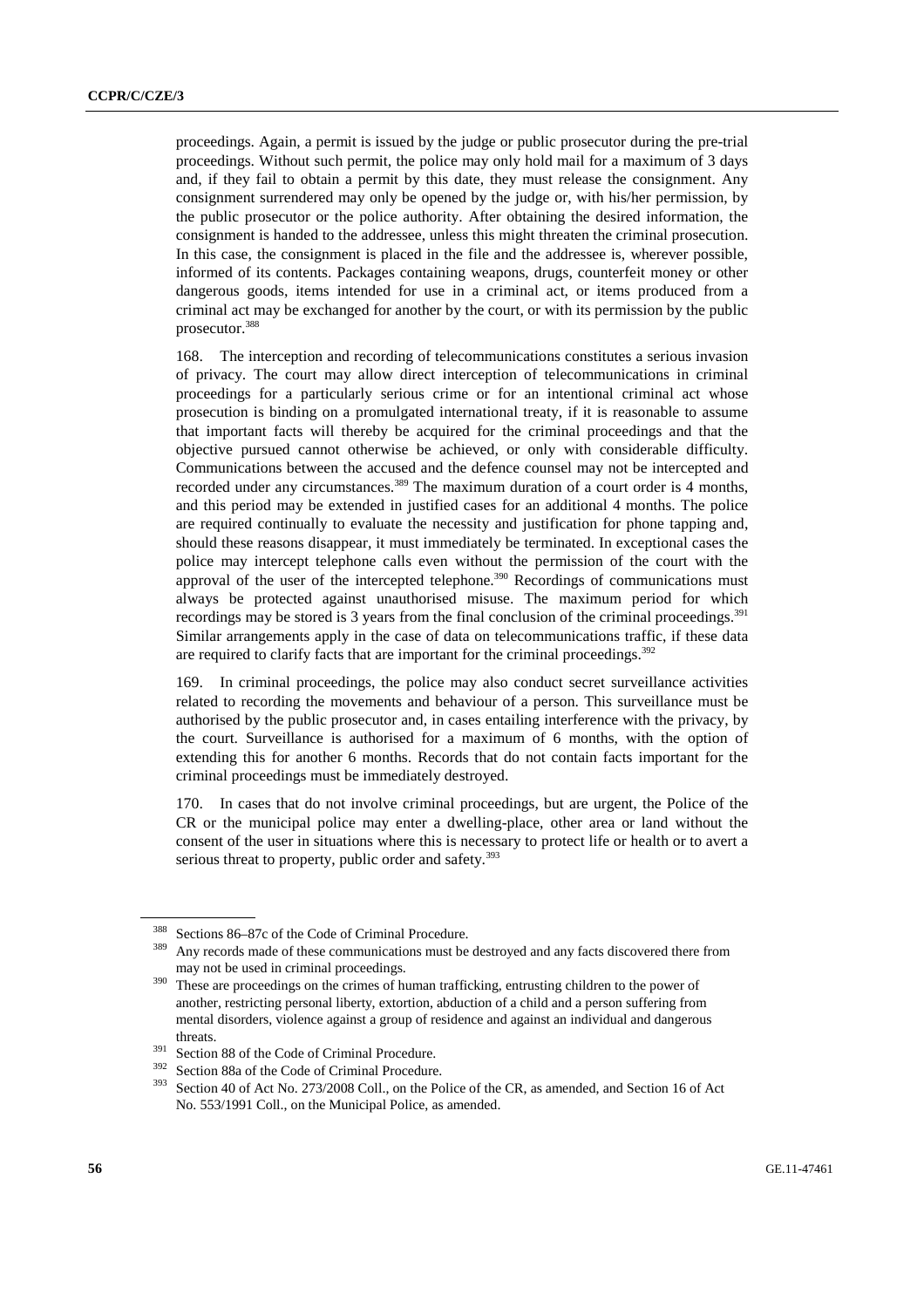171. In order to determine a person's identity, the police may obtain the necessary information by scanning fingerprints, identifying physical characteristics, body measurements, taking video, audio and other recordings and the removal of biological samples to obtain genetic information, if the person's identity cannot otherwise be established. In this they are entitled to overcome any resistance, but may not intervene in the integrity of the person's body. Any samples obtained that contain personal information must be destroyed immediately once the person has been identified.<sup>394</sup> The police may also scan fingerprints, identify physical characteristics, take body measurements, make video, audio and similar recordings and collect biological samples to obtain genetic information for the purposes of future identification in the case of persons accused of committing an intentional crime, persons serving custodial sentences for committing an intentional crime, persons undergoing compulsory treatment or in protective detention, or persons without full legal capacity who have been found after a search has been launched. Any resistance on the part of these people may also be overcome.<sup>395</sup> The police will destroy any data obtained as soon as they are no longer needed for the purposes of prevention, the search or detection of criminal activities or the prosecution of criminal offences or to ensure the security of the Czech Republic, public order or internal security.<sup>396</sup>

172. Outside criminal proceedings the police cannot carry out phone tapping, but may obtain any traffic and location data they require relating to electronic communications in cases of searches for wanted or missing persons or in order to prevent and uncover specific terrorist threats.<sup>397</sup> Where necessary, the Police of the CR and the municipal police may make audio, video or other recordings of persons and things located in public places and may also set up permanent automatic technical systems for this purpose, whose existence, however, they are obliged to make public. They may also make recordings of police interventions.<sup>398</sup>

173. The intelligence services (Security Intelligence Service and Military Intelligence) may, with the authorisation of the court, carry out phone taps and make video and audio or other recordings of the movements and behaviour of people, provided the detection and documentation of the person under surveillance cannot be achieved by other means. At the same time, they may not interfere with the rights and freedoms of citizens more than is absolutely necessary. Permits are issued for a maximum period of 3 months and phone tapping and recording is under judicial control. $399$ 

<sup>&</sup>lt;sup>394</sup> Section 63 of the Act on the Police of the CR.<br><sup>395</sup> According to the opinion of the Plenary of the Constitutional Court file. no. Pl. ÚS st-30/10 promulgated under no. 439/2010 Coll., these actions do not constitute a significant intervention into physical integrity and therefore are not inadmissible interference in the personal rights of individuals.<br><sup>396</sup> Section 65 of the Act on the Police of the CR.<br><sup>397</sup> Section 66 para. 3, Section 68 para. 2 and Section 71 (a)

Directive 2006/24/EC of the European Parliament and of the Council of 15 March 2006 on the retention of data generated or processed in connection with the provision of publicly available electronic communications services or of public communications networks and amending Directive

<sup>2002/58/</sup>EC.<br><sup>398</sup> Section 62 of the Act on the Police of the CR and Section 24b of the Act on the Municipal Police.<br><sup>399</sup> Section 8 et seq. of Act No. 154/1994 Coll., on Military Intelligence, as amended, and Section 8 et

seq. of Act No. 289/2005 Coll., on Military Intelligence, as amended.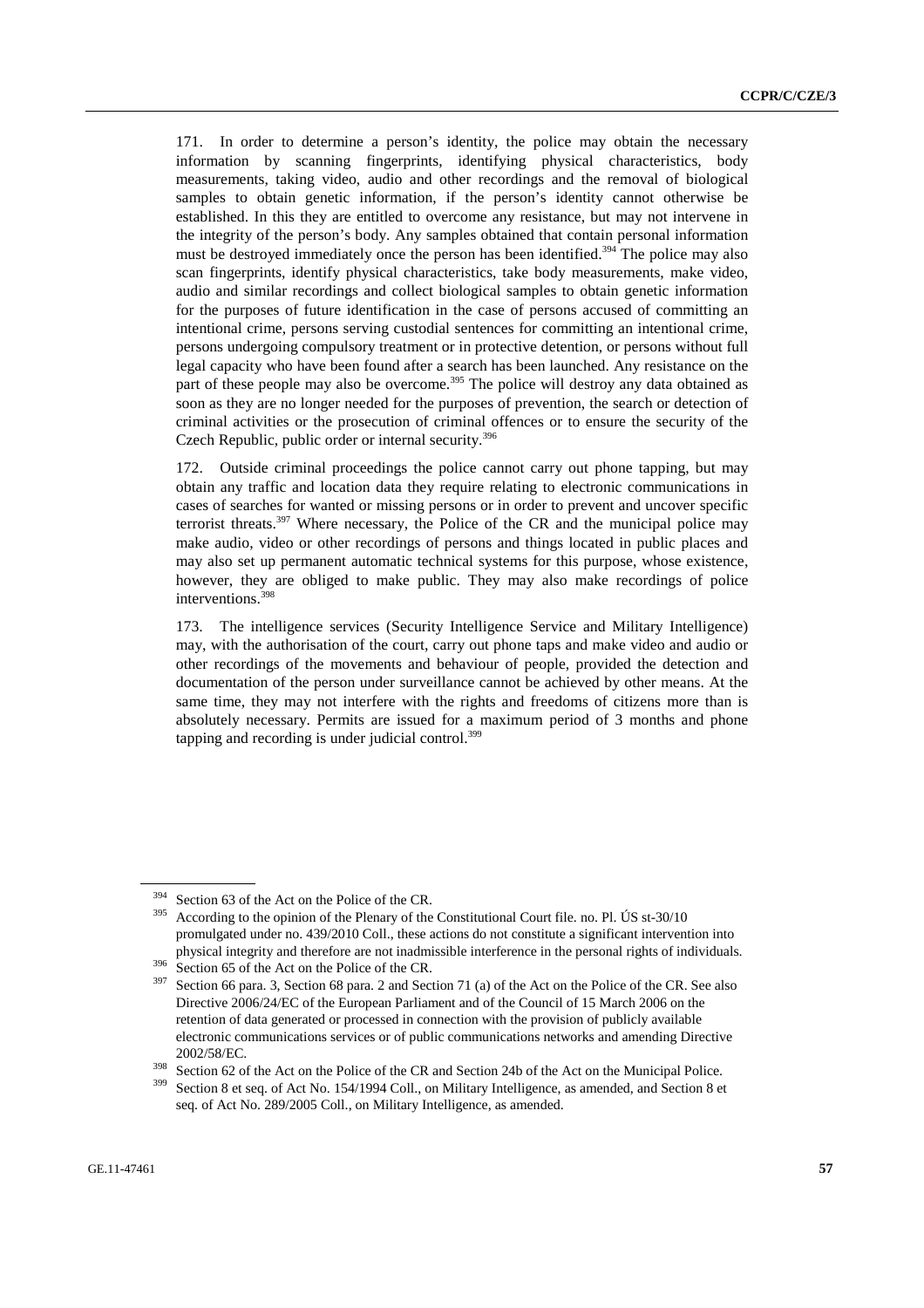### **Protection of privacy (par. 2)**

## **Judicial protection**

174. The basic means of judicial protection continues to be a civil court action for protection of personal rights. By this the injured party may demand that any unauthorised interventions into their rights be abandoned, that any consequences there from be removed and that adequate compensation be provided, including financial compensation for any immaterial harm. After the death of the injured party, this right may also be claimed by their spouse or partner<sup>400</sup> and children, and if there are none, their parents.<sup>401</sup> During the period under review, the Constitutional Court has also considered the issue of compensation for immaterial harm caused to survivors from the death of a kin.<sup>402</sup> Death can bring suffering to survivors in the form of material damage (funeral costs, the loss of a breadwinner, etc.) and immaterial harm. This is because the definition of damages in the Civil Code does not include immaterial harm, but only actual material damage and lost profit.403 Because of this, compensation for this injury cannot be claimed in proceedings for damages, but in proceedings for protection of personal rights, because causing the death of a person is an infringement of the personal rights of the survivors and of their private and family life.

175. A significant change was made in 2008 to the legislation regulating phone tapping in criminal proceedings.404 Now a person who has been the subject of phone tapping must be informed subsequently of the monitoring and its duration. At the same time he/she is informed of the right to submit within 6 months a proposal to the Supreme Court to investigate the grounds for permitting the phone tapping. If the court holds that the law was breached, such a person may seek financial compensation for any immaterial harm that has occurred. Information may only be withheld if this is in the interest of public security, crime prevention, health protection or the protection of the rights and freedoms of others.

176. In a case of continuous or repeated interference by a public authority, recourse may also be made to an action in administrative court proceedings, which may demand termination of the intervention and restoration to the original condition.405 If no specific remedial measures exist against interference by a public authority, it is possible to file a constitutional complaint against the interference by a public authority in the constitutionally guaranteed fundamental rights and freedoms.406 Compensation can subsequently be sought from the state for an unlawful decision or maladministration.

### **Administrative protection**

177. The independent administrative authority for protection of privacy is the Office for Personal Data Protection who oversees compliance with obligations during the processing of personal data, receives suggestions and complaints relating to violations of these obligations, discusses misdemeanours and other administrative offences and imposes fines

<sup>&</sup>lt;sup>400</sup> A partner means a registered partner in a same-sex partnership.<br><sup>401</sup> Sections 13 and 15 of the Civil Code.<br><sup>402</sup> Constitutional Court findings file. no. Pl. ÚS 16/04 promulgated under no. 265/2005 Coll.<br><sup>403</sup> Secti lump sum for survivors. If these amounts are insufficient, it is possible to demand higher compensation by bringing an action for protection of person rights on the basis of interference in private and family life.<br>
<sup>404</sup> Act No. 177/2008 Coll., with effect from 1 July 2008.<br>
<sup>405</sup> Section 82 et seq. of the Administrative Procedure Code.<br>
<sup>406</sup> Art. 87 para. 1 (d) of the Constitution and Section 72 et seq. of

Constitutional Court, as amended.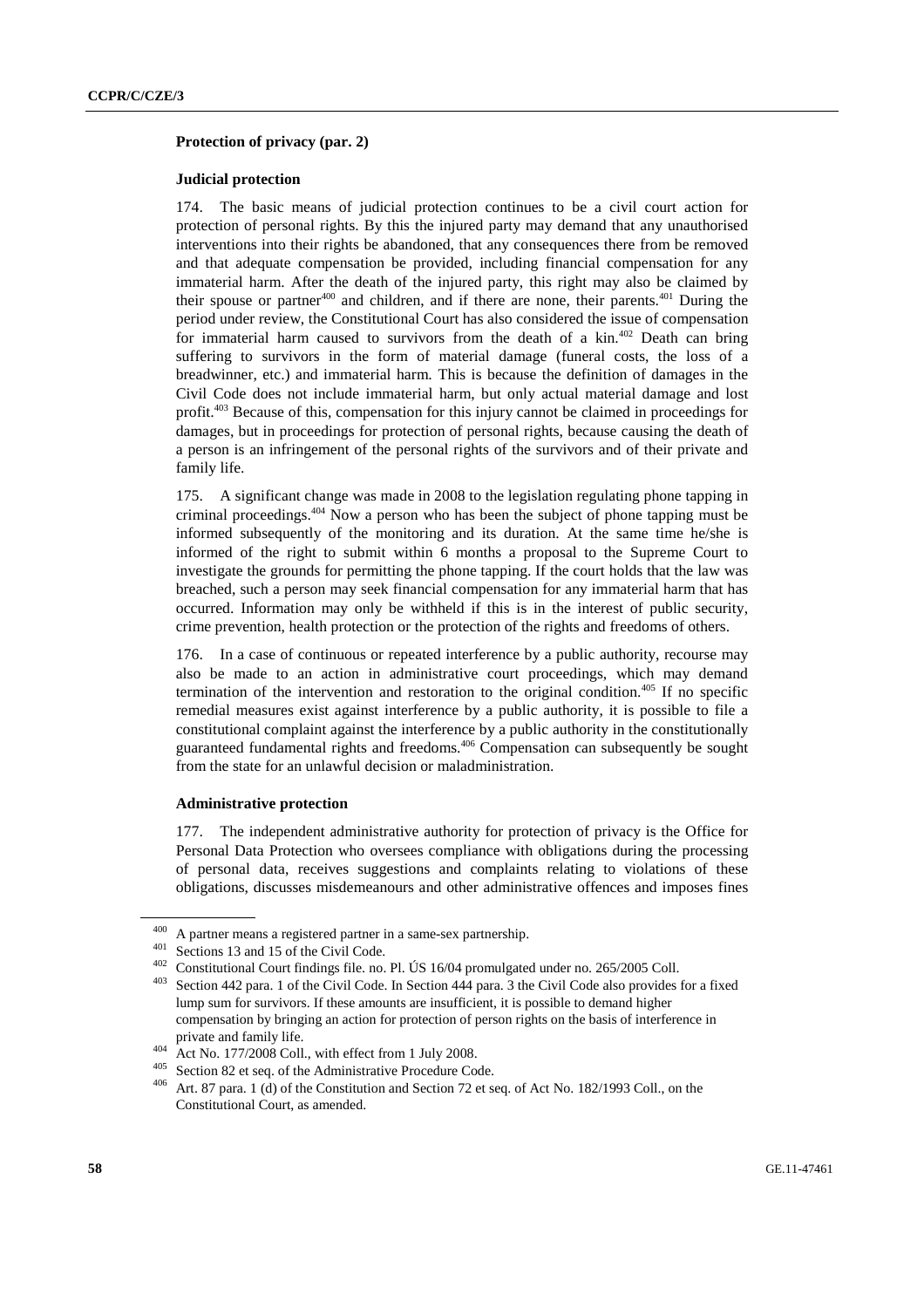and provides advice on the protection of personal data. $407$  The Office's inspectors carry out controls and may use these as a basis for imposing measures to remedy deficiencies.<sup>408</sup> Each year the Office publishes an annual report on its website<sup> $409$ </sup> along with its opinions on issues relating to the processing of personal data and observations on practical problems.<sup>410</sup> The Office only imposes public law sanctions and remedial measures. Private law sanctions in the form of a ban on the continuing infringement of personal rights, restoration to original conditions or an order to pay compensation for immaterial harm can only be imposed by a court.

178. During the period under review, the Office dealt with the serious issue of camera systems processing personal data, because these systems are becoming ever more accessible and widespread in our society. It issued a number of statements on this issue, where it pointed out that the operation of a camera system with recording equipment constitutes the processing of personal data and that the operator is therefore fully subject to the obligations of an controller under the terms of the Act on the Protection of Personal Data. The controller must therefore specify the intended purpose of the data processing in accordance with the act and operate in such as way as to meet and not to exceed this purpose, to ensure that personal data are not collected outside this purpose and are not retained for longer than is necessary to achieve the given purpose. The operation of the system (number of cameras, their operation in time and space, etc.) must not interfere with the data subjects more than is absolutely necessary to achieve its legitimate purpose. The controller must also inform the people being monitored of the system's operations and guarantee their right to access the data, to information on the manner of its processing, on any modification, blocking or deletion and must also ensure that the processed data are properly secured.411 In its opinions, the Office also attempted to establish rules for the operation of camera systems in certain specific situations such as apartment buildings,  $412$ schools,<sup>413</sup> workplaces,<sup>414</sup> public areas in municipalities<sup>415</sup> etc. It also issued statements on the use of other types of modern technology, such as smart cards, biometric identification, monitoring the use of internet communications, the publication of photographs, video and audio recordings of personal data on the internet, etc. $416$ 

<sup>&</sup>lt;sup>407</sup> Section 29 para. 1 of Act No. 101/2000 Coll., on the Protection of Personal Data, as amended.<br><sup>408</sup> Section 40 para. 1 of Act No. 101/2000 Coll., on the Protection of Personal Data, as amended.<br><sup>409</sup> http://uoou.cz/

http://uoou.cz/uoou.aspx?menu=22&loc=570&lang=en and opinion no. 6/2009 Protection of privacy

in processing personal data http://uoou.cz/uoou.aspx?menu=22&loc=748&lang=en. 412 Opinion no. 1/2008. The installation of camera systems in apartment buildings

http://uoou.cz/uoou.aspx?menu=22&loc=575&lang=en. 413 Opinion and recommendations of the OPDP on the possibility of installing a camera system on school

premises http://uoou.cz/files/vyjadreni\_a\_doporuceni\_uoou.pdf. 414 Opinion no. 2/2009 Protection of employee privacy with special attention to workplace monitoring http://uoou.cz/files/stanovisko\_2009\_2.pdf. 415 Opinion of the Office on the possibilities for municipalities to operate a camera system with recording

equipment in public places http://uoou.cz/uoou.aspx?menu=14&loc=341 and on the problems of operating web cameras transmitting images to publicly accessible websites in the light of the Act on

the Protection of Personal Data http://uoou.cz/uoou.aspx?menu=14&loc=510.<br>416 Opinion no. 8/2006 on the use of electronic cards http://uoou.cz/uoou.aspx?menu=22&loc=573&lang=en, opinion no. 3/2009 Biometric identification or authentication of employees http://uoou.cz/files/stanovisko\_2009\_3.pdf.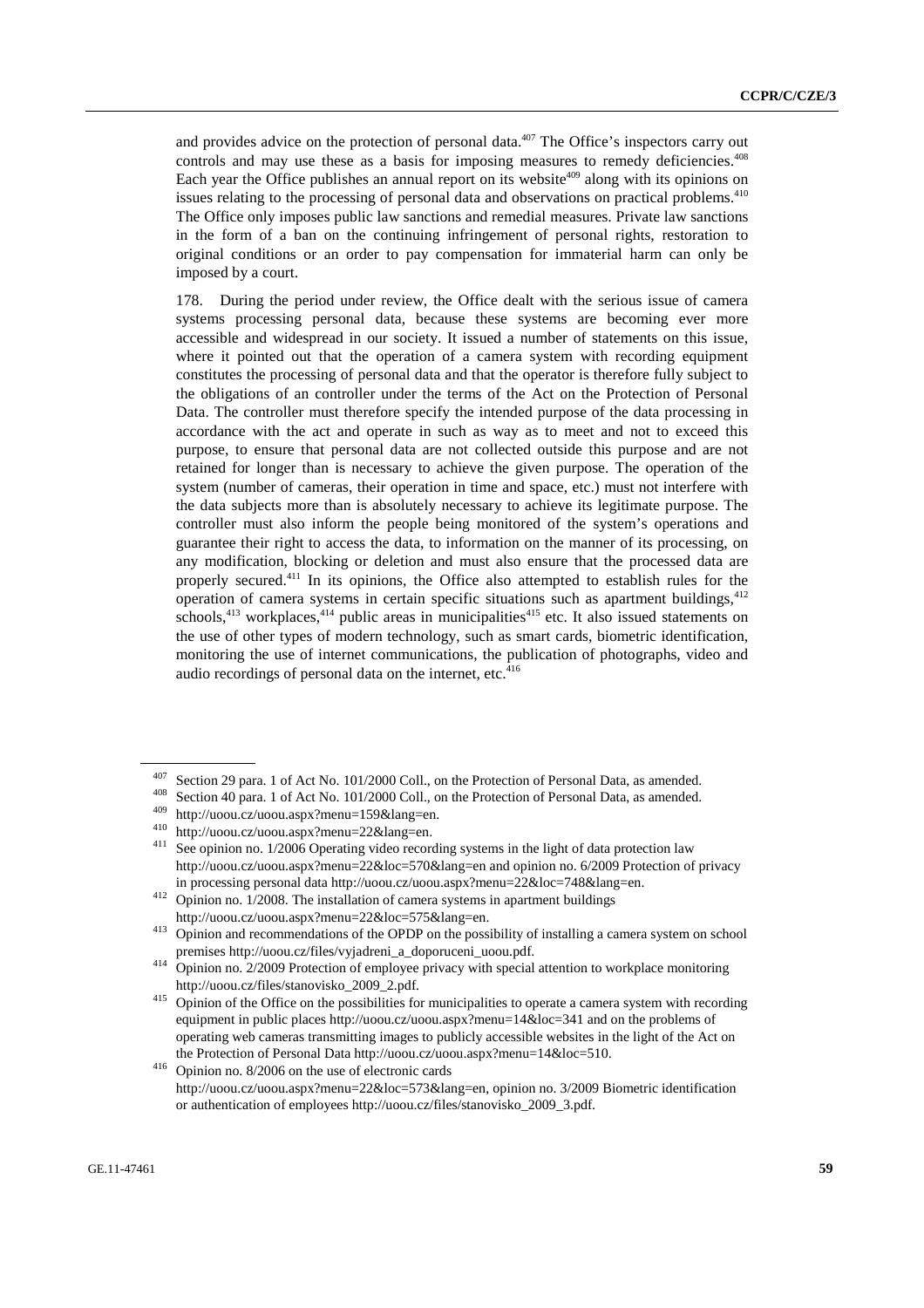#### **Criminal law protection**

179. The crime of unauthorised use of personal data<sup> $417$ </sup> is newly formulated in the Criminal Code to enable the text to cover all personal data collected, not only in connection with the performance of public administration, but by the public sector as a whole (e.g. the judiciary, etc.). The Criminal Code also protects personal information that the perpetrator received in connection with the performance of their profession, occupation or function before their unauthorised publication, communication of disclosure to third parties. Associated with the development of computer networks, breach of the confidentiality of transmitted messages no longer applies only to postal communications and electronic messages, but also to violation of confidentiality of non-public transmission of computer data.418 The Criminal Code establishes a new crime of violation of confidentiality of papers and other documents held in private, which affects an offender who unlawfully breaches the confidentiality of papers or other written matter, photographs, films or other recordings, computer data or any other documentation held in privacy by another by publishing them or disclosing them to third parties or using them in some other way.<sup>419</sup> Protection of private documents, which is constitutionally guaranteed, also extends to a violation of the secrecy of letters and other papers and records.420 This provision applies to written matter that is both personal and professional in nature, which is in line with the case law of the European Court of Human Rights. The crime of violation of domestic liberty<sup>421</sup> was adopted with only minor changes in wording. A new criminal offence is stalking, which is also directed against interference in personal privacy.422

#### **Protection under media laws**

180. Laws regulating the activities of the printed media, radio and television, enable a person who was the subject of allegations affecting his/her name, honour, dignity, reputation or privacy that were made public in the media, to demand that the publisher or broadcaster concerned publish an adequate response rectifying the assertion or complementing it or precising it.<sup>423</sup> Also, if information was published in the media concerning criminal proceedings or proceedings concerning misdemeanours or administrative offences brought against a person who can be identified on the basis of this information, this person has the right to demand that the publisher or broadcaster make public information concerning the conclusion of these proceedings as an additional announcement.<sup>424</sup> The application must be delivered to the publisher or broadcaster within 30 days of the date on which the challenged announcement was made public or of the effective date of the decision by which the proceedings were effectively terminated. The broadcaster or publisher must then publish this information within 8 days or within the shortest possible time. If they fail so to do, the authorised person may demand publication through the courts within 15 days of expiry of the period required for publication. After the death of the authorised person, this right passes to his/her spouse and children and if there

<sup>&</sup>lt;sup>417</sup> Section 178 of the Criminal Act and Section 180 of the new Criminal Code.<br><sup>418</sup> Sections 239 and 240 of the Criminal Act and Section 182 of the Criminal Code.<br><sup>419</sup> Section 183 of the Criminal Code.<br><sup>420</sup> Art. 13 of

Coll., on Radio and Television Broadcasting, as amended. 424 Section 11 of Act No. 46/2000 Coll., the Press Act, as amended and Section 36 of Act No. 231/2001 Coll., on Radio and Television Broadcasting, as amended.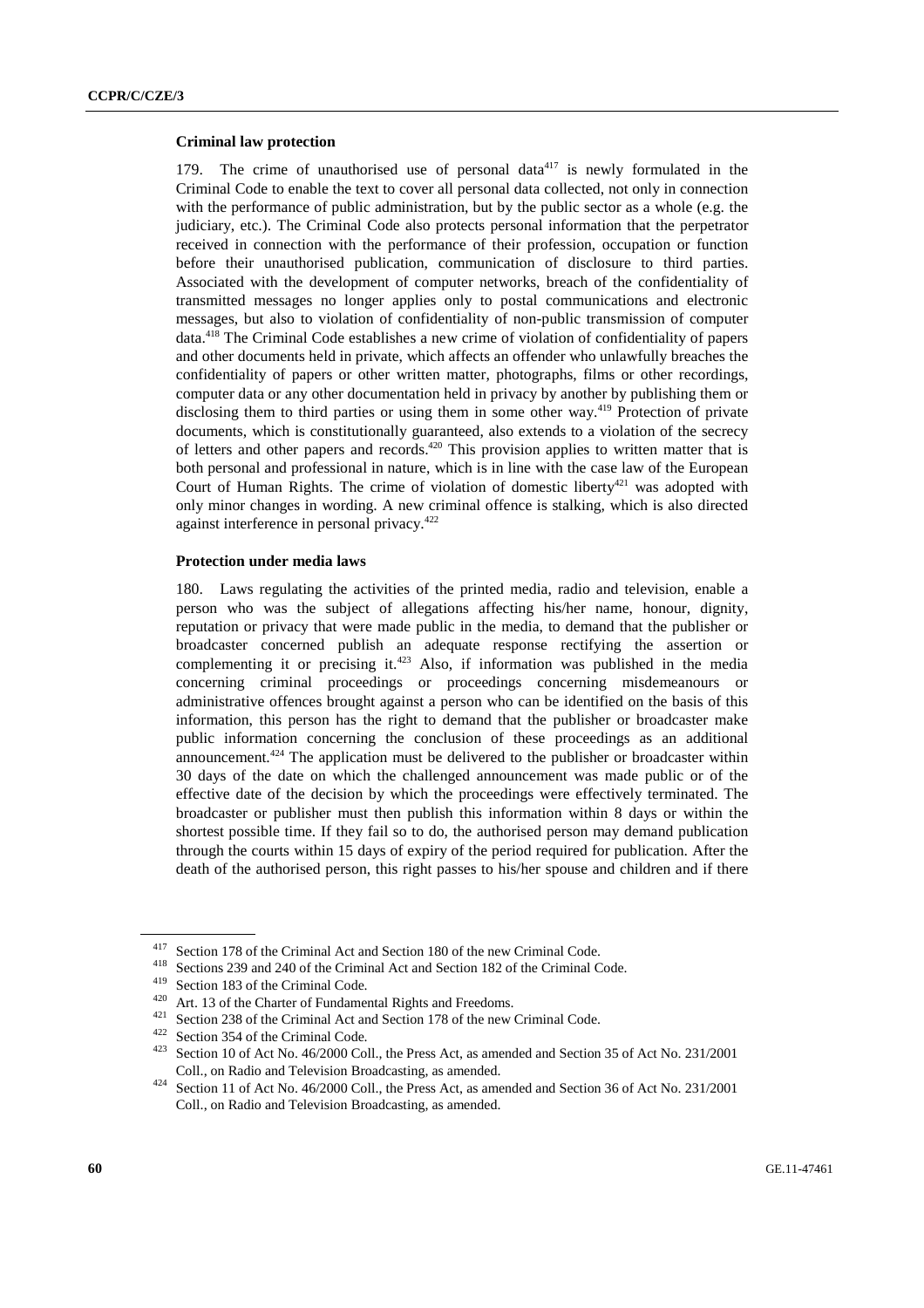are none, to his/her parents. The publication must not be contrary to the law or to morality and must obviously not interfere with the rights of another person.<sup>425</sup>

## **Article 18**

## **Religious freedom (par. 1, 2 and 3)**

181. There has been no significant change in the situation regarding religious freedom in the Czech Republic. The constitutional order guarantees freedom of conscience, religion and belief and the autonomy of churches and religious societies. Freedom of religion in itself implies the prohibition of the imposition of religion and religious beliefs.<sup>426</sup> Since 2006, the amendment to the Act on Churches and Religious Societies $427$  has modified the registering of ecclesiastical legal entities, which registered churches and religious societies establish as part of their structure (these typically consist of parishes, religious orders, charities, etc.).<sup>428</sup> From the very beginning this amendment was criticised by the churches and certain parts of the political spectrum and a group of senators filed a petition to the Constitutional Court for its repeal. The petitioners expressed their suspicion that the adoption of the contested amendment restricted religious freedom through its unconstitutional restrictive interpretation. However, the Constitutional Court dismissed the petition.429 The amendments made to the Act were in accordance with the constitutional guarantees of autonomy of churches and religious societies. Respect for the principle of autonomy of churches and religious societies in the establishment of legal entities can mainly be seen in the principle that a record will always be made if the body registered by the church or religious society meets the legal conditions, which the Constitutional Court considers to be objective and reasonable. Certain restrictions on the autonomy of churches and religious societies are balanced by another constitutionally relevant interest, which is to protect the rights of third parties, or the principle of legal certainty. The newly registered churches and religious societies are listed in annex no. 12.

#### **Criminal law protection**

182. As regards the case of the crime of restricting freedom of belief, $430$  the new Criminal Code states that behaviour that is only threatening with other than serious injury is also criminal, because restrictions on freedom of belief can in practice also be accomplished by "more subtle" methods than physical violence or its threat. Various forms of psychological pressure are typical of the activities of pathological sects, for example. It can also be imagined that this form of pressure to restrict the right of belief is also to be found in facilities where personal liberty is restricted (prisons, diagnostic institutions and institutes for preventive detention, etc.).

183. With the abolition of compulsory military service and the introduction of professional army, the guaranteed right to refuse military service has ceased to be used.

<sup>425</sup> Section 12–15 of Act No. 46/2000 Coll., the Press Act, as amended and Sections 37–40 of Act No. 231/2001 Coll., on Radio and Television Broadcasting, as amended.<br><sup>426</sup> Art. 16 of the Charter of Fundamental Rights and Freedoms.<br><sup>427</sup> Act No. 3/2002 Coll., on Churches and Religious Societies.<br><sup>428</sup> Act No. 495/2005 Co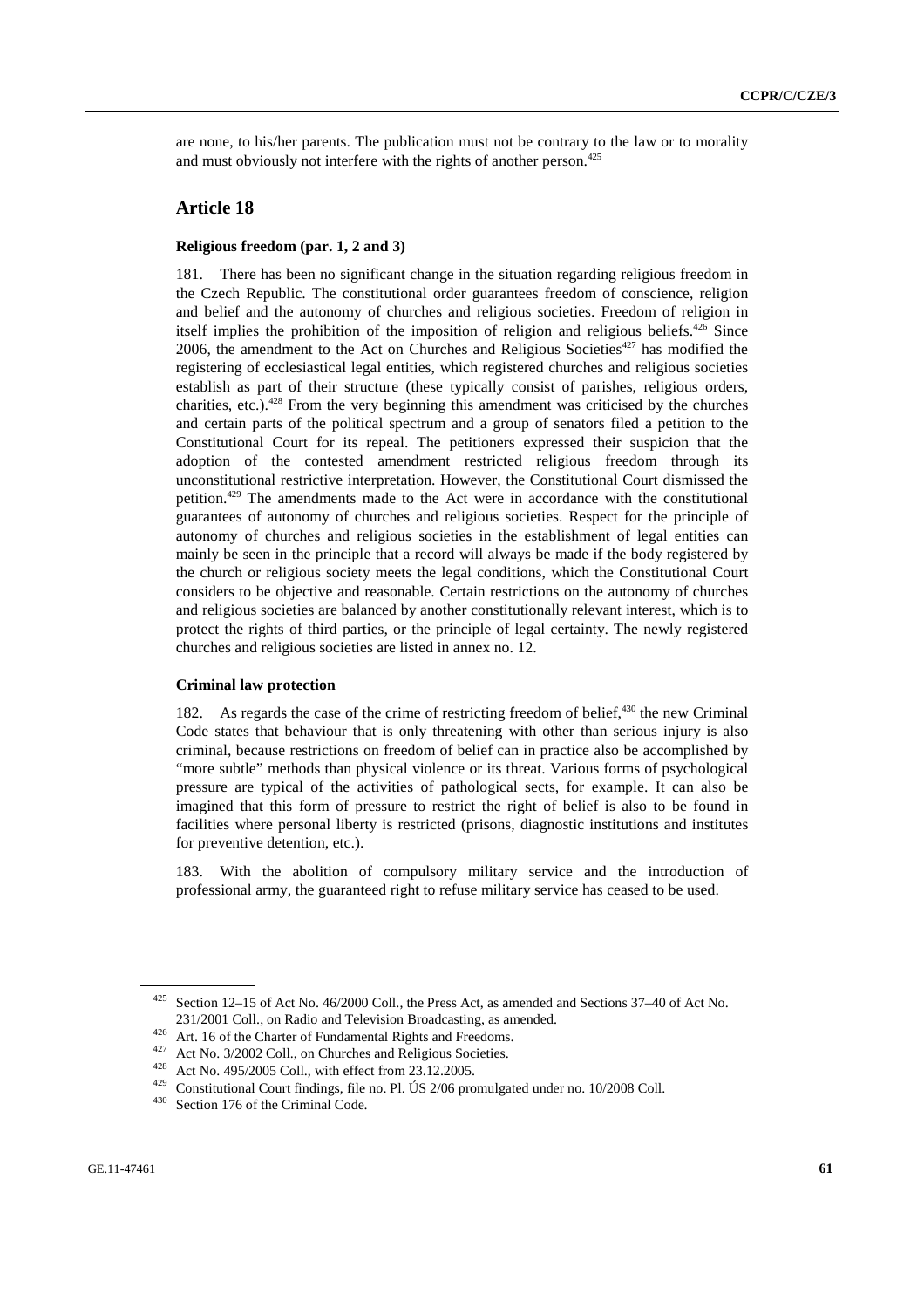### **Freedom as regards the religious education of children (par. 4)**

184. The situation regarding the legal conditions for religious education in public schools has not changed during the period under review. Freedom of belief obviously also applies to the raising of children by their parents.

# **Article 19**

#### **Freedom of expression and the possibility of restrictions therein**

185. Freedom of speech is one of the constitutionally guaranteed rights,431 which often conflicts with other fundamental rights and freedoms and public interests, which may limit this particular right, primarily the right to privacy<sup>432</sup> and with the public interest in prohibiting the propagation of racial, religious or other hatred and intolerance.<sup>433</sup> For this reason, the next part of the report focuses primarily on freedom of speech and its justifiable restrictions.

#### **Legal regulation of the media**

186. During the period under review, digital broadcasting was gradually introduced in the Czech Republic.<sup>434</sup> In addition to technical benefits, this technological advance also brings an expansion in the choice of content and in access to information. In May 2010 a new Act on Audiovisual Media Services on Demand was adopted, mainly relating to media services on the internet.<sup>435</sup> The service provider is obliged to ensure that its services do not incite hatred on grounds of sex, race, colour, language, national or social origin, national or ethnic minority, property, birth or other status.<sup>436</sup> The provider is also required to ensure that minors will not normally see or hear the content of services that might seriously impair their physical, mental or moral development.437 The supervisory body for audiovisual media services is the Council for Radio and Television Broadcasting.

187. Protection of the source and content of information still remains part of media laws.<sup>438</sup> The Constitutional Court addressed this issue in the sense that if a journalist provides law enforcement bodies involved in criminal proceedings with specific information on a crime, which will make it possible to initiate criminal proceedings, while protecting his/her sources by refusing to divulge their identities, this should not be considered to be a refusal to provide an explanation and subject to a disciplinary fine.<sup>439</sup>

#### **Restrictions on freedom of speech**

188. Despite some doubts, the crime of slander<sup>440</sup> was adopted into the new Criminal Code. The substance of this offence is to protect the prestige and honour of individuals

<sup>&</sup>lt;sup>431</sup> Art. 17 of the Charter of Fundamental Rights and Freedoms.<br><sup>432</sup> Art. 10 of the Charter of Fundamental Rights and Freedoms.<br><sup>433</sup> Art. 17 para. 4 of the Charter of Fundamental Rights and Freedoms.<br><sup>434</sup> Act No. 304/

broadcasting.<br><sup>435</sup> Act No. 132/2010 Coll.<br><sup>436</sup> Section 6 para. 2 of the Act. Similar restrictions are also contained in Section 32 para. 1 (c) and (h) of Act No. 231/2001, on Radio and Television Broadcasting, as amended.<br><sup>437</sup> Section 6 para. 3 of the Act.<br><sup>438</sup> Section 16 of Act No. 46/2000 Coll., the Press Act, as amended and Section 41 of Act No. 231/2001,

on Radio and Television Broadcasting, as amended.<br><sup>439</sup> Constitutional Court findings file. no. I. ÚS 394/04.<br><sup>440</sup> Section 206 of the Criminal Act and Section 184 of the Criminal Code.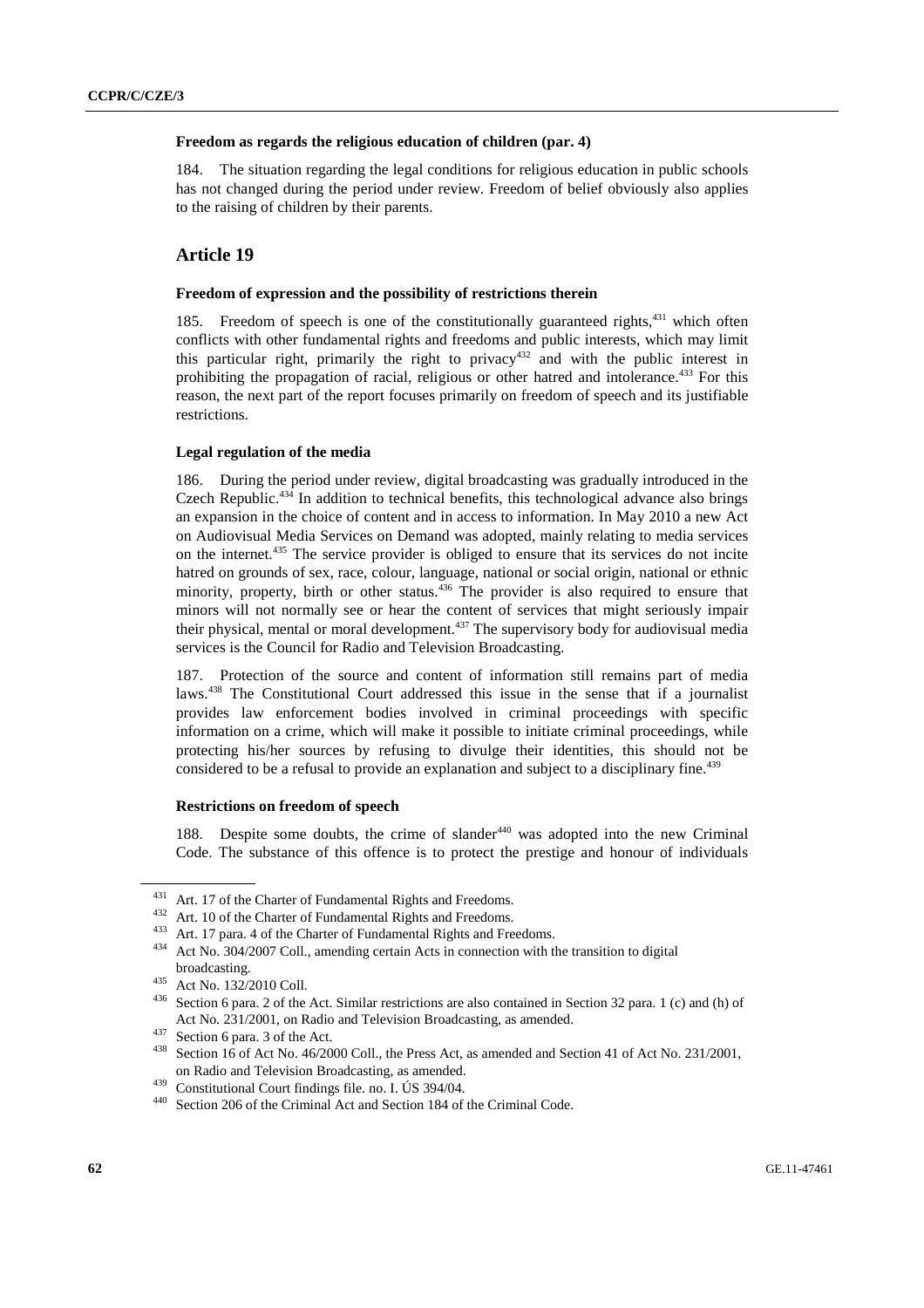against the intentional communication of false facts, which are able to significantly undermine their esteem in the eyes of their compatriots, in particular to harm their reputation at work, to disrupt their family relationships or to cause them other types of serious harm. As the Supreme Court concluded in its case law, the falsity of the information must be fully demonstrated during the proceedings by the authorities involved in criminal proceedings. On the other hand, the accused may not be forced to prove the veracity of their claims or even condemned for allegations that are only unsupported or unproven.<sup>441</sup> The number of criminal proceedings in respect of this crime is shown in annex no. 13.

189. In 2009 the legislation regulating access to information on criminal proceedings was amended.442 The primary objective of the government's amendment was to provide greater protection for the personality and privacy of victims of criminal acts in view of their age or the nature of the crime committed. Because of this the amendment limited the range of information that could be provided to the public concerning crime victims and prohibited disclosure of their personal data, photographs or video recordings. The circle of victims enjoying this heightened protection was limited to minors and victims of crimes infringing on their personal integrity or their personal rights.<sup>443</sup> A fine of up to CZK 1 million may be imposed for a violation of the ban on publishing information on the victim of a crime. The aim of the amendment was not media persecution, but to ensure the protection of vulnerable victims.

190. The amendment was revised in various ways in the Chamber of Deputies. It embodied criminal prosecution of unauthorised publication of information on crime victims in the event that such publication caused serious harm to their rights or legitimate interests. The range of information that could not be disclosed was also expanded. During the pretrial proceedings, authorities involved in criminal proceedings were prohibited from disclosing information from the criminal proceedings that would enable the identification of not only the victim of the criminal act, but also the suspect and accused, accomplices and witnesses. A general ban was also imposed on disclosure of information obtained from phone tapping recordings where these were not used as evidence in the court proceedings. Any violation of this ban could entail a fine of up to CZK 5 million, and if the disclosure causes serious harm to the rights of a given person, criminal penalties may also be considered.

191. The law however did not take account of the actual overall situation. In certain cases it may well be in the public interest that information will be published (e.g. when a public person is suspected of having committed a crime). In this case two constitutionally protected rights have to be measured against each other – the right to information and the right to protection of privacy. In the event that disclosure is in the public interest and the right to information outweighs privacy rights, any illegality of disclosure would be absent and the person who discloses the information should not be prosecuted.<sup>444</sup> The problem is that the law itself does not give the court the option to consider a specific case in terms of the public interest, thereby comparing the relevance of the individual rights. For this reason, the Code of Criminal Procedure was amended to refine and revise the provisions

<sup>&</sup>lt;sup>441</sup> See for example the Supreme Court resolution no. 7 Tdo 608/2008.<br><sup>442</sup> Act No. 52/2009 Coll.<br><sup>443</sup> This concerned the crimes of procuring, disseminating pornography, criminal acts against family and youth, criminal acts against life and health and criminal acts against freedom and human dignity. 444 The case law of the Constitutional Court, in accordance with the case law of the European Court of

Human Rights, grants wider rights to publicly active people regarding information on their public life and behaviour and the assessment and criticism of such behaviour. See findings, file. no. I. ÚS 367/03, I. ÚS 453/03 či. IV. ÚS 23/05.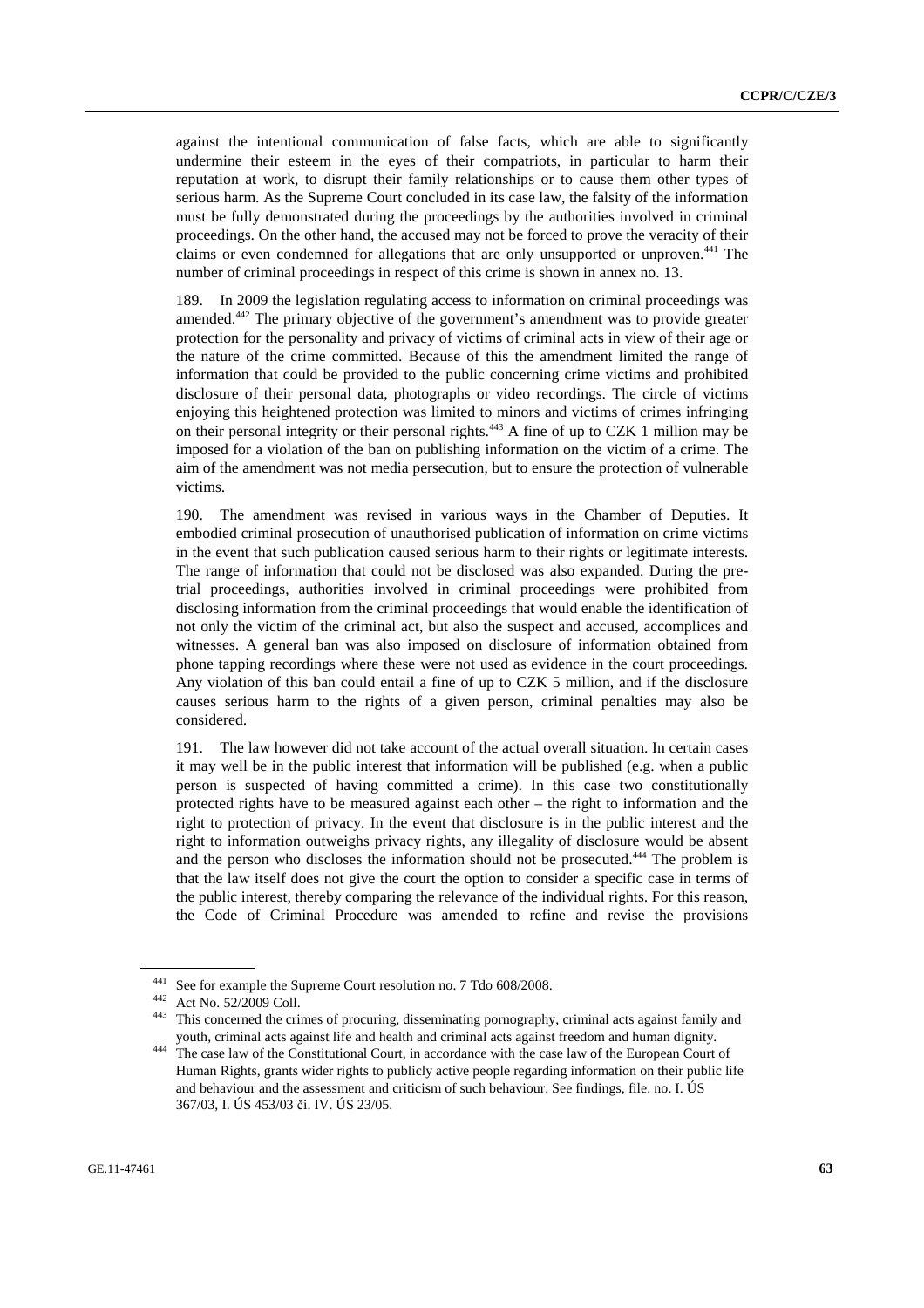concerning disclosure of information on criminal proceedings.<sup>445</sup> The Act should explicitly allow the disclosure of information from criminal proceedings when this is in the public interest, which outweighs the privacy interests of the injured party. The question of whether the public interest outweighs the right to privacy will have to be examined in each particular case by an independent and impartial court.<sup>446</sup> Increased protection from secondary victimisation will only be limited to those cases where it is really reasonable to avoid excessive interference in the constitutionally guaranteed right of the public to information. Increased protection for all victims below the age of 18 will be maintained because of their particular vulnerability. Adult victims will be granted increased protection if the nature of the crime so demands<sup>447</sup> or if the victims are especially vulnerable<sup>448</sup> and protection is also granted to survivors of the victims of criminal acts, who might otherwise become extremely traumatised.<sup>449</sup>

192. The Constitutional Court has repeatedly ruled on complaints by broadcasters against decisions of the Council for Radio and Television Broadcasting, which imposed fines on these broadcasters for airing programmes that threaten the moral development of children and juveniles, and against the subsequent judicial decisions that confirmed these fines.<sup>450</sup> The Constitutional Court dismissed these complaints, holding that these decisions did not result in an obstruction of freedom of expression or in censorship, which is prohibited under constitutional law, because the restrictions referred to pursue the legitimate objective of protecting the morals of young people and were proportionate.

### **The right to information (para. 2)**

193. The Act on Free Access to Information was extensively revised in 2006.<sup>451</sup> The terms and procedures were refined. Besides an appeal against a decision to disclose information, the applicant may also submit a complaint concerning the procedure used to handle the application. Obliged entities have to make certain information available in advance on the internet.<sup>452</sup> They also have to publish the information that has already been provided on the internet, which may be to their advantage, because they will not have to reply to the same questions. The information may also be made available on the Public Administration Portal, where it is possible to find information from most obliged entities in one place.453 Provisions on the protection of personal data when making information available are refined. On the other hand, information on the beneficiaries of public funding (e.g. recipients of grants and subsidies) is now also included in the required information. The Supreme Administrative Court has included among these cases the remission of tax arrears by tax offices.<sup>454</sup> Tax income forms part of the public finances and tax due and accessions are undoubtedly part of the state's rights in property, i.e. public finances. The

<sup>&</sup>lt;sup>445</sup> Act No 207/2011 Coll., amending the Code of Criminal Procedure, with the effect from August 2011.<br><sup>446</sup> In particular, the purpose of the publication, the manner of publication as well as the achieved or

expected effect of the publication must be considered.<br><sup>447</sup> In particular criminal sexual acts that are of a defamatory nature, or criminal acts where serious injury

is caused to the victim.<br>
<sup>448</sup> In particular, crimes against a pregnant women or a person entrusted to care or otherwise helpless.<br>
<sup>449</sup> E.g. the crimes of murder or manslaughter.<br>
<sup>450</sup> See Constitutional Court finding

<sup>1928/09.&</sup>lt;br><sup>451</sup> Act No. 61/2006 Coll.<br><sup>452</sup> An example is special legal regulations issued within their jurisdiction or lists of the main documents

of a conceptual, strategic and programming nature.<br>
<sup>453</sup> The website can be accessed on http://portal.gov.cz/wps/portal/\_s.155/6966/place.<br>
<sup>454</sup> Judgement of 1. 6. 2010, no. 5 As 64/2008-155, promulgated under no. 2109/2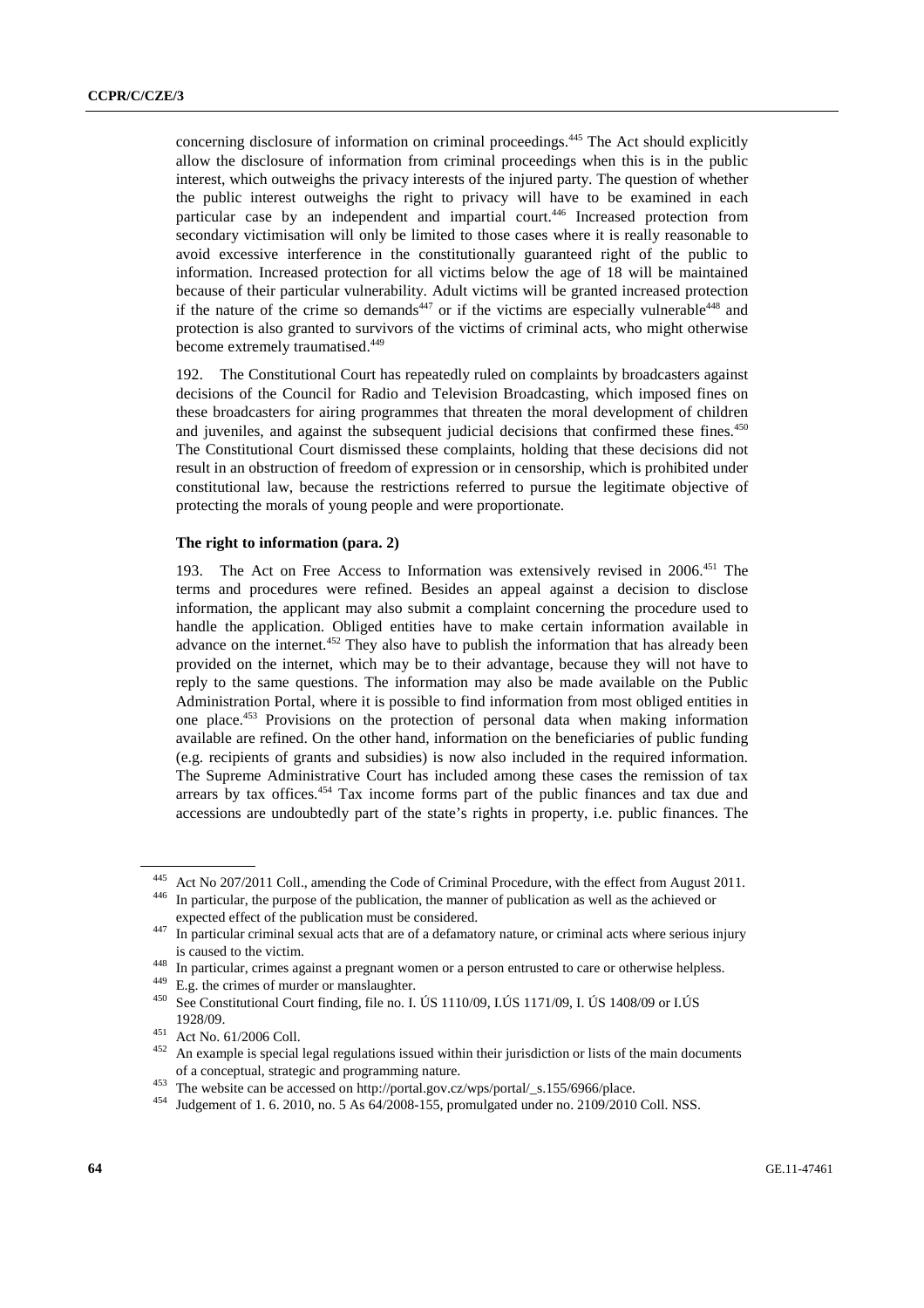remission of paid or due taxes and accessions therefore has to be considered as provision of public funds under the discretionary powers of the administrative authority.

194. The Supreme Administrative Court also concluded that legal entities controlled or established by the state are under obligation to provide information on their finances, because they are public institutions managing public assets.<sup>455</sup> This also applies to entities established and controlled by local governments.<sup>456</sup> It also concluded that the internal rules of an obliged entity should be judged by their content and not by their name or type.<sup>457</sup> It also commented on the proceedings of local governments. Information on these meetings must be, after excluding any confidential information, published, despite their private nature and any internal documentation must be accessible for viewing and taking extracts.<sup>458</sup> It then commented on access to contracts concluded by obliged entities and concluded that provided the contract did not contain any trade secrets, the actual text of the contract should be disclosed and not a selective interpretation of its contents.<sup>459</sup>

## **Article 20**

#### **Prohibition of war propaganda (par. 1)**

195. The explicit prohibition of war propaganda continues to apply in accordance with international treaties that form part of the Czech legal order. The new Criminal Code regulates the crimes of preparation of an offensive war<sup>460</sup> and instigation of an offensive war.<sup>461</sup> These crimes do not apply in the event a state of war is declared because of the threat of an attack on the Czech Republic or in fulfilment of its international obligations, the participation of the Czech Republic in actions led by international organisations of which it is a member, or deployment of the armed forces of the Czech Republic abroad, of the presence of foreign armed forces on the territory of the state with the consent of the government or the Parliament.<sup>462</sup>

### **Prohibition of the instigation of racial, national and religious intolerance (par. 2)**

196. New facts have been incorporated in the new Criminal Code, which make more stringent the punishments for crimes committed by reason of the true or assumed race of the victim, membership of an ethnic group, nationality, political conviction, religion or because they are actually or allegedly non-believers.463 In practice, attacks are motivated by racial,

<sup>455</sup> See, for instance the Supreme Administrative Court judgement file no. 2 Ans 4/2009-93 relating to the energy company ČEZ, a.s., because this is a public institution established by the state and managing public funds, where the establishment of its bodies is under the dominant influence of the state and where the scope of its activities involve the strategic, security and existential interests of the state. For similar see the findings of the Constitutional Court file. no. I. ÚS 260/06 relating to the state company Letiště Praha (Prague Airport).<br>
<sup>456</sup> Judgement of the Supreme Administrative Court no. 8 As 57/2006 – 67.<br>
<sup>457</sup> Resolution of the Supreme Administrative Court no. 5 As 28/2007 – 89.<br>
<sup>458</sup> Judgement of the Supr

Administrative Court no. 6 As  $79/2006 - 58$ .<br>
<sup>459</sup> Judgement of the Supreme Administrative Court no. 1 As  $17/2008 - 67$ .<br>
<sup>460</sup> Section 406 of the Criminal Code.<br>
<sup>461</sup> Section 407 of the Criminal Code.<br>
<sup>462</sup> Section 40 deprivation and restriction of personal freedom, abduction, extortion, criminal damage, abuse of official authority, violence against a group of people or an individual, defamation of a nation, race, and ethnic or other group.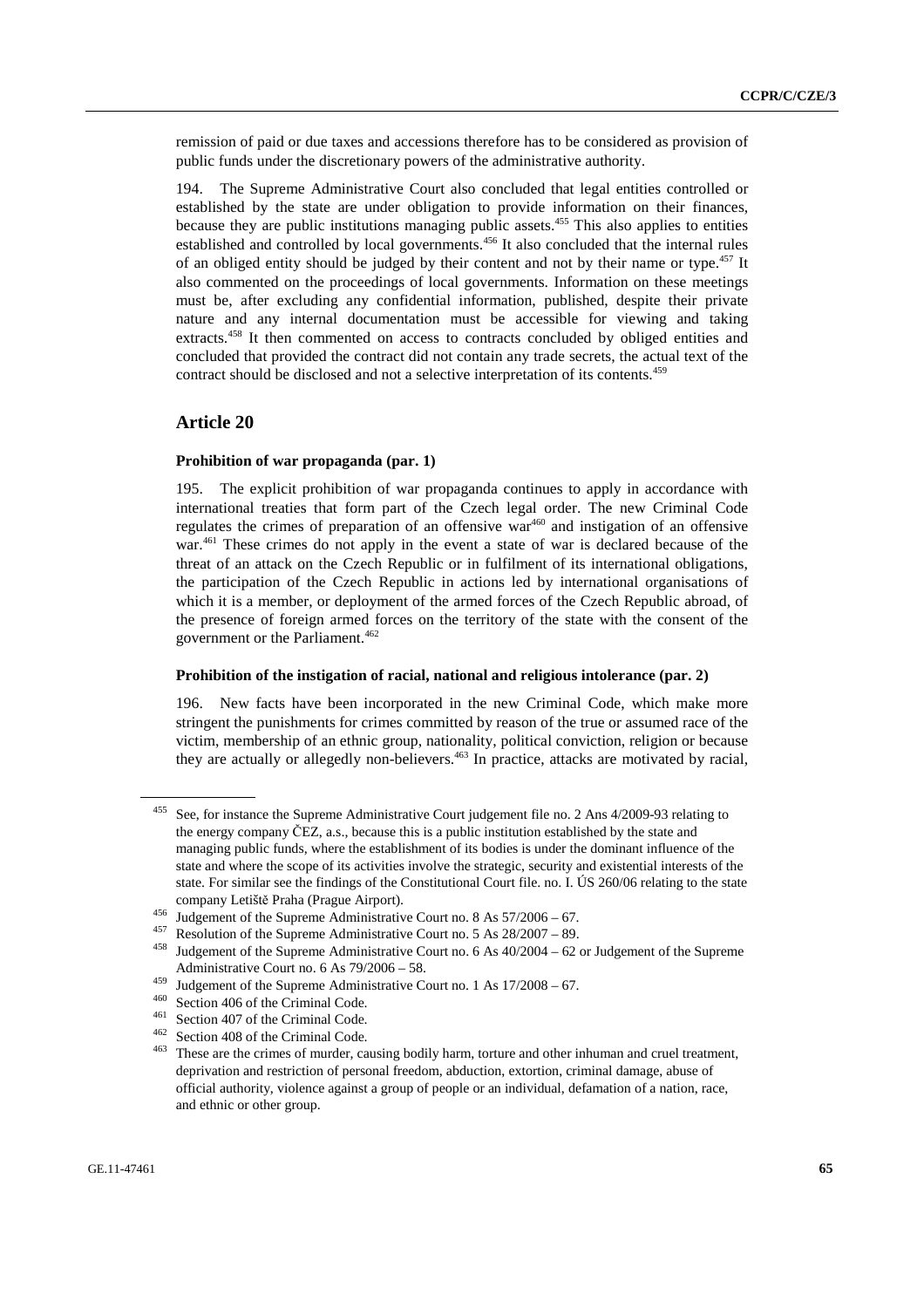ethnic, national or other similar pertinences of the victim, where the perpetrators often draw these conclusions on the basis of the colour of their skin or other visual characteristics of the victim, without knowing the true racial, ethnic, national group to which the victim belongs. Because of this it is important to punish attacks motivated by the unverified, subjective presumptions of the perpetrator. Crimes also include defamation of a nation, race, an ethnic or other group<sup>464</sup> and inciting hatred against a certain group of people or encouraging the restriction of their rights and freedoms.<sup>465</sup> The number of criminal proceedings for these crimes is shown in annex no. 14. Special crimes also include genocide, attacks against humanity, apartheid and discrimination against a group of people, the establishment, promotion and propagation of movements aimed at suppressing human rights and freedoms, including active participation in these movements and the denial, questioning, approval and justification of genocide.<sup>466</sup>

197. The criminal division of the Supreme Court also issued an opinion on the expression "movement aimed at suppressing human rights and freedoms".<sup>467</sup> Such a movement is considered to be a group of people, at least partially organised, and focusing on suppressing human rights and freedoms, or declaring national, racial, religious or class hatred, or hatred towards another group of people. The movement also has to exist at the time the offender promoted and propagated it. If the movement did not exist at the time the offence was committed and the perpetrator intended by his/her behaviour to initiate the establishment or renewal of such a movement, the offence may consist of an attempt at the offences listed above, or the promotion and propagation of this type of movement, or defamation of a nation, ethnic group or race and encouraging and inciting hatred against a group of people or encouraging the restriction of their rights and freedoms, because these crimes are not dependent on the existence of the relevant movement.

## **Article 21**

### **The right of assembly**

198. The right of peaceful assembly<sup>468</sup> is regulated by the Act on the Right of Assembly.469 During the period under review, two major amendments to this Act were adopted. The first amendment<sup> $470$ </sup> refined the conditions for police interventions during meetings, particularly for interventions aimed at dissolving the meetings, and also established an obligation for participants not to cover their faces in a manner that makes identification difficult or impossible.<sup>471</sup> Violation of this requirement is punishable as a misdemeanour<sup>472</sup> and may, in extreme cases, result in the dissolution of the assembly, unless a remedy can be negotiated through a crackdown against individual participants or in some other way.<sup>473</sup> The amendment was aimed against those involved in a meeting who obscured their faces in order to commit criminal acts and to breach the law without the possibility of being effectively prosecuted for these acts as they could not be identified. The

<sup>&</sup>lt;sup>464</sup> Section 198 of the Criminal Act and Section 355 of the Criminal Code.<br><sup>465</sup> Section 198a of the Criminal Act and Section 356 of the Criminal Code.<br><sup>466</sup> Section 400–405 of the Criminal Code.<br><sup>467</sup> Opinion of the cri Tpjn 302/2005.<br>
<sup>468</sup> Art. 19 of the Charter of Fundamental Rights and Freedoms.<br>
<sup>469</sup> Act No. 84/1990 Coll., on the Right of Assembly, as amended.<br>
<sup>470</sup> Act No. 274/2008 Coll., with effect from 1.1.2009.<br>
<sup>471</sup> Section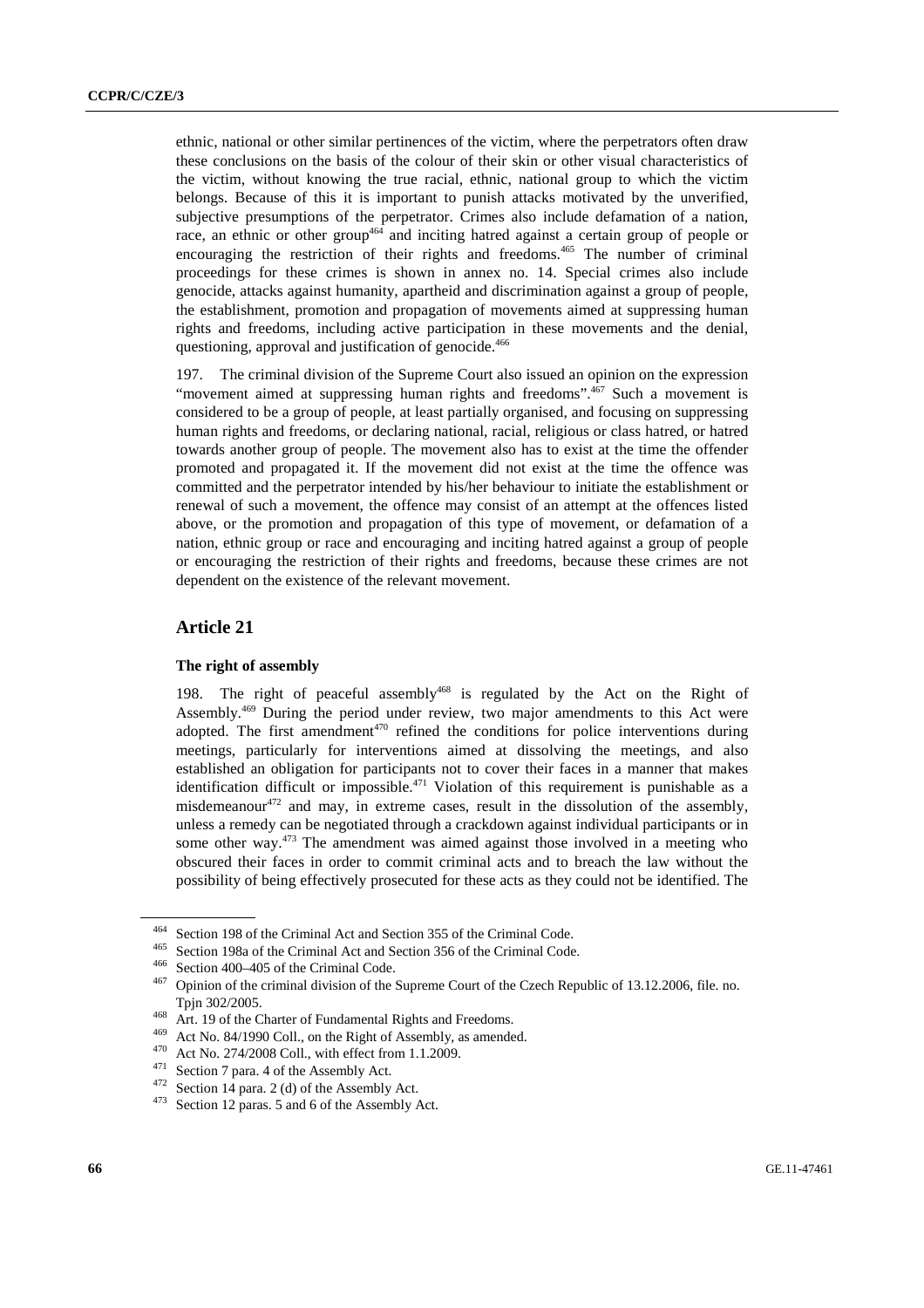adoption of the amendment raised concerns among the public that the law would also prohibit peaceful assembly protected by the constitutional order if the participants had their faces covered, even though they posed no threat to any public interest and that even this kind of meeting could be dissolved and its participants fined. The Ministry of Interior issues an opinion on this issue, which explained the relevant provisions.  $474$  The statutory provisions must be interpreted and applied within the context of the legal system as a whole with regard to constitutional principles. When applying provisions on the limits of fundamental rights and freedoms, their nature and meaning shall be respected and such limits may not be misused for other purposes than those for which they were instituted.<sup>475</sup> Each case will therefore be assessed on the spot and in the context of the given situation. It is therefore necessary, at each meeting where people have obscured their faces, to investigate not only whether the statutory provisions have been met, but whether it actually violates or threatens the protected interests of society such as public safety, protection of human life and health, protection of property, etc. If the assembly of hooded people is calm and does not disturb the protected social interests, its participants have committed no misdemeanour and there is no reason to intervene. The Act itself forces the competent authorities to consider whether or not to dissolve the meeting, where this step is always the last resort after taking action against individual participants in the meeting.<sup>476</sup> The second amendment $477$  extended the period for evaluating notice of the meeting from three days to three working days.478 Municipal authorities thereby gained more time to review the announced assemblies in terms of a possible conflict with public interests or the rights of others. $479$  The right to hold unannounced spontaneous gatherings has been retained. $480$  The Ministry of Interior has also issued a manual for municipalities on how to exercise the right of assembly.<sup>481</sup>

199. During the period under review, the Supreme Administrative Court devoted its attention to the issue of the right of assembly, primarily in terms of the possibility of banning an announced gathering. In its ruling, it commented on the issue of the purpose of the assembly.482 This is because some assemblies are announced using a false purpose, where the true purpose would be in breach of the Assembly Law and with the constitutional order. This concerns, for example, assemblies of movements inciting hatred and intolerance and promoting the denial or restriction of the rights of citizen by reason of their nationality, sex, race, etc. The Act on Freedom of Assembly obviously only allows the authorities to assess the announced purpose of the assembly.<sup>483</sup> The Supreme Administrative Court concluded that in this case there is a gap in the law, which may be filled by interpretation and practical application. The municipal authority can therefore judge the purpose that it believes is the true purpose of the assembly, although in this case it is obliged to prove that the announced purpose is fictitious and the true purpose meets the conditions for the prohibition of assembly, because it leads to violation of rights protected by the law and the constitutional order. In case of doubt, it must allow the announced assembly to take place, and then dissolve it if it deviates from the announced purpose and begins to violate the

<sup>474</sup> The opinion is available on http://www.mvcr.cz/clanek/stanovisko-ministerstva-vnitra-k-

problematice-maskovani-behem-shromazdeni.aspx.<br>
<sup>475</sup> Art. 4 para. 4 of the Charter.<br>
<sup>476</sup> Section 12 para. 5 of the Act.<br>
<sup>476</sup> Section 12 para. 5 of the Act.<br>
<sup>477</sup> Act No. 294/2009 Coll., with effect from 19.9.2009.<br>
<sup></sup>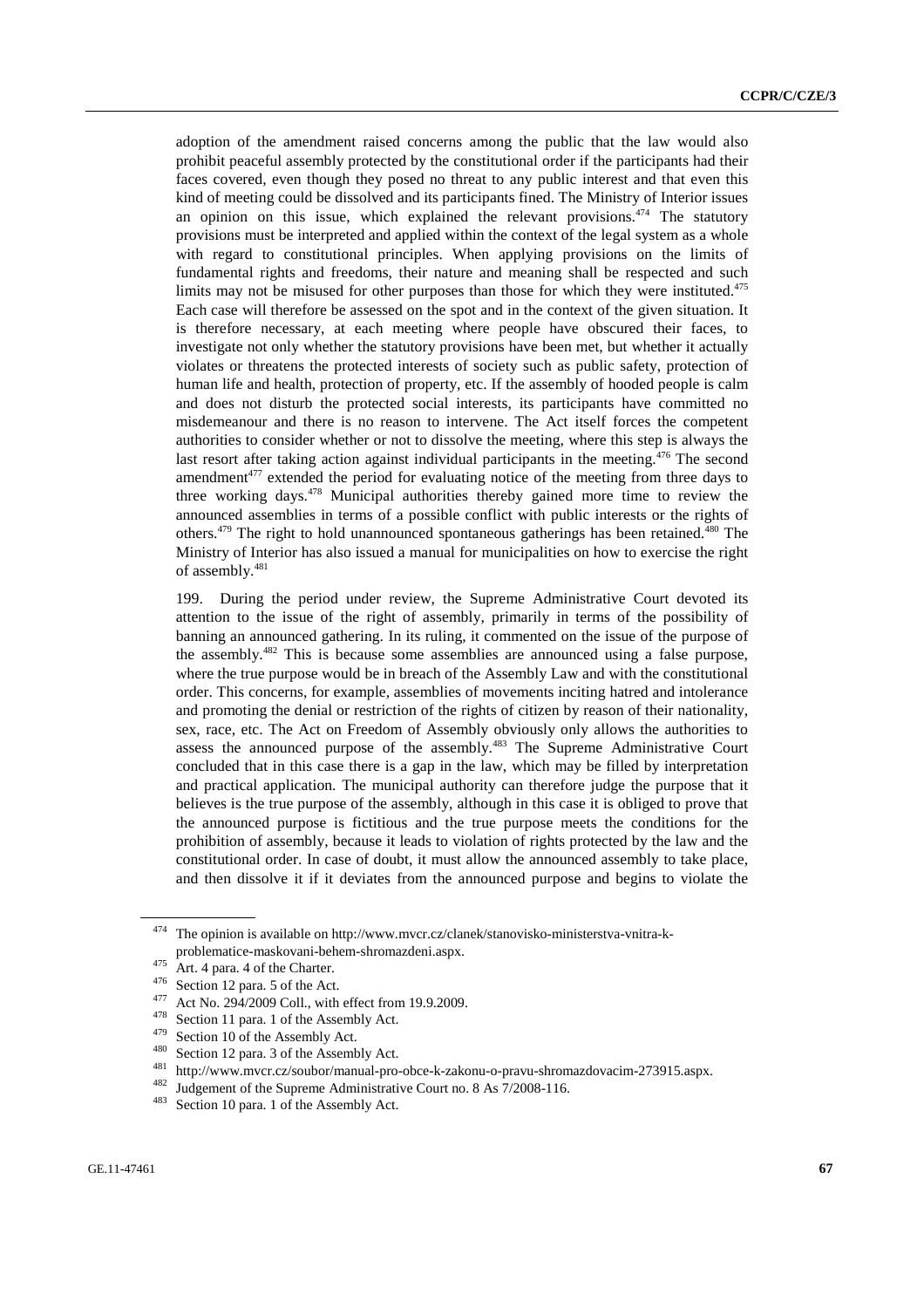law.<sup>484</sup> Similarly, traffic restrictions would have to be extremely intense, at important junctions, for a very long time and to a major extent and be in breach of the interests of the population to justify a ban on assembly.<sup>485</sup> Nor can it proceed to compare the number of participants in the assembly and the number of residents affected, because there will always be more of the latter.<sup>486</sup> Finally, in the event several assemblies are taking place at the same location and at the same time, the municipal authority must try to reach agreement between the convenors to change the time and place of their events.<sup>487</sup> Only if it is unable to conclude such an agreement may the authority proceed with the ban on the assembly that had been announced later.<sup>488</sup>

# **Article 22**

## **The freedom of association (par. 1)**

#### **Civic associations**

200. Freedom of association is guaranteed by the Act on Civic Associations.<sup>489</sup> Amendments to the Act during the period under review had no significant impact on the exercise of this right. During the period under review, 21,969 new civic associations were registered and to the date above the Ministry of Interior had recorded a total of 82,197 civic associations.

## **Political parties and movements**

201. The exercise of the right to associate in political parties and movements is guaranteed under the Constitution, which regards the free competition of political parties as the basis of the political system of the Czech Republic, $490$  and is regulated by the Act on Association in Political Parties and Political Movements.491 Amendments to the Act during the period under review had no significant impact on the exercise of this right. During the period under review, a total of 86 new political subjects were registered, of which 45 are parties and 41 movements.

#### **Restrictions on freedom of association (par. 2 and 3)**

202. The legislation regulating the dissolution of civic associations and political parties and movements remained unchanged during the period under review and continues to monitor the protection of public order and the rights and freedoms of the individual in a democratic society and control over the financing of political parties. The Supreme Administrative Court suspended the activities of a total of 22 parties and movements and 14 parties and movements were dissolved.<sup>492</sup>

<sup>484</sup> To ban an assembly it is not enough to show, for example, that the convenor is a member of an

extremist movement or the fact that he/she had previously held an unlawful assembly.<br>
<sup>485</sup> Judgement of the Supreme Administrative Court no. 1 As 30/2009-70.<br>
<sup>486</sup> Judgement of the Supreme Administrative Court no. 5 As 2 violation of Section 18 para. 1 of Act No. 424/1991 Coll., when the parties and movements repeatedly failed to submit information on their annual financial reports to Parliament.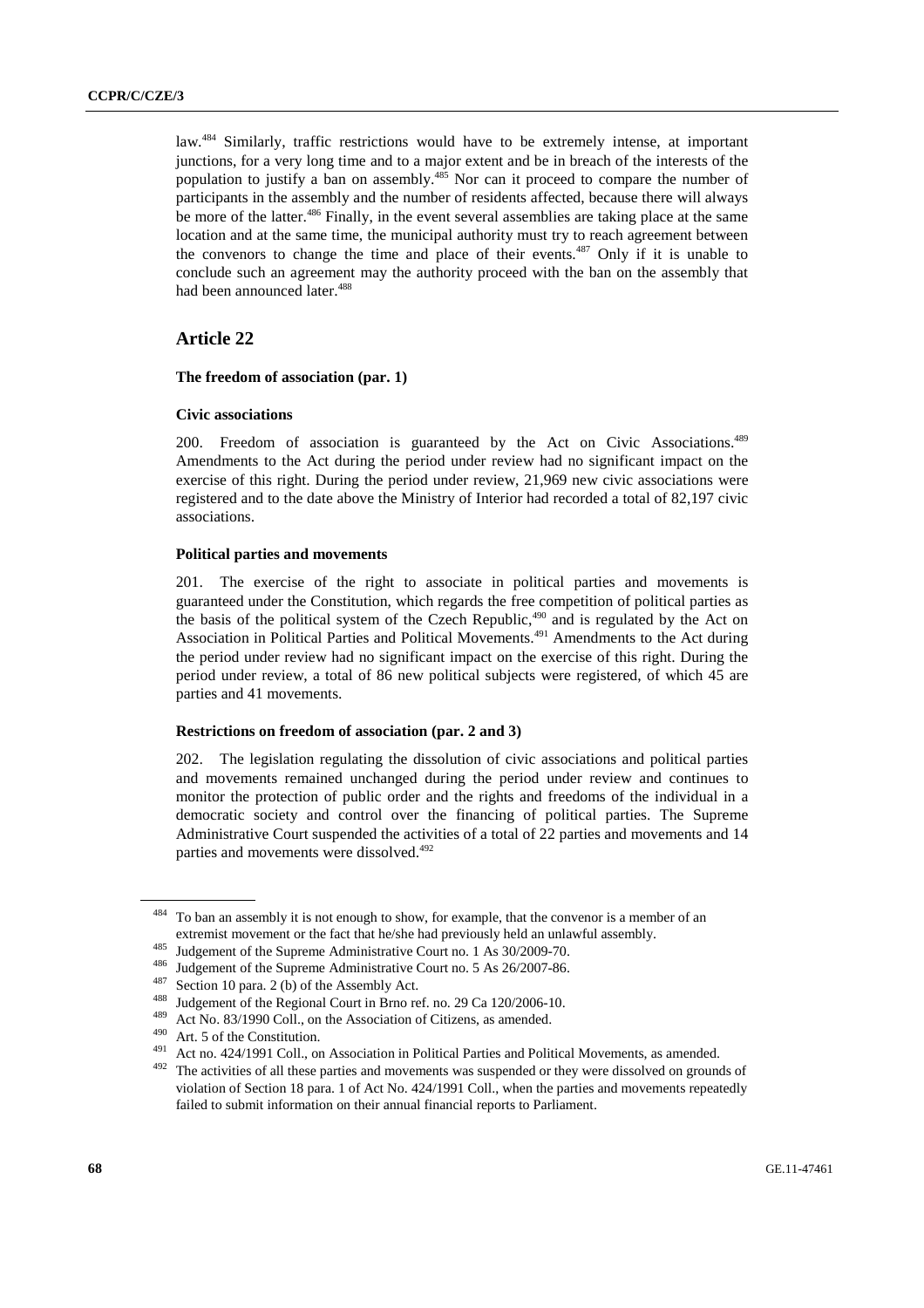203. One important case was the procedure for the dissolution of the extremist right-wing Workers' Party (Dělnická strana). The first proposal by the government was dismissed by the Supreme Administrative Court, because the government failed to demonstrate that the Workers' Party had broken the law or was a threat to basic democratic principles.<sup>493</sup> In that decision it defined the conditions for the exercise of the right of association. Political parties must meet two basic requirements: respect for fundamental democratic principles and the rejection of violence to promote their interests. A democratic legal state has the right and duty to defend its democratic system against parties who fail to obey the rules. According to the Supreme Administrative Court, a political party can only be dissolved if it fulfils all four conditions below:

(1) The observed behaviour of the political party is illegal;  $494$ 

(2) The observed behaviour is attributable to the political party in question and not just the excesses of some of its supporters or members;

(3) Its activities present a sufficiently imminent future threat for a democratic legal state;

(4) The intended action is proportionate to the objective pursued, i.e. it does undermine the principle of proportionality between restricting the right of association and the society's interest in protecting other values.495

204. By contrast, the new proposal was upheld by the Supreme Court, because it contained evidence of unlawful behaviour by the Workers' Party.<sup>496</sup> Their true programme, the speeches of its leaders and members and speeches that were given room at the meetings and in the party press, aimed at inciting national, racial, ethnic and social intolerance and restricting the rights and freedoms of certain groups residing in the Czech Republic and presented a threat to the democratic foundations of the rule of law. The Workers' Party had not renounced violence, which placed it in conflict with a political system based on free competition between political parties that respected the basic democratic principles and rejecting violence as a means of asserting their interests. The behaviour of the leaders of the Workers' Party was also attributable to the party, because during monitored events they always appeared in the name of this political party in the position of its official representatives. The Workers' Party presented an imminent risk as a base for other movements that were dangerous for democracy. Given its unchanging programme and the behaviour of the party leadership and its members, it could reasonably be expected that the party would seek to implement their ideas and ultimately disrupt the democratic system. No more moderate means were available to protect society,<sup>497</sup> because, during official Workers' Party events a whole range of criminal acts were committed, for which the party provided the necessary organisational base and political legitimacy. The Workers' Party therefore had to assume responsibility for the crimes that were committed under its patronage. The Supreme Administrative Court concluded that the programme and activities of the Workers' Party followed all the established rules, the accumulation of which was

<sup>&</sup>lt;sup>493</sup> Judgement of the Supreme Administrative Court no. Pst 1  $/2008-66$ .<br><sup>494</sup> Where the party violates the Constitution and laws or its goal is to eliminate the democratic foundations of the state, where it aims to grasp and to hold power by restricting other parties and movements ability to use constitutional means to compete for power or where it aims to suppress the equality of citizens or their programme or activities threaten morality, public order or the rights and freedoms of citizens. 495 These values are primarily interest in state security, public safety and public order, the prevention of

crime or the protection of the rights and freedoms of others.<br><sup>496</sup> Judgement of the Supreme Administrative Court no. Pst  $1/2009-348$ .<br><sup>497</sup> E.g. criminal law prosecution of their individual members or suspending the act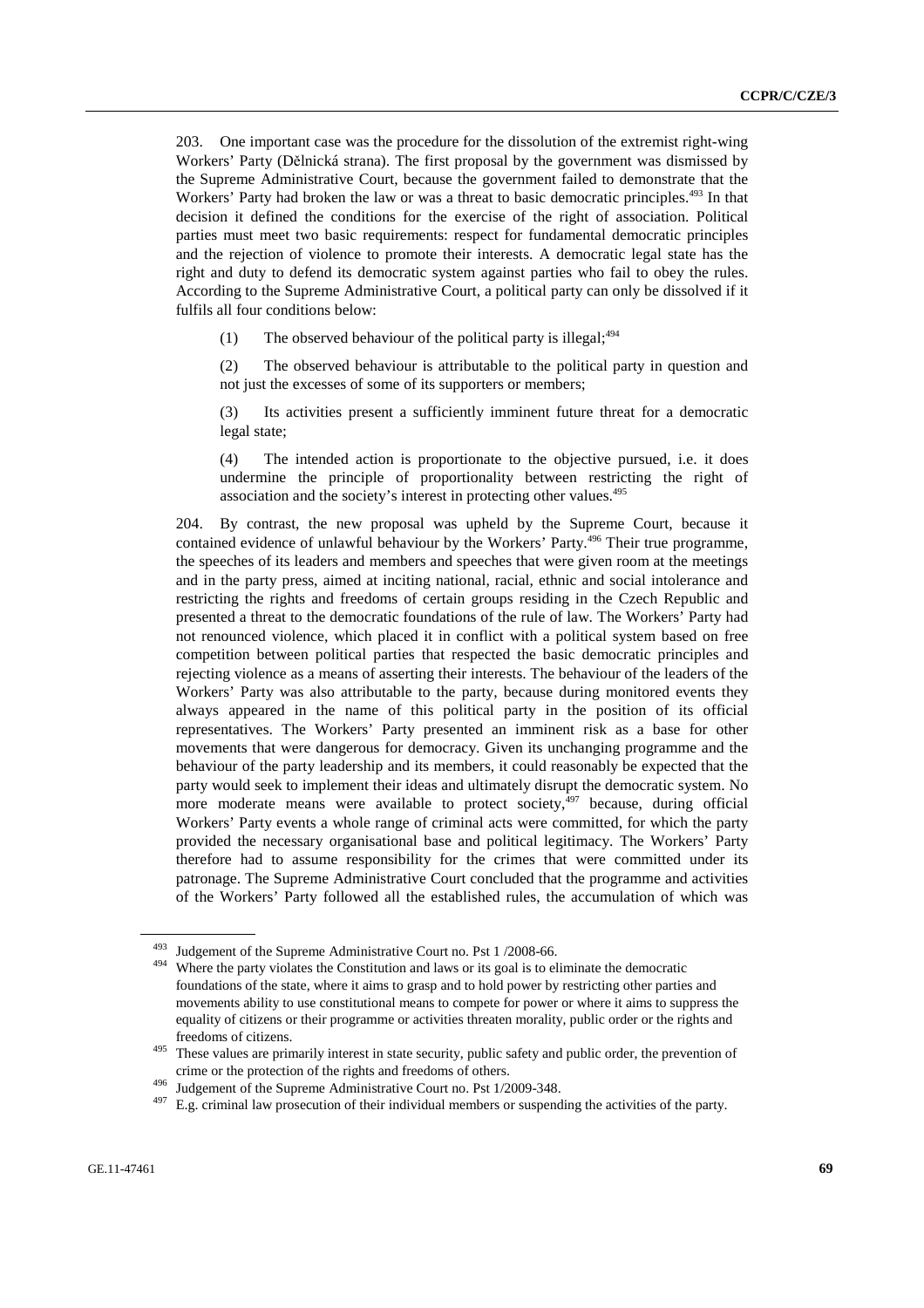reason to dissolve a political party. This decision was also confirmed by the Constitutional Court.<sup>498</sup>

205. Similar boundaries for the possible dissolution of civic associations for their views were set by the Supreme Administrative Court in the case of the Communist Youth League.<sup>499</sup> The League was dissolved by the Ministry of Interior as a movement whose aim was to disobey the Constitution and the law, because its proclaimed goal was the elimination of private ownership of the capital goods. The Supreme Administrative Court pointed out that even the League enjoys the constitutional protection of freedom of expression and that interference with this freedom, in the same way as with the freedom of association, must be rigorously evaluated in terms of its necessity and proportionality. The simple proclamation of certain, even not fully acceptable ideas, without subsequent steps towards their implementation would only justify the dissolution of the group declaring them in truly extreme cases of threat to a democratic state or to the rights and freedoms of its citizens. As this was not proven in this case, the Supreme Administrative Court annulled the dissolution of the movement.

# **Article 23**

### **Family protection (par. 1)**

206. According to the constitutional order, the family enjoys the protection of the state. $500$ Czech law does not precisely define the family and only lays down the scope of the legal relationships between spouses, between parents and children and between any other relatives based on substitute family care or maintenance relationships.<sup>501</sup>

207. In 2006 the Czech Republic adopted the Act on Registered Partnership of persons of the same sex.<sup>502</sup> Partnership is declared to be a permanent relationship of two people of the same sex originating in a manner prescribed by law. Partners have the mutual status of kin, can represent each other in common affairs and receive regular benefits on behalf of the other partner. Both partners decide together on substantive issues and in the event of disagreement the court will decide. The Act provides for a maintenance obligation between the partners, including adequate financial support after the annulment of the partnership. Together with spouses and children, partners are in the first group in the legal inheritance succession. In criminal proceedings the partner has the right to refuse to testify against a partner or to select defence counsel for a partner and to submit an appeal or an application for a retrial on his/her behalf. Unlike matrimony, the law does not allow for the creation of estate by entirety, the use of a common surname or the automatic creation of a joint tenancy on the conclusion of a lease agreement by one of the partners and the transfer of the lease in the event of death to the surviving partner. Neither does it allow for the adoption of children by either both the registered partners or any one of them. However, if one of the partners is the parent of a child, the partnership does not in any way prevent them from exercising their parental rights and parental responsibility and the other partner may be involved in bringing up the child.

<sup>&</sup>lt;sup>498</sup> Resolution of the Constitutional Court file. no. Pl. US 13/10 of 27.5.2010.<br><sup>499</sup> Judgement of the Supreme Administrative Court no. 7 As 29/2008-104.<br><sup>500</sup> Art. 32 of the Charter of Fundamental Rights and Freedoms.<br> amended.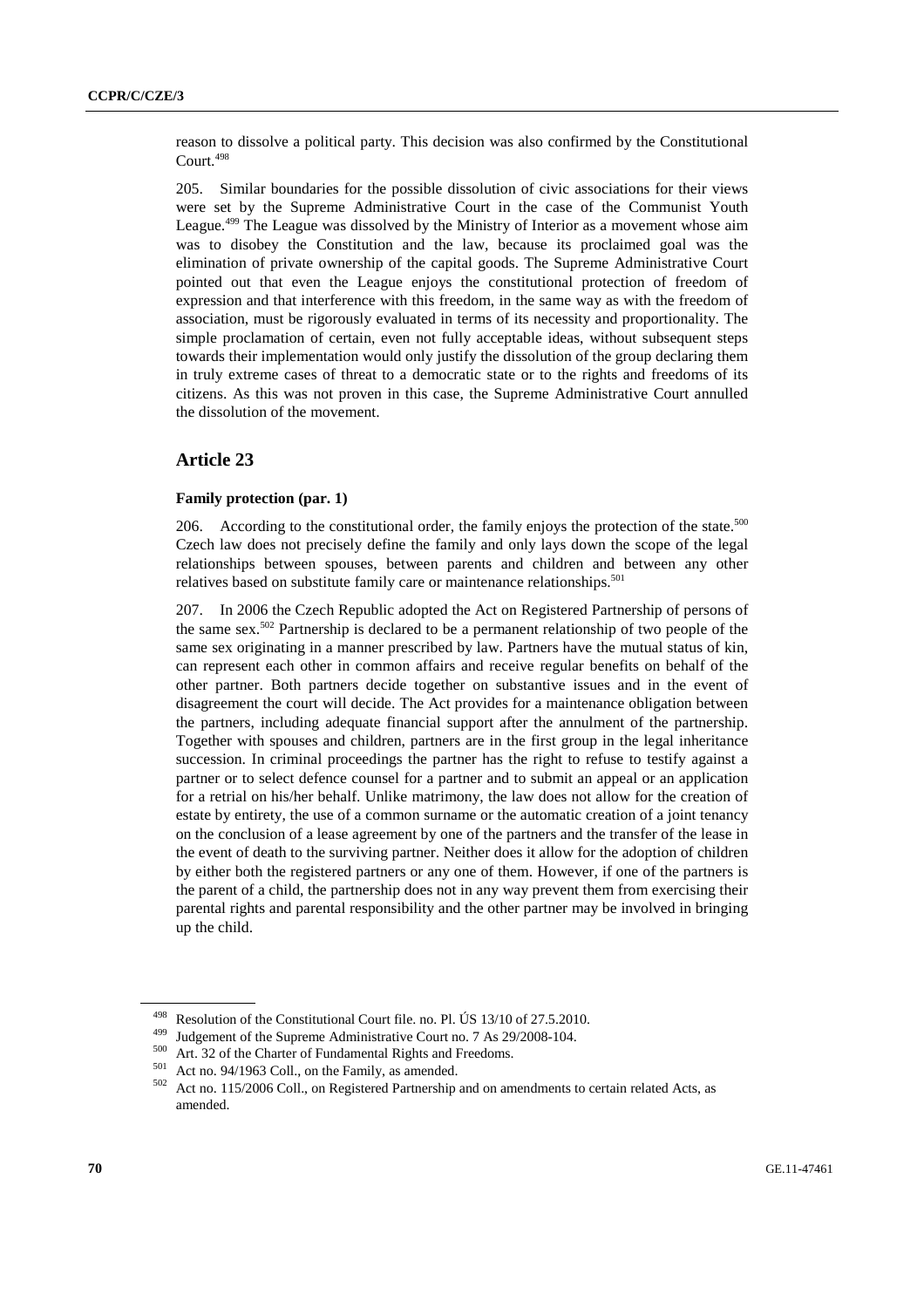## **The right to freedom of marriage and starting a family at a reasonable age (par. 2 and 3)**

208. During the period under review there were no changes regarding the age and freedom of will to enter into matrimony. Marriage is still concluded by a voluntary affirmative declaration by a man and a woman, $503$  both of whom have reached adulthood. The court may allow a marriage to be concluded by minors who have reached the age of 16, provided this is consistent with the purpose of marriage. Through their marriage minors subsequently become fully qualified to perform legal acts.<sup>504</sup> Without permission, this marriage is invalid, but becomes valid after the coming of age of a minor spouse or when the wife becomes pregnant, because then its invalidity is no longer in the interest of society.<sup>505</sup>The possibility of concluding a civil<sup>506</sup> or church marriage<sup>507</sup> still exists.

## **Equal rights and responsibilities as to marriage, during marriage and at its dissolution (par. 4)**

209. The rights and responsibilities of women and men in terms of the equality of their status as to marriage, during marriage and at its dissolution remained unchanged during the period under review. Both spouses continue to enjoy equal rights and responsibilities.

#### **Caring for children after dissolution of the marriage (par. 4)**

210. The legislation regulating care for children after their parents' divorce has not changed. Data on child custody after divorce is provided in annex no. 15. More detailed information is contained in the third and fourth periodic reports on fulfilment of the obligations arising from the Convention on the Rights of the Child and the implementation of the Optional Protocol to the Convention on the Rights of the Child on the involvement of children in armed conflict.<sup>508</sup>

# **Article 24**

## **Legal status of children in the family and society (par. 1)**

211. The protection of children is monitored under the Constitution.<sup>509</sup> During the period under review there were no changes in the legislation regulating the status and behaviour of children in legal relations, the legal guardian of a minor child and other issues relating to the status of children in civil relationships. New arrangements were made for specialised foster care for a temporary period where the court may entrust a child on the advice of the socio-legal child protection authority for a period when the parents are temporarily unable to care for him/her, or for a period until the legal requirements are met for the adoption of a child whose parents are uninterested or wish to consent to the adoption.<sup>510</sup> Institutional care must be reviewed by the court after six months to see whether there are still reasons for its imposition and this must also take account of the feelings of the child, his/her parents and the opinion of the socio-legal child protection authority.<sup>511</sup> Special limitation arrangements

<sup>&</sup>lt;sup>503</sup> Section 3 para. 1 of the Act on the Family.<br><sup>504</sup> Section 13 para. 1 of the Act on the Family and Section 8 para. 2 of the Civil Code.<br><sup>505</sup> Section 13 para. 2 of the Act on the Family.<br><sup>505</sup> Section 4 of the Act on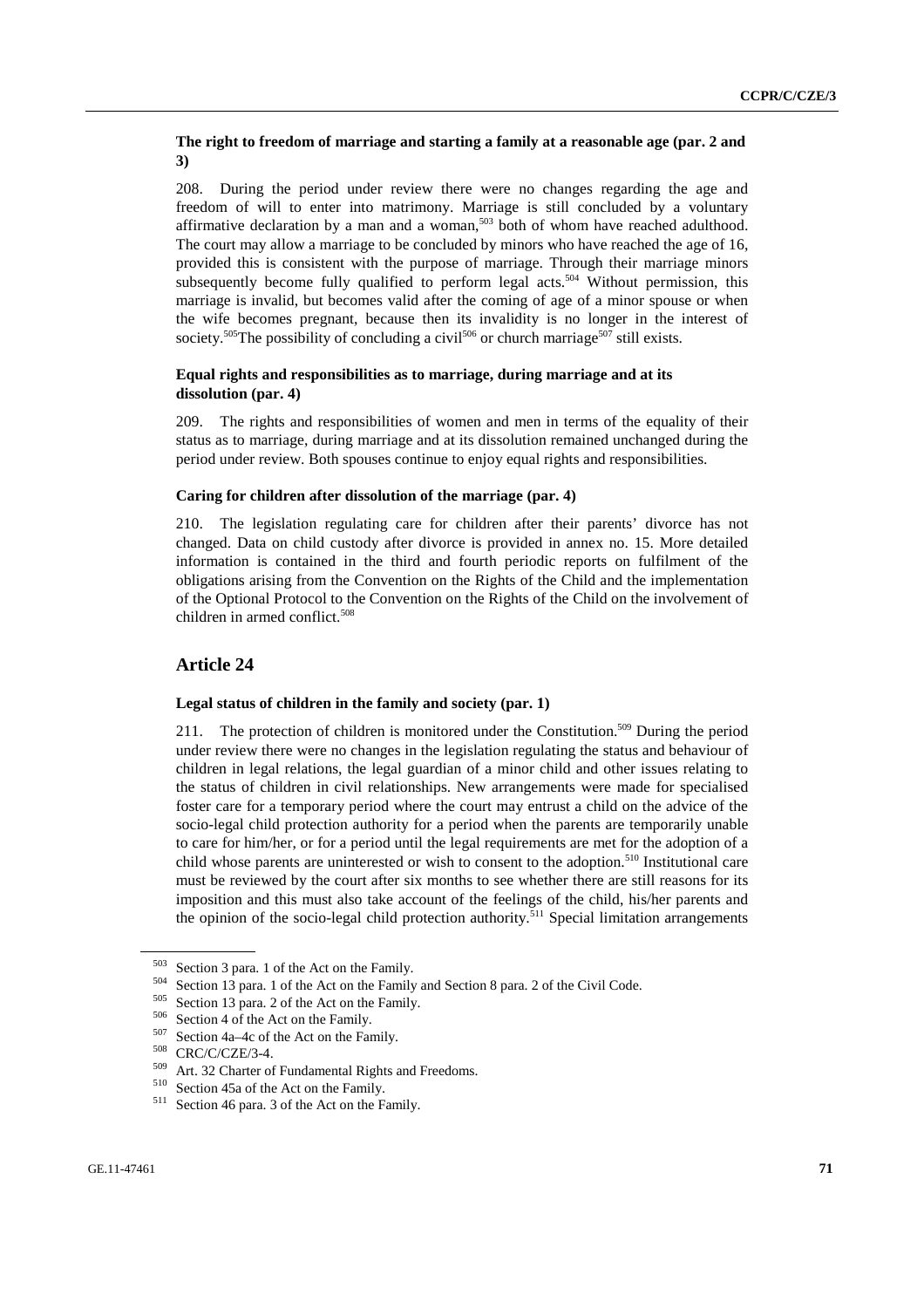apply to court granted maintenance for minor children, where the statutory limitation period is 10 years for each instalment after its maturity. The procedural status of the child in civil proceedings has also improved because more account is taken of his/her opinion on matters that affect him/her. The court is essentially required to determine the child's opinion through questioning him/her in person, and only rarely through the socio-legal child protection authority or a legal expert.<sup>512</sup>

212. During the period under review, the socio-legal protection of children<sup>513</sup> focused on reinforcing alternative forms of care for children that are as similar as possible to the family environment, on the protection of children in crisis situations, on arranging adoptions and foster care, on monitoring the development of children living in foster care or in institutional facilities, on protecting children from violence, abuse and socio-pathological behaviour and the conditions under which non-governmental organisations can work in the socio-legal protection of children. Primary emphasis is placed on working with the biological family and maintaining a family environment. If the positive development of the child is disturbed to such a point that it will have to be placed outside the family, the appropriate authorities will be able to use temporary foster care support options to allow the parents to gain time to try and resolve their problems, because it is in the primary interest of the child that it lives with its own parents, or a kin. This fact is also emphasised during the preparation and training of future foster parents.

213. In 2007 new common Instruction for the Ministry of Justice, the Ministry of Interior, the Ministry of Health, the Ministry of Education, Youth and Sports and the Ministry of Labour and Social Affairs, which regulate the procedure for the enforcement of court decisions relating to the custody of minor children were drafted and approved.<sup>514</sup> In the new instruction, the mutual interaction of courts and socio-legal child protection authorities relating to the enforcement of court decisions of the custody of children was revised in detail and it was explicitly laid down that even during the implementation of the decision, the rights and interests of the child must be consistently protected. An obligation was imposed on the socio-legal child protection authorities to provide or arrange for professional assistance for the child, the parents or other persons responsible for the child's upbringing if required. It was also stipulated that, prior to the actual execution of the decision, the court is obliged to discuss the procedure with the competent socio-legal child protection authority. Staff of the socio-legal child protection authority present during the execution of the decision were authorised to propose postponing the enforcement in justified cases, in particular when its immediate execution could cause the child serious injury or otherwise endanger their positive development. Legal changes were also adopted that obliged socio-legal child protection authorities to put pressure on the obligor, encouraging him/her to submit to the court decision on the child's custody or the change in relationship with the child voluntarily, to provide the child with a suitable explanation of the situation and also to provide or arrange professional help for the child and its parents if required. The Ministry of Labour and Social Affairs issued an information leaflet on solutions to post-divorce conflicts. The leaflet contains practical information about the options for arranging child custody during the period after the divorce, including joint and alternating custody, on the procedure for the court proceedings on the settlement of relations with the child, on the rules governing the execution of court decisions, on the possibilities of using the advisory and mediation services an also of the role of the socio-

<sup>512</sup> Section 100 para. 4 of Act No. 99/1963 Coll., the Civil Code, as amended by Act No. 295/2008 Coll. with effect from 1. 10. 2008.<br>
513 Act no. 359/1999 Coll., on the Socio-legal Protection of Children, as amended.<br>
<sup>514</sup> http://www.mpsv.cz/files/clanky/7286/Instrukce\_142\_2007.pdf.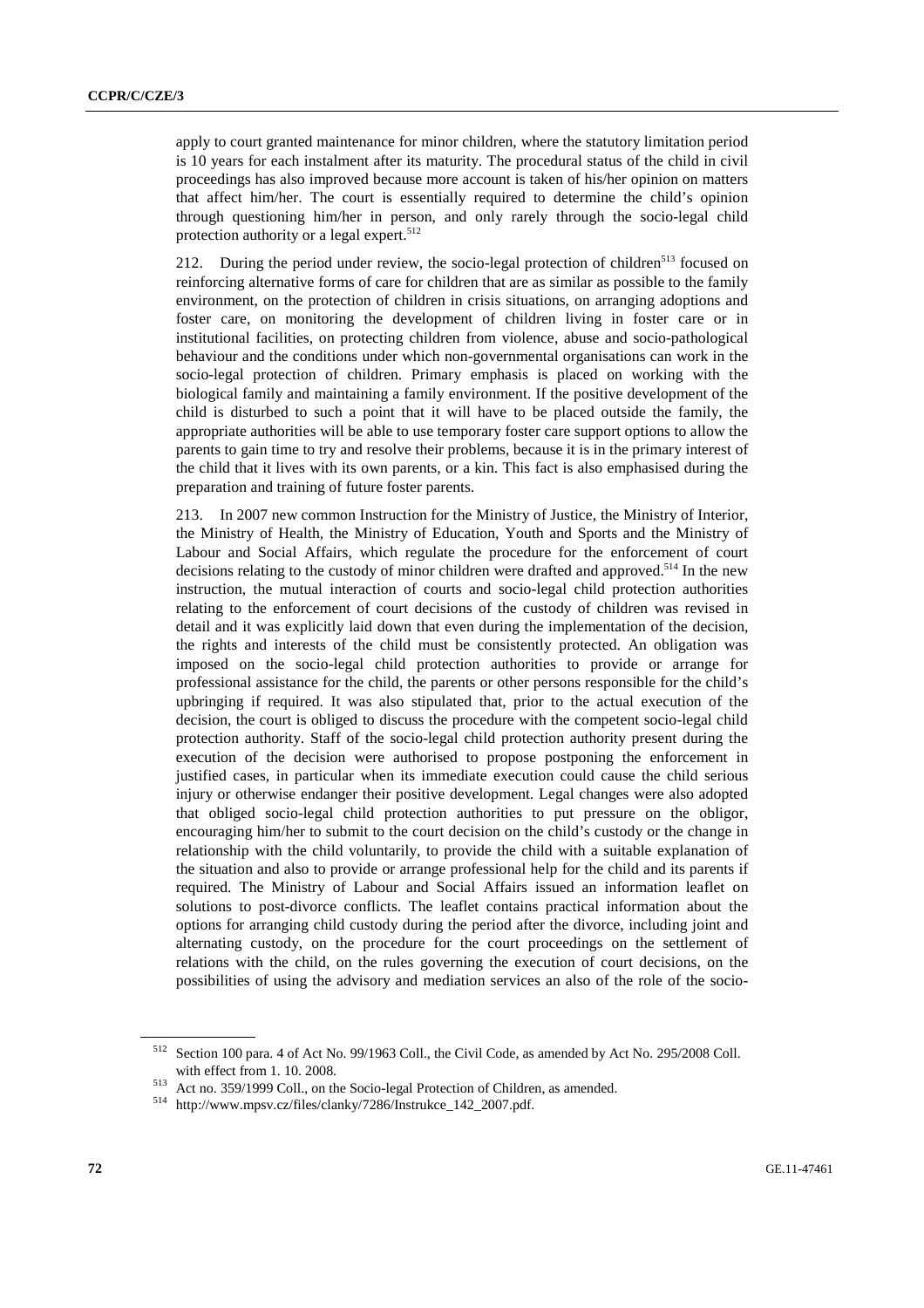legal child protection authorities in protecting the interests of the child and providing assistance to the parents.<sup>515</sup>

214. In 2009 the government approved the National Action Plan to transform and unify the system of care for children at risk for the period 2009–2010. The plan should steer towards a clear preference for childcare in a family environment over institutional care and towards reducing the number of children in institutions, towards intensifying preventive care with vulnerable families and towards reducing the number of children removed from parental care, to improving the individual and multidisciplinary approach in field work, to a more active involvement of children and their families in resolving their own situation and increasing the staff numbers and strengthening the finances of socio-legal child protection authorities.

215. The new Criminal Code raises the standard of criminal law protection for children against abuse, exploitation and neglect. A new crime of endangering a child's education has been formulated,<sup>516</sup> consisting of endangering the "intellectual, emotional or moral development of the child" in accordance with the terminology of the Convention on the Rights of the Child and the Family Act. A new crime relating to child protection is prostitution endangering the moral development of children committed by anyone who operates or organises prostitution in the vicinity of a school, educational or similar facility or place that is reserved for children to visit or to stay.<sup>517</sup>

216. During the period under review, two cases brought against the Czech Republic before the European Court of Human Rights,<sup>518</sup> where an infringement of the rights of the complainants to protection of their private and family life was found on the part of the state authorities of the Czech Republic, because a court ordered that children be placed in institutional care because of the family's poor housing conditions. Following on from these judgements, the Czech government approved the General Measures for the Execution of ECHR Judgements – prevention of the removal of children from parental care for socioeconomic reasons<sup>519</sup> containing a set of legislative and non-legislative measures within the competence of the ministries involved, which react to the judgements referred to above and should contribute to ensuring that in future there will be no undue interference in the rights of children to be brought up by their parents on the part of the Czech Republic and to protecting family and private life. These measures should be implemented by 2012. The basic principle is the inadmissibility of removing children from family care solely for reasons of inadequate housing and other social and economic reasons, unless their life and health or favourable development are seriously endangered and, at the same time, it is not possible to ensure their protection otherwise. The state has an obligation to provide parents capable of bringing up their children with assistance in their upbringing, including assistance in overcoming poor housing and material conditions, to enable children to remain in their family environment. The parents or other persons authorised to participate in childcare shall also be actively involved in this assistance.

217. Problem situations must be resolved in cooperation between state bodies such as courts and socio-legal child protection authorities, municipal and regional bodies and organisations, NGOs and the parents themselves. In each case an individual plan of social

<sup>&</sup>lt;sup>515</sup> http://www.mpsv.cz/files/clanky/7288/Porozvodove\_konflikty.pdf.<br>
<sup>516</sup> Section 201 of the Criminal Code.<br>
<sup>517</sup> Section 190 of the Criminal Code.<br>
<sup>518</sup> Rulings in the case of *Wallová and Walla v. the Czech Republi* 23848/04 and in the case of *Havelka and Others v. the Czech Republic* of 21 July 2007, application no. 23499/06. 519 Czech Government Resolution no. 882 of 7 December 2010.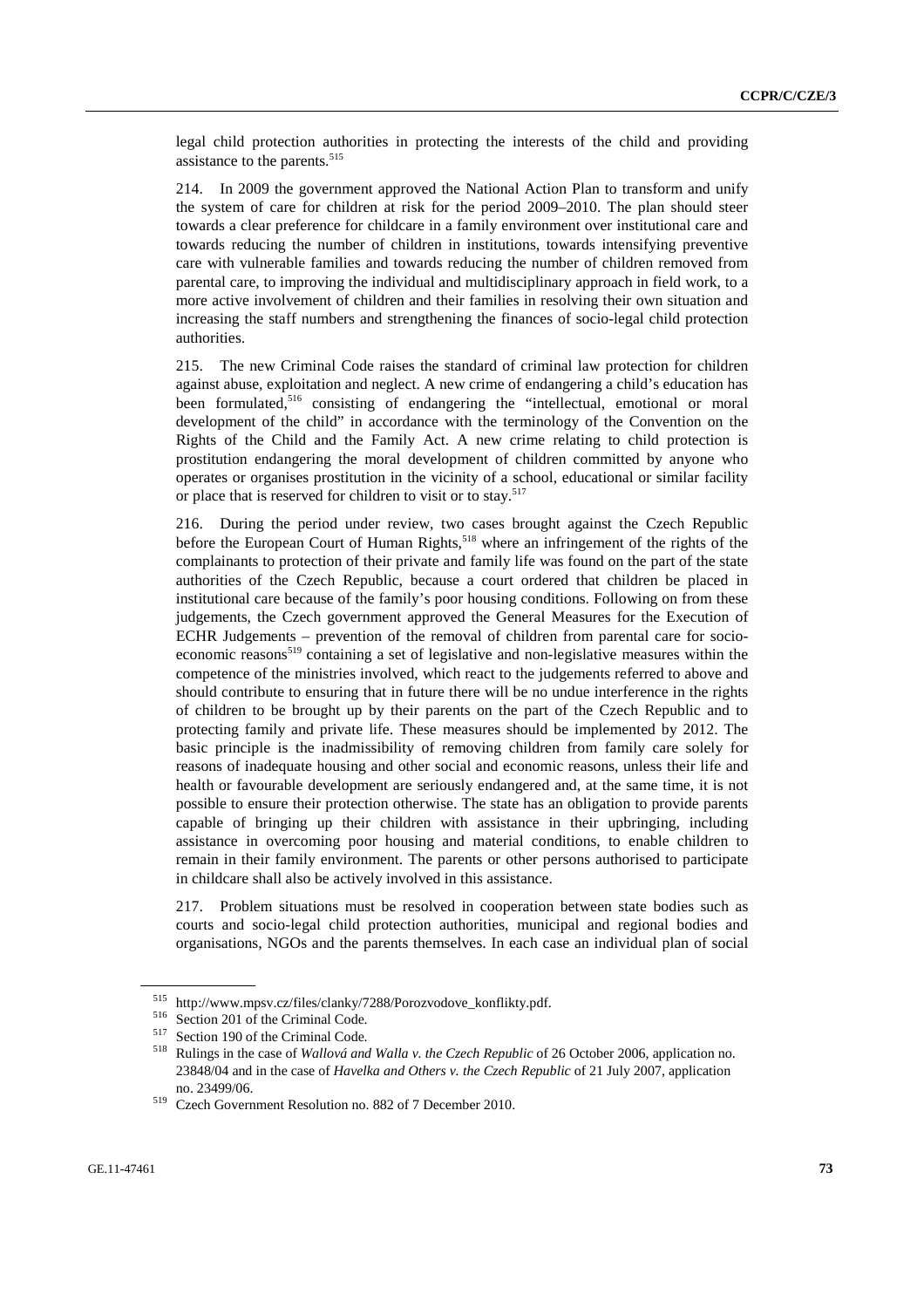work should be devised focusing on caring for the child in a natural family environment or on his/her rapid return to that environment. Within this framework, parents can be required to use the assistance needed to overcome their problems and to avert the threat of placement in alternative care. The competent authorities should communicate intensively with each other on problem cases. The conditions of stay for children in facilities providing immediate assistance will also be clarified, including the cooperation between the facility and the child's family. Conditions governing the removal of children from their families will be revised, with emphasis placed on preventing removal only for reasons of the material poverty of the family. Training programmes for staff working in the area of care for vulnerable children and families will also be revised and they will be trained in the basic principles and procedures for preventive work with families in difficult socio-economic circumstances or in need of housing. An optimal number of cases per social worker will be established in socio-legal child protection authorities and subsidies for their operation will be allocated more effectively and work standards will also be introduced and controlled. Cooperation with social services providers will also be increased, especially social and activation services for families with children, emergency assistance and sheltered housing.

218. In court proceedings and during court hearings, more emphasis should be placed on the opinions of the child itself. Judges and court officials will be trained in basic principles of case law relating to the removal of children from parental care and informed of the possibilities of cooperation with other subjects in acquiring information concerning family relations and methods of financial, social and psychological help for the family. The Czech Republic will keep the Committee of Ministers of the Council of Europe informed of further progress in meeting the individual measures.<sup>520</sup> The Supreme Court issued a consolidated opinion, in which it stated that the material conditions of families, especially their housing conditions, cannot be the only reason for ordering institutional care.<sup>521</sup> Besides the consolidated opinion of the Supreme Court, the case law of the Constitutional Court, which annulled the decisions of lower courts to intervene in the right of parents to care for their children precisely for reason of the family's sub-standard social and housing conditions, also influences the decisions of ordinary courts.<sup>522</sup> More detailed information is also contained in the third and fourth periodic report on the implementation of commitments under the Convention on the Rights of the Child and the Czech Republic information on the implementation of the Optional Protocol to the Convention on the Rights of the Child on the involvement of children in armed conflict. $523$ 

#### **Registration of the birth of a child (par. 2)**

219. All children born on the territory of the state are entered in the birth register at the place of his/her birth.<sup>524</sup> Births must be notified to the registry office by the medical facility where the birth took place, or by the doctor who was the first to provide medical care either during or after the birth. In other cases, a parent or another person who knew about it will report the birth. The name and surname of the child is entered in the register, along with the

<sup>520</sup> The first information for the Czech Republic from the Committee of Ministers of the Council of Ministers is available on http://www.coe.int/t/dghl/monitoring/execution/

Source/Documents/Info\_cases/RepTcheque/DD(2011)126.pdf. 521 Opinion of the civil and commercial division of the Supreme Court of the Czech Republic of 8.12.2010, file. no. Cpjn 202/2010 on decision making of courts in cases concerning imposition of

institutional care due to economic problems of the family, especially their poor housing conditions.<br>
<sup>522</sup> In particular, Constitutional Court findings, file no. II. ÚS 485/10.<br>
<sup>523</sup> CRC/C/CZE/3-4.<br>
<sup>524</sup> Section 1 para. Names and Surnames, as amended.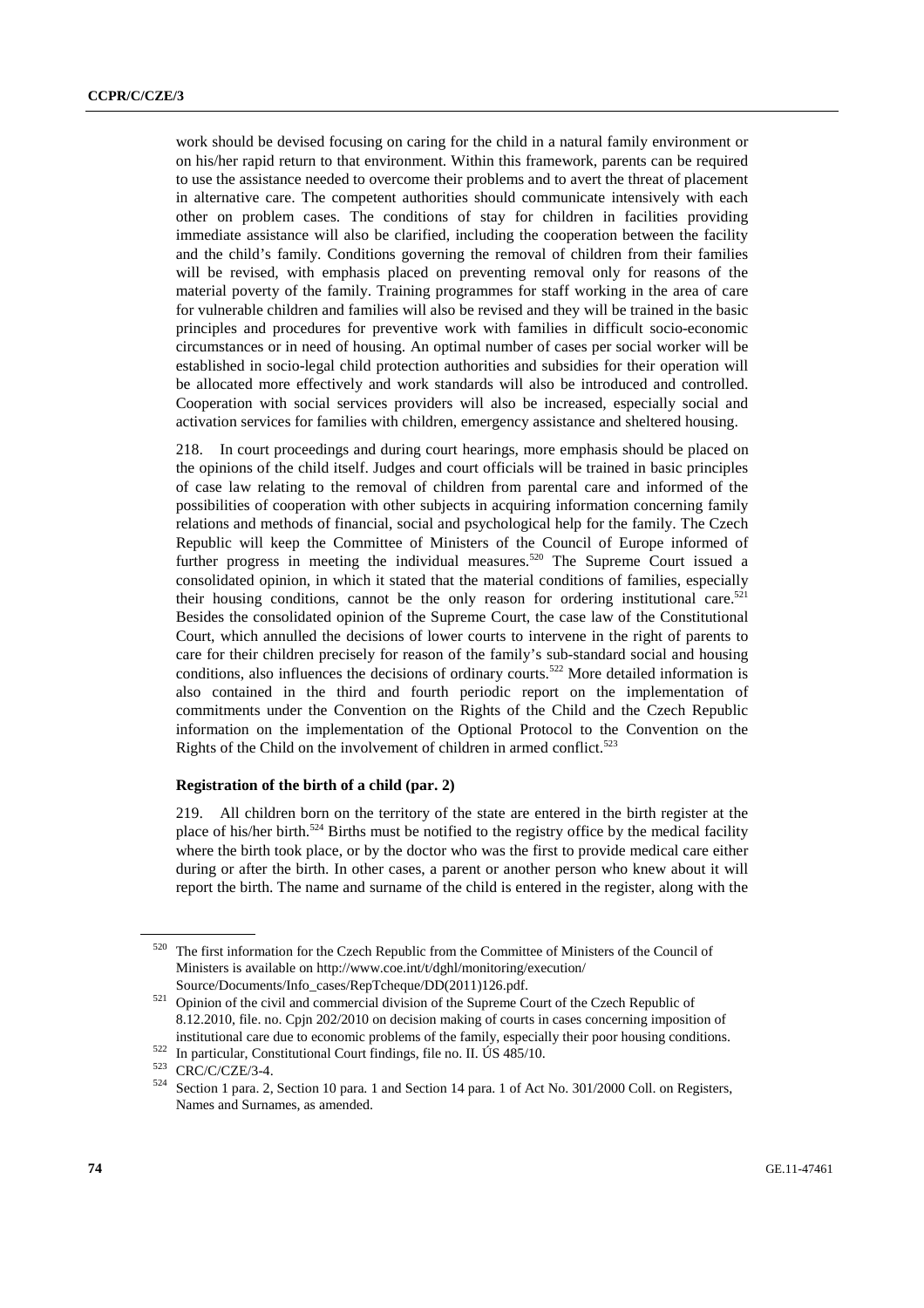date of birth. At the same time the child receives a birth number.<sup>525</sup> Information on the child's parents is also recorded. If a citizen of the Czech Republic is born abroad, the birth is recorded in a special register on the basis of the birth certificate from the country of birth, or another public document, and proof of Czech citizenship.<sup>526</sup>

220. The name, or names, of the child is entered in the register on a statement of consent by the parents or by court decision if the parents fail to agree on a name, or choose a name that cannot be written in the register.527 The person is obliged to use the registered name in official communications. The surname is entered as the parents' common surname or on the basis of an agreement between the parents, or again by court decision.

### **The right of a child to citizenship (par. 3)**

221. The terms of the acquisition of citizenship have remained unchanged in the period under review.<sup>528</sup> Minors may acquire citizenship of the Czech Republic by birth, adoption, determination of paternity, being found on the territory of the Czech Republic or by naturalisation.529

# **Article 25**

## **The right to participate in the administration of public affairs directly or through elected representatives (sub-paragraph a)**

222. The Czech Republic is a democratic state with separation of powers, which is derived from the people who exercise this power by means of their legislative, executive, and judicial bodies.<sup>530</sup> The dominant form of the exercise of state authority continues to be a representative democracy, involving the management of public affairs through representatives elected on the basis of universal, equal and direct voting rights at a national level and at the level of the municipalities and regions as local governments. With the exception of elections to the Senate (the upper house of Parliament), where the electoral system is by majority, at all other levels, the voting system is proportional. According to the Constitution, a constitutional law may stipulate the cases when the people exercise state power directly.531 During the period under review, no legislation was adopted in the Czech Republic on referenda as a direct participation of individuals in the administration of public affairs.<sup>532</sup> At a local level, referenda may still be organised in municipalities and, since recently, also in the regions.

<sup>525</sup> Section 13 et seq. of Act no. 133/2000 Coll., on the Population Register, as amended.<br>526 Section 42 et seq. of Act no. 301/2000 Coll. on Registers, Names and Surnames, as amended. Citizenship can be proven, for example, by a confirmation of Czech citizenship by at least one of the parents, because a child automatically becomes a Czech citizen if at least one of their parents is a Czech citizen. See Section 3 para. 1 of Act no. 40/1993 Coll., on the acquisition and loss of

EULTERSHIP OF the CZECH REPUBLIC.  $527$  According to Section 62 of the Act on Registers, names may not be written in garbled, diminutive or pet forms. Men may not receive a female name and vice versa. The same name may not be entered as

the name of a living sibling born to the same parents, to avoid errors in the family.<br>
<sup>528</sup> Act no. 40/1993 Coll., on the acquisition and loss of citizenship of the Czech Republic, as amended.<br>
<sup>529</sup> In 2008 Czech citizen were presented. In addition, 4 draft constitutional laws on referenda on specific issues such as the Treaty establishing a Constitution for Europe and the Lisbon Treaty were presented. Not one of these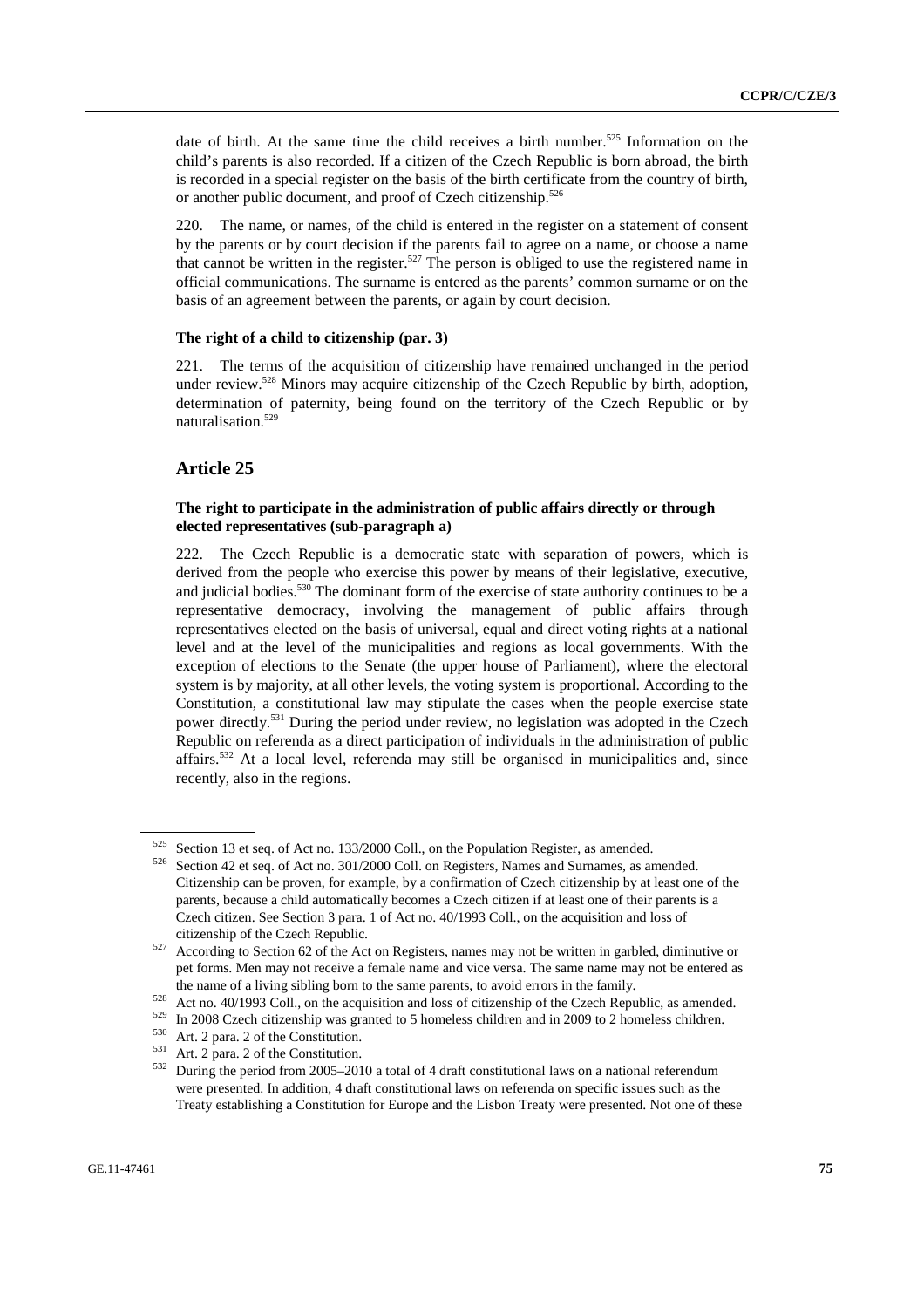223. Referenda at a local<sup>533</sup> and regional<sup>534</sup> level provide for the direct participation of residents of municipalities and regions in the administration of matters concerning local governments. A referendum may only be held on matters that fall within the jurisdiction of a given local government. It may not be held on its budget, on the establishment or abolition of its bodies, on the legislation as a whole, on matters under administrative proceedings or if a question was posed or the decision sought that would be in breach of law. Everyone who has the right to vote in municipal or regional elections, i.e. everyone with permanent residency on the territory of the municipality or region, has the right to vote in a referendum. During the period under review, the limit needed to reach a valid decision at a local referendum was reduced from half of the people entitled to vote to 35%, to ensure that a decision that came out of the referendum is valid, despite lower voter participation. The decision is now binding if over half the majority of voters and at least 25% of all those entitled to vote in a local referendum vote.<sup>535</sup> The same provisions apply to regional referenda.

#### **The right to elect and be elected (sub-paragraph b)**

224. The Constitution defines the basic rules of elections to the chambers of the Parliament of the Czech Republic, with details provided by law.<sup>536</sup> Parliamentary elections take place according to the principles of the proportional electoral system at intervals of 4 years. The territory of the Czech Republic is divided into 14 electoral districts defined identically with the territory of the regions. Lists of candidates for elections to the Chamber of Deputies may be submitted by registered political parties and movements whose activities have not been suspended, and their coalitions. The seats are distributed to parties that exceeded 5% of the total number of valid votes cast at a national level, and in the case of coalitions, 5% is added for each party. Seats are divided in the constituencies between the parties and coalitions according to the d'Hondt method. Candidates from individual political parties, political movements and coalitions are allocated seats according to their order on the ballot. Voters may also cast preferential votes and if any of the candidates receives a number of preferential votes that amounts to at least 5% of the total number of valid votes cast for the candidates in the electoral region, the mandate goes to him/her. Voters may currently allocate up to 4 votes.

225. Elections to the Senate are conducted on the basis of a two-round majority voting system in 81 constituencies, with one senator elected in each. The term of office of senators is 6 years, but elections are held every 2 years, always in  $1/3$  of the constituencies. In the first round, the candidate is elected senator if he/she won more than 50% of the total valid votes cast in a the constituency. Otherwise a second round of elections is held, in which only the two most successful candidates run in each constituency and the one who wins the most votes is elected.

226. Only citizens of the Czech Republic who have reached the age of 18 have the right to vote in elections to both Chambers of Parliament.<sup>537</sup> Any citizen who has reached the age of 21 may be elected to the Chamber of Deputies<sup>538</sup> and any citizen who has reached the

proposals was adopted. The Constitution for Europe was never debated by the Czech Parliament and the Lisbon Treaty was debated in Parliament in accordance with Art. 10a of the Constitution.<br>
<sup>533</sup> Act No. 22/2004 Coll., on local referendum, as amended.<br>
<sup>534</sup> Act No. 118/2010 Coll., on regional referendum and on amend

and additions to certain other Acts, as amended.<br><sup>537</sup> Art. 18 para. 3 of the Constitution.<br><sup>538</sup> Art. 19 para. 1 of the Constitution.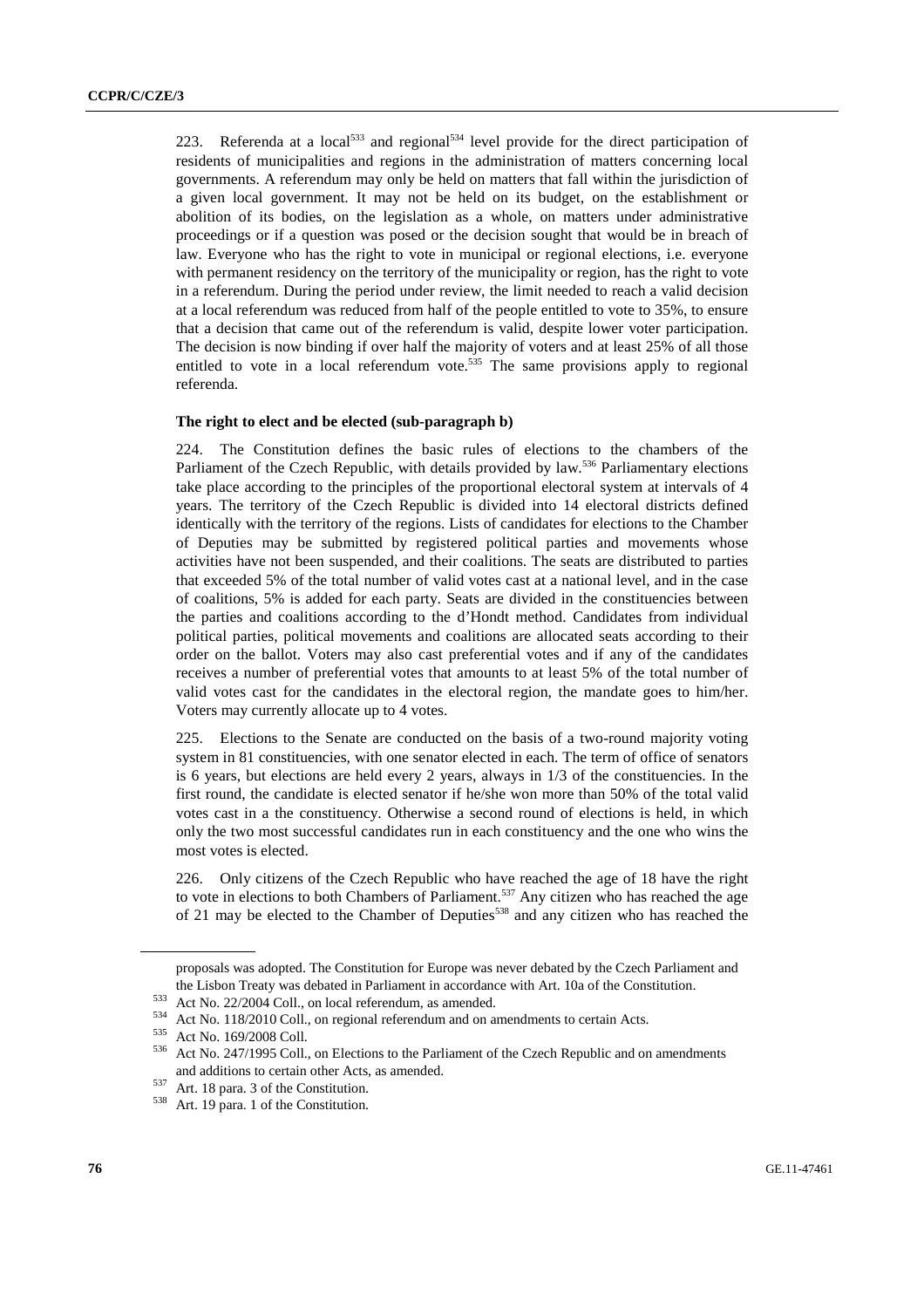age of 40 may be elected to the Senate.<sup>539</sup> A barrier to the exercise of voting rights is legal restrictions on personal liberty in order to protect public health and the deprivation of legal capacity.540 The Constitutional Court has commented on the issue of voting rights of people with restricted legal capacity.<sup>541</sup> In its findings it imposed on municipal courts the obligation always to investigate during proceedings on capacity whether the person is capable of understanding the meaning, purpose and results of the elections, and is therefore able properly to exercise their voting right, and always to justify any restrictions, just as when other rights are being exercised.

227. The regularity of elections to the Chamber of Deputies was disrupted in 2009, when, after the fall of the government and even before there had been further two attempts to establish another one, a special constitutional law was adopted to reduce the fifth term of the Chamber of Deputies to elect a new Chamber.<sup>542</sup> The Constitutional Court repealed this constitutional law as unconstitutional.543 The Constitutional Court rebuked the lack of generality of the law, which was thereby in breach of the separation of powers, because it is the role of the legislature to issue legislation of general application, and also the arbitrary interference with the substance of a democratic state by limiting the term of a democratically elected Chamber, and, finally, the unacceptable retroactive interference in the electoral term of the Chamber, which it had itself adopted and which the voters had created under other conditions. This meant that early elections were cancelled and the Chamber of Deputies completed its term at the proper time, in June 2010. At the same time an amendment to the Constitution was adopted, allowing the president to dissolve the Chamber of Deputies with the approval of three-fifths of all deputies.<sup>544</sup>

228. Local government is exercised in municipalities and regions.<sup>545</sup> Municipalities and regions are separately administered by councils elected for four-year terms. Elections to municipal<sup>546</sup> and regional<sup>547</sup> councils are held under a proportional electoral system. For the elections political parties and political movements whose activities have not been suspended and coalitions of the same may be registered, as well as independent candidates and independent candidate associations, which can associate with political parties and movements. In elections to municipal authorities, voters can give as many votes on all the ballots as there are members of the municipal council, and may allocate votes to political parties and individual candidates in them. In the elections to regional council, the voters have one list of candidates, to which they can allocate up to 4 preferential votes. To obtain a mandate the candidate must obtain 5% of the total number of valid votes. The d'Hondt method is used to distribute the seats to the individual lists of candidates. Elections to the Capital City of Prague council, which has the status of a municipality and a region at once, are regulated by the rules for the elections to municipal councils.<sup>548</sup>

229. Persons over the age of 18, who have permanent residence in the territory of the local government, have the right to vote and to be elected to local government authorities. In the case of municipalities, they may be citizens of the Czech Republic and of other

<sup>&</sup>lt;sup>539</sup> Art. 19 para. 2 of the Constitution.<br><sup>540</sup> Section 2 of Act No. 247/1995 Coll., on Elections to the Parliament of the Czech Republic and on

amendments and additions to certain other Acts, as amended.<br>
<sup>541</sup> Constitutional Court findings file. no. IV. US 3102/08.<br>
<sup>542</sup> Act no. 195/2009 Coll., on shortening the fifth term of the Chamber of Deputies.<br>
<sup>543</sup> Cons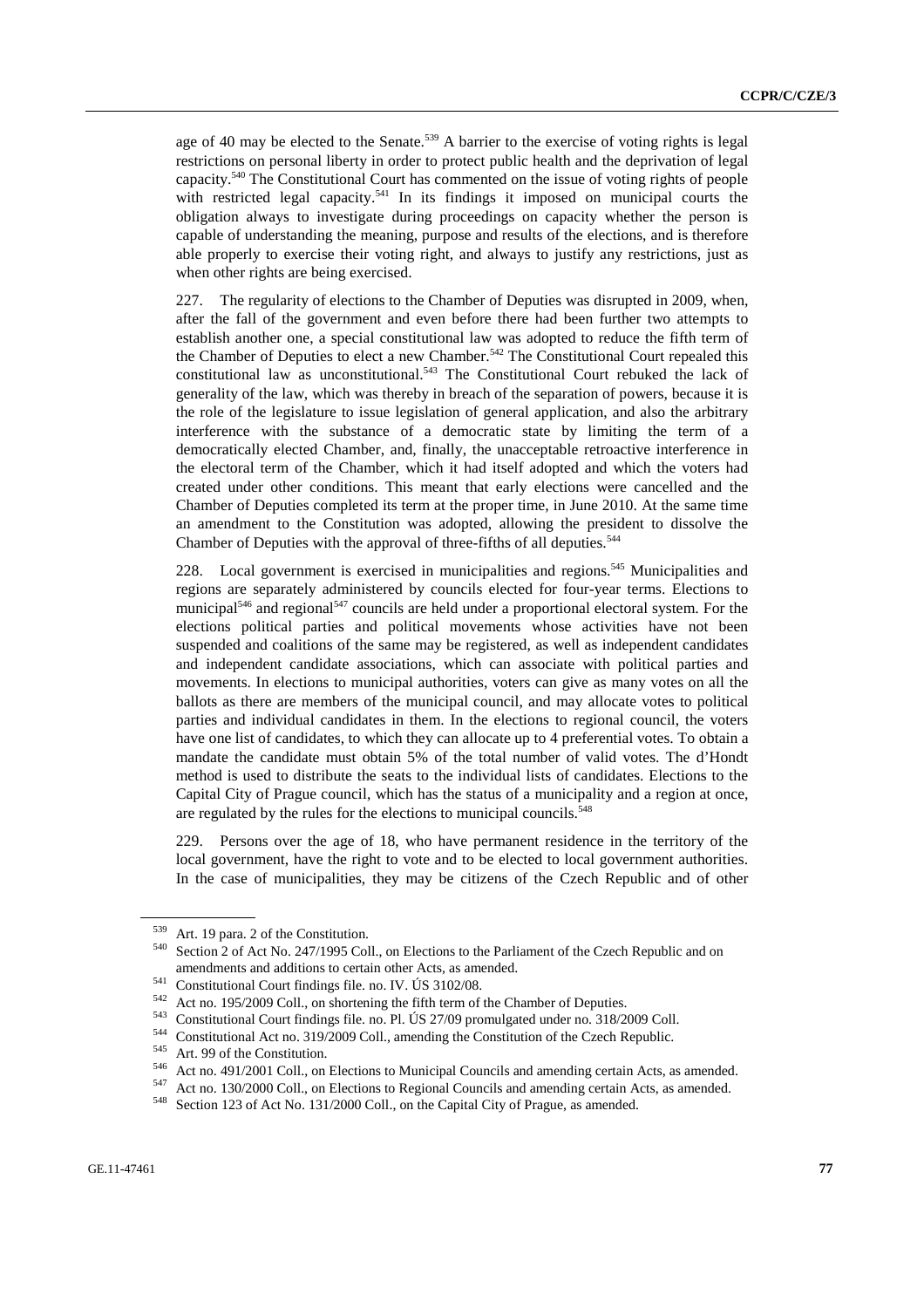states, provided they are entitled to vote under an international treaty by which the Czech Republic is bound,<sup>549</sup> and in the case of the regions, they must be a citizen of the Czech Republic. Barriers to performance are the same as for elections to Parliament, another barrier, for reasons of the space limitations in the constituency, is also a prison sentence.

230. Special arrangements apply to elections to the European Parliament. They also take place under the system of proportional representation every 5 years. For the purposes of elections to the European Parliament, the Czech Republic is a single constituency. Candidate lists may be submitted by registered political parties and political movements whose activities have not been suspended, and coalitions of the same. Seats are distributed to parties that exceeded the limit of 5% of the total number of valid votes cast. The d'Hondt method is used to distribute the seats. Within the framework of individual political parties, political movements and coalitions, candidates obtain seats according to their position on the ballot, and voters can assign up to two preferential votes and the limit for obtaining a mandate is 5%.

### **Entry into public office (sub-paragraph c)**

231. The work of officials and public servants continues to be regulated by the Public Service Act and, as a subsidiary, the Labour Code. This also prohibits any form of discrimination.<sup>550</sup> A condition for office is citizenship of the Czech Republic and, in the case of officials of the self-governing units, permanent residence in the territory of the Czech Republic.

# **Article 26**

# **A ban on discrimination, and the recommendations from the previous concluding observations relating to the fight against discrimination,**<sup>551</sup> **to the education of Roma**<sup>552</sup> and to the rights of foreign nationals<sup>553</sup>

232. The constitutional order continues to be based on the equality of people in their dignity and in their rights<sup>554</sup> and on the prohibition of discrimination in matters of fundamental rights and freedoms on grounds of gender, race, colour, language, faith and religion, political or other conviction, ethnic or social origin, membership in a national or ethnic minority, property, birth, or other status.555 According to the case law of the Constitutional Court, it follows from these provisions that the constitutional order and international law do not require absolute equality of all subjects in their rights and obligations, but only the removal of unjustified differences. Legal discrimination in access to certain rights may not be a manifestation of arbitrariness. It is possible to admit rights to a certain group, while denying them to others. A different approach must be based on objective and reasonable criteria and there must be proportionality between the objectives pursued and the means to achieve them. Fundamental rights and freedoms must be guaranteed for all, regardless of the criteria set out above.<sup>556</sup>

<sup>&</sup>lt;sup>549</sup> This includes the citizens of all the EU Member States.<br>
<sup>550</sup> Section 16 of the Labour Code.<br>
CCPR/C/CZE/CO/2, para. 16.<br>
<sup>551</sup> Ibid., para. 17.<br>
<sup>553</sup> Ibid., para. 18.<br>
<sup>554</sup> Art. 1 of the Charter of Fundamental Ri Court of the CSFR file no. Pl. ÚS 22/92 promulgated under no. 96/1992 Coll. and also, in particular,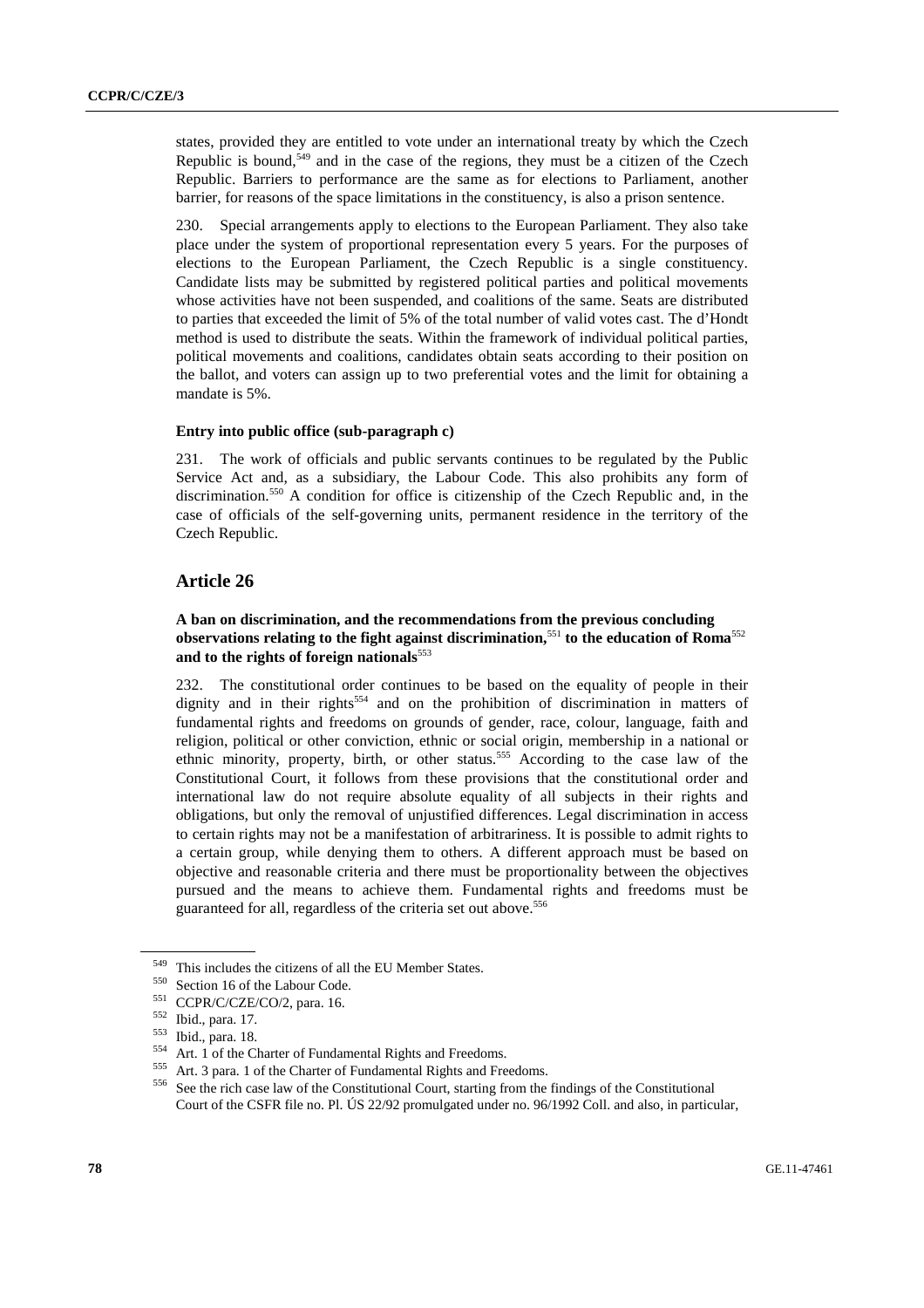233. The Czech Republic has already provided information on the implementation of recommendation no. 16 in its previous observations on the final recommendations for the period from 2008–10.557 Following on from the above, we add that the practical application of the Anti-Discrimination Act is ensured by the courts and the competent state inspection authorities (Labour inspectorates, the Czech School Inspectorate, the Czech Trade Inspection, the Ministry of Health and the Ministry for Labour and Social Affairs). These bodies may prosecute violations of the principle of equal treatment of people in labour relations,<sup>558</sup> in education,<sup>559</sup> the provision of goods and services,<sup>560</sup> healthcare<sup>561</sup> and social benefits.<sup>562</sup> Their investigation may be initiated ex officio or in response to a personal impulse and they may impose fines, but not award compensation to private individuals for injury. This can only be done by courts in civil proceedings. Compensation may be sought both in proceedings for the protection of personality in accordance with the Civil Code and in special proceedings in accordance with the Anti-discrimination Act. In both of these the victim of discrimination may seek termination of the discriminatory conduct, atonement of the consequences caused and adequate compensation, including monetary compensation.<sup>563</sup> Discriminatory attitudes causing damage to individual rights need not be targeted at a specific person, but also at a group of which this person is a member  $564$  and it does not even have to be motivated by direct discriminatory intent of the discriminating individual. Just as in the case of other interventions into individual rights, the condition is not the intent, but the result caused. The deciding factor is not even the objective perception of discriminatory behaviour, but primarily the subjective perception of the person discriminated against.<sup>565</sup>

234. In anti-discrimination litigation the shared burden of proof is applied. After laying out the facts indicating discrimination against the victim, it is up to the defendant to prove that his/her conduct was not discriminatory.566 According to the Constitutional Court, when investigating the circumstances that indicate discrimination, the situation must be comprehensively and thoroughly examined and comparable facts evaluated, to enable the final assessment to determine whether discrimination has occurred or not.<sup>567</sup> Access to court for low income people, in addition to the general institutes<sup>568</sup> has been facilitated by the possibility of being represented by NGOs that have been established to protect victims of

finding file no. Pl. ÚS 16/93 promulgated under no. 131/1994 Coll., Pl. ÚS 36/93 promulgated under no. 132/1994 Coll., Pl. ÚS 4/95 promulgated under no. 168/1995 Coll., Pl. ÚS 5/95 promulgated under no. 6/1996 Coll., Pl. ÚS 9/95 promulgated under no. 107/1996 Coll., Pl. ÚS 33/96 promulgated under no. 185/1997 Coll., Pl. ÚS 15/02 promulgated under no. 40/2003 Coll., Pl. ÚS 33/03 promulgated under no. 584/2004 Coll., Pl. ÚS 47/04 promulgated under no. 181/2005 Coll., Pl. ÚS

<sup>6/05</sup> promulgated under no. 531/2005 Coll. or Pl. ÚS 8/07 promulgated under no. 132/2010 Coll.<br>
<sup>557</sup> CCPR/C/CZE/CO/2/Add.1, CCPR/C/CZE/CO/2/Add.2, CCPR/C/CZE/CO/2/Add.3.<br>
<sup>558</sup> Act No. 251/2005 Coll., on Labour Inspection

Czech Trade Inspectorate, as amended.<br>
<sup>561</sup> Act No. 20/1966 Coll., on Public Healthcare, as amended.<br>
<sup>562</sup> E.g. Act No. 108/2006 Coll., on Social Services, as amended.<br>
<sup>563</sup> Section 13 of the Civil Code, Section 10 of t no. Pl. ÚS 37/04 (promulgated under no. 419/2006 Coll.).<br>
<sup>567</sup> See the findings of the Constitutional Court file no. II. ÚS 1609/08.<br>
<sup>568</sup> Exemption from court fees and other costs under Section 138 of the Code of the Ci

the granting of a representative to protect their interests or professional legal assistance without needing to cover the costs thereof in accordance with Section 30 of the Code of the Civil Procedure.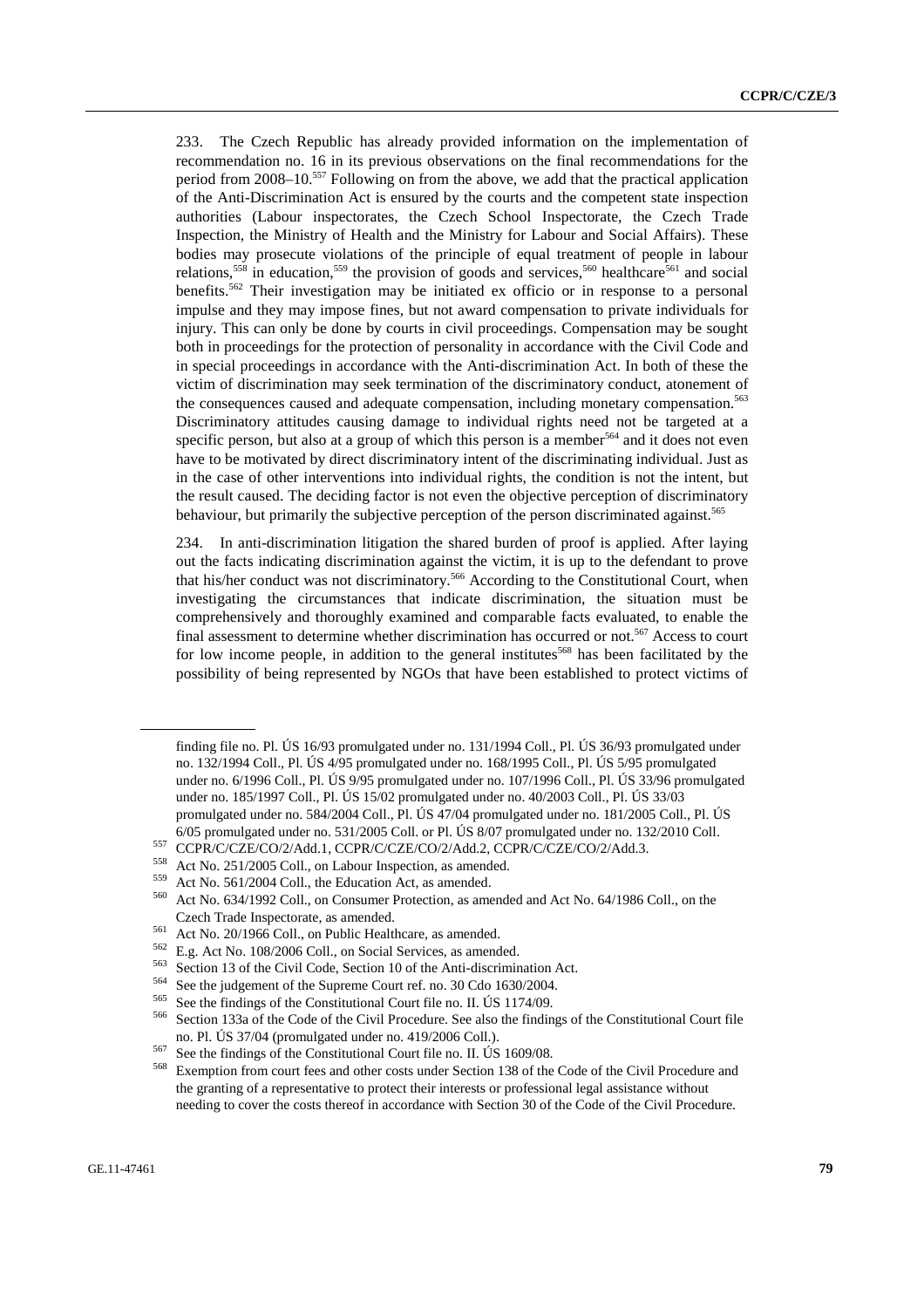discrimination.<sup>569</sup> In addition to these non-profit organisations, general legal assistance is provided by the Czech Bar Association (Česká advokátní komora).<sup>570</sup> Nonetheless, the Czech Republic does recognise a certain deficit in the general provision of legal assistance, primarily to low income groups of the population, and is therefore preparing a new Act on legal assistance, which anticipates financial and organisational support for general access to basic legal advice free of charge or for a minimal fee. The system should become operational in 2013.

235. According to EU regulations,<sup>571</sup> the role of the equality body taken by the Ombudsman. His task is to contribute to promoting the right to equal treatment, to provide methodological assistance to victims of discrimination in the protection of their rights, to carry out research and to issue reports and recommendations on issues relating to discrimination.<sup>572</sup> The main activity of the Public Defender of Rights is primarily advice and the dissemination of information. On his web pages, the Ombudsman provides basic information on the problem of discrimination, $573$  provides instructions on how to protect against discrimination, $574$  and publishes recommendations and legal opinions, using specific examples to show what can be considered to be discriminatory and what not. These nonbinding legal opinions can contribute to raising the awareness of public authorities, local governments and private individuals.<sup>575</sup> Recommendations by the Ombudsman have concerned issues such as renting public housing, access of guide dogs and assistant dogs to public areas or access to pre-school education. The Ombudsman has, for example, produced legal opinions on raising salaries in companies, discounts on public transport fares, the conditions for access to social services or eligibility for early retirement.

236. On the issue of the fight against racism and extremism, in 2009 the government approved a Strategy to combat extremism and subsequently the Police of the CR approved its own Concept for combating extremism, containing solutions in the areas of organisational arrangements, technical equipment, methodologies and analyses, the organisation of criminal proceedings and training. Based on these tasks, significant advances were made in methods of preventing the infiltration of extremists into the security forces, the elimination of concerts and demonstrations by right-wing extremists on the territory of the CR in 2010 and the unlawful behaviour that had accompanied these events in previous years. Extremist views distributed over the internet remain a problem, as does the conspiratorial activities of the extremist groups themselves on the territory of the CR. The number of crimes and individuals prosecuted are shown in annex no. 14.

237. The Czech Republic described the legal arrangements regulating lease relations in its statement in 2010.<sup>576</sup> It stressed that the legislation covering lease relations is based on protection of tenants as the weaker party. A lease of a flat can only be terminated for reasons set out in the legislation either with the consent of the court, or without its consent,

<sup>&</sup>lt;sup>569</sup> Section 26 para. 3 of the Civil Procedure Code and Section 11 of the Anti-discrimination Act.<br><sup>570</sup> http://www.cak.cz/scripts/detail.php?id=2617.<br><sup>571</sup> Council Directive 2000/43/EC of 29 June 2000, implementing the between persons irrespective of racial or ethnic origin, Council Directive 2000/78/EC of 27 November 2000, establishing a general framework for equal treatment in employment and occupation and Council Directive 2004/113/EC of 13 December 2004, implementing the principle of equal

treatment between men and women in the access to and supply of goods and services.<br>
Section 21b of Act No. 349/1999 Coll., on the Public Defender of Rights, as amended.<br>
573 http://www.ochrance.cz/en/discrimination/.<br>
574

http://www.ochrance.cz/diskriminace/diskriminace-pravni-stanoviska/. 576 CCPR/C/CZE/CO/2/Add.2.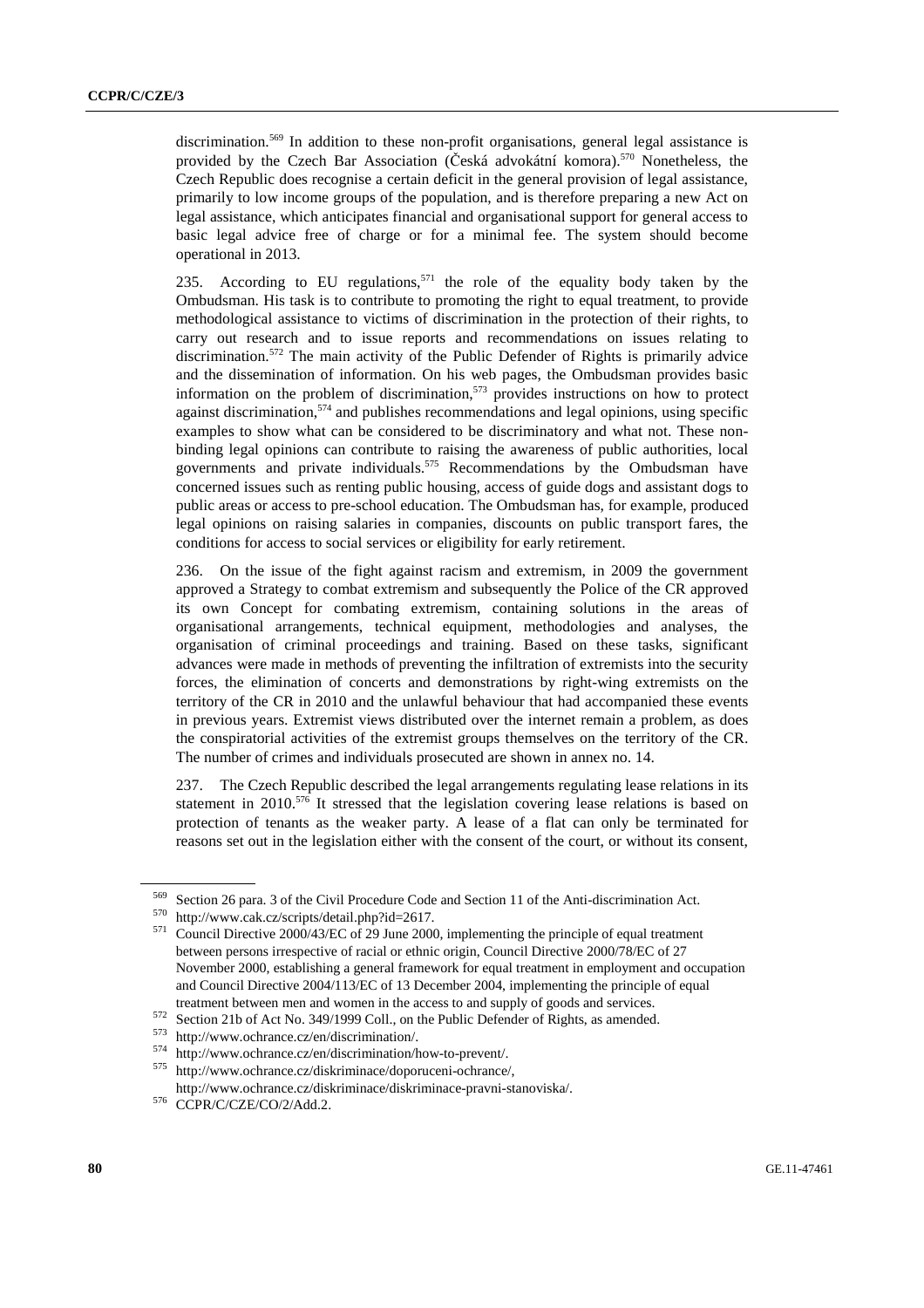but in this case the tenant has the option of applying to the court within 60 days with a request for invalidity of the termination, a recourse that must be set out in writing in the termination notice. The period of notice must be at least 3 months and does not run during court proceedings on the validity of the termination. In many cases, mainly when the termination is in the interest of the landlord and the tenant has given no cause for it, the tenant has the right to substitute housing in the form of another flat, longing or at least a shelter. This does not apply in the case of a fixed-term lease, which expires at the end of the period for which it was contracted. Here it is assumed that the tenant knows in advance that the lease is terminated and that he/she will have time to find alternative accommodation.

238. The Civil Code treats all tenants equally. The court may, in determining the validity of the termination, take account of the situation of the tenant (e.g. a family with minor children) and give some the right to better substitute housing than is set out in the law. At the same time it may decide on the invalidity of the termination, which, although complying with legal requirements, is in breach of good morals in its social consequences. These means are used to protect socially disadvantaged and vulnerable groups. Any notice and eviction served in violation of the law are of course invalid and can be successfully defended in court. No landlord can evict a tenant in contravention of the law.

239. Aside from protecting the rights of tenants, the Czech Republic is trying to provide protection for the socially weak and vulnerable using various practical tools. These mainly involve various programmes to promote social integration and field social work with clients at risk of social exclusion. Under the Operational Programme Human Resources and Employment, the Ministry of Labour and Social Affairs has announced support for grant projects and regional individual projects. The government also supports field work projects and community outreach work to prevent social marginalisation. More detailed information is provided in annex no. 16.

240. The role of the municipalities is crucial in this respect. Municipalities are legally obliged, having respect to local possibilities, to create conditions for meeting the needs of its residents, including the need for housing.577 In 2009, the government approved the Strategy for Roma Integration for the period  $2010-2013$ ,<sup>578</sup> where it also recommends that municipalities "continuously monitor the access of low-income Roma households to housing and ensure the availability of social forms of housing for these households, creating a non-discriminatory, transparent and equitable allocation of public housing and continuously and timely prevent the loss of housing by Roma tenants as a result of arrears in rent for municipal flats and use legal means<sup> $579$ </sup> and other preventive tools in collaboration with other stakeholders in the housing sector." The Ombudsman issued a recommendation

<sup>577</sup> Section 35 para. 2 of the municipal constitution.<br>
578 Government Resolution no. 1572 of 21.12.2009.<br>
579 This includes, for example, the institute of the special beneficiary in accordance with Section 59 of Act No. 117/1995 Coll., on State Social Support, as amended, and Section 40 of Act No. 110/2008 Coll., on assistance in material distress, as amended. A special beneficiary is a person who may receive a benefit in the place of the normal beneficiary in order to fulfil the purpose of the benefit and to protect the rights of the beneficiary fee when a misuse of housing benefits to pay the rent threatens termination of the lease, the landlord may be paid the benefit directly instead of the tenant to cover the claim for rent.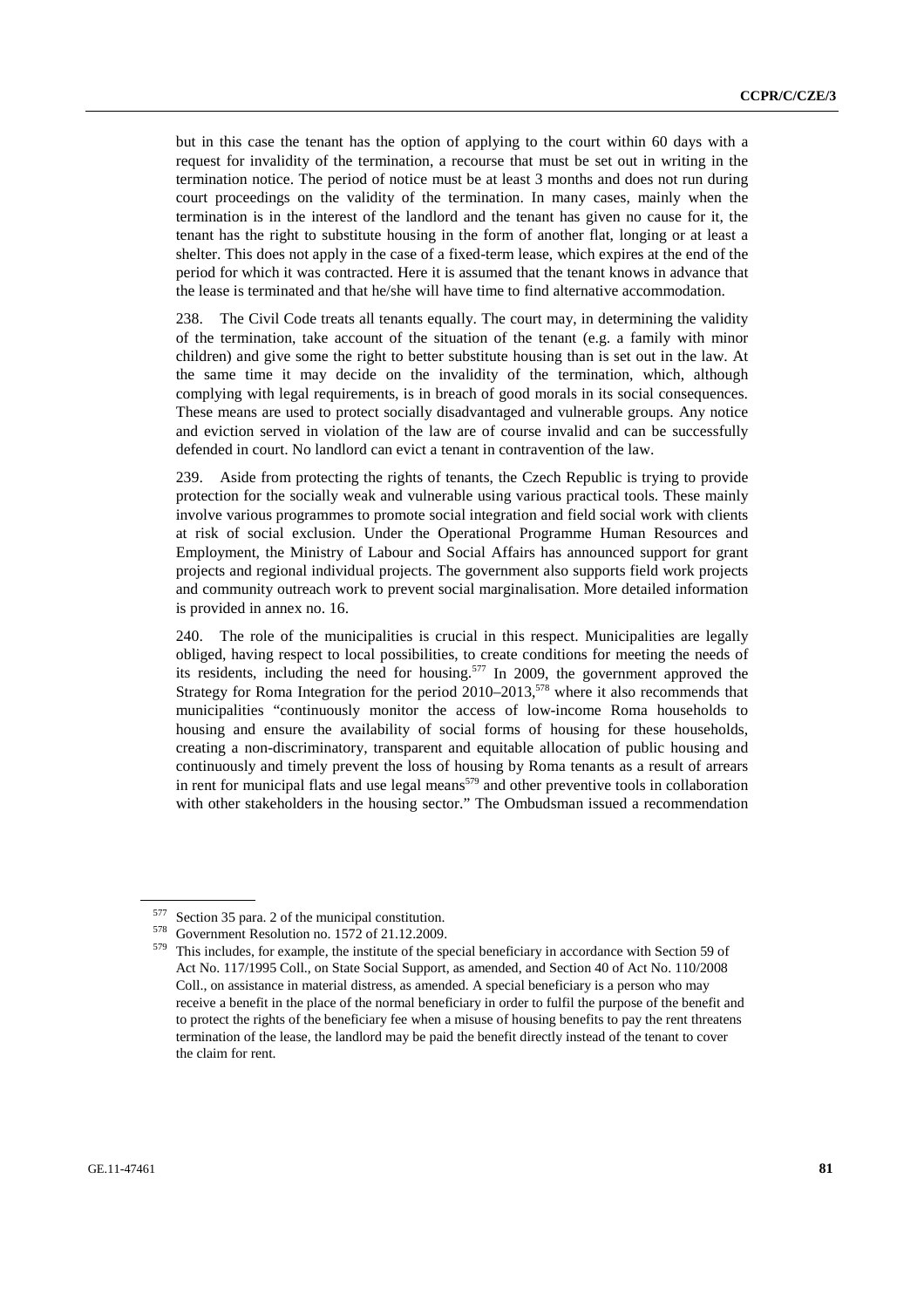on this issue<sup>580</sup> and, in cooperation with the Ministry of Interior, also issued a manual for municipalities on the topic of preventing social exclusion.<sup>581</sup>

241. The Agency for Social Inclusion, which has been working by the Office of the Government since 2008, has also provided methodological support to municipalities in the fight against social exclusion. Municipalities may use the Agency's services for its own community planning and for meeting the needs of its residents. The Agency provides professional consultation and advice to municipalities in the areas of social welfare, employment, health, education, security, etc. Municipalities may collaborate with the Agency in local partnerships on projects for municipal development and the integration of the population and, with its help, apply for grants for these projects. The Agency is currently working with a total of 33 municipalities.

242. In order to meet their obligations to provide housing, municipalities may also use titles to housing subsidies provided by the Ministry for Regional Development. These titles enable the municipality to obtain subsidies for the construction of apartment houses for people in adverse social situations who do not have access to housing. Since 2009 persons other than municipalities have been entitled to apply for a subsidy to build social housing, with the proviso that the subsidy is for rental flats for defined categories of low income people at a fixed rent. Between 2003 and 2010 a total of almost 14,000 subsidised flats have been built. More detailed information is provided in annex no. 16.

#### **Education of Roma children**

243. In 2007 the Grand Chamber of the European Court of Human Rights found that the Czech Republic was in breach of Article 14 of the Convention for the Protection of Human Rights and Fundamental Freedoms prohibiting discrimination in the rights conferred by the Convention and Article 2 of Protocol no. 1 to the Convention guaranteeing the right to education.582 Since that time, the Czech Republic is obliged to submit information to the Committee of Ministers concerning the implementation of this judgment.<sup>583</sup> On the basis of the judgement, during the period from 2008 to 2009, the Czech government launched a number of research studies aimed at mapping the situation in the education of Roma pupils from disadvantaged backgrounds, focusing on the causes and forms of segregation in education, the use of diagnostic tools for identifying pupils' learning needs, the approach taken by educators, psychologists and other professionals to children from this environment in education and identifying other problems that these children face during their education.<sup>584</sup>

<sup>580</sup> Recommendation from the Ombudsman to implement the right to equal treatment for applicants for the lease of a municipal flat http://www.ochrance.cz/fileadmin/user\_upload/

diskriminace/Obecni\_byty.pdf.<br><sup>581</sup> Recommendations for municipalities and towns to prevent the creation and expansion of socially marginalised areas, with emphasis on providing for housing needs

http://www.ochrance.cz/fileadmin/user\_upload/Publikace/Doporuceni\_socialni\_vylouceni.pdf. 582 Judgement of the Grand Chamber of the European Court of Human Rights in the case of *D.H. v. The* 

*Czech Republic* of 13.11.2007, Application no. 57325/00.<br><sup>583</sup> Art. 46 of the Convention for the Protection of Human Rights and Fundamental Freedoms (no.

<sup>209/1992</sup> Coll.). 584 The most important research studies included "Analysis of the individual approach of pedagogues to teaching pupils with special education needs" (author Člověk v tísni, o.p.s.); "Educational tracks and educational chances of Romany pupils in primary schools in the area of socially excluded Roma localities" (author GAC, s.r.o); Analysis of the diagnostic tools used on pupils from socio-culturally disadvantaged environments with regard to Roma children, pupils and students (author Výzkumné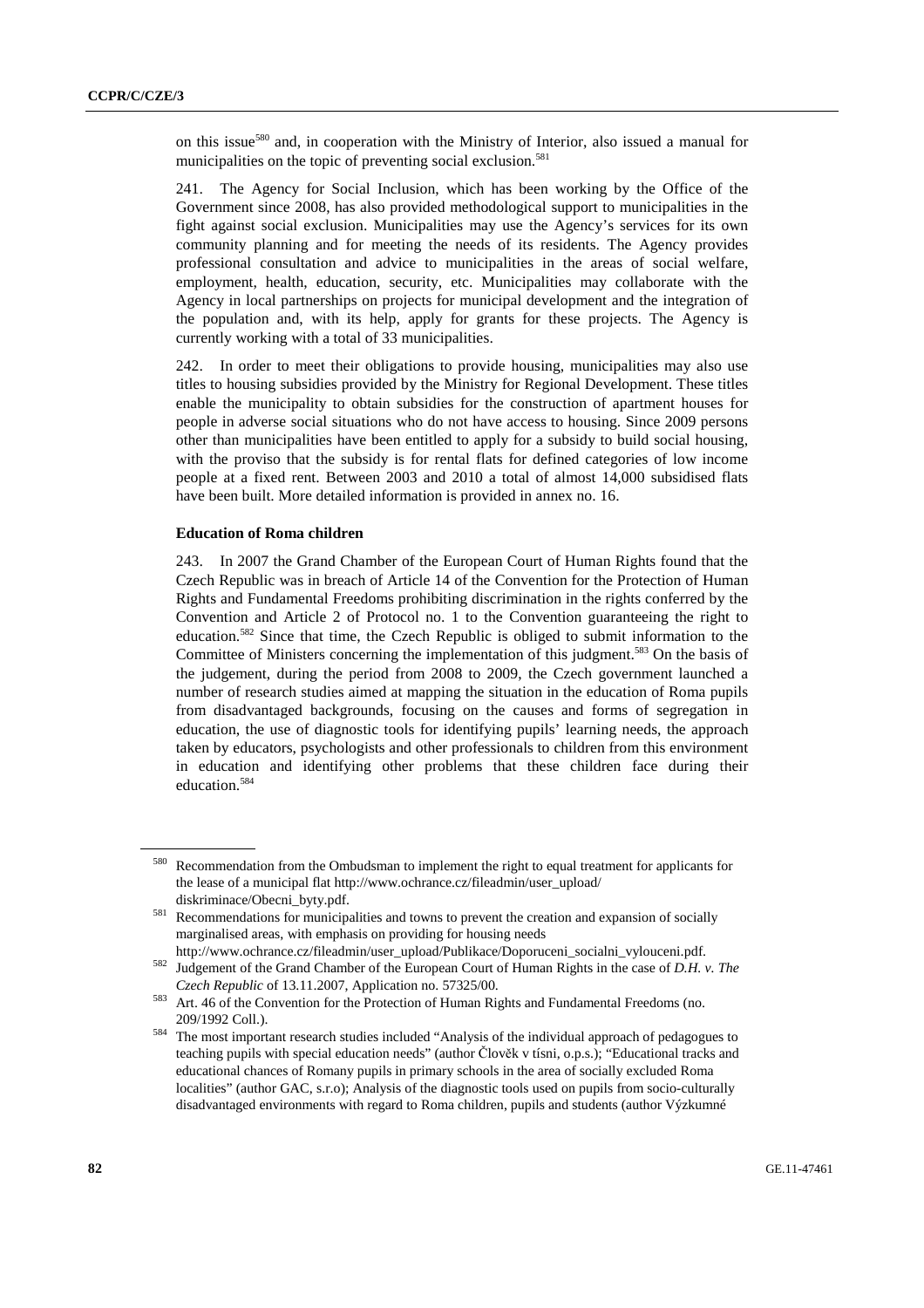244. The results of the analyses outlined above show that Roma children have truly unequal educational opportunities compared with other pupils.<sup>585</sup> It is far more likely that Roma children will be educated using a programme designed for children with mild mental disabilities than other children. The survey also shows a strong likelihood that if a student completed primary education structured according to the Framework Educational Programme Primary Education for pupils with mild mental disabilities, they will reach lower educational levels, which reduces their chances of obtaining good quality and wellpaid jobs as adults and increases the likelihood that they will face future unemployment and the resulting poverty and social exclusion.<sup>586</sup>

245. An analysis of the diagnostic tools showed that the diagnostic tools are not themselves discriminatory and are able to find relevant results, but their use is problematic in practice. A fundamental prerequisite for their proper application is maintaining the principle of lege artis by the counsellors. The use of diagnostic tools assumes a level of qualification, professionalism and experience in the researcher, the dynamism of his/her procedures, the complexity of the examination and a sensitivity to factors causing sociocultural disadvantages. The results of the survey of diagnostic tools should serve to produce the relevant recommendations and methodologies for employees of school counselling offices.

246. Another problem, which was revealed through the surveys, was the heterogeneity in the approach and the lack of preparedness of schools to teach children with special educational needs. The reason is the different levels of both equipment and staffing of schools and school counselling facilities. Pedagogical staff lacks a broader and more systematic methodological support, misses the professional training required to teach pupils with special educational needs and there is reserve in the system for their further education. In relation to socially disadvantaged children, there is also a need to link educational and social interventions and to provide a continuity between activities of schools and the sociolegal child protection authorities and providers of social services that will result in the overall stabilisation of the life situation of these socially excluded families and to strengthen their efforts to address their situation.

247. In 2010 the Czech School Inspectorate issued a thematic report of inspection activities in the former special schools.<sup>587</sup> During the inspection staff monitored how the legislative changes had been implemented in practice in the former special schools, the current educational offer of these schools and their estimates of the staffing needs to implement the new school educational programmes. The results of the survey showed that in the 171 basic schools monitored, 35% of Roma pupils were following the school

centrum integrace zdravotně postižených) and Monitoring Framework Educational Programmes

<sup>(</sup>author Institute for Information in Education (Ústav pro informace ve vzd<sup>ě</sup>lávání)). 585 Results of the Monitoring of Framework Educational Programmes have shown that of the total number of Roma primary school pupils, almost 30% of these (exactly 26.7%) attend schools that teach using educational programmes for pupils with mild mental disabilities, whereas they are only

<sup>2.17%</sup> of the total number of other pupils from the majority population attended these schools. 586 Over 95% of pupils who completed primary education following the programme for pupils with mild mental disabilities, subsequently attended secondary school providing education without a graduation certificate. In the case of Roma pupils, most of those graduating from these primary schools (65%) transferred to secondary schools that only provided a vocational certificate at the end of the programme, only 0.93% of them went on to secondary schools that offered a graduation certificate. In the case of Roma pupils leaving primary schools that followed the standard curriculum, over 30%

enrolled in secondary studies with a graduation certificate.<br>587 Until 2005, when there was a change to the Education Act and special schools were abolished, there were 398 special schools in the CR. 171 of these schools (i.e. 43% of former special schools) participated in a survey by the Czech School Inspectorate, attended by a total of 15,894 pupils.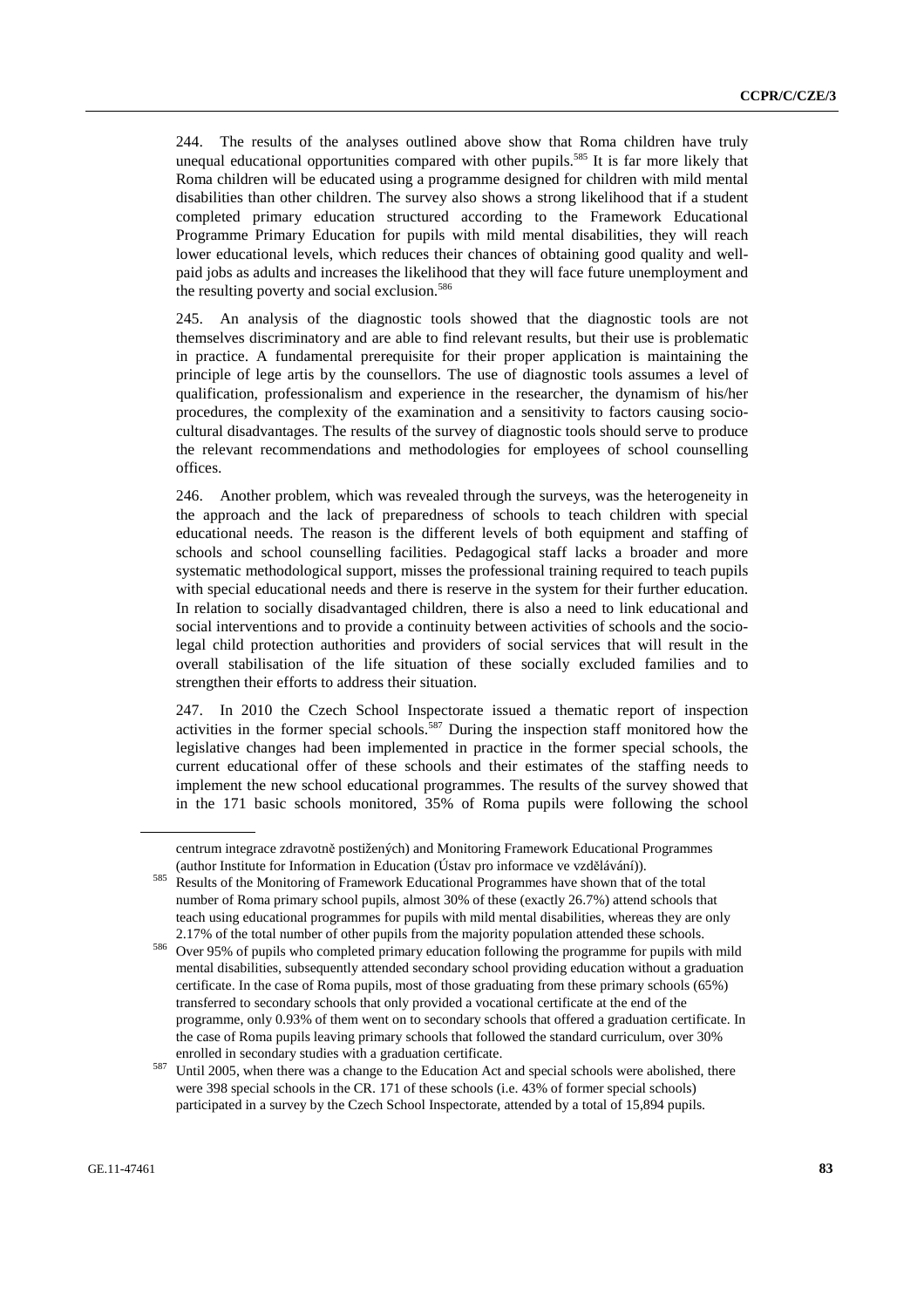curriculum for pupils with mild mental disabilities. Among the major shortcomings that were uncovered during the inspection was the insufficient identification and registration of socially disadvantaged pupils as required by the Education Act, when mild mental disabilities were deemed to be the cause of the lack of success of these pupils in mainstream education. There was an inability to distinguish between the needs and special conditions of support needed for socially disadvantaged pupils and the pupils with mild mental disabilities, which had a significant impact on the ability of disadvantaged Roma pupils to integrate into mainstream education. It was discovered that 22 preparatory classes had been set up in the framework of the primary schools monitored for socially disadvantaged pupils, which improved their preparedness for learning in mainstream education, but the number of these classes in the schools monitored was found to be very low.588 Apart from this the schools also use the development programme issued by the Ministry of Education, Youth and Sports to support the addition of a teaching assistant for socially disadvantaged pupils. Another fundamental problem was the method of inclusion of socially disadvantaged pupils in the educational programme designed for pupils with disabilities. The schools had a problem proving that the legal guardians had been informed and given their consent to their child's education.<sup>589</sup>

248. The results of the analyses described above were used in the development of the National Action Plan for Inclusive Education, whose task is to specify the individual measures and to rethink the manner of their implementation in practice.<sup>590</sup> The development of the plan and its practical implementation is the task of the Ministry of Education, Youth and Sports. The National Action Plan for Inclusive Education defines the scope of the activities to be carried out in order to ensure equal access and equal opportunities for all in education. It also covers the introduction of measures needed to end the persistent practice of segregation in Czech schools and, at the same time, to prevent any discriminatory effects. The basic plan is to increase the level of an inclusive concept of education in the Czech educational system and the ultimate goal is to act preventively against the social exclusion of individuals and social groups. The plan also includes measures to change the system of pedagogical-psychological counselling with emphasis on the socio-culturally sensitive diagnostic needs of children with special educational needs in conjunction with social counselling and a system of checks and reviews of the diagnoses made. It also deals with the issue of informed consent from the children's legal guardians. Attention is also paid to career guidance and motivating pupils towards further and lifelong education in order to improve their employment opportunities and to reduce their dependence on social networks.

249. For the purpose of fulfilling the plan, amendments have been prepared to the Education Act and its implementing decrees on pedagogic-psychological counselling and on the education of children with special educational needs. The first Decree<sup>591</sup> sets out the rules for the provision of advisory services. It also introduces a written confirmation, which will be signed by the pupil's parent, that the recommendation containing proposed changes to the pupil's school curriculum has been discussed with him/her and that he/she has understood its nature and content and can comment on it if required. Recommendations for the inclusion of pupils in schools or educational programmes for pupils with disabilities

<sup>588</sup> The number of preparatory classes is however increasing, in 2010 there were 199 of them, with a total of over 2,400 pupils. 589 Clear parental consent to teaching their children according to a modified curriculum could not be

obtained for 1.08% of pupils in the primary schools inspected.<br><sup>590</sup> Government Resolution No. 206 of 15.3.2010.<br><sup>591</sup> Decree No. 72/2005 Coll., on the provision of consulting services in schools and school guidance

facilities, as amended by Decree No. 116/2011 Coll., with effect from 1.9.2011.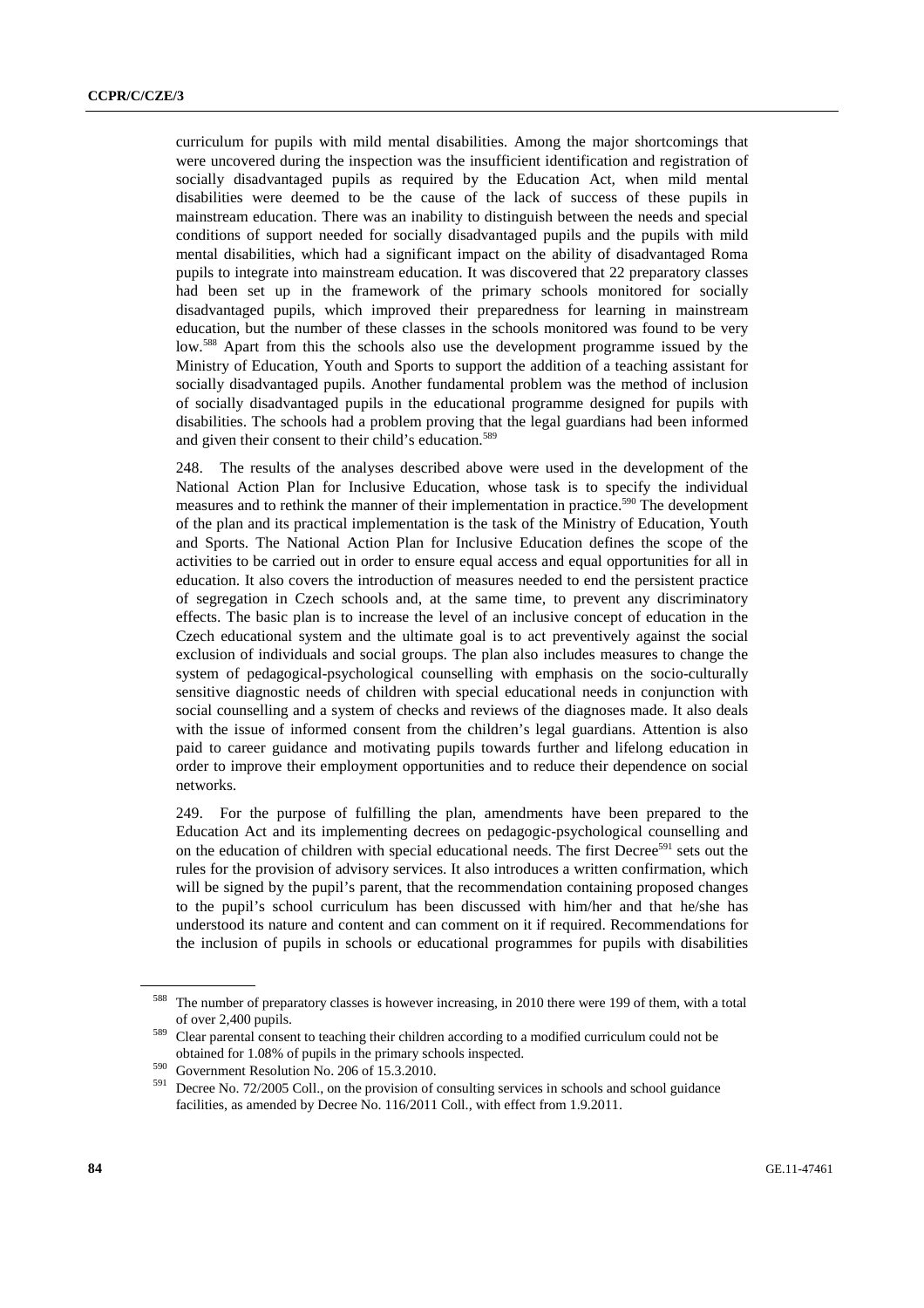should be issued for a maximum period of one year.<sup>592</sup> Pupils and their parents must be informed of their right to request at any time additional advisory services. The Decree on the education of children with special educational needs<sup>593</sup> also mentions compensatory measures for pupils with special educational needs, which should serve to compensate for disadvantaged pupils, enabling them to be taught in schools and in classes that are not only intended for pupils with disabilities.<sup>594</sup> Support measures for pupils with disabilities are also defined here.<sup>595</sup>

250. For the purposes of using compensatory measures, a socially disadvantaged pupil is, in particular, a pupil from an environment where he/she lacks any support for the normal process of education, including cooperation between his/her legal guardians and the school, and a pupil disadvantaged by insufficient knowledge of the teaching language. It has been expressly stated in the legislation that a pupil who is not disabled will not be taught by an educational programme that has been adapted to the needs of pupils with disabilities, but nonetheless, it will be allowed for a class established for pupils with disabilities to educate a pupil without a disability, who is physically or socially disadvantaged and who has been failing over the long term and in a number of areas in mainstream education, even after the application of all the previous compensatory measures. This pupil will be taught by the standard curriculum used in normal primary schools and his/her placement in the class for pupils with disabilities is limited to a period of 5 months, during which time he/she will remain a pupil at his/her original school. A condition for the inclusion of pupils in special education is always a recommendation from the school counselling facility, along with proposals for specific support measures, a discussion of the application with the pupil and his/her family, including the provision of comprehensible information and the informed consent of the parents. During this time the pupil will remain under the supervision of the pedagogical-psychological counsellor, which will recommend further developments in his/her education and will monitor whether grounds still remain for the pupil to stay in special education. The current legislation sets out clear conditions that do not allow pupils without disabilities to attend a class established for pupils with disabilities solely on the request of the parents. The new legislation is intended to support the inclusive education of pupils with special educational needs, contains measures that are specifically aimed at socially disadvantaged pupils, including Roma pupils, and responds to the decision of the European Court of Human Rights.

251. Early pre-school care focuses on promoting the successful management of school education, using "preparatory" classes for socially disadvantaged children. Emphasis is on the educational programme introduced in kindergartens to support the development of communication skills and to prevent reading difficulties in children of pre-school age.

<sup>&</sup>lt;sup>592</sup> With the amended Decree, the focus of advisory services has shifted from reporting, within the meaning of diagnostic activities, to recommendations, within the meaning of advisory activities, which are intended to take account of pupils' special educational needs.<br><sup>593</sup> Decree no. 73/2005 Coll., on the education of children, pupils and students with special educational

needs and specially gifted children, pupils and students, as amended by Decree No. 147/2011 Coll., with effect from 1.9.2011.<br><sup>594</sup> In particular the use of teaching and special teaching methods and procedures, the provision of

individual support in teaching and preparation for teaching, the use of advisory services provided by schools and school guidance facilities, individual educational plans or the services of a teaching

assistant. 595 The use of special methods, procedures, forms and educational aids, compensation, rehabilitation and teaching aids, special textbooks and teaching materials, the inclusion of subjects involving special teaching care, the provision of pedagogical-psychological services, acquiring the services of teaching assistants, reducing the number of pupils in the class or study group or otherwise modifying the organisation of education to take account of pupils' special educational needs.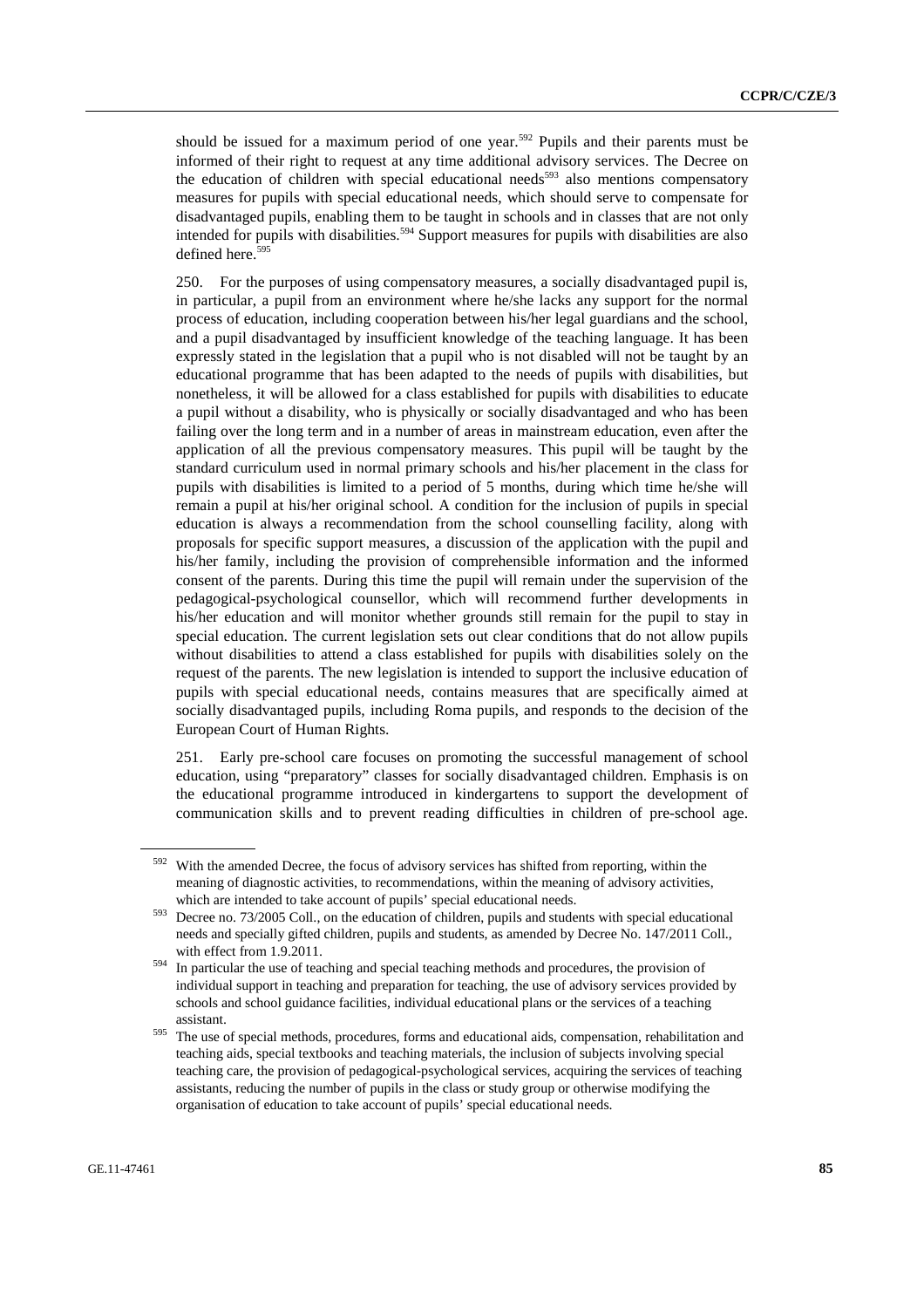Support is directed towards developing the professional skills of the teaching staff, enabling them to work with pupils with various educational needs, to access for socially disadvantaged children to pre-school education, to expanding opportunities for the establishment of "corporate kindergartens", and to increasing the capacity of kindergartens to promote the systematic development of the skills needed for children to succeed in formal education. The Ministry of Education, Youth and Sports therefore also supports alternative forms of pre-school pedagogical intervention, e.g. low-threshold facilities and family centres and supports the activities of teaching assistants for socially disadvantaged pupils.596 Methodological support and assistance is provided from the ministry and its subsidiary professional institutions.<sup>597</sup> Specific information is also provided in the Statement issued by the Czech Republic in  $2010^{598}$  and in the statements submitted to the Committee of Ministers of the Council of Europe.599 Certain statistical data on Roma education and support for inclusive education are provided in annex no. 17.<sup>600</sup>

### **Ensuring the rights of foreigners**

252. The rights of foreign nationals and other persons who do not speak Czech in judicial and other proceedings are described in detail in the text to Article 9 par. 2 as regards restrictions on personal liberty, Article 14 par. 1 in respect of judicial proceedings in civil, criminal and administrative matters and Article 27 regarding administrative proceedings. In all these proceedings a person who does not speak Czech has the right to the assistance of an interpreter at government expense, to enable him/her to defend his/her rights despite the language barrier. Independently of this, he/she also has the right to be exempted from court costs and for free legal assistance, as stated in the text to Article 14 par. 1 and in this Article.

253. Each year the state releases funds to promote the integration of foreign nationals, including the co-financing of projects selected under the grant proceedings announced by the Ministry of Labour and Social Affairs and the Ministry of Education, Youth and Sports. These projects are most often implemented with NGOs and schools. They include, for example, Czech language courses, employment advice and socio-cultural courses to help foreign nationals familiarise themselves with the living conditions in the Czech Republic in a language they can understand or through an interpreter. Support is also granted for field work with foreign nationals and related advice and assistance. The Ministry of Interior, as coordinator of the integration programme for foreign nationals, also implements its own projects. Recently, regional centres to promote the integration of foreigners have been set up in areas where there are larger concentrations of foreign nationals, providing information, advisory services, courses, seminars, etc. specialising in their specific region. Information for foreign nationals is published on the Ministry of Interior website. $601$ Information materials for foreign nationals regarding residence, employment and other issues is also accessible from the website maintained and regularly updated by the Ministry

Most aid comes from the "Support for education in minority languages and multicultural education" and the Ministry of Education, Youth and Sports Programme to promote the integration of the Roma community grant programmes, funded from the state budget and from the European Social Fund.<br>http://www.msmt.cz/file/1549\_1\_1/ , http://www.vuppraha.cz/wp-

content/uploads/2009/12/pripravna\_trida.pdf, www.inkluzivniskola.cz.<br>
S98 CCPR/C/CZE/CO/2/Add.2 and CCPR/C/CZE/CO/2/Add.3.<br>
http://www.coe.int/t/dghl/monitoring/execution/Themes/Add\_info/CZE-ai\_en.asp.<br>
600 Additional info of the Convention on the Elimination of All Forms of Racial Discrimination (CERD/C/CZE/8-9). 601 http://www.mvcr.cz/mvcren/web-useful-information.aspx.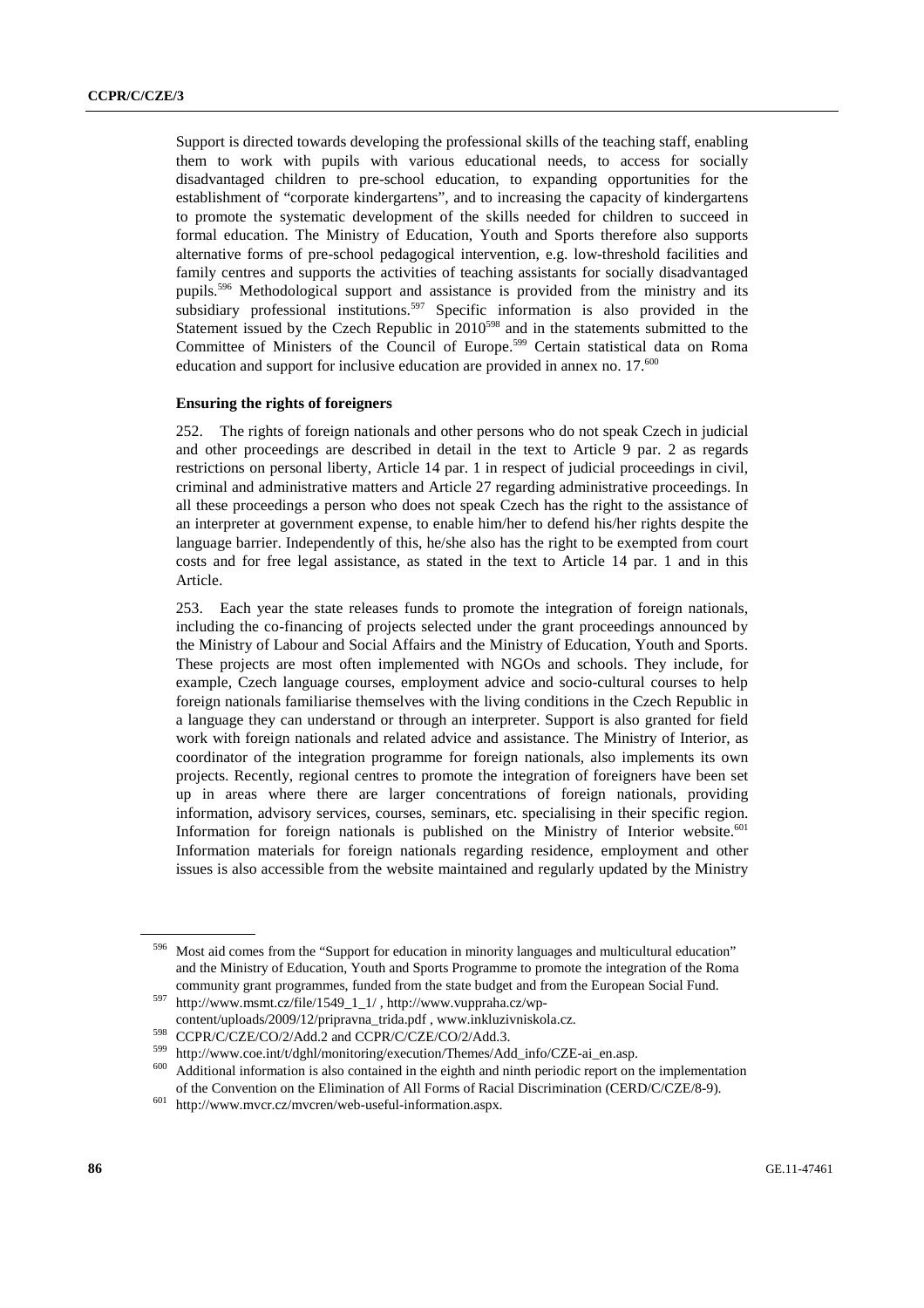of Labour and Social Affairs in collaboration with the Ministry of Interior.<sup>602</sup> Publications are distributed to foreigners in the Czech Republic and through embassies and consulates abroad. Individual ministries issue information leaflets on specific issues affecting the lives of foreigners, always in languages that can be understood by foreigners.

# **Article 27**

## **Rights of national minorities**

#### **Act on the rights of members of national minorities**

254. Constitutional protection of minority rights remains unchanged. Members of national minorities still have the right to participate actively in the cultural, social and economic life and in public affairs, $\frac{603}{ }$  the right to use the language of national minorities (including education in these languages and the establishment of schools), the right to develop their own culture and traditions and the right to associate in national associations and political parties. Detailed arrangements for these rights are set out in the relevant legislation.604 Membership of a national minority shall not be used to the detriment of anyone; such treatment would amount to discrimination.<sup>605</sup>

255. In 2006 the Czech Republic ratified the European Charter for Regional or Minority Languages.<sup>606</sup> During the ratification a statement was made, by which the Czech Republic undertook to provide special protection for Slovak, Polish, German and Romani, providing support for the Slovak language nationwide and for Polish in the Moravian-Silesian region in the districts of Frýdek-Místek and Karviná, where there is a large Polish minority.<sup>607</sup> Other minority languages in the Czech Republic are protected under Part II of the Charter and under the Framework Convention for the Protection of National Minorities.<sup>608</sup>

256. The right to participate in addressing issues relating to national minorities is implemented at a national level by the Council for National Minorities, an advisory body to the Czech government for problems affecting national minorities. Council members are representatives of national minorities and representatives of public authorities, where at least half of the members of the Council are representatives of national minorities. Within the framework of its competence, the Council monitors domestic implementation of the Czech Republic's international obligations in terms of the rights of members of national minorities, ensures the preparation of governmental measures concerning the rights of national minorities in the Czech Republic, expresses its opinion on draft laws, government regulations and measures concerning the rights of national minorities before their submission to the government and prepares recommendations to meet the needs of members of national minorities for the government or for the ministries or other

<sup>602</sup> www.cizinci.cz Information here is available in English, Russian, Ukrainian, Vietnamese, Mongolian and Moldavian. Foreigners can find additional information on the Public Administration Portal http://portal.gov.cz/wps/portal/\_s.155/19005 or, for example, on

http://portal.mpsv.cz/sz/zahr\_zam/prociz.<br><sup>603</sup> See Section 6 para. 1 of Act No. 273/2001 Coll., on the rights of members of national minorities and on amendments to certain Acts (hereinafter referred to as the "Act on the rights of national

minorities").<br>
<sup>604</sup> E.g. the Act on the rights of national minorities and the relevant provisions of other Acts.<br>
<sup>605</sup> Art. 25 of the Charter of Fundamental Rights and Freedoms.<br>
<sup>606</sup> Promulgated under no. 15/2007 Coll